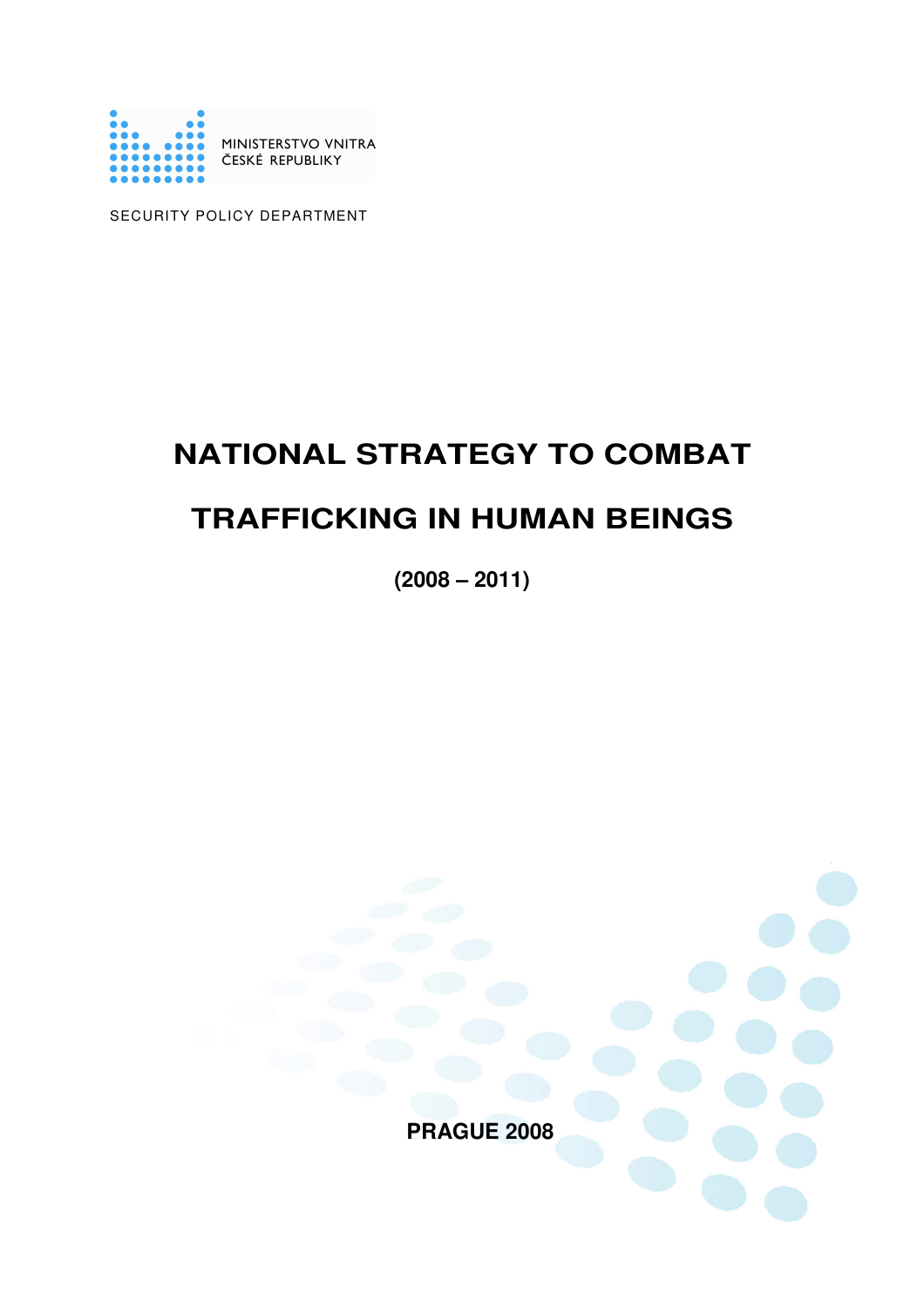## GOVERNMENT OF THE CZECH REPUBLIC



## **RESOLUTION**

## OF THE GOVERNMENT OF THE CZECH REPUBLIC

No. 67 of 23<sup>rd</sup> January 2008

concerning the National Strategy to Combat Trafficking in Human Beings (2008-2011)

The Government

I. **takes note of** the National Strategy to Combat Trafficking in Human Beings (2008-2011) contained in Part III of document No. 69/08;

II. **approves** the Plan of Tasks regarding Implementation of the National Strategy to Combat Trafficking in Human Beings (2008-2011) contained in the Annex hereto; and

## III. **assigns**

- 1. members of the Government to meet tasks laid down in point II above, and
- 2. the Minister of the Interior to submit to the Government, not later than on 31 December 2011, a Report on Trafficking in Human Beings in the Czech Republic including draft measures to be adopted.

To be executed by: members of the Government

Prime Minister Ing. Mirek Topolánek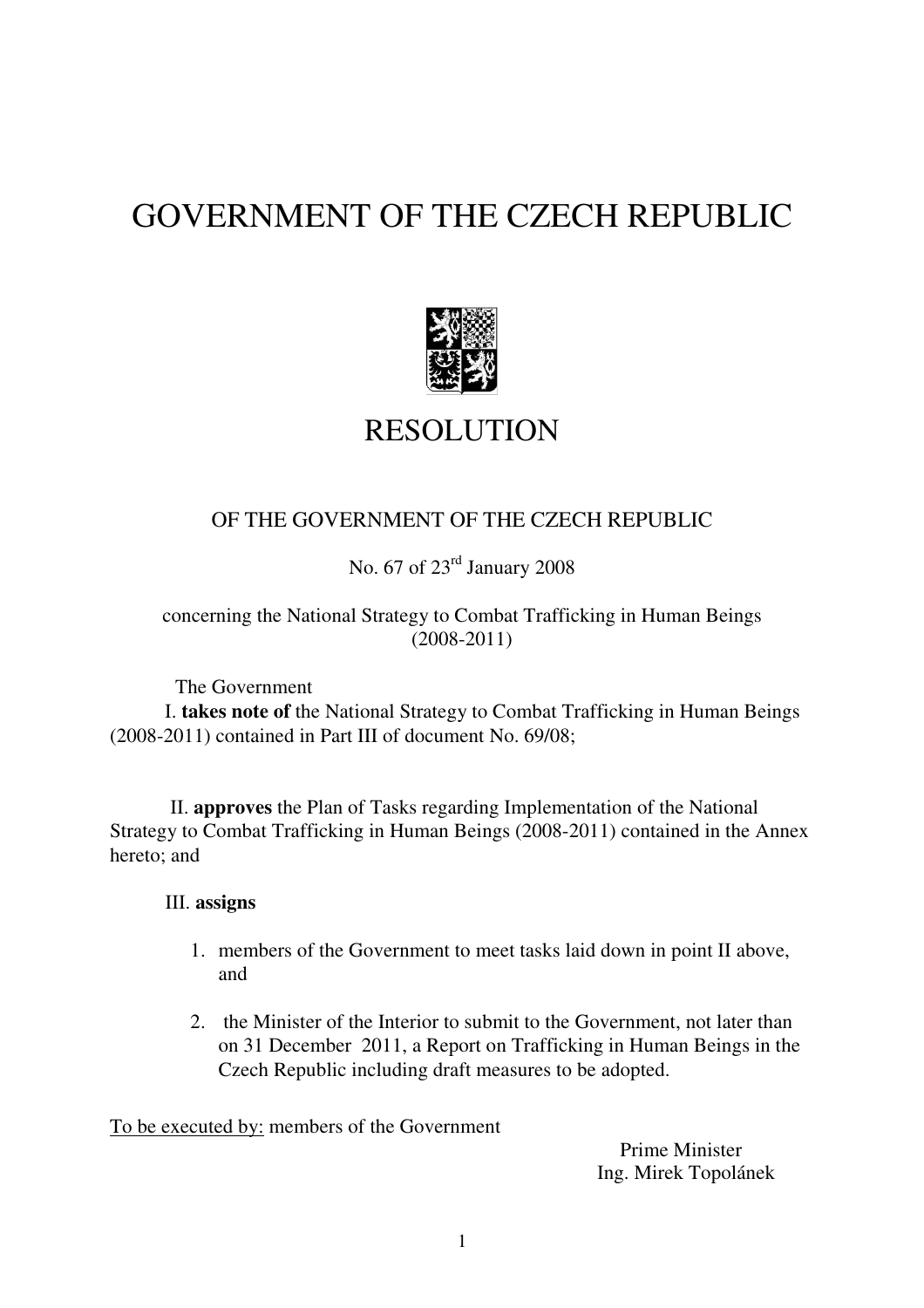#### **GOVERNMENT OF THE CZECH REPUBLIC**

Annex

To Government Resolution No. 67 of 23 January 2008

### **Plan of Tasks regarding Implementation of the National Strategy to Combat Trafficking in Human Beings**

**(2008-2011)**

|                | <b>Measure</b>                                                                                                                                                                                                                                                                                                                                                                                                                                                                                                                                                | <b>Responsible</b><br>party                       | <b>Deadline</b>                                              |
|----------------|---------------------------------------------------------------------------------------------------------------------------------------------------------------------------------------------------------------------------------------------------------------------------------------------------------------------------------------------------------------------------------------------------------------------------------------------------------------------------------------------------------------------------------------------------------------|---------------------------------------------------|--------------------------------------------------------------|
|                | To give formal status to and to institutionalise an Inter-<br>ministerial Coordinating Group (IMCG) to coordinate<br>activities relating to trafficking in human beings<br>(representatives of individual ministries and relevant<br>NGOs and inter-governmental organisations) and to be<br>responsible for the operations of the current national<br>coordination mechanism. To submit to the Government<br>of the Czech Republic the statutes of the IMCG and to<br>regulate its Rules of Procedure by an internal act of the<br>Ministry of the Interior. | MI in<br>cooperation<br>with other<br>ministries  | 30 June 2008                                                 |
| $\mathbf{I}$ . | To draw up and submit, on an annual basis, a Report for<br>the Minister of the Interior on the state of trafficking in<br>human beings in the Czech Republic, including a<br>description of the situation and measures adopted in the<br>area of prevention and in the framework of the<br>Programme in question. To publish this Report.                                                                                                                                                                                                                     | MoI in<br>cooperation<br>with other<br>ministries | On an annual<br>basis<br>always as of<br>3 March             |
|                | To develop a central system of data collection on<br>trafficking in human beings.                                                                                                                                                                                                                                                                                                                                                                                                                                                                             | MoI in<br>cooperation<br>with other<br>ministries | 30 June 2008                                                 |
| $\Pi$ .        | To analyse the situation and to submit a criminal law<br>definition of forced labour or new constituent elements<br>'serious forms<br>of offences such<br>as<br>of labour<br>exploitation' and 'serious forms of violations of labour<br>law regulations'. New constituent elements should<br>define the punishment of 'illegal employment' including<br>the different length of sentences according to the gravity<br>of exploitation of a labourer by an employer.                                                                                          | MoI<br>in cooperation<br>with MLSA<br>MoJ         | 31 July 2008                                                 |
| Ш.             | To consistently use legal means in order to eliminate<br>negative consequences of prostitution. To draw up, on<br>an annual basis, information for the Ministry of the<br>Interior on measures adopted and their outcome.                                                                                                                                                                                                                                                                                                                                     | All ministries                                    | On an annual<br>basis<br>always as of<br>28 February<br>2009 |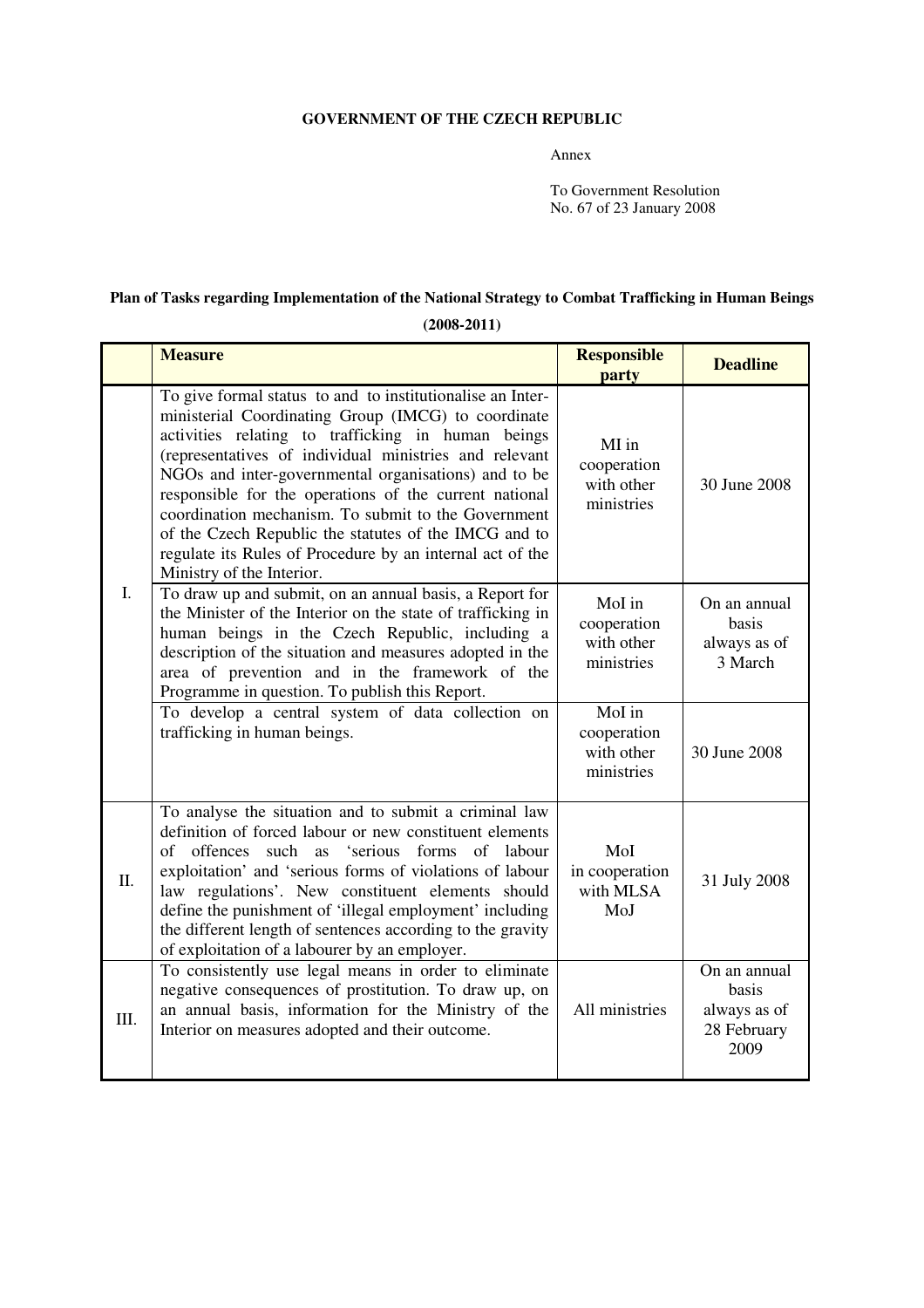## **National Strategy to Combat Trafficking in Human Beings (2008-2011)**

| Introductory Word of Minister of the Interior MUDr. Mgr. Ivan Langer3                                                                                                           |
|---------------------------------------------------------------------------------------------------------------------------------------------------------------------------------|
|                                                                                                                                                                                 |
| 1. Description of the Situation Pertaining to the Area of Trafficking in Human Beings 5                                                                                         |
|                                                                                                                                                                                 |
|                                                                                                                                                                                 |
|                                                                                                                                                                                 |
|                                                                                                                                                                                 |
|                                                                                                                                                                                 |
|                                                                                                                                                                                 |
| B) Coordination of Activities and Measures of Law Enforcement Authorities and Other State<br>Administration Bodies , Cooperation with Non-governmental Organisations and Inter- |
|                                                                                                                                                                                 |
| Criminal Police and Investigation Service Office                                                                                                                                |
| Unit for Combating Organised Crime and the CPISO and Individual Regional                                                                                                        |
|                                                                                                                                                                                 |
| Alien and Border Police Service of the Police of the Czech Republic22                                                                                                           |
|                                                                                                                                                                                 |
|                                                                                                                                                                                 |
|                                                                                                                                                                                 |
|                                                                                                                                                                                 |
|                                                                                                                                                                                 |
|                                                                                                                                                                                 |
|                                                                                                                                                                                 |
|                                                                                                                                                                                 |
|                                                                                                                                                                                 |
| 3. Evaluation- 'Schedule of Tasks to Be Implemented within the National Strategy of the Fight                                                                                   |
|                                                                                                                                                                                 |

| A) Coordination of Activities and Collection of Data Relating to Trafficking in Human                                                                                                       |  |
|---------------------------------------------------------------------------------------------------------------------------------------------------------------------------------------------|--|
| $Being \dots \dots \dots \dots \dots \dots \dots \dots \dots \dots \dots \dots \dots \dots \dots \dots \dots \dots \dots \dots \dots \dots \dots \dots \dots \dots \dots \dots \dots \dots$ |  |
|                                                                                                                                                                                             |  |
|                                                                                                                                                                                             |  |
| D) To Define a Framework Strategy to Prevent Trafficking in Human Beings56                                                                                                                  |  |
|                                                                                                                                                                                             |  |
|                                                                                                                                                                                             |  |

### **Annexes:**

Annex 1 - Framework Strategy to Prevent Trafficking in Human Beings

Annex 2 - Basic Principles of the Functioning of the Programme to Support and Protect Victims of Trafficking in Human Beings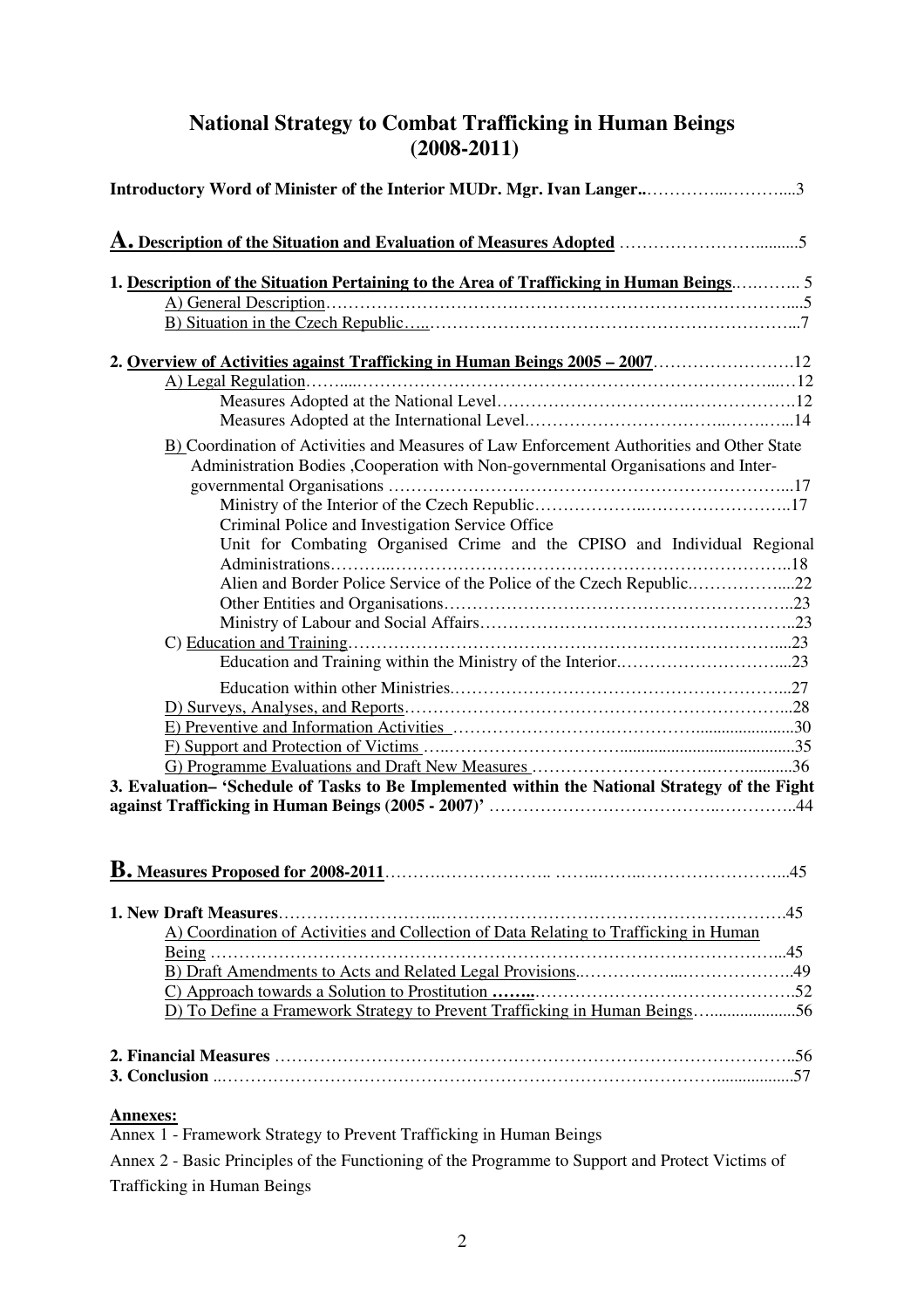#### **Introductory Word of Minister of the Interior MUDr. Mgr. Ivan Langer**

The fight against trafficking in human beings is among one of the present greatest challenges not only in the Czech Republic but also abroad. Trafficking in human beings is one of the most serious forms of organised crime and, due to the huge profits made by offenders through such activities, it is one of the most profitable forms of crime. As trafficking in human beings takes a range of forms, the measures adopted against it must be equally broad and comprehensive. This is the reason why the Ministry of the Interior alongside other ministries has, since 2003, been producing a National Strategy to Combat Trafficking in Human Beings.

The currently submitted National Strategy to Combat Trafficking in Human Beings (2008 – 2011) is the third in the series. This one, as with both previous strategies, provides for a comprehensive description of the situation pertaining to the area of combating trafficking in human beings in the Czech Republic, and in particular it describes measures taken in the previous two-year period.

**'The National Strategy to Combat Trafficking in Human Beings for the Purpose of Sexual Exploitation in the Czech Republic (2003-2005)'** brought about a number of measures aimed not only at suppression but rather mainly at prevention, and as well the provision of information to potential victims and the improvement of the position of victims of trafficking in women. During 2003-2005 a model of care for such victims was proposed and tested as a pilot project, and was made official in the following years as the 'Programme on Supporting and Protecting Victims of Trafficking in Human Beings in the Czech Republic'.

**'The National Strategy to Combat Trafficking in Human Beings (2005-2007)'**, in compliance with an amended criminal law definition of trafficking in human beings, the Strategy concentrated not only on trafficking in women but also on new criminal conduct made punishable since October 2004. Measures both against trafficking in human beings for the purpose of forced labour<sup>1</sup> and against the 'client system' were specified<sup>2</sup> on the basis of two, until then rather sporadic surveys focused on other forms of trafficking in human beings occurring in the Czech Republic. The client system and related labour exploitation of migrants may be, in marginal cases, qualified as trafficking in human beings for the purpose of forced labour. As these issues are rather complex and diversified the Ministry of the Interior will draw up a special document summarising measures aimed against the client system<sup>3</sup>.

<sup>1</sup> Forced labour – this summary term is used throughout the text as an 'abbreviation', to include some other forms of trafficking in human beings falling under terms such as slavery or serfdom, and other serious forms of labour exploitation.

 $2$  The term 'client system' denotes illegal forms of intermediating work for foreign nationals. This term was taken from the word 'client', used by the Ukrainian community for brokers working in the black economy usually with direct links to organised crime.

<sup>&</sup>lt;sup>3</sup> At the time when this document was under preparation the 'Plan of Measures to Eliminate Irregular Means of Organising Labour Migration' was sent to the Ministry of Industry and Trade and the Ministry of Labour and Social Affairs with a request for the respective ministries' opinion regarding whether they would submit the document in question to the government of the Czech Republic together.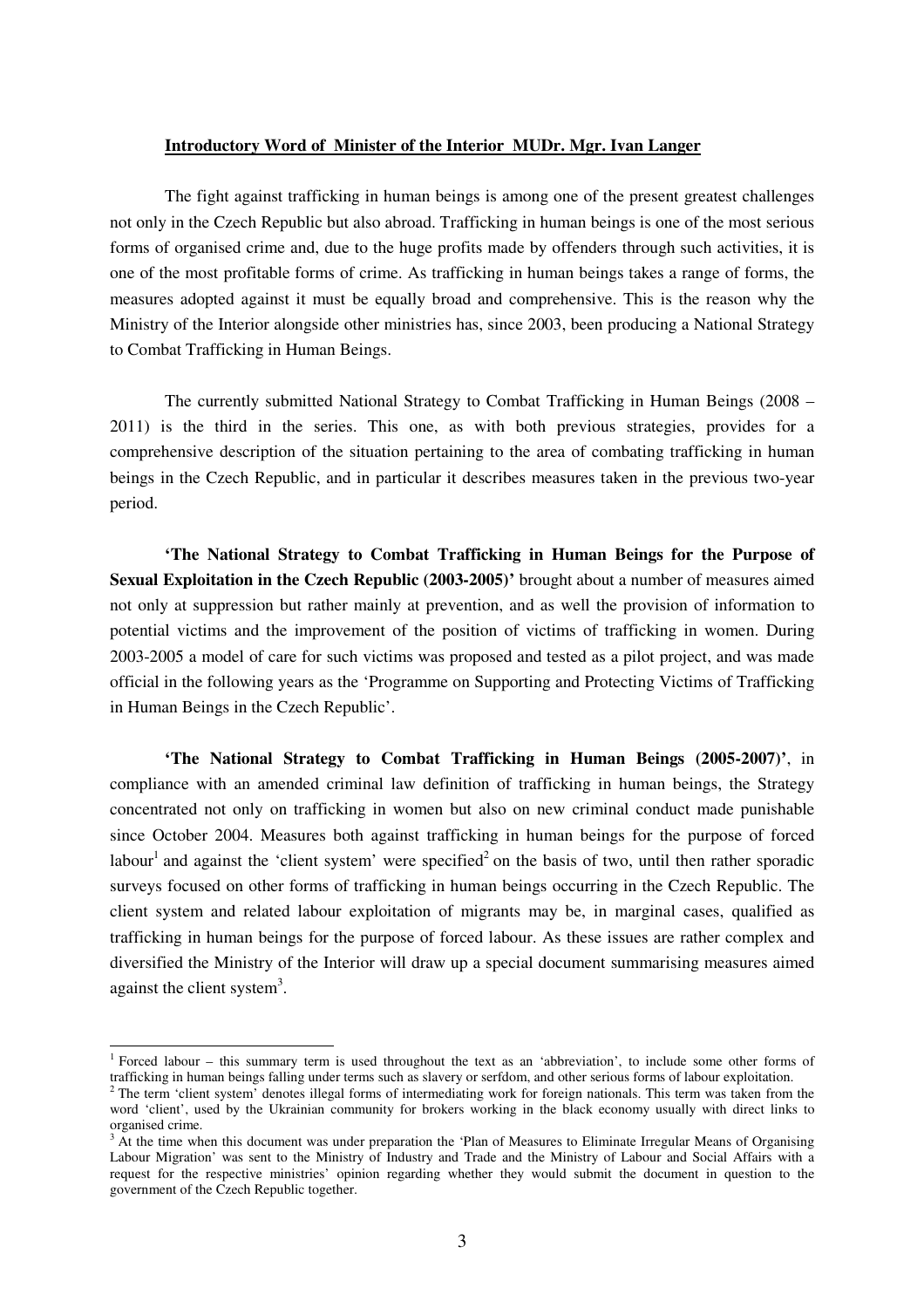**'The National Strategy to Combat Trafficking in Human Beings (2008-2011)'** is a continual follow-up to steps taken on the basis of the two previous national strategies. In cooperation with individual partners and building on national and international good practice, those areas which will be paid attention to in the upcoming period were identified. Such tasks do not need to be assigned through a Government resolution, but will be determined within following years by a newly established Inter-ministerial Coordination Group. In the vast majority the changes are not extensive or to vastly alter the system, however those assignments in question focus more on the efficiency of work within given legal regulations. The proposed tasks target the judicial network as a whole, the Police of the Czech Republic, and cooperation with other state administration authorities as well as Nongovernmental organisations (NGOs). And there is another group of tasks which is considered fundamental in terms of tackling trafficking in human beings. Therefore such tasks must be assigned by a resolution of the Government of the Czech Republic. The tasks concerned define the necessity to adopt legislative amendments, to recognise an effective system of coordination of activities, including those against prostitution, and to define preventive measures against trafficking in human beings.

Activities against trafficking in human beings represent one of the international political priorities which are monitored by important international organisations as well as by individual countries (in particular these being the UN, EU, Council of Europe, OSCE, the USA and so forth). The fight against trafficking in human beings was one of the priorities of the British, Austrian and Finnish Presidencies, which proves the importance assigned to this topic. As it is a long-term priority, the Czech Republic will also deal with the fight against trafficking in human beings during its Presidency in the EU in 2009.

At the same time it may be stated that the measures adopted in the past as well as newly proposed measures fully comply with recommendations of international organisations and with the comprehensive approach of the EU toward the phenomenon of trafficking in human beings, in particular with the EU Action Plan against Trafficking in Human Beings (an EU plan on best practices, standards and procedures for combating and preventing trafficking in human beings - 2005/C 311/01).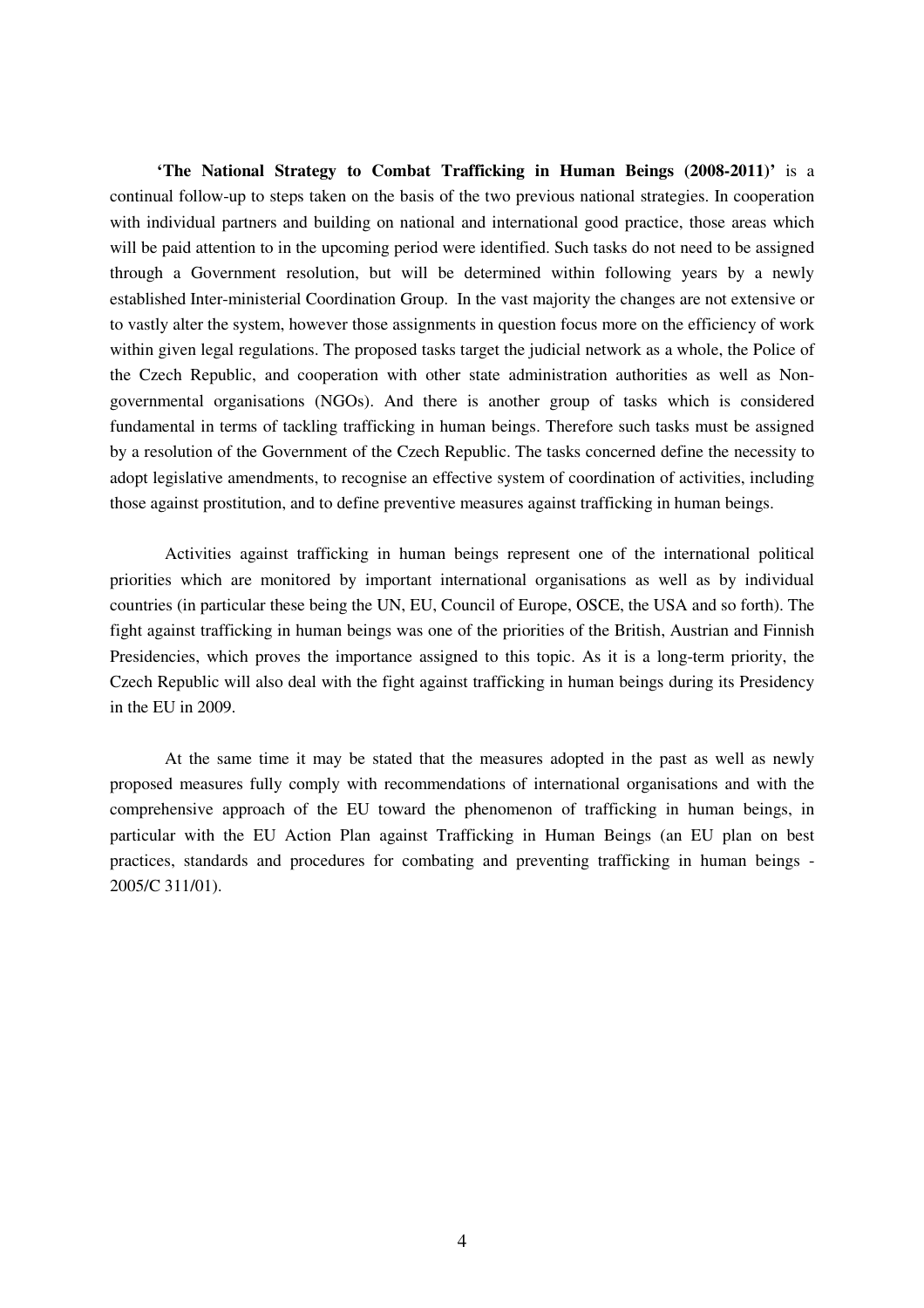#### **A. Description of the Situation and Evaluation of Measures Adopted**

#### **1) Description of the Situation Pertaining to the Area of Trafficking in Human Beings**

#### **A) General Description**

Trafficking in human beings is one of the worst distortions of fundamental rights and freedoms, which not only violates human dignity but seriously threatens the health and life of the victim. However, trafficking in human beings does not mean only violation of the lives of victims, but also of their families. Not infrequently, threats of violence against family members are used as efficient means through which the potential victim is forced to obey. At the same time it is stated that trafficking in human beings is one of the most profitable forms of international organised crime. The profits of offenders are compared with the profits of illegal weapons and drugs smuggling, the two most profitable forms of organised crime in general. As the crime of trafficking in human beings is highly latent, different estimates of the scope of this phenomenon are available both at national and international levels 4 . The differences in estimates are contributed to by different definitions of trafficking in human beings in individual legal frameworks and the fact that such illegal activities are carried out within the black economy. They are, for example, prostitution and employment of foreign nationals. However, all stakeholders agree on one point: it is a worldwide and very serious problem, which is highlighted, *inter alia*, by the fact that trafficking in human beings is a long-term priority of, for example, EUROPOL within its fight against organised crime, and at the same time is a priority of the 'General Programme of Security and Safeguarding Liberties' along with terrorism, dealing in drugs, and so forth.<sup>5</sup>

The crime of trafficking in human beings is committed, in accordance with the internationally recognised definition included in the United National Convention against Transnational Organised Crime and its Protocols, by a person who, by means of the threat or use of force or other forms of coercion, abduction, fraud, deception, the abuse of power or of a position of vulnerability, forces, hires, transports, transfers, harbours, lures or receives persons (men or women), for sexual intercourse or other forms of sexual harassment or exploitation, slavery or servitude or forced labour, or other forms of exploitation. The recruitment, transportation, transfer, harbouring or receipt of a person under 18 years of age for the purpose of exploitation shall be considered 'trafficking in human beings' even if this does not involve any of the means set forth above. Thus the protection of children is ensured at a higher level. As regards the Czech legal framework, the sentence for trafficking in human beings is from two to fifteen years of imprisonment<sup>6</sup>. Although trafficking in human beings is

<sup>4</sup> For example the International Labour Organisation (ILO) states that approximately 12.3 million people worldwide are victims of forced labour, bonded labour, forced child labour and sexual servitude; other estimates range from 4 to 27 million victims - The 2007 Trafficking In Persons Report", The US Office to Monitor and Combat Trafficking in Persons, June2007, p. 8.

<sup>&</sup>lt;sup>5</sup> Establishing a framework programme on 'Security and Safeguarding Liberties' for the period 2007-2013, COM (2005) 124 final, 6 April 2005, and Crimorg 38, 2 May 2005.

<sup>6</sup> Sec. 232a of the Criminal Code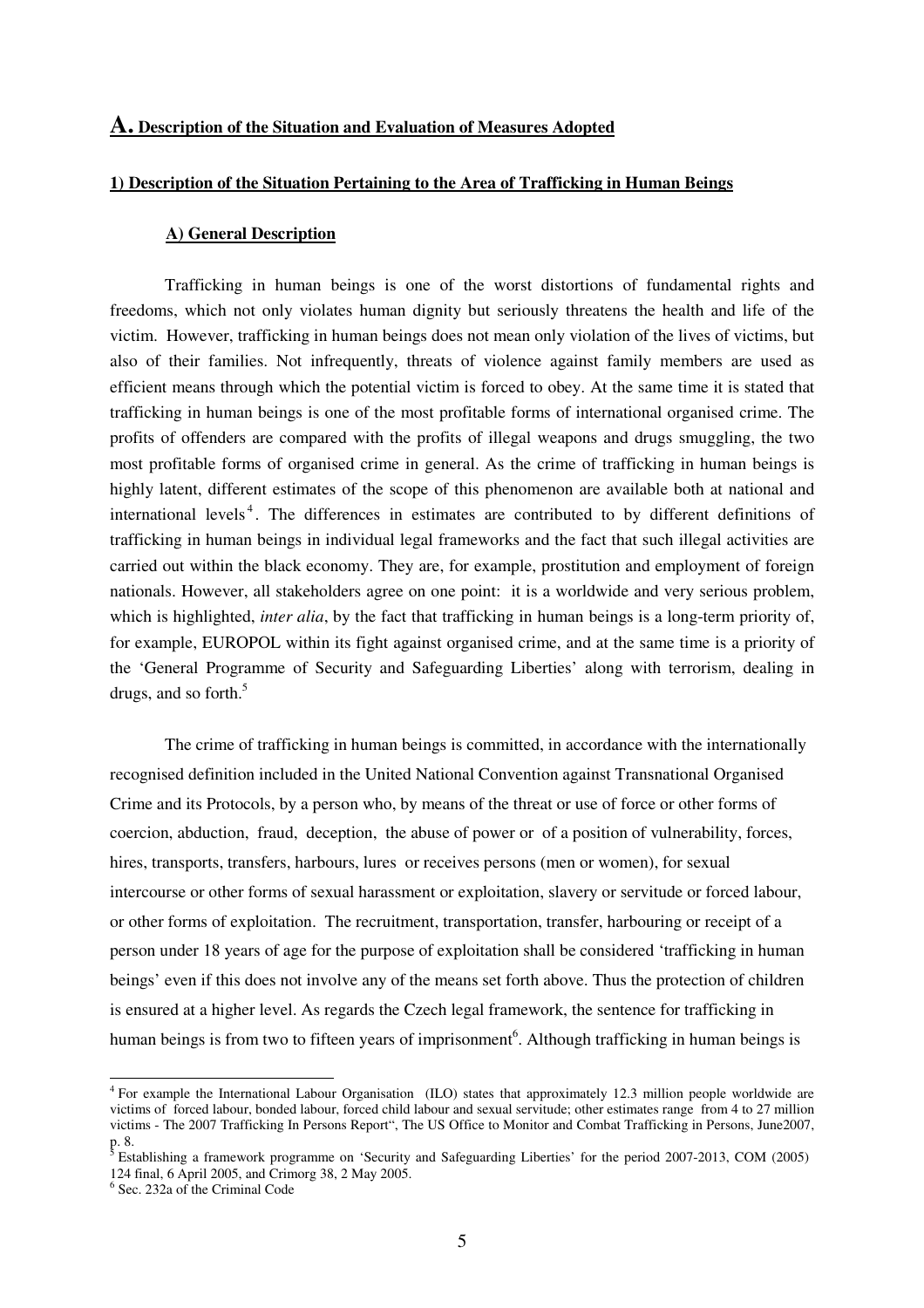usually committed across the national border of several countries with the involvement of organised crime, cases where such crime is committed inside one country and without the participation of organised groups of offenders were and are reported. Therefore the definition contained in the Criminal Code covers all the aforementioned types of conduct regardless of the numbers of countries or persons involved.

Currently the following **forms of trafficking in human beings** (the division being according to the purpose for which victims are exploited) are talked about:

- for the purpose of sexual exploitation (sexual intercourse as well as other forms of sexual harassment);
- for the purpose of forced labour, slavery or practices similar to slavery, servitude, forced services, labour exploitation;
- for the purpose of removal of organs or tissues;
- for the purpose of forced begging or forced committing of petty criminal offences; and
- for the purpose of forced marriages.

Particularly in the context of war conflicts in the African continent, war children are mentioned. However, this area of trafficking in human beings is not relevant as regards the Czech Republic<sup>7</sup>.

Experience gained on the basis of police investigations shows that the **modus operandi** of organised groups of offenders is being further developed, especially of those who are engaged in sexual exploitation of women. An element of violence or physical enforcement need not always be obvious. On the contrary, sometimes women may keep a considerable part of their earnings. This indirectly indicates that the offenders have learned a lesson and use **more sophisticated forms of coercion**, in particular psychological coercion. Due to this fact, victims are less and less willing to provide any testimony against offenders. The sanctions which are imposed on offenders may also be much less heavy in cases where the offender did not use strong physical violence.

This shift towards less violent methods of coercion is reported Europe-wide and raises a number of disputed and legally complex questions. At the same time, such a shift justifies the need for highly specialised methods of collecting evidence as well as the necessity to divert from relying on the testimony of the victim as the only evidence against the offender. If a victim is for example satisfied with a share of between 25% and 40% of the proceeds he/she, although abused and deceived, need not feel as a victim and thus he/she will not contact the police for help. As a consequence, it is difficult for inspection and law enforcement authorities to differentiate between voluntary and involuntary prostitution. Cases relating to the area of forced labour and other forms of exploitation are even more difficult.

<sup>&</sup>lt;sup>7</sup> War children are paid considerable attention abroad. For more information on this emerging activity see for example www.warchildmovie.com.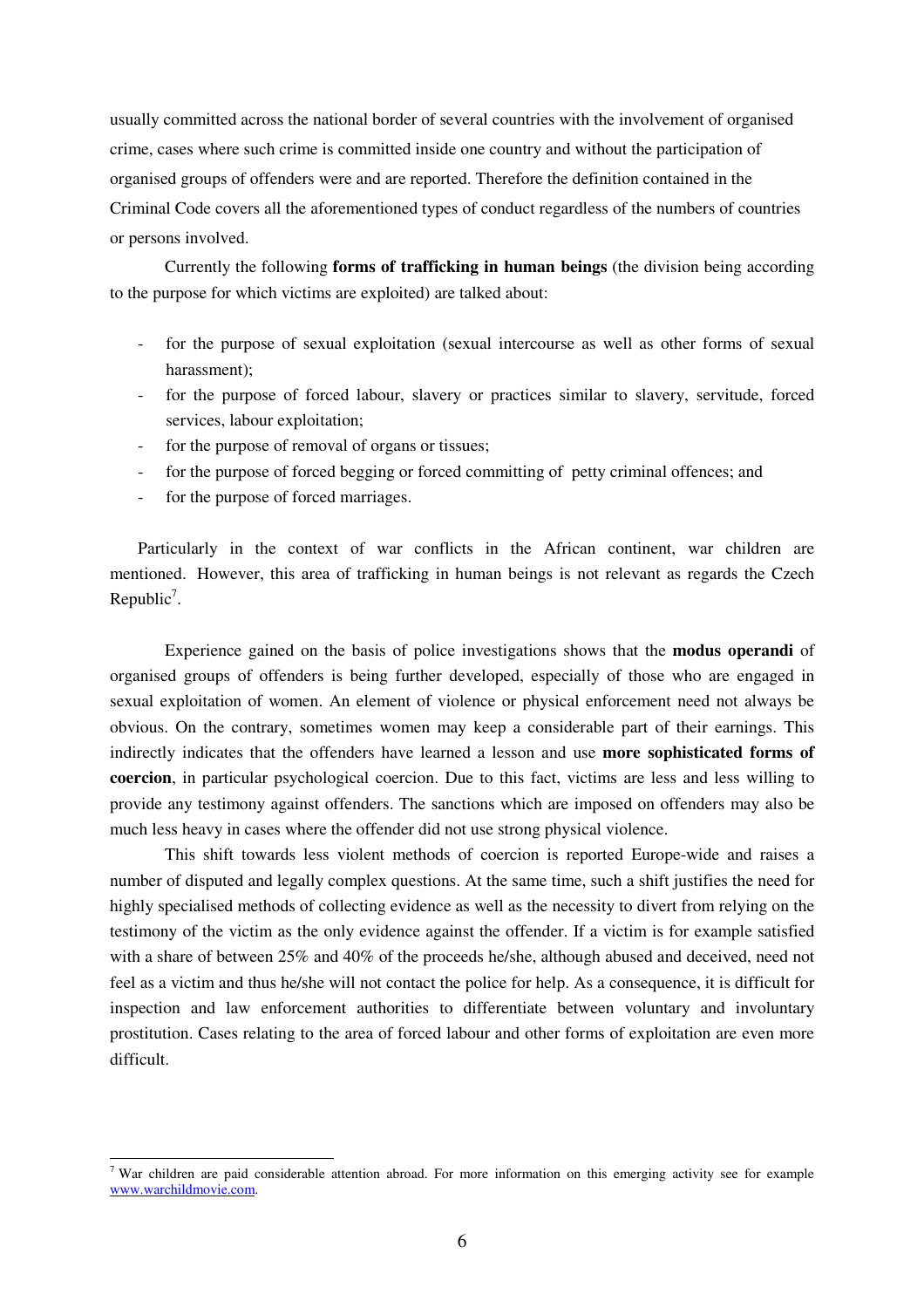#### **B) Situation in the Czech Republic**

As regards the medium-term horizon, neither the scope nor the forms of trafficking in human beings have changed a lot in the Czech Republic. **Sexual exploitation of women** continues to be relatively the most wide-spread form of trafficking in human beings. At the same time great attention is also devoted to other forms of trafficking in human beings, in particular to trafficking in human beings **for the purpose of forced labour**.

The Police of the Czech Republic (hereinafter referred to as the 'Czech police') report in relation to the crime of trafficking in human beings an **important international element** which is linked to the improvement of criminal methods used, conspiracy, legalisation of proceeds, and so forth. For example, in 2004 remarkable activities of the Vietnamese community in the Czech Republic in the area of organised prostitution were reported. In the framework of the struggle against procuring, some of the activities of model agencies are monitored as these, as a matter of fact, deal with escort services organised both in the Czech Republic and abroad (France, the United Kingdom, the Unified Arab Emirates, and some other countries).

**The structure of either offenders or victims has not displayed in the recent years any considerable changes.** Currently the Czech Republic is both a **target and transit** country, mainly for trafficked women from the countries of the former Soviet Union; women from Ukraine, Russia, and Moldova prevail. As regards other countries, women are trafficked from Slovakia, Bulgaria, Romania, Vietnam, and former Yugoslavia. Predominantly Russian speaking organised criminal groups operating throughout the Czech Republic, mainly in North, West and South Bohemia (near the border with Germany and Austria, in South Moravia (near the border with Austria) and in Prague are involved. Cases of trafficking in human beings within Chinese and Vietnamese communities were recorded. Citizens of the Czech Republic and of Slovakia of Roma ethnicity considerably participate in domestic trafficking in human beings, although in the vast majority of cases they organise voluntary prostitution. During the last year information was collected that such persons also organise prostitution 'to be exported' to other European states (for example the United Kingdom or Scandinavian countries). Such activities are, in the majority of cases, classified only as procuring since no element of involuntary offer of sexual services was recorded.

As regards **forced labour, another similar form of exploitation,** the Czech Republic has become a **target country** again primarily for persons from the former Soviet Union, mainly from Ukraine, followed by Vietnam, China, and other Asian countries. Some surveys pointed out also nationals of Moldova, Belarus, Kazakhstan, Mongolia, and less frequently from Georgia and Chechnya<sup>8</sup>. In 2007 an increase in the number of victims from Romania was reported which probably relates to Romania's accession to the European Union, which facilitated the mobility of Romanians within the European Union. Whereas victims of sexual exploitation in the Czech Republic are usually only women, victims of forced labour are both women and men, sometimes even more than one member of one family (for example a father and a son).

<sup>8</sup> For example survey 'Trafficking in Human Beings and Forced or Exploiting Labour in the Czech Republic', Petra Burčíková, La Strada Czech Republic, o. p. s., 2006.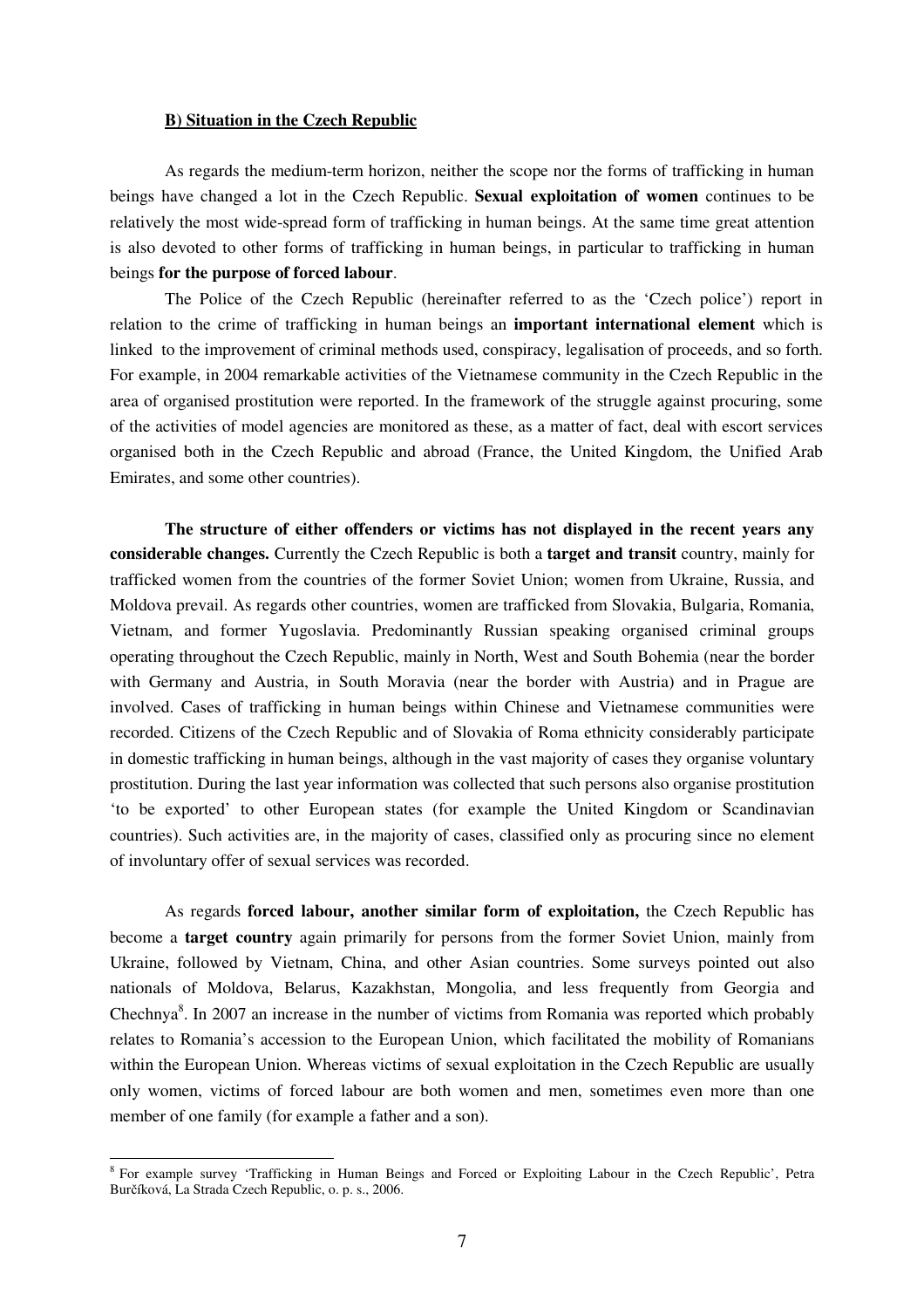The Czech Republic is also a **transit country or a place for recruitment of persons** who are, after their travel documents have been forged, transported to other EU Member States. Such people are then exploited as cheap labour force.

Victims of forced labour or serious forms of labour exploitation, as indicated by experiences from abroad as well as from the Czech Republic, occur mainly in the **following three sectors**: construction, forestry and agriculture, and in SMEs (production of metal parts, sewing and so forth). Surveys demonstrated that individual sectors may be further described: "In agriculture the work is, as indicated by survey findings, divided into male and female work, mainly according to physical demand. Thus men work mainly in forestry and women are involved in less physically demanding agricultural work (for example they harvest crops). Ukrainian women clearly prevail followed, to a smaller extent, by women from Moldova and Belarus. According to information gathered, women almost exclusively work in service, predominantly represented by women from Ukraine, followed by women from Moldova, Belarus, and Kazakhstan who are, however, when compared to Ukrainian women, in the minority. Men also work in this sector but they work higher up in the hierarchy, for example they manage the cleaning. The third area where foreign nationals, who were interviewed, worked, was the construction sector, where especially men are employed, although some women work as well - they carry out mainly cleaning. As regards nationalities, again Ukrainians prevail among construction workers, followed by labourers from Moldova and Belarus. Respondents did not perceive Slovaks to be foreign nationals; as regards other nationalities respondents also mentioned quite a high number of Poles. Men interviewed were aware of the fact that Ukrainian women work in hospitals, mainly as charladies and in laundries."

"Such gender division relates mainly to physical demand for relevant work but also to traditional gender stereotypes. The forestry and construction industry are marked as typically 'male' sectors. On the other hand the textile industry, agriculture, services, and home-based work are typically 'female' sectors. Different work in restaurants and fast-food and stall sales, which are typical for the Vietnamese (and probably also the Chinese) community is carried out both by men and women. As regards individual nationalities, Eastern Europe and Asia are generally mentioned. Namely these labourers come from Ukraine, Vietnam, China, Mongolia, Russia, Armenia, and Georgia<sup>9</sup>."

In 2006 the issue of the **work of female workers from Northern Korea in Czech factories** was repeatedly discussed in the media. The Czech police, in particular the Unit for Combating Organised Crime (hereinafter referred to as 'UCOC') in cooperation with Labour Inspectorates, Labour Offices, the International Organisation for Migration Prague (hereinafter referred to as 'IOM'), and also in cooperation with other relevant institutions, repeatedly and carefully reviewed suspected violations of legal provisions of the Czech Republic. However, neither public administration bodies, NGOs, international organisations nor the media were able to enter into cooperation with competent Northern Korean institutions which would have helped confute doubts as regards violations of the fundamental rights and freedoms of Korean labourers. Despite the fact that no serious breaches of legal provisions were detected it was decided that the issue of new visas or extending the validity of long-term residence permits in the Czech Republic for current groups of female workers from

<sup>&</sup>lt;sup>9</sup> For example survey 'Trafficking in Human Being and Forced or Exploiting Labour in the Czech Republic', Petra Burčíková, La Strada Czech Republic, o. p. s., 2006.pp-. 20, 21.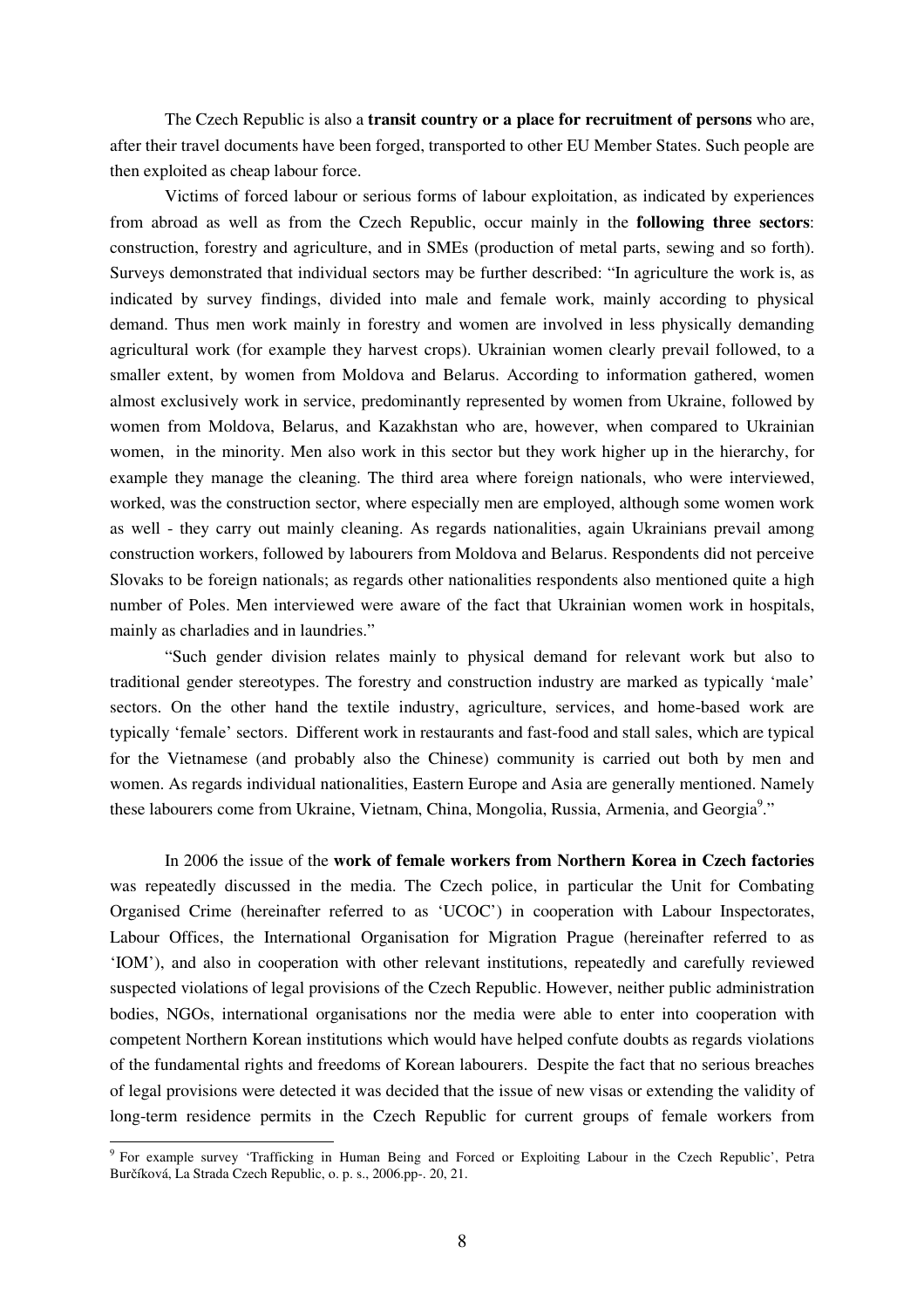Northern Korea would unambiguously contradict the security and foreign policy interests of the Czech Republic.

**Links between international organised groups and Czech nationals** who occupy various positions in such criminal organisations have been reported for quite a long time. In order to transport labourers to the Czech Republic, in vast majority tourist visas and official transport means are used. A moderate increase in cases where the Czech Republic became a **source country for some West European states** was reported. The same applies to domestic forced street prostitution. This forced street prostitution occurs mainly in regions badly affected economically, displaying difficulties in the labour market, and where there are socially excluded communities, especially those comprising persons of Roma ethnicity. Although it is always important to stress **differences between voluntary and forced prostitution**, it is not possible to totally distinguish an approach towards these two types of prostitution. It is necessary to increase the awareness of the general public about the risks and pathological influences linked to prostitution and at the same time to provide more information to the clients of commercial sexual services regarding trafficking in human beings.

**Traditionally** Prague<sup>10</sup> and regions near the national border with Germany and Austria<sup>11</sup> have displayed the highest occurrence of prostitution, mainly that offered directly on the street. Estimates obtained from non-governmental organisations show that the share of female foreigners engaging in prostitution in Prague oscillates between 35-40%, whilst in West Bohemia allegedly two thirds of female prostitutes come from Eastern Europe<sup>12</sup>. It may be also said that the forms and intensity of violence or coercion into carrying out prostitution have stabilised, whereby physical violence is replaced by enforcement of an economic nature, extortion, the exploitation of tough personal situations, and less visible forms of pressure. On the contrary, in situations when an organiser of prostitution (a procurer) is a partner of a prostitute violence tends to increase. According to the experience of NGOs this happens mainly in the Roma community, either of Czech, Bulgarian or Romanian origin, and particularly against more vulnerable persons (people mentally retarded, unmarried mothers, and so on). In some borderland regions girls involved in street prostitution are probably under the absolute control of their procurer (some streets or roads in the Chomutov district, the Teplice district and so forth – prostitutes are forbidden to contact social workers as well as health care staff, they are without mobile phones and they are always 'protected by a boy friend'). Despite the described situation, recent years have seen a downward trend **in street prostitution.** This is given by a certain 'cultivation' of the prostitution scene (if compared to the 1990s), a slight decline in demand thanks to the decrease in differences in the social and economic level between the Czech and German population, but also due to accession to the EU (abolishment of border checks) and perhaps, at the local level, thanks to success achieved in suppressing street prostitution by municipal ordinances.

<sup>&</sup>lt;sup>10</sup> Only on Wenceslav Square and on neighbouring streets were there in spring 2007 in total 23 brothels and erotic clubs. This information was provided by the District Office of Prague 1.

<sup>&</sup>lt;sup>11</sup> It may be stated that there is an obvious different approach towards the topic of trafficking in human beings taken by German and Austrian tourists arriving in the Czech Republic. Whilst German nationals perceive trafficking in human beings as a problem to which eyes should not be shut, Austrian nationals feel rather disturbed for example by the distribution of leaflets. Also German tourists are better informed on risks. This phenomenon probably relates to widespread campaigns against trafficking in human beings and attention paid to this issue by the German media before and during the World Football Championship held in Germany in 2006. This information was obtained from an IOM employee who participated in

a campaign focused on clients of sexual services. 12 For example Rozkoš bez rizika (Passion without Any Risk).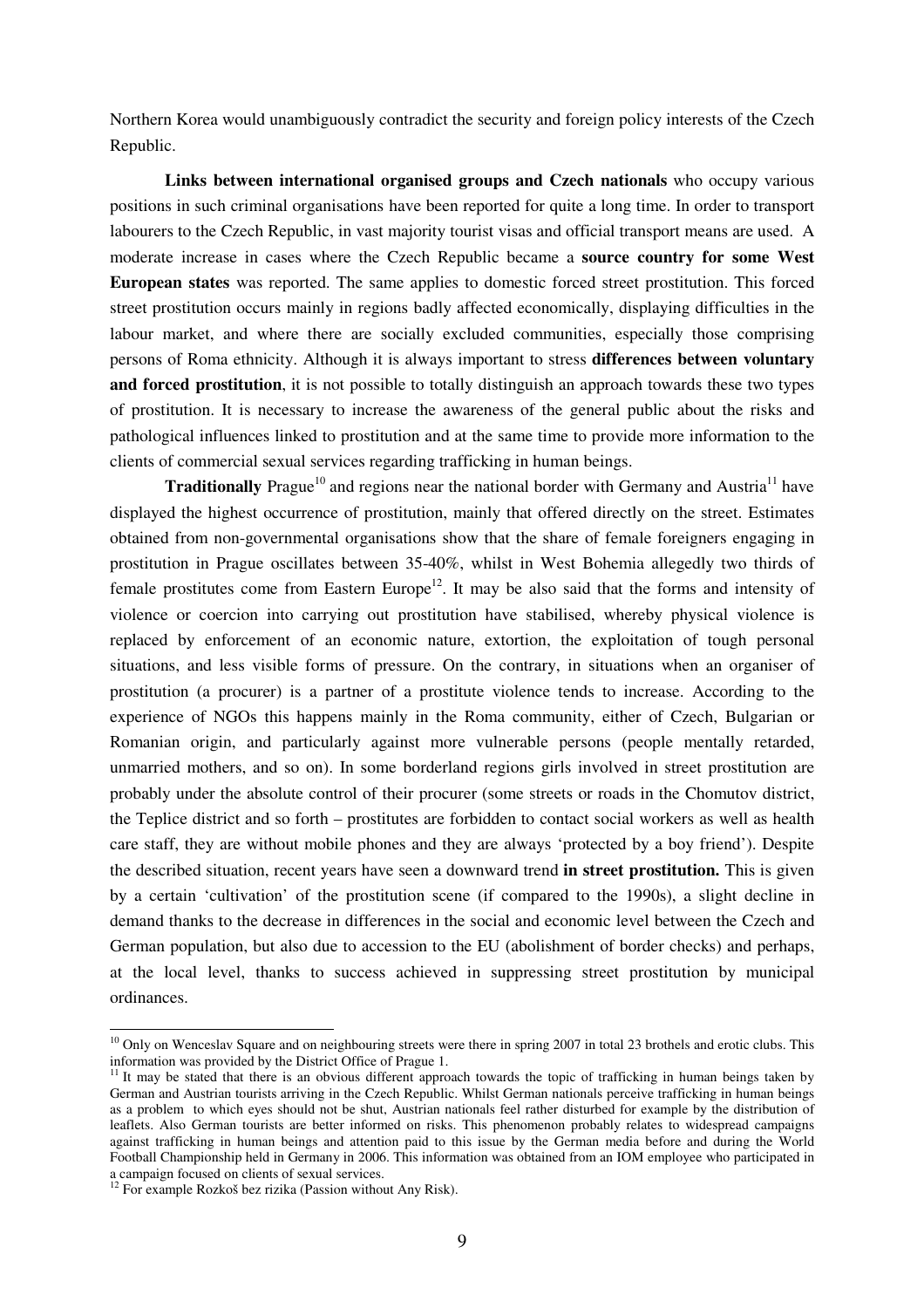With respect to the fact that crimes of trafficking in human beings as well as procuring are highly latent, it is necessary to make use of any opportunity to enter into contact with this pathological environment in order to prevent related risks (harm reduction). It is also necessary to support the work of NGOs dealing with the **prevention of veneral diseases and social work with prostitutes** 13 **,** as well as other organisations assisting in solving the situation of socially excluded groups of the population. The promotion of projects aimed at preventing sexually transmissible diseases implemented in particular by organisations using street workers, including options to test sexual transmissible diseases on the spot, is very useful as it provides the possibility to enter into regular contact with the environment in question. To increase the promotion of such projects is in the interest of combating serious veneral diseases which have been on the rise in the Czech Republic in recent years. In this context the risk of contagion by HIV/AIDS must be mentioned in relation to a sharp increase in infected persons in Ukraine and Russia.

Information about the prostitution scene gathered through street work may be used for mapping out and analysing general trends of prostitution both in individual regions and at the national level.

As regards trafficking in children, the Czech police have concentrated so far primarily on **exposing the organisation of child prostitution in the Czech Republic.** Again this is a highly latent criminal activity, the offenders being predominantly foreign nationals. The issue of commercial sexual exploitation of children as a very grave phenomenon and with regard to some of its specificities it is described separately in the strategic document: 'National Plan on Combating Commercial Sexual exploitation of Children  $(2006-2008)^{14}$ .

The area of **trafficking in children for other purposes, in particular for the purpose of coercing them into committing petty criminal activities** has been neglected so far. As a response to the higher occurrence of such cases in 2005 the Ministry of the Interior drew up in cooperation with other experts (the Ministry of Labour and Social Affairs, the Ministry of Education, Youth and Sports, the Police Presidium of the Czech police, the International Organisation for Migration, and so forth) an analytical document aimed at describing Bulgarian organised crime operating in the Czech Republic and relating to trafficking in human beings, prostitution and pickpockets. The document, entitled 'Bulgarian Girls'<sup>15</sup>, identified a range of problematic areas, assigned tasks, and proposed measures. The guidelines of the Criminal Police and Investigation Service Office of the Police Presidium was drawn up on the basis of the aforementioned document. The guidelines should help to train police officers to understand obligations arising from the social and legal protection of children as stipulated by Act No. 359/1999 Coll. on Social and Legal Protection of Children, as amended. Training focused mainly on the area of reporting unaccompanied minors and on functions and assignments of authorities involved in the social and legal protection of children, and on providing information about the option to use a method known as Tanner Whitehouse 20 to determine age through bone testing in the case of any doubts concerning the age of a foreign national child. Thanks to steady attention devoted to this issue by competent authorities no information about pathological

<sup>&</sup>lt;sup>13</sup> Similar support can be seen in some areas of cross-border cooperation, for example in funding of the Czech – German project entitled 'Jana' and carried out in Domazlice.<br><sup>14</sup> http://www.mycr.cz.security.and.prevention.traff

http://www.mvcr.cz security and prevention, trafficking in human beings, documents.

<sup>&</sup>lt;sup>15</sup> http://www.mvcr.cz/ security and prevention, trafficking in human beings, documents.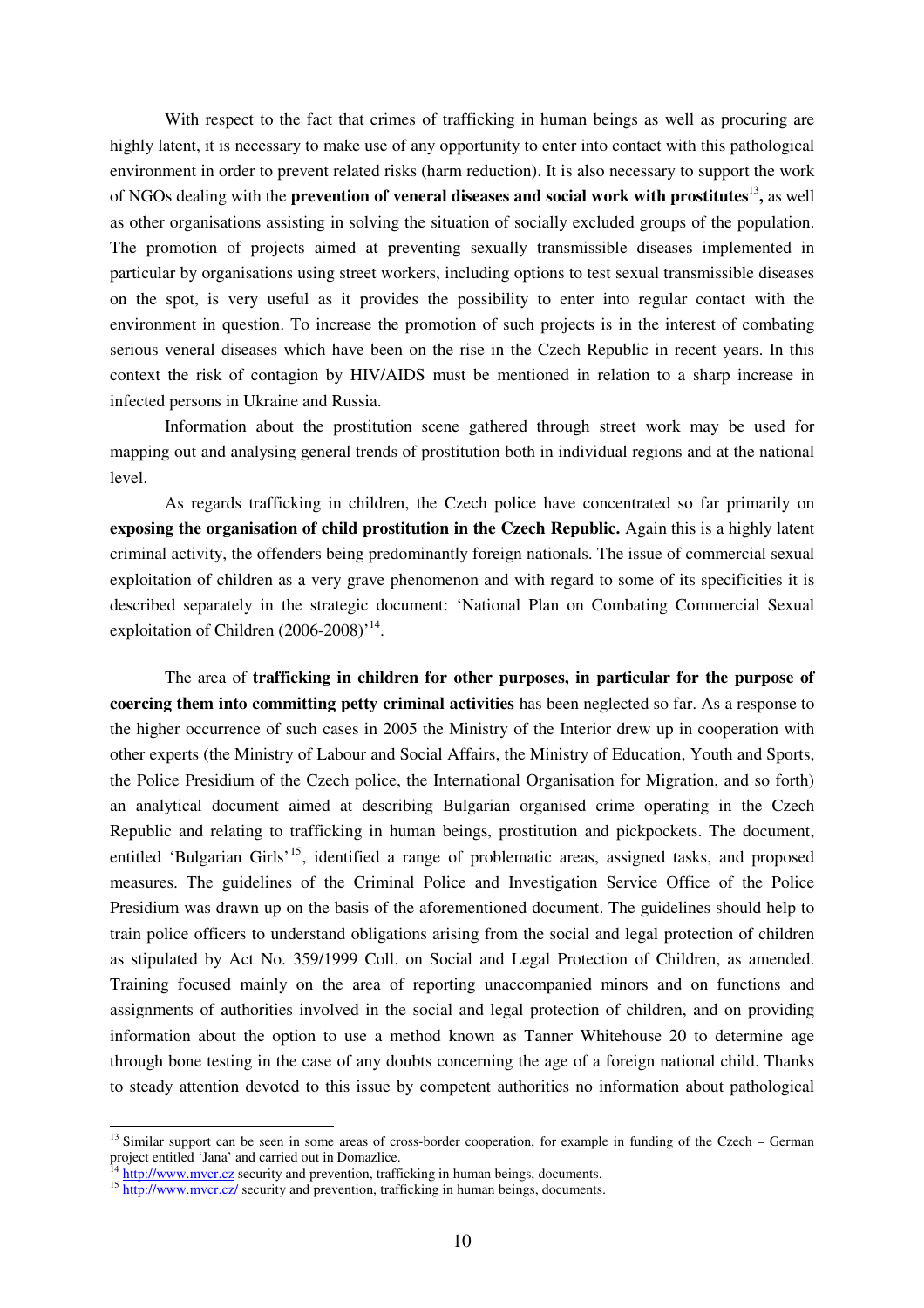conduct against foreign children, as described in the 2005 analysis, was detected from the end of 2005 until mid 2007. **In autumn 2007 sporadic cases were again detected in Prague.** Their modus operandi was very similar to those cases which occurred in 2005. At the same time similar situations are being solved in relation to Slovak, in particular Roma, children **in other locations of the Czech Republic**. Therefore it is necessary, mainly for preventive reasons, to open up discussion in the upcoming period, and to analyse the situation, in close cooperation with experts working in an education facility for unaccompanied foreign minors called Blue School. The training of these workers regarding how to identify victims of trafficking in human beings, regarding work procedures, and regarding how to get feedback on respective victims, will be highly beneficial. Other activities must target officials of Departments of Social and Legal Protection of Children, municipal police constables, and officers who are in a position to identify victims directly in the streets. An effective system of exchange of information on endangered children must be set up and used by those entities mentioned above.

Criminal acts relating to **trafficking in human organs have not been detected since 2004**. These crimes are monitored and investigated also by UCOC, which managed to expose one case in the past. The case concerned only **post mortum unlawful treatment of human organs and tissues** (skin implants) pursuant to Sec 209a of Act No. 140/1961 Coll., the Criminal Code, as amended (hereinafter referred to as the 'CC')<sup>16</sup>. Actually it was the first case of this type investigated in the Czech Republic on the basis of which certain persons were accused and charged with this crime. Criminal activities were committed from September 2002 to October 2004 by a group of offenders – employees of the Czech Tissue Bank - who were in contact with an organised group from the Netherlands. When investigating this case the Czech police closely cooperated with Dutch, Slovak, and Estonian police services (information exchange, financial investigation including monitoring of bank accounts, and legal assistance).

<sup>&</sup>lt;sup>16</sup> This Section was incorporated in the CC by Act No. 285/2002 Coll., on Donation, Collection and Transplantation of Tissues and Organs and on the Amendment to Some Other Acts as amended by Act No. 228/2005 Coll. – the Transplantation Act).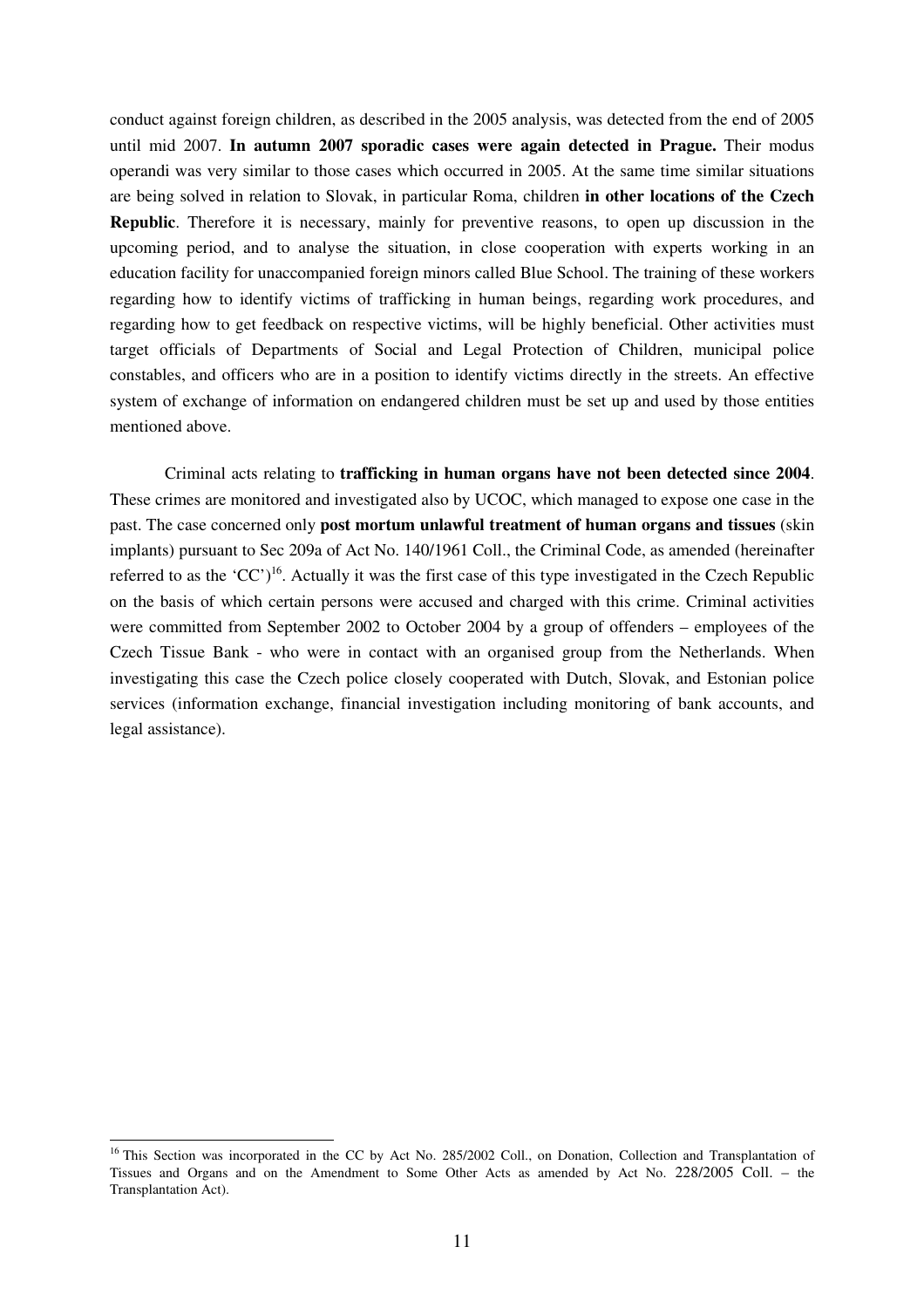#### **2) Overview of Activities against Trafficking in Human Beings 2005 - 2007**

#### **A) Legal Regulation**

#### **Measures Adopted at the National Level**

Since the amendment of the CC made by Act No. 537/2004 Coll. came into effect on 22 October 2004 and its Section 232a established a brand new definition of trafficking in human beings, **problems in application of the law concerning the partial overlapping of constituent elements of offences of procuring and trafficking in human beings under the provisions of Sections 204 and 232a of the CC** have persisted**.** Not only the Czech police but also public prosecutors' offices and courts struggle with such problems<sup>17</sup>. This problem appears to be critical and therefore it is analysed in more detail in Part B) - Measures Proposed for 2008 - 2011.

One of the key topics in the framework of combating trafficking in human beings is to find a certain balance between human and legal requirements for the protection of and care for victims, and the interest of law enforcement authorities when prosecuting offenders. This was the reason why the Czech Republic adopted special provisions regulating residence rules directly in relation to victims of trafficking in human beings. In June 2006 the **amendment to Act No. 326/1999 Coll., on the Residence of Aliens in the Czech Republic and on the Amendment to Some Other Acts, as amended (hereinafter referred to as the 'Act on the Residence of Aliens')** improved the status of victims of trafficking in human beings. A **new type of residence** was introduced and this may be applied to victims of trafficking in human beings cooperating with law enforcement authorities in criminal proceedings. It is **a long-term residence for the purpose of protection in the Czech Republic** and it is the Asylum and Migration Policy Department of the Ministry of the Interior which decides whether such residence permit shall be granted. Foreign nationals may be provided financial assistance under Sec. 48a of the Act on the Residence of Aliens, dependant on circumstances, up to the amount of the minimum cost of living and for the period of validity of the long-term residence permit for the purpose of protection in the Czech Republic - a relevant foreign national is considered to be a foreign national who was granted permanent residence<sup>18</sup>. Since June 2006 this amendment was also reflected in the Programme on Supporting and Protecting Victims of Trafficking in Human Beings (hereinafter referred to as the 'Programme')

With respect to providing care and protection to victims of trafficking in human beings, the

 $17$  This is demonstrated both by the information acquired in drawing up this document and by other documents, for example the '2005 Report on Activities of Public Prosecutors' Offices' of 28 June 2006. The '2006 Report on Activities of Public Prosecutors' Offices' of 18 June 2007 states: "With respect to offences of trafficking in human beings, legal application problems concerning overlapping relations of constituent elements of such offences under Sections 232a and 204 of the CC, mentioned in previous Reports, persist".

<sup>&</sup>lt;sup>18</sup> A new legal provision relating to residence is based on Council Directive 2004/81/EC of 29 April 2004 on residence permits issued to third country nationals who are victims of trafficking in human beings or who have been the subject of an action to facilitate illegal immigration and who cooperate with the competent authorities. It is very important that any foreign national concerned is, according to this Act, informed of his/her right to apply for a long-term residence permit for the purpose of protection in the Czech Republic and also on the conditions to be satisfied, while a 30-day time limit for reconsidering such application is maintained. During this time limit the foreign national may not be deported or his/her residence may not be otherwise terminated.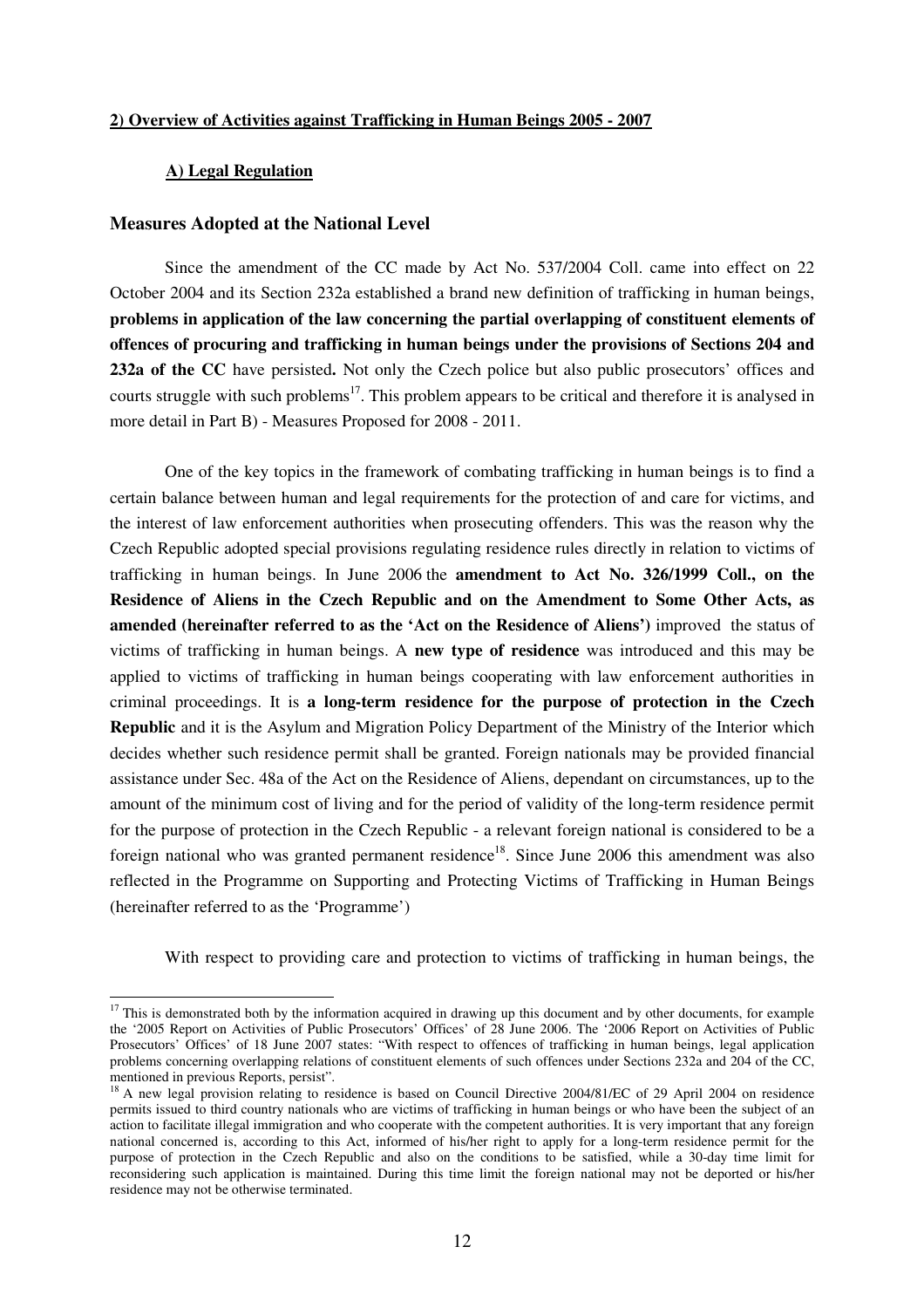question was raised as to how to ensure certain standards for victims' family members. Task No. 19 of the National Strategy to Combat Against Trafficking in Human Beings (2005-2007) (hereinafter referred to as the 'National Strategy 2005-2007') stipulated the analysis of options to protect family members of foreign victims of trafficking in human beings in the Czech Republic and to propose corresponding measures. After having analysed the current provisions of the Act on the Residence of Aliens in order to decide on **residence rules for victims of trafficking in human beings or their family members or persons who are treated as family members,** the Government of the Czech Republic approved by its Resolution No. 343/2007 of 11 April 2007 a draft amendment to the Act on the Residence of Aliens. This governmental draft amendment was adopted by the Chamber of Deputies of Parliament of the Czech Republic on 31 October 2007 and it was being discussed by the Senate of Parliament of the Czech Republic at the time that this document was being drawn up (Senate Bill No. 128). The draft amendment, *inter alia*, extends those provisions regulating long-term residence for the purpose of protection in the Czech Republic. In relation to persons eligible to apply for a residence permit for the purpose of protection in the Czech Republic within the meaning of Sec. 42e (1) of the Act on the Residence of Aliens, **the draft amendment newly regulates a longterm residence permit for the purpose of protection in the Czech Republic of a husband/wife, a minor or a child of age who does not earn for his/her living, or a foreign national who is incompetent to make any legal acts and who has been placed, by the decision of a competent authority, in the custody of a person who is a probable victim of trafficking in human beings** or a person who was smuggled across the national border or was enabled to illegally cross the national border and whose testimony is important for detecting the offender or organised group involved in organising or enabling illegal such crossings of the national border, provided that such person cooperates with law enforcement authorities. The purpose of the residence permit is unification of the family, and a fundamental condition for granting such residence is the presence of those persons in question in the Czech Republic at the moment when those persons eligible under Sec. 42e (1) of the Act on the Residence of Aliens file the relevant application. The draft amendment further regulates conditions for the termination of this type of residence for family members concerned or persons who are treated as family members. Further proposed changes concern accommodation and options for providing financial assistance. In order to prevent abuse of this type of residence, stricter conditions apply if the person in question intends to change the purpose of his/her residence. The text approved by the Chamber of Deputies of Parliament of the Czech Republic includes further partial modification of Sec. 42e (2) of the Act on the Residence of Aliens (i.e. when compared to the original governmental draft amendment). Specifically the possibility to terminate the time limit of one month with which the foreigner was provided in order to reconsider his/her decision as to whether he/she will cooperate with law enforcement authorities, was incorporated. Such an option will be used if the foreign national ceases to satisfy some of the required conditions for being granted a long-term residence permit for the purpose of protection in the Czech Republic or if it is necessary for securing public order or safeguarding the security of the state, or if the foreign national requests cancelling the time limit provided (see the draft amendment to Sec. 42e (2) – amendment point 44).

The last of those pressing problems with which the Czech Republic has coped since the beginning of the 1990s is the **issue of prostitution, its definition and its regulation within the**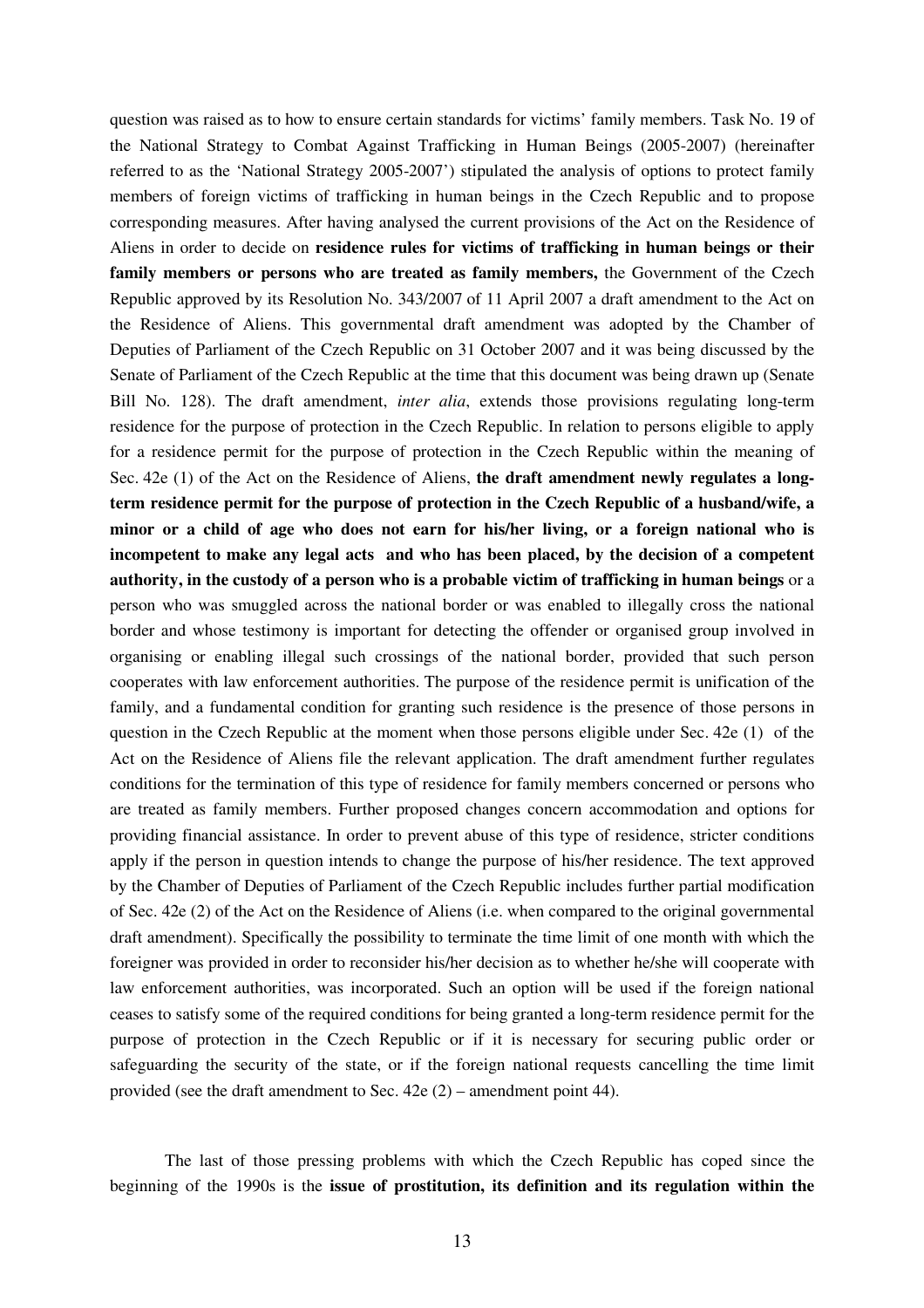**Czech legal framework.** The solution of this issue partially receded into the background when in spring 2006 the Draft Act on Regulating Prostitution was withdrawn, together with a proposal to remove the Convention for the Suppression of the Traffic in Persons and of the Exploitation of the Prostitution of Others (UN Assembly. New York on 12 December 1949. The Czech Republic acceded to the Convention on 14 March 1958, the New York Convention) from the agenda of the Parliament of the Czech Republic. With regard to the fact that the scope and cultivation of the prostitution scene affect the environment and the scope of the phenomenon of trafficking in human beings for the purpose of sexual exploitation, it is necessary to pay adequate attention to this topic. Therefore, one of the proposed measures included in Part B) – Measures Proposed for 2008 – 2011- is devoted namely to prostitution.

#### **Measures Adopted at the International Level**

The Czech Republic signed the **Convention against Transnational Organised Crime (of 12 December 2000, the Palermo Convention) and the Protocol to Prevent, Suppress and Punish Trafficking in Persons, especially Women and Children (10 December 2002), supplementing the Convention in question.** Even though the Czech legal framework satisfies almost all the requirements which the Protocol imposes upon signatory countries, the Czech Republic can, at the moment, ratify neither the Convention nor its Protocols<sup>19</sup>. The reason is that the liability of legal entities has not yet been defined by Czech national law. Introduction of criminal liability of legal entities was one of the heavily discussed proposals contained in the original draft recodification of the Criminal Code<sup>20</sup>. As regards the punishment of offenders who have committed the crime of trafficking in human beings, it is an important requirement because it is very often legal entities which participate in such illegal activities, as trade companies running hotels, bars, night clubs, gambling clubs, agencies dealing with intermediation of work abroad, travel agencies and transport companies, and publishing houses and printing works producing pornographic goods. The liability of individuals fails due to notoriously cumbersome procedures of international legal assistance and other difficulties in supporting investigations with relevant evidence.

Adoption of the Action Plan of the Council of the European Union (**EU plan on best practices, standards and procedures for combating and preventing trafficking in human beings - 2005/C 311/01**) in December 2005 is considered to be a significant activity 21 .

The Plan is to guarantee better coordination of activities between EU Member States and to enhance assistance and protection of victims of trafficking in human beings. Trafficking in human beings is described as "a contemporary form of slavery, a serious crime and gross violation of fundamental human rights which reduces persons to a dependant position through threats, violence and humiliation". The Plan, *inter alia*, obliges EU Member States to secure a certain minimum standard

<sup>&</sup>lt;sup>19</sup> It is true that the international community places a great emphasis so that the above-mentioned instruments are ratified by the highest possible number of states as soon as possible. For example the Palermo Convention was included by the European Commission in the indicative list of international agreements to which the Czech Republic should accede in the nearest future in accordance with the Act on the Czech Republic's Accession to the European Community, i.e. at least by 1 May 2004 with the exception of cases where problems of a technical nature present obstacles to such ratification.

<sup>&</sup>lt;sup>20</sup> At the time of this document being drafted, the Ministry of the Interior and the Ministry of Justice intensively cooperate on finding the optimal way in which to introduce the liability of legal entities in compliance with international obligations. <sup>21</sup> http://eurlex.europa.eu/LexUriServ/LexUriServ.do?uri=OJ:C:2005:311:0001:0012:EN:PDF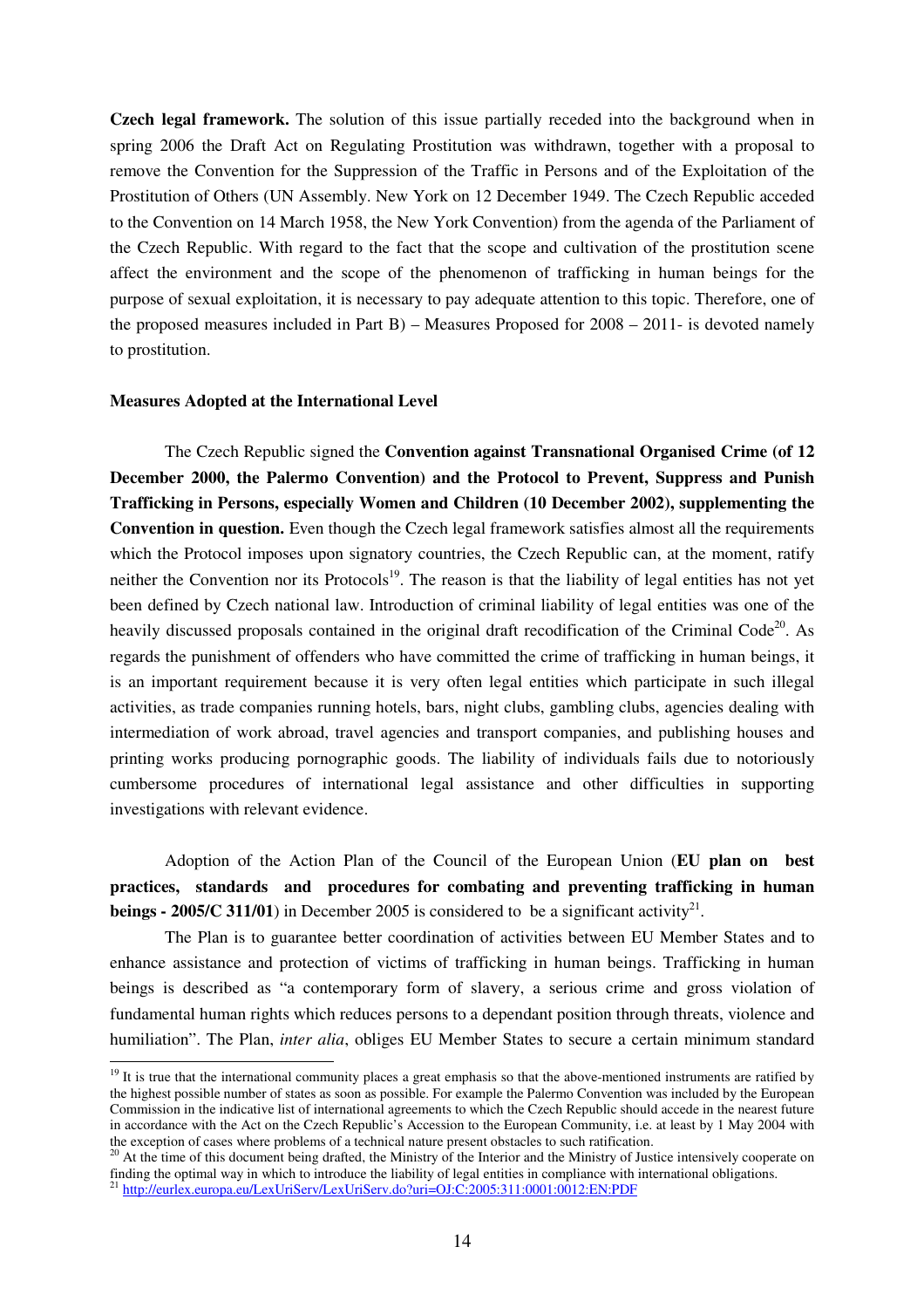concerning care for victims (for example to grant both to cooperating and non-cooperating victims a short-term residence permit for at least 30 days which victims may use for the stabilisation of their health and mental state and evaluation of their situation, and ensuring the access of victims to information on legal and administrative procedures in the language they understand alongside free legal assistance, and so forth). Other measures comprise for example more intensive cooperation with relevant organisations such as Europol, Eurojust, Frontex or respective NGOs, the establishment of a focal point network, the support of the efforts of all EU Member States in order to sign and ratify the Palermo Convention and its supplementing Protocols, and introduction of the Day against Trafficking in Human Beings within the EU. Such day was celebrated for the first time on 18 October 2007.

The European Commission set up in 2003 **an Expert Group of the European Commission on Trafficking in Human Beings,** the participants of which are foremost experts from governmental offices of EU Member States, research and scientific institutes, law enforcement agencies, and nongovernmental organisations. In 2004 the Group completed a comprehensive Report on Trafficking in Human Beings, including 132 recommendations which indicated directions for strengthening the fight against trafficking in human beings within the EU. Recommendations, which always emphasised the necessity to adhere to a human rights approach, were aimed at prevention (not only in EU Member States but also in source countries) as well as the promotion and protection of victims of trafficking in human beings, and also at law enforcement authorities, and they proposed establishing new coordination mechanisms. As a result the Report became one of the most important sources of information for the development of the above-mentioned EU Action Plan.

The Group continued its activities also after the EU Action Plan was adopted, in particular through delivering opinions on different relevant issues (such as an opinion supporting preventive activities adopted before and during the World Football Championship in Germany in 2006). At present the Group is preparing a list of indicators enabling assessment of the effectiveness of measures adopted $^{22}$ .

The '**Committee on Action against Trafficking in Human Beings**' (CAHTEH) of the Council of Europe - cannot be omitted. This Committee drew up the **Council of Europe Convention on Action against Trafficking in Human Beings and published it under** No. 197 23 . The Convention was approved at the Council of Europe Summit held on 3 May 2005 and it was open for signature. The condition upon which the Convention may come into force is its signing and ratification by at least ten states, including eight states of the Council of Europe. The Convention has been so far signed by 29 of the 46 member states of the Council of Europe (as of 12 August 2007), and has already been ratified by Albania, Austria, Bulgaria, Croatia, Denmark, Georgia, Moldova, Romania, Slovakia (March 2007), and Cyprus. Thus the requirement of ten states has been satisfied and the Convention will come into force on 1 February 2008.

The Convention covers all forms of trafficking in human beings (trafficking in human beings committed both at international and national levels, by organised criminal groups and/or individuals,

<sup>&</sup>lt;sup>22</sup>http://ec.europa.eu/justice\_home/doc\_centre/crime/trafficking/doc\_crime\_human\_trafficking\_en.htm#Experts%20Group%2 0on%20Trafficking%20in%20Human%20Beings<br>23 http://www.coe.int/T/E/human\_rights/traffickin

http://www.coe.int/T/E/human\_rights/trafficking/PDF\_Conv\_197\_Trafficking\_E.pdf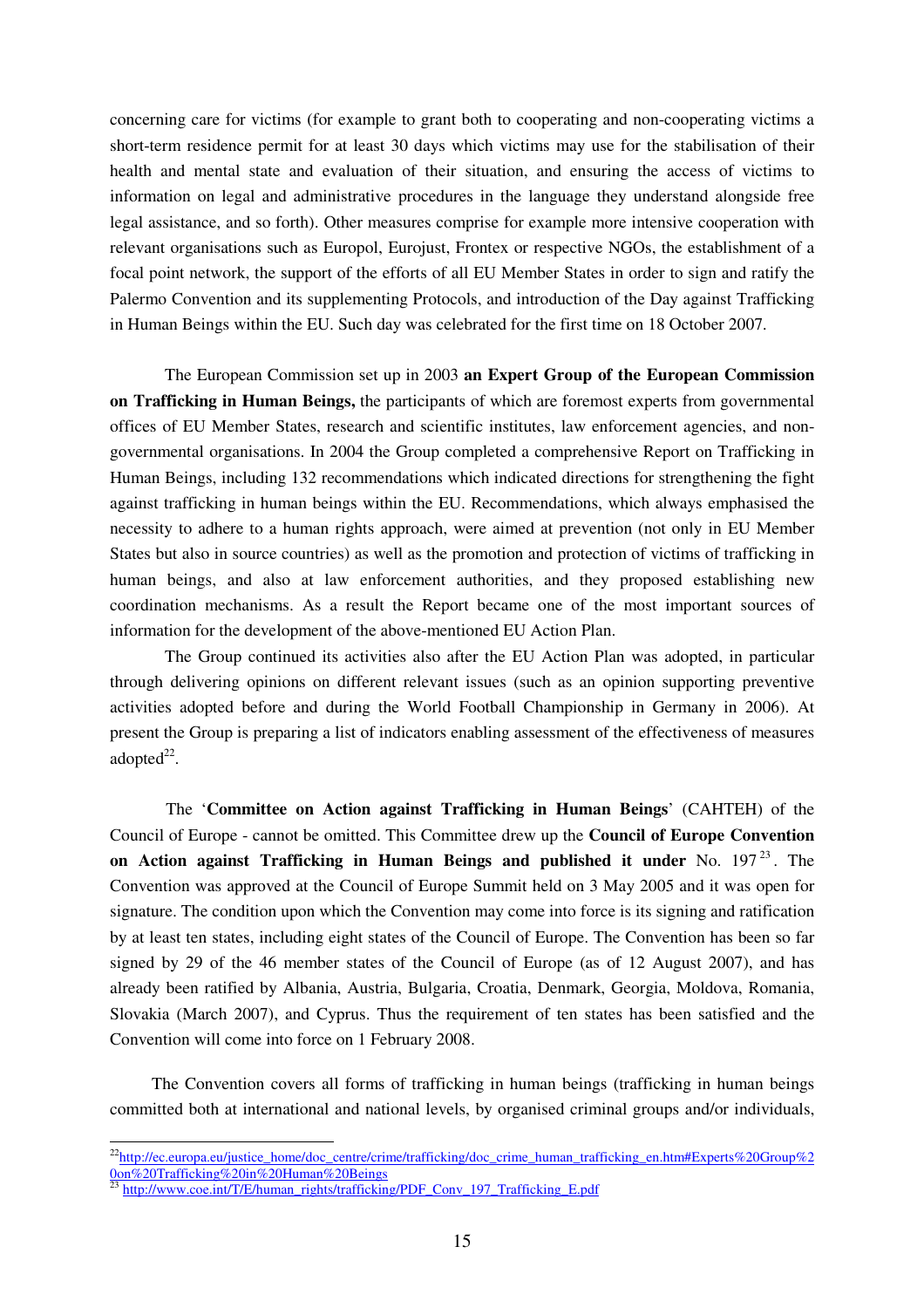and applying to trafficking in women, children and men for all possible purposes of exploitation). Further the Convention specifies goals consisting in measures of a preventive nature, it proposes a framework regulation of protection of and assistance to victims as well as to witnesses and it calls for effective detection and investigation of crimes in question, strict sanctions for offenders and expresses support for international cooperation. The Convention also introduces its own independent mechanism (GRETA) which is to ensure the compliance of regulations adopted by Member States with the Convention. The Czech Republic was repeatedly<sup>24</sup> criticised for its position, according to which its accession to the Convention is predominantly hindered by the requirement of the Convention to implement liability of legal entities for some types of criminal conduct defined by the Convention as criminal acts. The Convention requires the introduction of criminal, civil or administrative liability (Article 22 of the Convention Corporate liability – in particular paragraph 1 and paragraph 3). The Ministry of the Interior in cooperation with the Ministry of Justice is currently working on a draft stipulating the form in which liability of legal entities should be introduced in the Czech legal framework. Implementation of such legal provisions would enable ratification of the Council of Europe Convention as well as other international conventions pertaining to this area.

**'The 2006 Trafficking In Persons Report'** of June 2006 25 and **'The 2007 Trafficking In Persons Report'** of June 2007 will be mentioned only marginally. The so-called TIP report is an annually published status report on trafficking in human beings and encompasses measures adopted by individual countries worldwide. The respective Report is drawn up by the US Office to Monitor and Combat Trafficking in Persons"<sup>26</sup>. The Czech Republic, after having been evaluated positively for many years, fell, in 2006, from Group 1 to Group 2. It was criticised especially for low, frequently unconditional, sentences imposed on offenders of trafficking in human beings, and repeated media reports on alleged cases of forced labour occurring in the community of female labourers from North Korea. The 2007 Report was more favourable for the Czech Republic which was again, together with another 28 countries, included in Group 1. At the same time a measure consisting of establishing a new sub-unit which is specifically involved in investigations of trafficking in human beings for the purpose of forced labour and works within UCOC was included in the list of recommendations which are stated as examples of good practice. As in previous years the 2007 report also puts an emphasis on consistent prosecution of offenders engaged in trafficking in human beings so that they are sentenced to imprisonment, and the reports contains recommendations to continue the training of public prosecutors, judges and labour inspectors regarding the issue in question.

<sup>&</sup>lt;sup>24</sup> For exampe at the seminar entitled 'Seminar on the problems of trafficking in human beings – measures to protect the rights of victims', which took place from 19-20 April 2007, which was organised in Berlin by the Council of Europe and the Konrad Adenauer Foundation.<br><sup>25</sup> http://www.state.gov/g/tip/rls/tiprpt/2006/

<sup>&</sup>lt;sup>26</sup> States are divided into three groups according to the measures adopted by individual states in combatting trafficking in human beings, of which measures pertaining to the area of repression, prevention, and care for the victims of trafficking in human beings are important.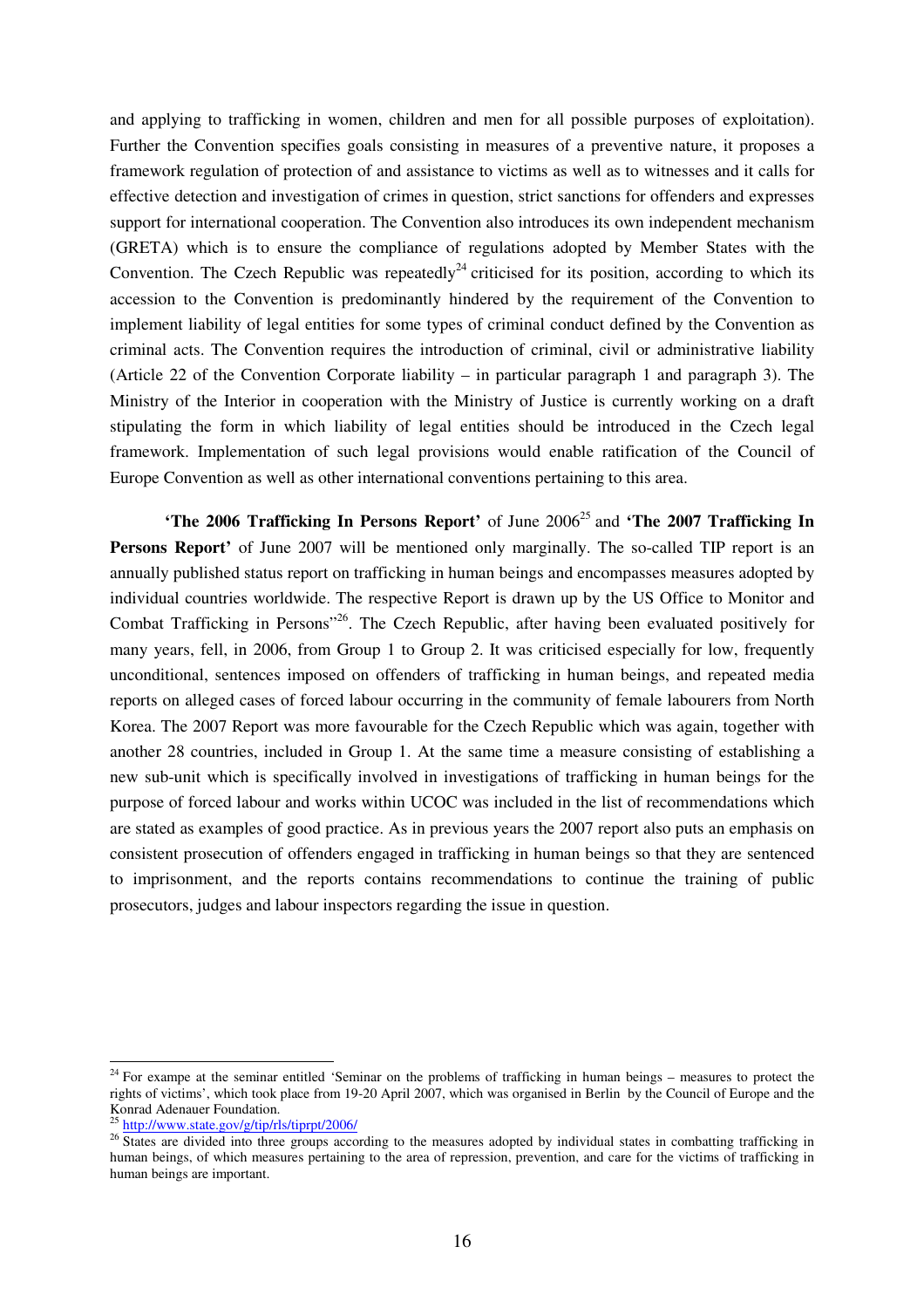## **B) Coordination of Activities and Measures of Law Enforcement Authorities and Other State Administration Bodies ,Cooperation with Non-governmental Organisations and Inter-governmental Organisations**

#### **Ministry of the Interior of the Czech Republic**

The Ministry of the Interior is a principal coordinator in the Czech Republic as regards combating trafficking in human beings. In compliance with the 'National Strategy to Combat Trafficking in Human Beings for the Purpose of Sexual Exploitation in the Czech Republic (2003- 2005)' the Ministry of the Interior, namely its Security Policy Department, was vested with the competence of **national rapporteur**<sup>27</sup>. The role of national rapporteur lies with analytical and strategic activities and includes both coordination of activities to combat trafficking in human beings, and reporting, including draft measures (the National Strategy, data and information for various monitoring reports of, in particular, international organisations<sup>28</sup> and so forth). The Security Policy Department of the Ministry of the Interior is also responsible for coordinating the Programme and Preventive Activities.

As a coordinator, the Ministry of the Interior organises **round tables concerning implementation of the National Strategy**. These are meetings of all stakeholders, meaning representatives of individual ministries which have been assigned tasks by the national Strategy, and representatives of NGOs and other entities involved in the area of trafficking of human beings in the Czech Republic. Such meetings serve to exchange information on how activities assigned by the National Strategy have been met, and on other related activities independent of the National Strategy so that they are not duplicated in the Czech Republic. Activities relating to the Programme fall under the **national coordination mechanism**. Therefore meetings concerning the National Strategy directly follow up meetings of the **Interdisciplinary Working Group on Support and Protection of Victims of Trafficking in Human Beings**, which is presided over by the First Deputy Minister of the Interior. As early as in 2005 the Programme was made official (it was institutionalised), and it is regulated by

 $27$  The approach of the Czech Republic toward trafficking in human beings is really progressive and it may be said that it meets international standards as well as the majority of recommendations, and the Czech Republic carefully monitors best practices. For example Sweden introduced a National rapporteur on the basis of the Hague Declaration as early as in November 1997. (The Ministerial Declaration on European Guidelines for Effective Measures to Prevent and Combat Trafficking in Woman for the Purpose of Sexual Exploitation – Hague, 24-26 April 1997. The Declaration encompasses recommendations to combat trafficking in human beings both at national and international levels). Under this Declaration the 'National Police Board' and then the 'National Criminal Investigation Department' were authorised to carry out activities of the national rapporteur.

In accordance with the Hague declaration this office collects data on the scope of trafficking in human beings and proposals how to solve this issue, how to prevent trafficking in human beings, and how to combat this phenomenon. It also includes every day work with relevant information, answers questions raised by the media and the general public, draws up reports for national purposes as well as for purposes of international organisations, organises seminars for experts, and so forth.

A similar office was also established for example in the Netherlands (a specially established office independent of public administration) and in Belgium. Sweden underlines the advantage of incorporating the national rapporteur into the system of the police and stresses the necessity to cooperate with police forces andto have a direct access to very sensitive information concerning currently investigated cases.

Other international documents such as the OSCE Action Plan to Combat Trafficking in Human Beings of June 2003 also recommend setting up such office.

<sup>&</sup>lt;sup>28</sup> For example within the EU these are reports and supporting information for the Expert Group against Trafficking in Human Beings, information and comments submitted in the framework of the Action Plan of the Council of the European Union, information for the needs of UN, INTERPOL, EUROPOL, NATO, ILO, and data for the purpose of drawing up the Trafficking in Persons Report, and so on.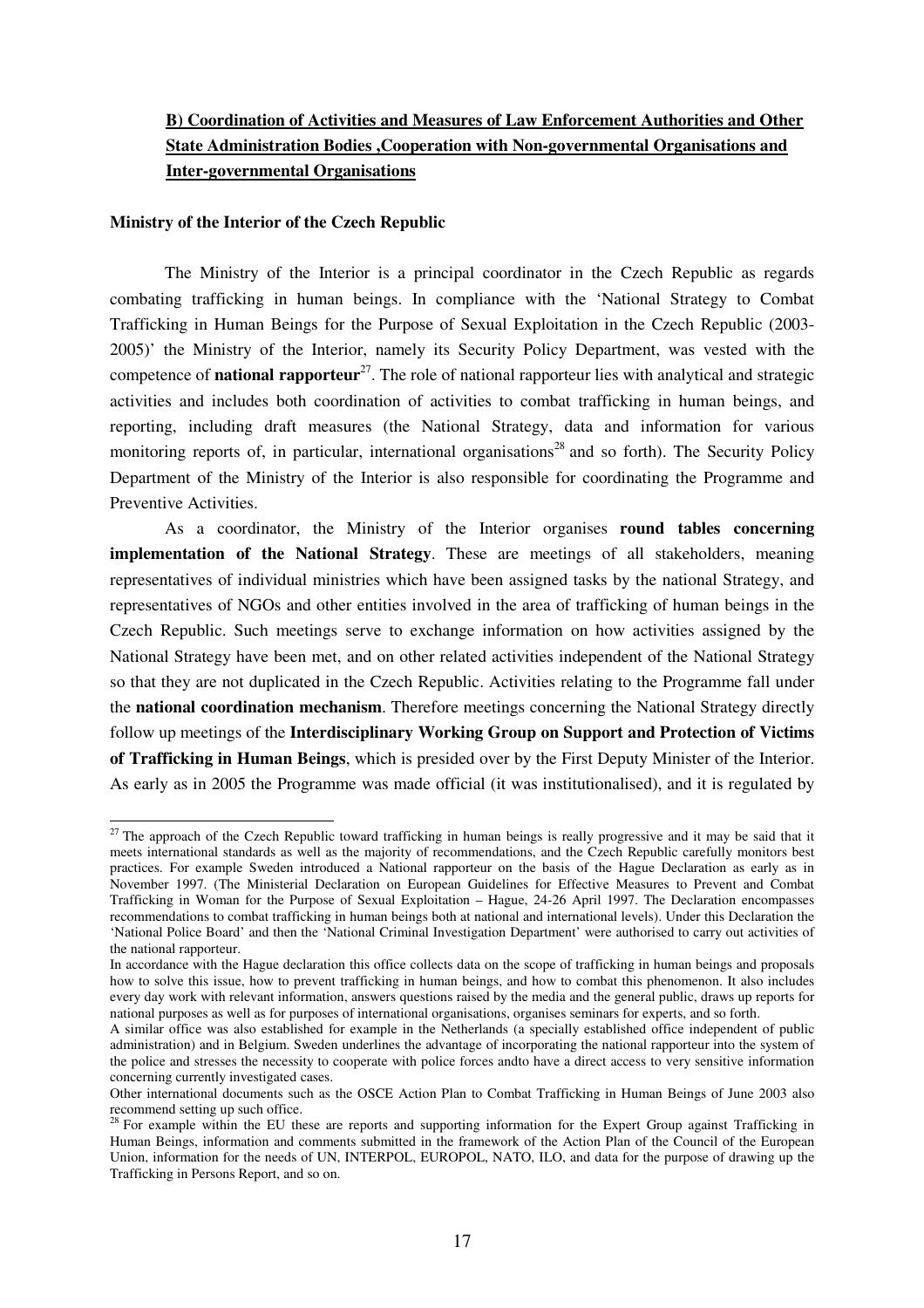relevant internal management Acts as a programme funded from the Ministry of the Interior's budget. 29 .

Urgent problems as well **information on activities of 'operational natures'** provided on an ongoing basis within the Programme, in particular individual problems concerning care for specific persons are solved at **coordination meetings**, which are held usually once every two months.

## **Criminal Police and Investigation Service Office Unit for Combating Organised Crime of the Criminal Police of the Investigation Service Office of the Czech Police (UCOC) and Individual Regional Administrations of the Czech Police**

It is obvious that both trafficking in human beings and organised prostitution are complex and quite specific issues which require a pro-active approach of law enforcement authorities, in particular of police forces. This initiative cannot do without operative means of detection, whilst the manner of examination is time consuming. With respect to the fact that a number of victims are female foreigners, investigation itself is both time consuming and the gathering of evidence demanding, especially when interrogation by the police is carried out through legal assistance.

UCOC, as a specialised unit, processes extensive and demanding criminal offences committed by organised groups. UCOC officers mainly meet tasks which relate to detecting signals and collecting findings on trafficking in human beings, their reviewing, processing, exposing offenders and taking other steps within criminal proceedings. UCOC also analyses, on an ongoing basis, possibilities for protecting family members of victims of trafficking in human beings in their countries of origin, and participates in solving particular cases.

**International cooperation** (Germany, Austria, Denmark, the Netherlands, France, the United Kingdom, Italy, Slovakia, Switzerland, and Poland) was very successful in the past years. During the course of 2005 four extensive investigations of international organised criminal groups operating in the Czech Republic, Slovakia, Germany, and Poland were carried out. In 2006 UCOC in cooperation with foreign police forces conducted or newly opened 33 criminal proceedings and several independent actions against international organised criminal groups, which with links abroad, commit criminal activities relating to the commercial sexual exploitation of women and children, production and dissemination of child pornography including via the internet, and the unlawful use of human organs and tissues.

In 2006 for example **an international organised criminal group operating in the Czech Republic, in Vietnam and partially in Germany was detected and investigated**. This criminal organisation consisted of nationals of Vietnam and the offences they committed were classified as crimes of procuring under the provisions of Sec. 204 of the CC, and trafficking in human beings pursuant to Sec. 232a of the CC. Their activities comprised the recruitment of women from Vietnam

<sup>&</sup>lt;sup>29</sup> The Ministry of the Interior prepares, on an annual basis within the Crime Prevention Strategy  $2004 - 2007$ , a specific grant programme aimed at preventing trafficking in human beings and assisting victims.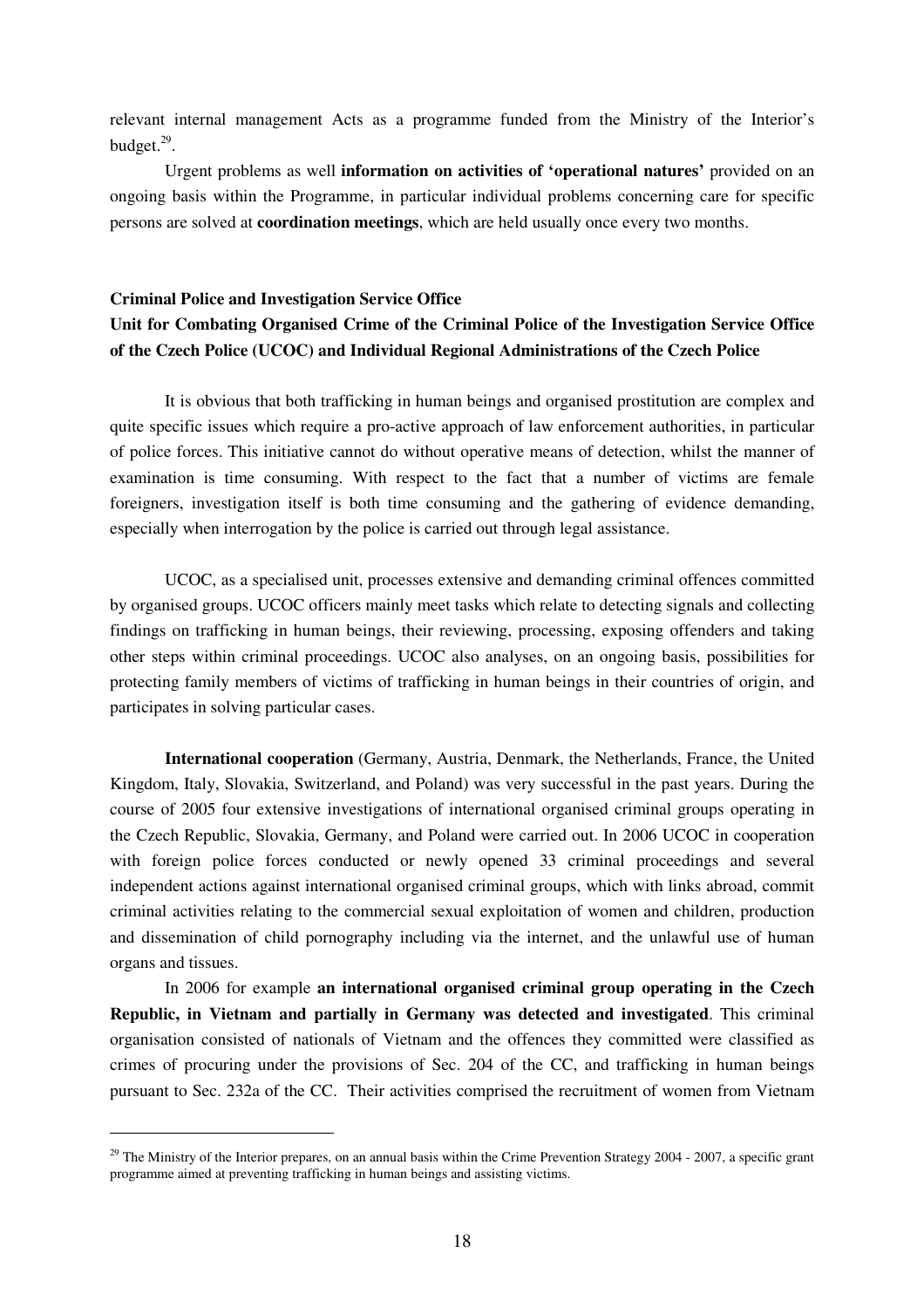under the promise of legal employment in the Czech Republic, their transportation to the Czech Republic, and subsequent exploitation of such women, who were forced into prostitution. In total six offenders were apprehended and all apprehended persons were charged with the crime of trafficking in human beings.

As regards criminal proceedings, the number of detected and solved criminal offences of trafficking in human beings is stable. In 2006, as in 2005, the Czech police detected 16 criminal offences of this type $30$ .

|                                                      |  |  |  |  | Numbers of criminal offences of trafficking in human beings detected by the Czech police |  |  |  |  |  |  |  |  |
|------------------------------------------------------|--|--|--|--|------------------------------------------------------------------------------------------|--|--|--|--|--|--|--|--|
| (pursuant to Sec. 232a, formerly Sec. 246 of the CC) |  |  |  |  |                                                                                          |  |  |  |  |  |  |  |  |

| Year                                                | 1998 | 1999 | 2000 | 2001 | 2002 | 2003 | 2004 | 2005 | 2006 | $2007^{31}$ |
|-----------------------------------------------------|------|------|------|------|------|------|------|------|------|-------------|
| Number of offences<br>detected                      | 34   | 23   | 13   | 27   | 15   | 10   | 13   | 16   | 16   | 10          |
| Number of offences<br>solved                        | 34   | 22   | 13   | 25   | 10   | 9    | 12   | 11   | 13   | 9           |
| Number of prosecuted<br>and investigated<br>persons | 49   | 38   | 21   | 26   | 12   | 19   | 30   | 18   | 11   | 18          |

Of the total number of 16 criminal offences detected in 2006, only one case concerned trafficking in human beings for the purpose of labour exploitation (Sec. 232a, (2), (c) of the CC).

In 2006, of the total number of 16 criminal offences, one case detected on the basis of operative activities of the Criminal Police and Investigation Service gave a rise to criminal proceedings, six cases were detected by operative activities carried out by UCOC, and the remaining nine cases were investigated on the basis of filed criminal information. Out of thirteen solved cases, eight were solved by the Criminal Police and Investigation Service (CPIS – at the district or regional levels), and five cases were cleared up by a specialised unit of the UCOC. The data displays a trend regarding which UCOC plays an irreplaceable role since this unit proactively detects criminal offences using its own operative means and such an approach should be an inspiration also for CPIS at the level of regions and districts, as this police service detects cases in a reactive manner, i.e. on the basis of criminal information delivered by the general public. The necessity to use a proactive approach must be emphasised especially with respect to the high latency of trafficking in human beings. It is impossible to detect crimes of trafficking in human beings or procuring without well-functioning cooperation between regional units and units with republic-wide competence, including the collection of information from units of public order police<sup>32</sup>.

<sup>&</sup>lt;sup>30</sup> Due to the high latency of trafficking in human beings such statistical records of detected criminal offences or convicted offenders cannot be considered as data on the basis of which it would be possible to describe the quantitative development of trafficking in human beings taking into account a medium-term horizon. Such data rather supports the fact that the Czech police managed, during the period reviewed, to detect and investigate this type of criminal act.

 $31$  Data as of 30 September 2007.

<sup>&</sup>lt;sup>32</sup> The issue of cooperation and communication between units having a republic-wide competence and regional units of the CPIS is solved within Reform of the Police of the Czech Republic, the draft of which was submitted by the Minister of the Interior to the Parliament of the Czech Republic in November 2007. The reform should be completed by 1 January 2009 at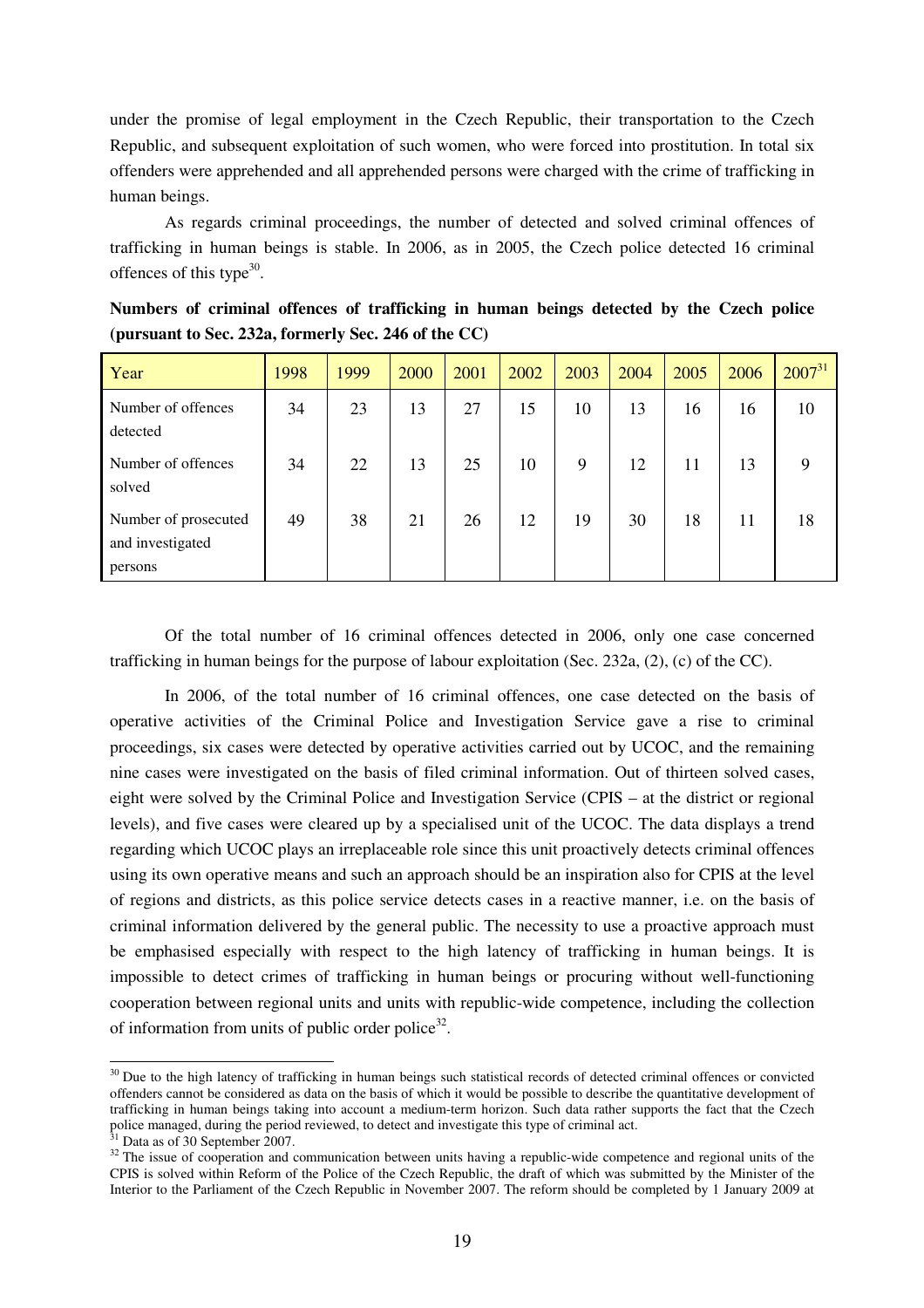Criminal proceedings conducted in order to prove constituent elements of the crime of trafficking in human beings do not need to be closed by commencing criminal prosecution (Sec. 160 (1) of Act No. 141/1961 Coll., on the Rules of Criminal Procedure, as amended, (hereinafter referred to as the 'RoCP'). However, a police body is not always able to prove the prescribed constituent elements of the crime of trafficking in human beings and the crime of procuring under the provision of the Sec. 204 of the CC.

| Numbers of criminal offences of procuring detected by the Czech police (pursuant to Sec 204 of |
|------------------------------------------------------------------------------------------------|
| the Criminal Code)                                                                             |

| Year                                  | 2000 | 2001 | 2002 | 2003 | 2004 | 2005 | 2006 | $2007^{33}$ |
|---------------------------------------|------|------|------|------|------|------|------|-------------|
| Number of offences detected           | 130  | 150  | 116  | 101  | 83   | 123  | 85   | 32          |
| Number of prosecuted and investigated | 163  | 133  | 107  | 103  | 105  | 119  | 98   | 46          |
| persons                               |      |      |      |      |      |      |      |             |

As regards procuring prostitutes, the police engage a reactive approach as in the case of trafficking in human beings and the vast majority of cases are investigated once the victim (most frequently a woman) informs the police of a criminal offence The CPIS offices, at the regional and district levels, solve between 80% to 90% of cases of procuring (of all solved cases), however, if taking into account operative activities, the police are able to detect only one third of them. Therefore the police should focus their efforts on strengthening the effectiveness of their approach towards the issue of trafficking in human beings and prostitution, and to search for and solve such case more proactively.

The number of victims of trafficking in human beings registered by the Czech police remains stable.

**The numbers of victims of trafficking in human beings registered by the Czech police (pursuant to Sec. 232a, formerly sec. 246 of the Criminal Code) 34**

| Year                       | 2003 | 2004     | 2005 | 2006           | $2007^{35}$ |
|----------------------------|------|----------|------|----------------|-------------|
| Individual female victims  | 2    | 3        | 10   | 7              | 5           |
| Individual male victims    | 1    | $\Omega$ | 0    | $\overline{2}$ |             |
| Victims $-$ groups         | 8    | 10       | 6    | 9              | 4           |
| Number<br>of persons<br>in | 50   | 69       | 27   | 63             | 23          |
| groups                     |      |          |      |                |             |
| Total                      | 53   | 72       | 43   | 72             | 29          |

the latest. The reform solves the aforementioned problems comprehensively within the whole Czech police, and not only in relation to certain criminal activities or specific police bodies; namely these problems are solved within its VIII Pillar 'A new Structure for Plainclothes Police'.

<sup>33</sup> Data as of 30 September 2007.

<sup>&</sup>lt;sup>34</sup> Police statistics record victims as individuals or else register groups of victims (for example if the scope of a case is more extensive); subsequently the number of persons in a group is also stated.

 $35$ Data as of 30 September 2007.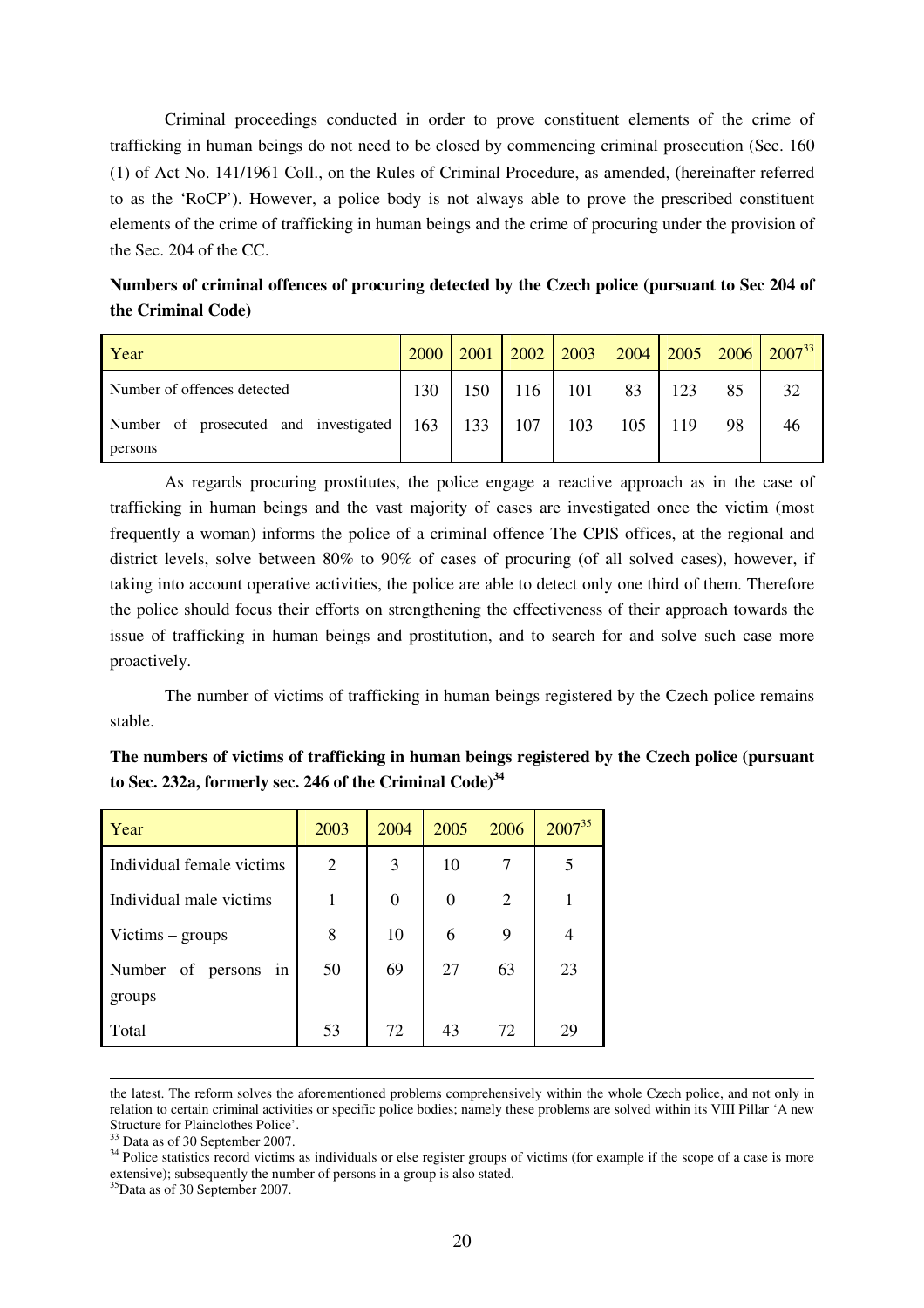In 2004 and 2005 the number of persons who were conclusively and finally sentenced increased, nonetheless the situation must be evaluated as problematic with regard to the development in 2006 (due to the aforementioned unclear legal interpretation of mutual relations between crimes of trafficking in human beings and procuring) and also with respect to the relatively high number of unconditional sentences. The Czech Republic is, in the international forum, frequently criticised just on the basis of these facts. The reason for this situation is difficult generalise, nevertheless on the basis of analyses of the above-mentioned sanctions it is clear that many courts do not consider trafficking in human beings as a serious crime aimed against human dignity. Gaps are also seen in the sensitivity of courts' approaches towards victims in general, and specifically towards victims of trafficking in humans. When giving testimony the situation is complicated by trauma as well as by cultural and language barriers.

**Numbers of finally and conclusively sentenced persons and of sanctions imposed for trafficking in human beings (pursuant to Sec. 232a, formerly Sec. 246 of the Criminal Code) 36**

| Year                                 | 1998 | 1999 | 2000 | 2001 | 2002 | 2003 | 2004 | 2005 | 2006 | $2007^{37}$ |
|--------------------------------------|------|------|------|------|------|------|------|------|------|-------------|
| of<br>Number<br>sentenced<br>persons |      | 25   | 16   | 15   | 20   |      | 12   | 20   | 2    |             |
| Unconditional sentences              | 3    | 17   | 6    | 7    | 5    |      | 3    | 8    | 0    |             |
| Conditional sentences                | ◠    | 8    | 10   | 8    | 15   | 4    | Q    | 12   | 2    |             |

The National Strategy 2005-2007 specified also **task No. 4** ('to increase the number of the staff in the Human Trafficking Department of the Organised Crime Unit of the Criminal Police and Investigation Service Office of the Police of the Czech Republic'). This assignment was met in 2006 when a **new sub-unit was established within UCOC** and which deals exclusively with cases of forced labour. All 10+1 jobs have been staffed. New officers were also provided with a newly developed handbook which is to assist them to become acquainted, as quickly as possible, with this issue.

Further, the National Strategy 2005-2007 encompassed **task No. 1**, which, inter alia, required developing internal acts of the Ministry of the Interior for the operation of the National Coordinating Mechanism in the area of support and protection for the victims of trafficking in human beings in the new internal regulation act of the Police Presidium of the Czech Republic. This assignment was met on **2 May 2006 when Binding Instruction of the Police President No. 61** was issued. This Instruction regulates activities of Czech police members in the area of combating trafficking in human beings and vice crime and ensures single execution of service by police officers in the field of combating and investigating **trafficking in human beings and vice crime**. This Instruction will be amended as a follow up to the new Instrument of the Police President and Guideline of the First

<sup>&</sup>lt;sup>36</sup> Results arising from criminal statistics are not directly comparable with the statistics of the Ministry of Justice. This is because of differences in time. In some cases there are differences of several years between the terminations of individual phases of the criminal prosecution of an actual case. Police statistics record individual cases at their inception, whilst the court statistics record them once they are closed. Morever, police statistics also record crimes where the offender is unknown.  $37$  Data for the first half of 2007.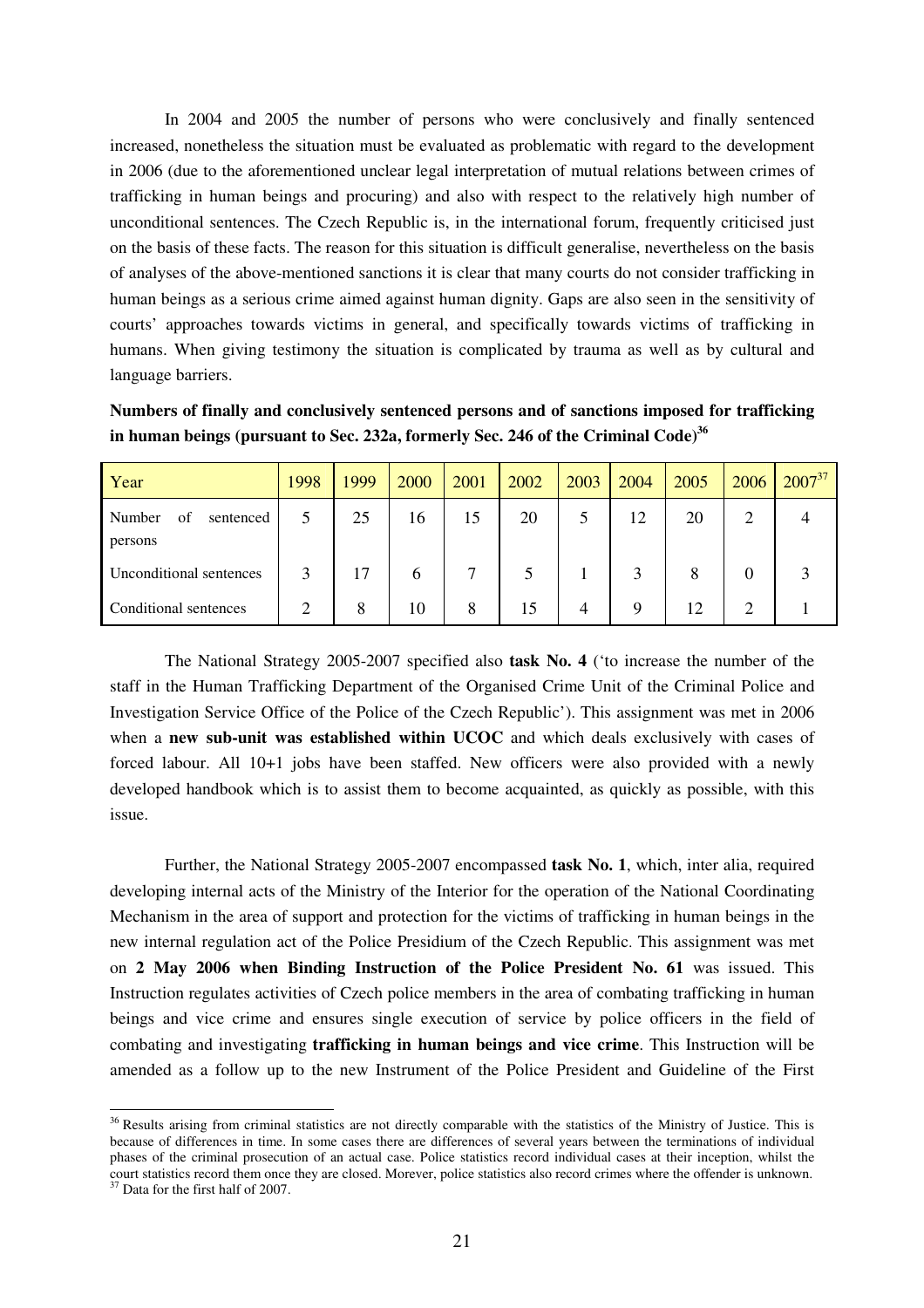Deputy Minister of the Interior (see below).

With regard to the nature of crimes of trafficking in human beings, with the main aim of offenders being to **maximise their profits, one of the most efficient sanctions is to confiscate such criminal proceeds**. Therefore it is necessary to verify the assets of suspects or to examine whether a crime pursuant to Sec. 252a of the Criminal Code – legalisation of criminal proceeds - has been committed. This is the reason why cooperation between specialised units of the Czech police is required (the Office for Combating Corruption and Financial Crime of the CPIS of the Czech police, and UCOC). If the case is duly documented the damage claim of the victim of trafficking in human beings or procuring may be satisfied. In this context supervision activities of relevant public prosecutor's offices must be carried out.

#### **Alien and Border Police Service of the Czech Police (ABPS)**

**Groups for Crime Investigation and Documentation** are involved, within ABPS, in the issue of trafficking in human beings. These are directly managed by directors of individual Territorial Directorates of ABPS, and receive guidance and are controlled and coordinated by the Group for Crime Investigation and Documentation of the Directorate of ABPS. ABPS is also engaged in implementation of the Programme and **deals**, **in the framework of the Programme,** in particular **with regulating the residence of foreign national victims**, their identification, handing them over to NGOs who take care of them, motivating victims to cooperate with law enforcement authorities, providing victims certain services, and ensuring their security.

Binding Instruction of the Police President No. 12 of 27 January 2006 extended tasks for ABPS by examining and investigating criminal offences for which the law stipulated a sentence of imprisonment **of a maximum of three years** for crimes committed in relation to transnational criminal activities, especially offences relating to trafficking in human beings where an element of a criminal organisation is not detected.

In the context of the Czech Republic's accession to the Schengen area, ABPS will strengthen its activities inland, whereby one of their priorities will be to combat illegal employment of foreign nationals and criminal offences relating to migration.

In 2006 FRONTEX Agency<sup>38</sup> presented to EU Member States and Schengen area states the AGELAUS project. It was the **first project** the primary aim of which was to obtain information on **illegal migration in relation to the phenomenon of trafficking in human beings and to map the situation in Member States** pertaining to this issue. A target group was unaccompanied **minor travellers from third countries and persons** who could be involved in trafficking in human beings. Although no relevant cases were reported from Prague – Ruzyne airport during this operation, training sessions on how to identify victims of trafficking in human beings which were held prior to the operation was commenced were very beneficial. Trafficking in human beings has become one of the upcoming topics FRONTEX agency will deal with within joint operations at air borders in the future.

<sup>&</sup>lt;sup>38</sup> The full title of the FRONTEX agency is Agency for Protecting the External Border of the EU. The Agency calls for joint projects, operations at land, maritime, and air borders. The Czech Republic regularly participates in air border operations, especially at Prague-Ruzyne airport.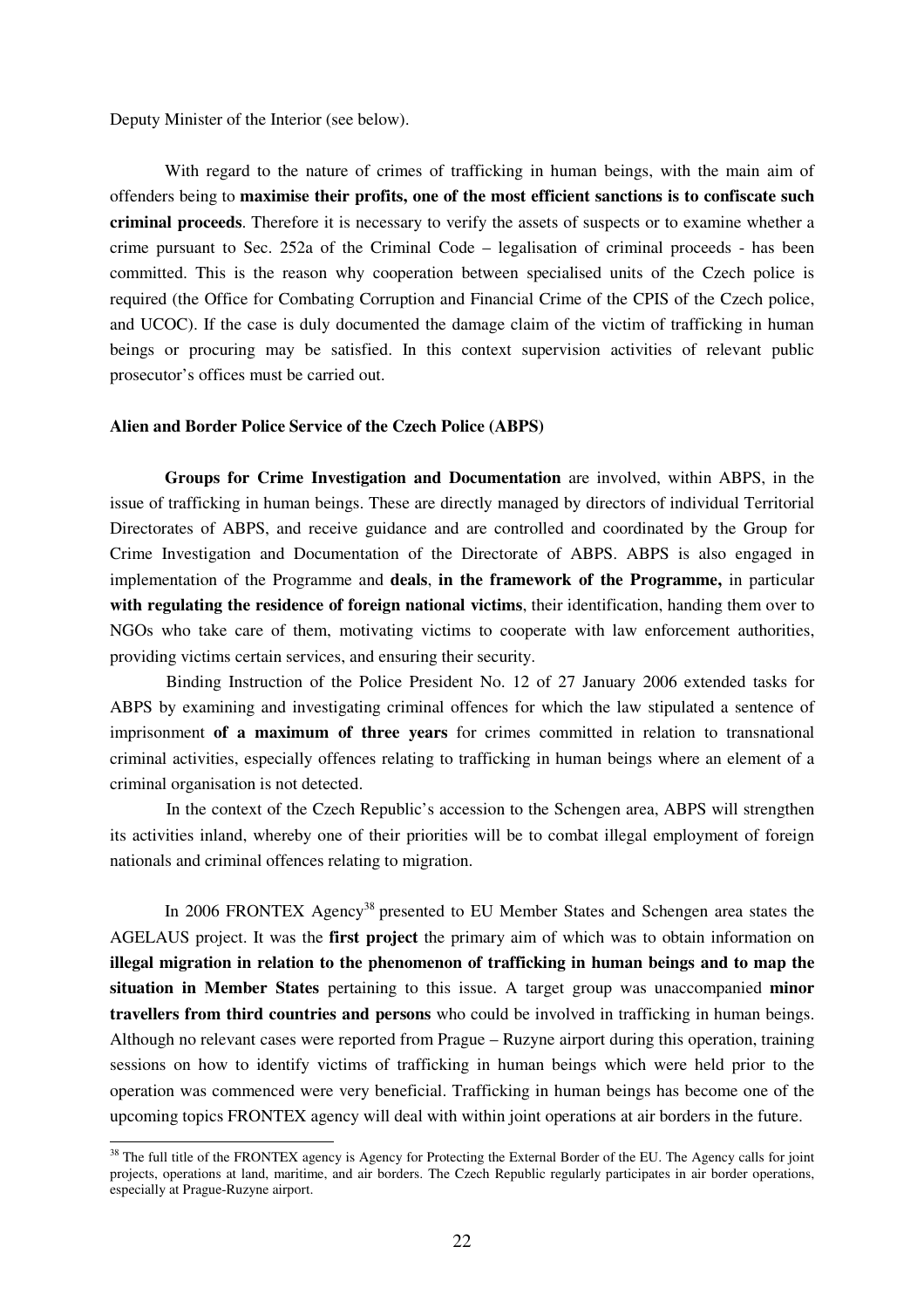#### **Other Entities and Organisations**

**Cooperation of the public sector,** mainly of the Czech Police and the Ministry of the Interior, **with non-governmental organisations (La Strada, o.p.s., Magdala project - Charita eská republika = Charity of the Czech Republic) and with the inter-governmental organisation IOM** continues, in particular thanks to the involvement of such organisations in the Programme. Successful cooperation was also entered into regarding a number of preventive actions and training sessions.

#### **Ministry of Labour and Social Affairs**

On the basis of empirical findings and a range of surveys and analyses which demonstrate that the risk of trafficking in human beings for the purpose of forced labour occurs at a higher degree mainly in sectors displaying an increased number of illegally employed foreign nationals, the Ministry of Labour and Social Affairs (MLSA) concentrated its inspection activities on places with the most likely occurrence of illegally employed foreign nationals (construction works, restaurants, textile industry, forestry and agricultural work). During the past year inspections targeting the employment of foreigners were carried out in **cooperation with other control and inspection authorities**, which is a well-tried method, under the responsibility of MLSA (in particular joint inspections of labour offices, customs administration bodies and ABPS were carried out). Cooperation with customs administration was also a subject of bilateral negotiations with MLSA and part of the agenda of the meeting of the Inter-Ministerial Body for Combating the Illegal Employment of Foreign Nationals in the Czech Republic.

#### **C) Education and Training**

#### **Education and Training within the Ministry of the Interior**

The National Strategy 2005-2007 stipulated **task No. 3** ('to innovate the curriculum of the police education and training programmes - initial, ongoing and specialised - in accordance with the new internal management acts of the Ministry of the Interior'). This assignment was formally met, nevertheless training of the Czech police remains one of the principal priorities for the upcoming period. Even a low-rank police officer must have basic awareness of trafficking in human beings and must know how to proceed when he/she meets potential victims. Police officers are often the first persons who victims meet, and it depends on the approach of the individual police officer as to whether the victim will trust the police as whole and provide valuable information. Experience shows that despite the below mentioned numerous training activities, such fundamental knowledge and sensitive approach, or correct procedure towards prostitutes, is still missing.

In previous years topics relating to the issue of trafficking in human beings were included in education and training programmes of **initial basic training** for members of the Czech police at secondary schools of the Ministry of the Interior. The objective of such training is to provide police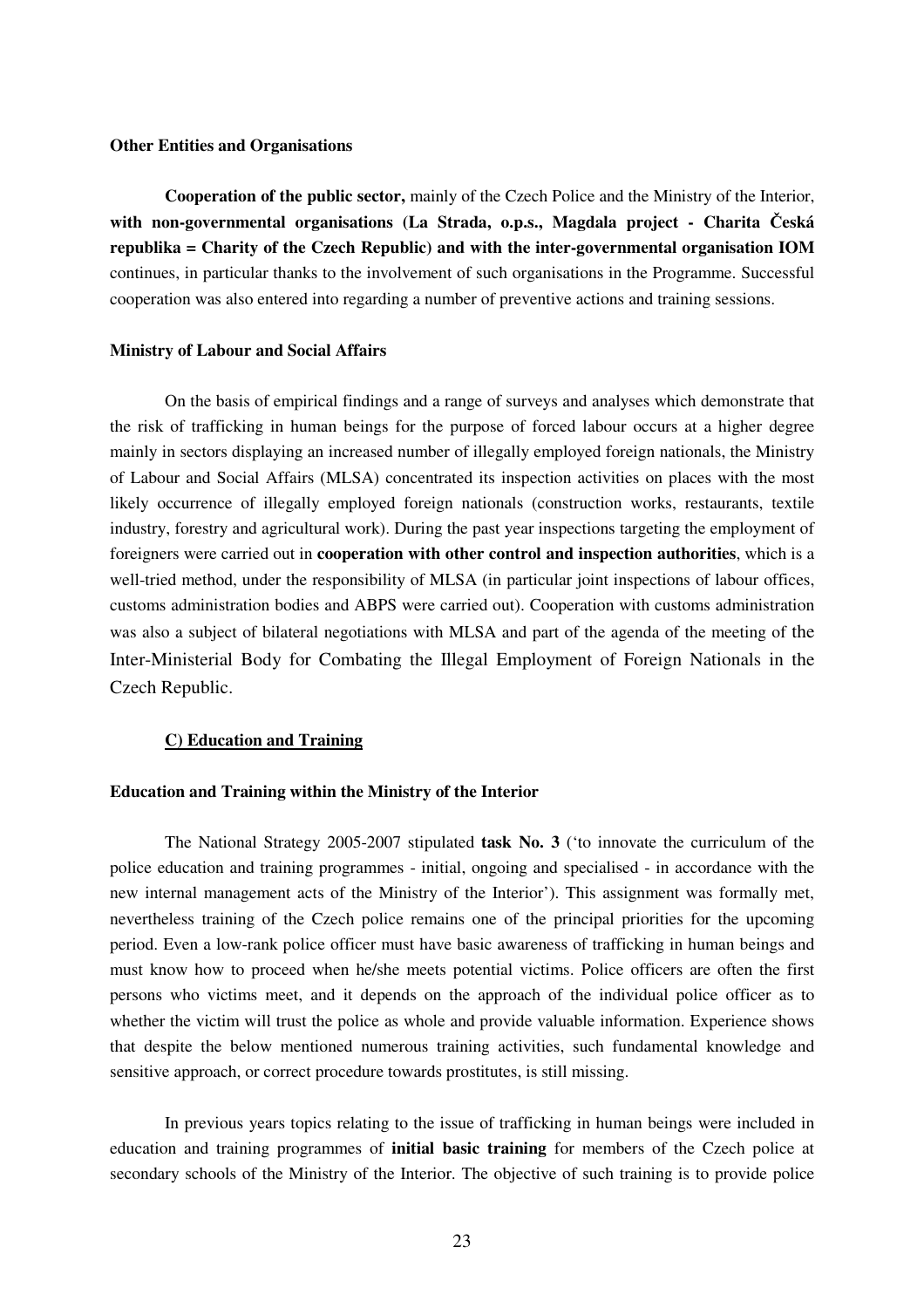officers with basic information on the issue of trafficking in human beings and to strengthen their ability to recognise victims of trafficking in human beings and sexual exploitation. All secondary police schools of the Ministry of the Interior and Police Training Centres of regional administrations of the Czech police received guidelines describing how to treat victims of the described criminal offence. Police officers also received a pamphlet containing, *inter alia*, twelve basic questions which may help identify victims of trafficking in human beings.

The issue of trafficking in human beings was also implemented into relevant **specialised and innovative courses** which are held at secondary police schools of the Ministry of the Interior, the Police Academy of the Czech Republic and the police training centre of regional administrations of the Czech police. Police officers are trained, within this course, in basic tasks of the Czech police in exposing and combating trafficking in human beings, basic identification features of victims, and informed about cooperating NGOs. Specialised seminars for police officers of ABPS of the Czech police are held during the year also at the Police Academy. Practical specialists – experts from the Ministry of the Interior responsible for the Programme – are involved as trainers alongside members of UCOC and members of NGOs.

Experts from the Minister of the Interior, the Police Presidium of the Czech Republic and professionals from UCOC participated in drawing up the curricula and syllabi of all types of police education and training.

Every year **instructive methodological job-based training of police officers who are specialists involved in the fight against trafficking in human beings and vice crime takes place,** and is **followed up** by instructive methodological job-based training courses **at individual regional administrations of the Czech police** so that all police officers engaged in the issue in question are trained.

The Ministry of the Interior was one of the partners for the 2005 **'Awareness Training on Trafficking in Human Beings for Police, Border Guards and Customs Officials'.** This module was developed by the International Centre for Migration Policy Development **(ICMPD)** in the framework of the AGIS project. In October 2005 a pilot training course was held in Holesov using a draft training manual for trainers. Similar pilot courses were also held in partner countries and on the basis of observations a final version of the manual was developed for other specialised training courses relating to trafficking in human beings. At the time when this document was being drawn up the final version for the manual was being developed. It will be distributed to all trainers at secondary police schools. In this context a specific training session is to be considered being held.

A further aim of the project is to develop a European curriculum – **a single European standard of police education in the field of trafficking in human beings.** Currently the development of the single European standard is in the phase of processing individual outcomes of ICMPD projects organised within the EU. The outcomes of the aforementioned project will also be, in the future, implemented in the different forms of police education, which will mean that the single European standard of police education in the field of trafficking in human beings will be ensured.

With respect to the preparation of the above-mentioned AGELAUS operation of the FRONTEX agency, the need for training on the topic of **trafficking in human beings, in particular minors arriving from third countries,** for staff of the Prague-Ruzyne airport will increase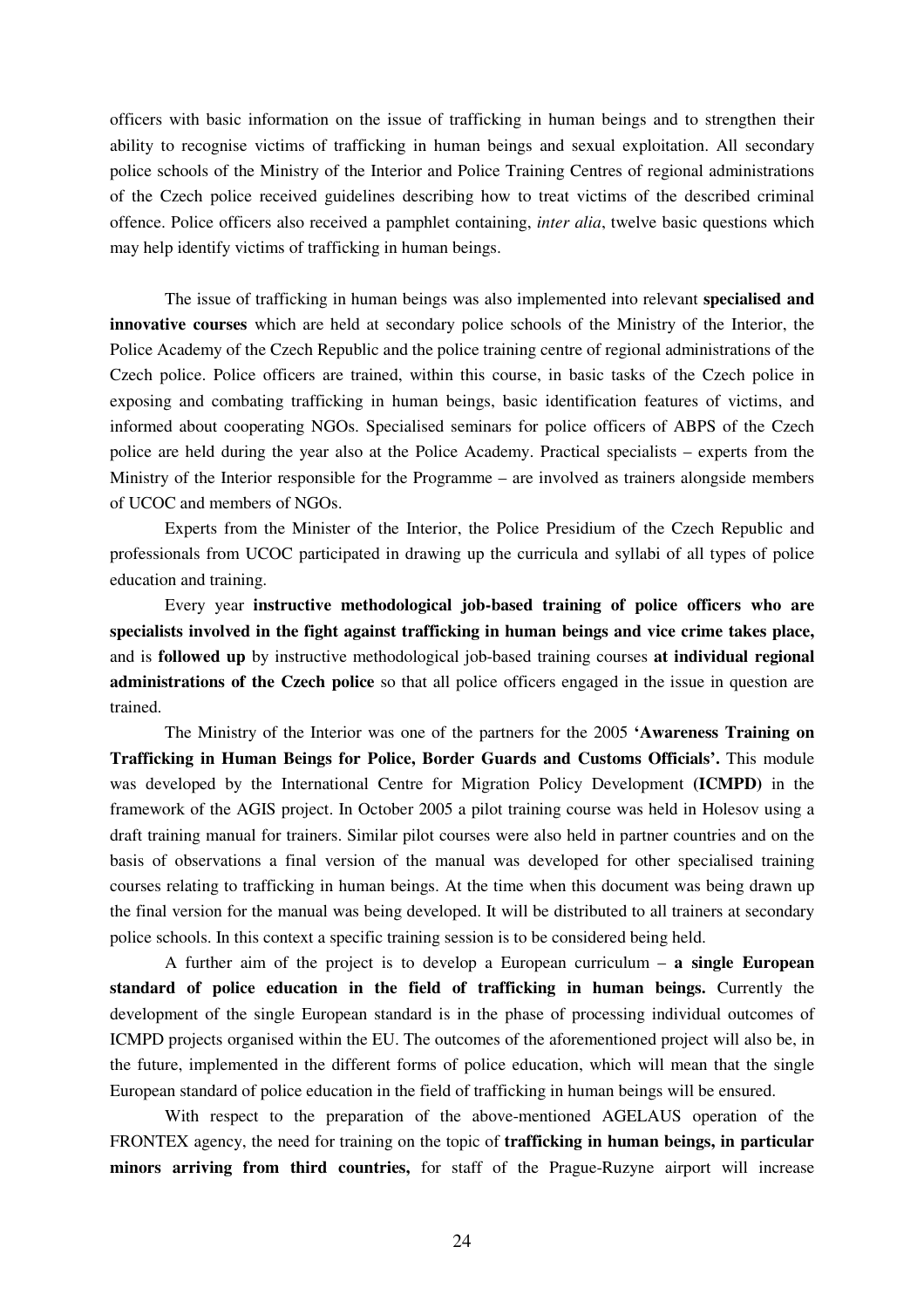(approximately 200 police officers). On the basis of very positive responses to training in Prague, further cooperation was agreed on and police officers from other international airports where, after the Czech Republic's accession to Schengen cooperation, flights travelling to outside the Schengen area will be operated and where ABSP will continue its work (i.e. Brno, Ostrava, Karlovy Vary, and Pardubice) will be trained.

A training session in which a British expert involved in airport checks (in particular profiling and questioning and so on) will participate is being negotiated with the British embassy. A range of other training events were held within standard international cooperation. For example a well appraised **international seminar 'Trafficking in Human Beings'** was held in September 2005 within **CEPOL** 39 **.** This seminar was attended by 30 participants from 19 EU and candidate countries. Between 2005 and 2007 Czech police experts were sent to more than twenty professional seminars focused on combating organised crime (trafficking in human beings, cyber-crime, counterfeiting of Euro notes, and so forth). As regards the year 2008, the Czech Republic committed to organise, within training sessions of CEPOL, a four-day seminar entitled **'Trafficking in Human Beings and Forced Labour and the Sex Industry'**. The seminar will be held in cooperation with Sweden and France, for about 30 participants. Seminars aimed at organised crime organised in collaboration with **FBI agents** (such as money laundering and financial crime, corruption in public administration and some others) are also positively evaluated. A number of technical seminars focused on different topics (for example the exploitation of children for pornographic purposes, the confiscation of criminal proceeds, and so forth) were held within **MEPA** 40 .

Experience was exchanged and good practice shared in the context of a range of other meetings with foreign partners **organised through TAIEX** (Technical Assistance and Information Exchange Unit of the European Commission). These were for example study journeys to Italy or to Denmark and two conferences devoted to case studies relating to the area of forced labour and labour exploitation in Italy.

The National Strategy 2005-2007 in its **task No. 2** stipulated 'to update the Police Manual for Executing Duties Pertaining to the Area of Trafficking in Human Beings and ensure its printed and electronic distribution within the Police of the Czech Republic'. **The manual 'Trafficking in Human Beings – a Manual for the Police of the Czech Republic'** was drawn up by the Ministry of the Interior and 25,000 booklets were printed under the financial assistance of the British Home Office<sup>41</sup>. It was distributed in mid-2006. The Manual includes basic information on trafficking in human beings, how and where to search for victims of trafficking in human beings, how to identify such victims,

<sup>&</sup>lt;sup>39</sup> CEPOL (European Police College) is an EU organisation of 27 EU Member States, Europol and three countries having a special status. The principal objective of CEPOL is to assist with transnational education of police managers through optimal and strengthened cooperation between competent national institutions and organisations and to analyse threats of all forms of organised crime in Europe. In 2007 in total about 80 training courses and sessions were held and the majority of them were aimed at cooperation in combating organised crime and its prevention. www.cepol.europa.eu

<sup>40</sup> MEPA (Mitteleuropaische Polizeiakademie) is conceived as an international training cycle for police officers. In 2001 Ministers of the Interior of eight Central European countries signed a binding document 'Joint Statement on Cooperation within MEPA'. In addition to the Czech Republic, the following countries are members of MEPA: Germany, Poland, Slovakia, Slovenia, Switzerland, and Austria. A main activity of MEPA is a three-month course devoted to organised crime which is successively held in all eight member states and is accomplished by a case study used for teaching. Further, a fourweek special course for integrated border security, special purpose language seminars and specific observations at foreign police units are also organised within MEPA www.mepa.net<br><sup>41</sup> http://www.mycr.cz/.security.and prevention.trafficking.in

http://www.mvcr.cz/ security and prevention, trafficking in human beings, documents.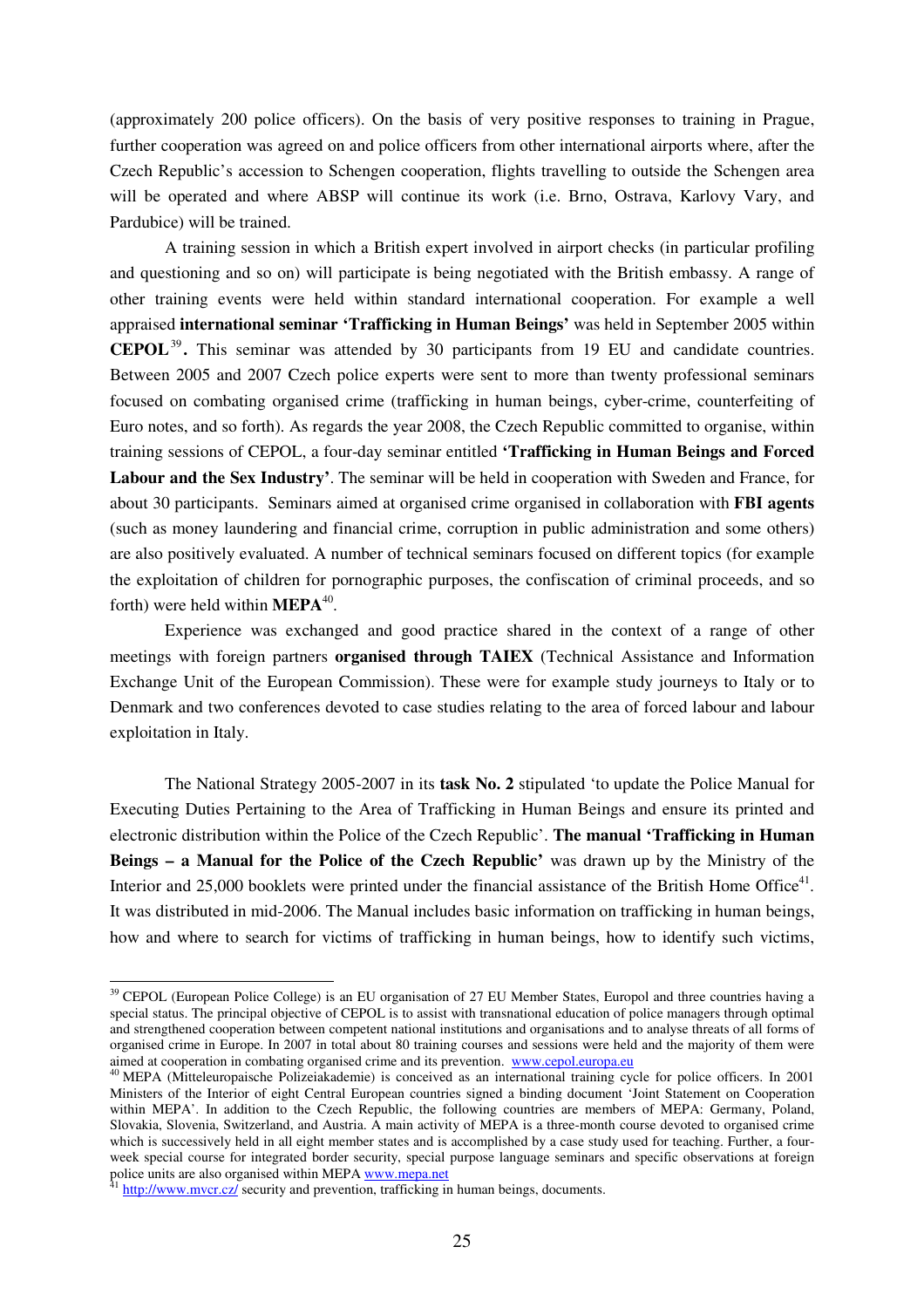what sort of assistance to offer to them, and contact information for relevant institutions. It is determined especially for uniformed police who can enter into first contact with a victim. As there was a certain delay in financing the first edition of the Manual, a direct update did not need to be made. Contrary to that some instructions as to how to solve some partial or specific issues were amplified. Therefore several other manuals were developed as teaching aids.

At the end of 2005 a manual entitled '**Trafficking in Human beings – a handbook for Investigators'** was distributed, both as a hard copy and in electronic format, to Czech police officers. It is a translation of a manual drawn up by the 'Interpol Working Group for Trafficking in Women and Children for the Purpose of Sexual Exploitation', which was written in 2002. 168 pages provide detailed instructions for policing however only in the field of sexual exploitation. The Czech version is annexed with internal management acts relating to this issue in the Czech Republic and contact information for NGOs. The Manual was translated and distributed within the Phare 2003 project 'Strengthening the Fight against Trafficking in Human Beings'. The Manual was published on the intranet sites of the Ministry of the Interior with its exclusive use being within organisations subordinate to this Ministry.

Another teaching aid, which is specifically focused on forced labour, is a translation of the manual published by the International Labour Organisation- **'Trafficking for Forced Labour – How to Monitor the Recruitment of Migrant Workers**'.

Upon the request of the Ministry of the Interior, the International Labour Organisation provided the Ministry with copyright for translation and an option to print 600 copies of this manual which was subsequently distributed to the Czech Police, the General Directorate of Customs, the Ministry of Labour and Social Affairs, the State Labour Inspection Authority, schools managed by the Ministry of the Interior, and some other organisations.

It is clear from the above list of education and training activities carried out within the Ministry of the Interior that the issue of trafficking of human beings is paid great attention to. Nevertheless, practice shows that there are still many police officers who do not possess basic required knowledge on the issue in question. Therefore it is necessary to focus, in the upcoming period, on the audit of training activities pertaining to this area and to develop recommendations as to how to make teaching more effective and how to re-distribute training and preventive activities. In addition to the delivery of basic knowledge and information on trafficking in human beings, attitudes and a specific approach towards victims of trafficking in human beings must be formed.

Another institution of the Ministry of the Interior whose staff meet, within their responsibilities, victims of trafficking in human beings is the **Refugee Facility Administration of the Ministry of the Interior** (hereinafter referred to as 'RFA'). At the end of 2005 three training sessions on the issue of trafficking in human beings and ways of identifying victims were held. At the same time employees of RFA were provided information on the existence of and operations carried out under the Programme.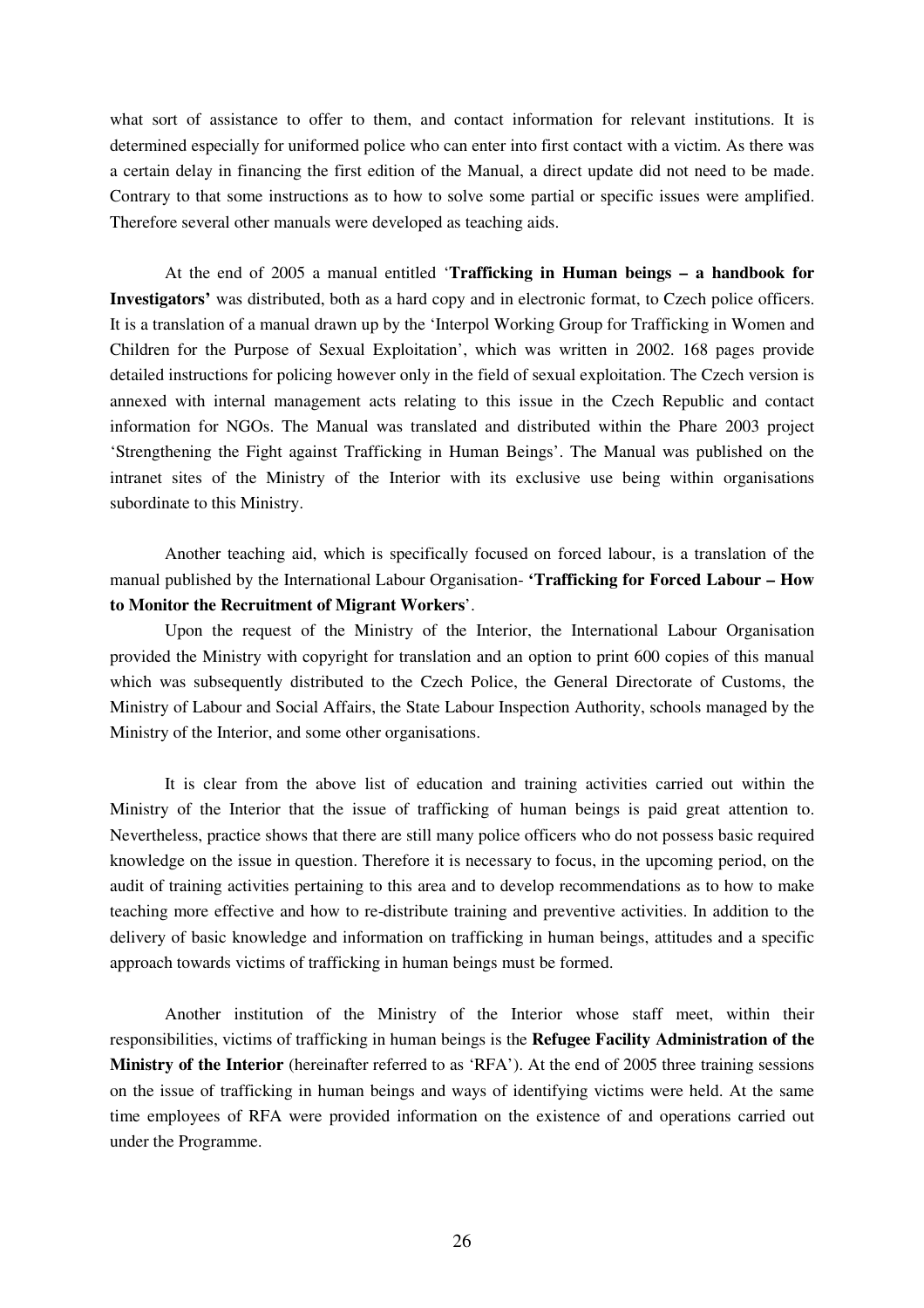With regard to reorganisation of  $RFA^{42}$  and taking into account partial changes in personnel, but mainly due to the fact that clients of RFA may be a high risk group – potential victims of trafficking in human beings - the need to repeat the aforementioned training sessions arose in the year 2007. When drawing up the Programme and identifying key points which must be focused on during training courses, previous experience and in particular recommendations which were developed after the completion of a series of training sessions held in 2005, were made use of. Training courses for RAF staff were divided into groups (employees of reception centres and residence centres were in the first group, while the second group consisted of personnel of detention facilities for foreigners) and were delivered in autumn 2007 by representatives of La Strada o.p.s., Charita Česká republika (Charity- the Czech Republic), and IOM Prague.

Not only officers of the Czech police but also municipal constables may encounter victims of trafficking in human beings. This is why the set of **examination questions determined for verifying the knowledge and professional prerequisites of a constable to carry out his/her duties was extended by adding questions concerning the issue of trafficking in human beings.** As a consequence, the manual 'Trafficking in Human Beings – the Manual for the Police of the Czech Republic' was sent to the Director of the Prague Municipal Police, who is also Chair of the Board of Directors of Municipal Police of Statutory Cities and the Capital City of Prague.

#### **Education and Training within Other Ministries**

Great attention was devoted to trafficking in human beings also in other ministries.

The National Strategy 2005-2007 laid down **task No. 6** to the **Ministry of Justice** ('to implement a system of long-term education and training of public prosecutors and judges in the area of trafficking in human beings , with an emphasis put on the need to impose proportionate sanctions and to establish cooperation with non-governmental organisations').

The issue of the fight against trafficking in human beings was included in training courses for judges and public prosecutors, whilst two separate seminars (the first was held in 2005, and the second in 2006) were explicitly aimed at the issue of trafficking in human beings. The seminar which was organised in October 2006 concentrated mainly on forced labour and forms of trafficking other than sexual exploitation. However, this topic stemmed also from other seminars which focused on the issue in question implicitly. These were primarily seminars for new judges and public prosecutors who had been working in the respective area not longer than three years. An emphasis was placed, within the framework of training, on the fight against trafficking in human beings in the Czech Republic, on gathering necessary evidence to commence criminal prosecution, on using operative means for collecting information, and on cooperation between public and non-profit making organisations when combating criminal activities concerned.

Nonetheless, due to the above-mentioned persisting problems with practical application of the law (partially overlapped constituent elements of the criminal acts of procuring – Sec. 204 of the

 $42$  Since 1 January 2006 RFA has also been managing the network of detention facilities for foreigners, therefore clients of the RAF have been, since 2006, not only asylum seekers and recognised refugees, but also detained foreign nationals.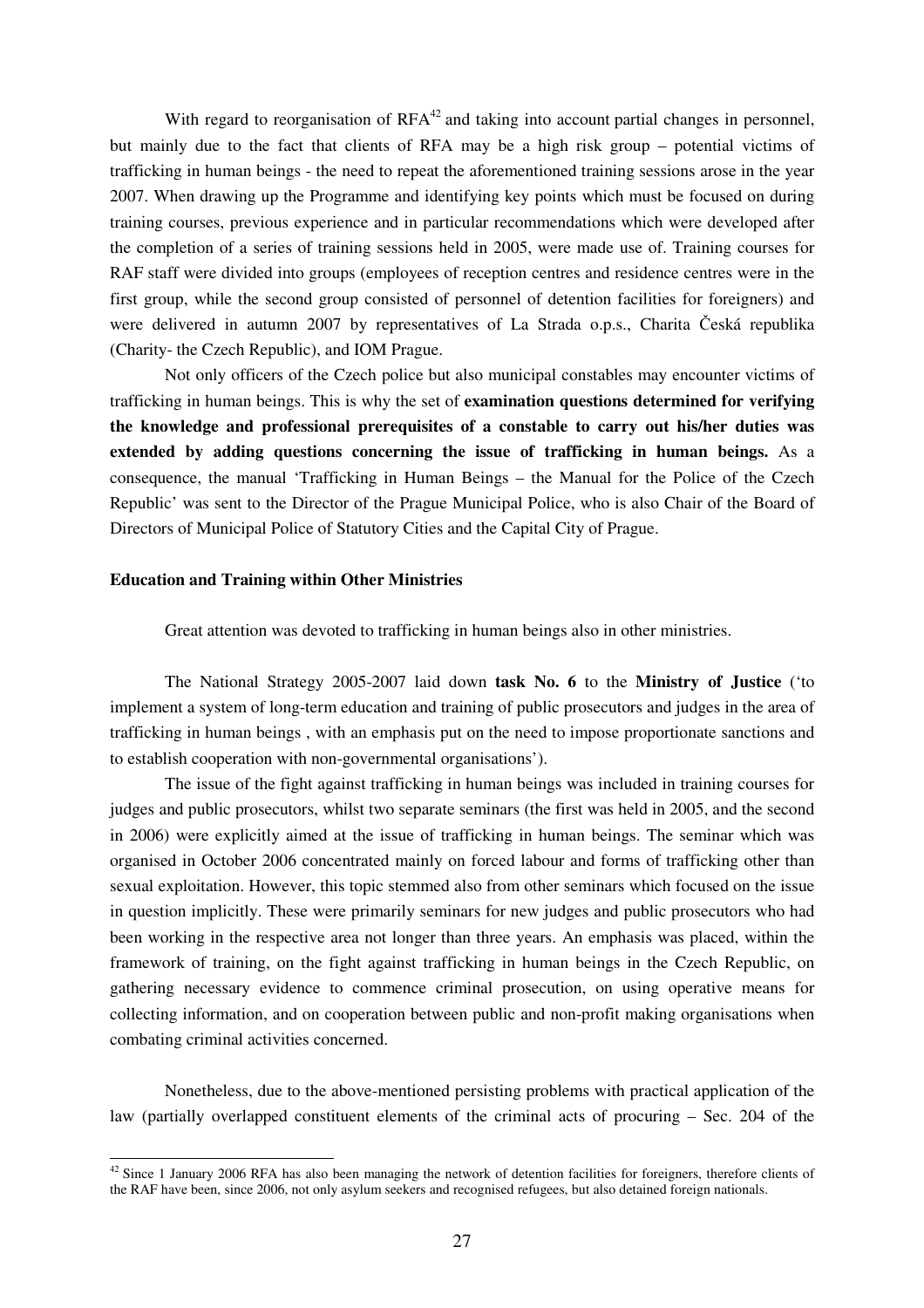Criminal Code and trafficking in human beings, the definition of forced labour and so forth) and ever stronger international criticism of the Czech Republic for the very low numbers of sentenced offenders and low sentences imposed on offenders of the crime of trafficking in human beings<sup>43</sup>, the current attention paid to the issue in question appears to be insufficient and therefore it is necessary to continue activities assigned by this task in the upcoming period. Strengthening the training of and exchanges of experiences between judges and public prosecutors in cooperation between the Ministry of Justice and the Ministry of the Interior, faculties of law and foreign experts working as judges, public prosecutors and police officers is wholly necessary and unavoidable. In this context the Czech Republic should draw more actively on EU funds.

Seminars must contribute in the future to increasing the possibility of professional cooperation, both between units inside the judicial network and between justice, the police and NGOs take care of victims of trafficking in human beings.

The National Strategy 2005-2007 stipulated **task No. 14** ('to include the topic of trafficking in human beings in educational and training systems of employees of social departments of local authorities and Labour Offices')**. In 2006 the Ministry of the Interior accredited a training programme** (pursuant to Sec. 20 of Act 312/2002 Coll., on Officials of Self-governing Territorial Units and on the Amendment to Some Other Act, as amended - ongoing training for officials of social departments, other staff of regional and local authorities and street-workers; a target group comprised officials of social departments of Regional Authorities and Municipal Offices in municipalities with an extended scope of competences, other municipalities and street-workers of NGOs). In autumn 2006 a joint application of the Ministry of Labour and Social Affairs and the Ministry of the Interior for financial assistance from the Operational Programme – Human Resources Development – for the national project '**Training of Social Service Officials in the Issue of Trafficking in Human Beings' <sup>44</sup>was approved.** The project was implemented from September to December 2007 with a number of seminars organised (minimally one seminar was held in each region, while in those regions more affected by prostitution two seminars were organised). In total 2,000 relevant booklets and 12,000 leaflets (8,000 in Czech, 2,000 in Russian, and 2,000 in Vietnamese) were published and distributed, and several types of handouts with contacts for relevant assisting organisations were produced.

An assignment concerning the training of officials of Labour Offices was not implemented.

Information on activities of the Ministry of Education, Youth and Sports were included in Part E), called 'Preventive and Information Activities', as their topics are very similar.

#### **D) Surveys, Analyses and Reports**

With respect to the nature of criminal activities and of trafficking in human beings, information on the scope of this phenomenon and its trends is still relatively limited. One of the most pressing problems is the collection of data, and this problem is caused by several factors (different

<sup>43</sup> The Report of the Office to Monitor and Combat Trafficking in Persons– TIP Report 2005, 2006 as well as 2007.

<sup>&</sup>lt;sup>44</sup> http://www.mvcr.cz/ security and prevention, trafficking in human beings, documents.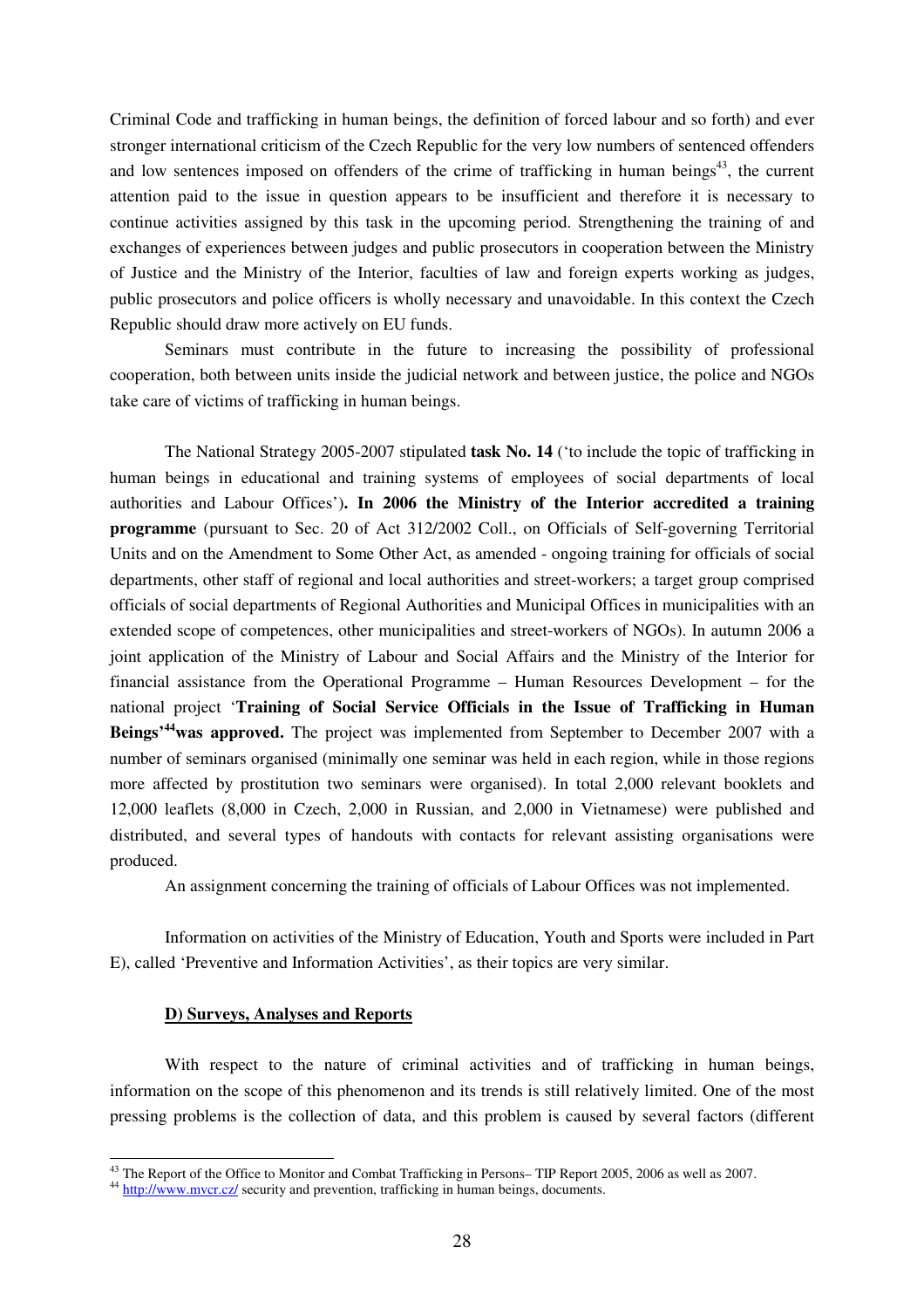national definitions and limited options for sharing data with regard to the necessity to protect personal data and other sensitive information). A range of interesting recommendations and observations concerning this as well as other areas are included in the document entitled **'The Report of the Experts Group on Trafficking in Human Beings – Parts I and II** (the European Commission - Directorate-General Justice, Freedom and Security, IKSP, 2005)<sup>45</sup>.

In recent years several studies and surveys have been drawn up and these have become a source of essential information for preparing relevant measures. After three years of Programme implementation **two special studies were awarded with the aim to obtain an independent view of how the Programme functions.** The first study, developed by Demografické informační centrum (the Demographic Information Centre), dealt with the success of the Programme<sup>46</sup>, whilst the second study drawn up by Institut pro kriminologii a sociální prevenci (the Institute for Criminal Sciences and Social Prevention) analysed motivation factors influencing the decision of a victim whether to enter into the Programme<sup>47</sup>. A detailed description of victims (statistics and data on countries of origin, gender, age, nationality, highest education attainment, family background, the number of children, the first institution contacted by the victim, the course and length of the victim's participation in the Programme, the further destiny of the victim, and so forth) was provided and also helped specify priorities and objectives for better functioning of the Programme in the next period. For more information on the conclusions of both surveys see Part F) - 'Support and Protection of Victims'.

In the course of 2006 the **results of a pilot survey on trafficking inhuman beings for the purposes other than sexual exploitation** carried out in 2005 <sup>48</sup> were used, on an ongoing basis. The National Strategy 2005-2007 specified **task No. 20** ('to utilise the results of surveys concerning the environment of labour exploitation of migrants and trafficking in human beings in order to propose measures for eliminating activities of organised crime operating in the sphere of illegal employment'). Both surveys were used as information sources not only for entering into cooperation with the Ministry of Labour and Social Affairs, Labour Offices and Labour inspectorates, but also for informing the general public about this phenomenon. The conclusions of these surveys contributed also to the adoption of further measures. One of these is a **pilot project carried out by the agency intermediating work for nationals of Ukraine in the Czech Republic** (for more information see also Part E) - Preventive and Information Activities).

The National Strategy 2005-2007 stipulated **task No. 12** ('to carry out ongoing sociological surveys on the environment of trafficking in human beings in the Czech Republic') for which the amount of CZK 800,000 was requested. Due to insufficient financial resources this extensive survey could not be implemented and as result only three partial small-scale surveys were carried out. However, these were sources of essential information necessary to draw up relevant measures. The

<sup>&</sup>lt;sup>45</sup> http://ec.europa.eu/justice\_home/doc\_centre/crime/trafficking/doc/report\_expert\_group\_1204\_en.pdf

<sup>&</sup>lt;sup>46</sup> http://www.mvcr.cz/ security and prevention, trafficking in human beings, documents.

<sup>&</sup>lt;sup>47</sup> http://www.mvcr.cz security and prevention, trafficking in human beings, documents.

<sup>&</sup>lt;sup>48</sup> http://www.mvcr.cz security and prevention, trafficking in human beings, documents.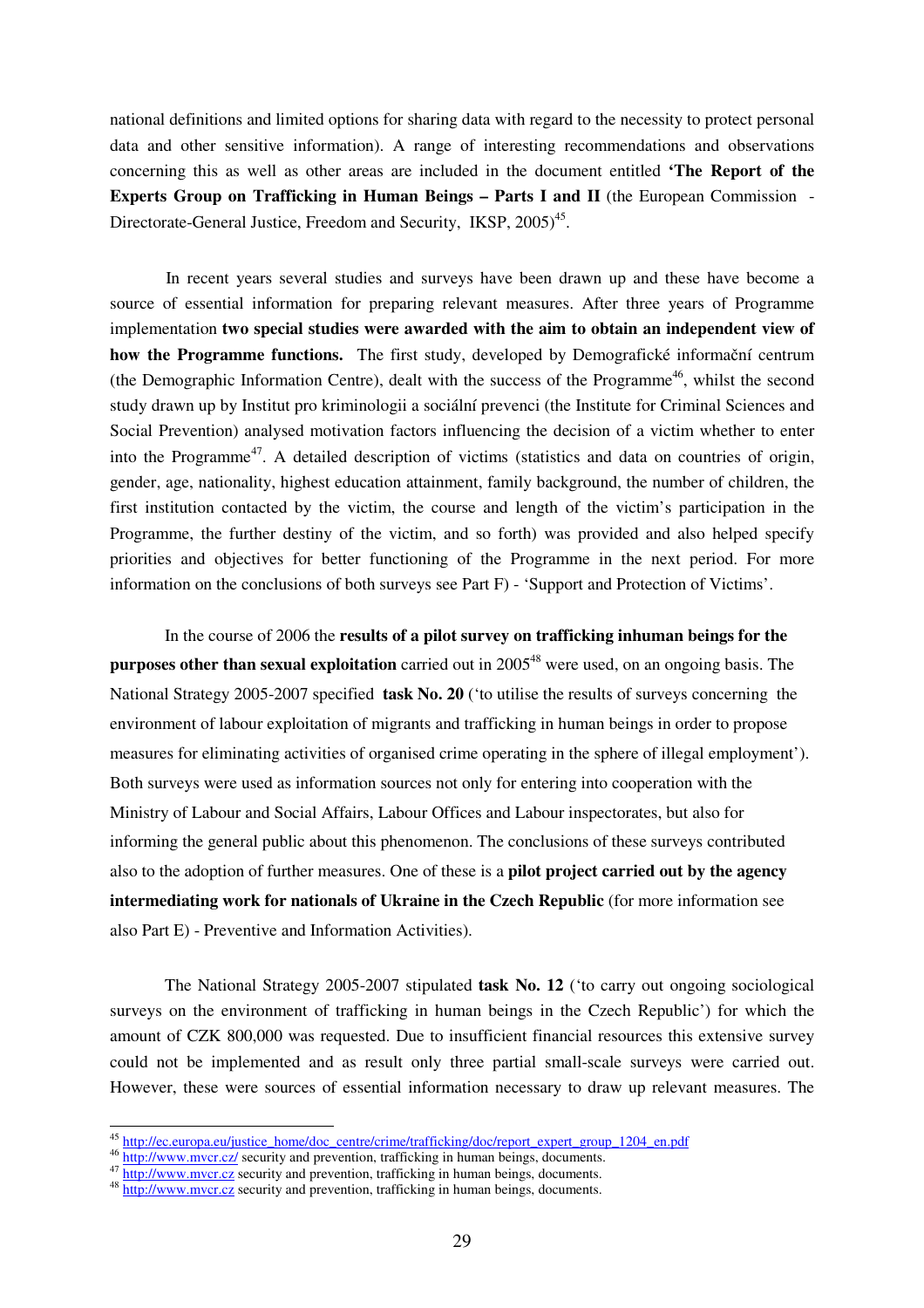need for an extensive sociological survey still persists, and therefore financial resources for its implementation in the upcoming period must be found.

In order to receive support for adopting specific measures for the fight against trafficking in human beings across the political spectrum, the Ministry of the Interior awarded in 2006 Ivan Gabal Analysis and Consulting <sup>49</sup> was awarded a public contract to draw up a strategic document '**To Combat Trafficking in Human Beings in the Czech Republic and Options on How to Optimise State Security Policy'**.

At the end of 2006 an analysis was carried out by IOM, upon the request of the Ministry of the Interior, entitled **'Analysis of an Offer for Intermediating Work for Foreign Nationals Published by Brokers in Russian Written Journals in the Czech Republic'.** Its objective was to provide an insight into how Russian written media is made use of with regard to the aim of offering intermediation of work or offering to legalise residence. This analysis also demonstrated wide-ranging, frequently illegal or corrupt, offers such as obtaining visas, establishing business undertakings, or speeding up some procedures. During 2007 some results of this analysis were used by relevant authorities (such as the criminal police, ABPS, UCOC, the MLSA, and so on).

Another area which will be paid attention to in the upcoming period is prostitution. In the past years the majority of research analyses devoted their attention to the, until then, omitted issue of forced labour, partially also to the detriment of surveys relating to trafficking in human beings for the purpose of sexual exploitation. With respect to missing topical information which would have enabled mapping of the environment of the prostitution scene in the Czech Republic, the Ministry of Labour and Social Affairs in 2007 called for proposals for the project entitled **'Mapping the Prostitution Scene in the Czech Republic'**. This call for proposals reflected the need to obtain a quantitative and qualitative view of prostitution in the Czech Republic as well as the need to understand mechanisms which might affect this environment in the future. Part of the survey should also be focused on mutual relations and the interdependency of phenomena of trafficking in human beings, prostitution, procuring, and other vice crime or any other pathologic social conduct. The fact that within the first call no bids were submitted underpins the difficulty of tackling the prostitution scene.

#### **E) Preventive and Information Activities**

Measures adopted during the previous period built mainly on tasks laid down in the National Strategy 2005-2007. This regards in particular **task No. 7** ('to initiate preventative and information campaigns in relation to trafficking in human beings focused on people at risk and the general public'), **task No. 8** ('to continue preventive influencing of people at risk through leaflets to be distributed to relevant state administration institutions and local authorities such as Labour Offices, social departments of local authorities, secondary schools, apprentice centres, ABPS, embassies of foreign countries in the Czech Republic and so forth'), and **task No. 9** ('to carry out a pilot project information campaign pertaining to trafficking in human beings and focused on the demand in the

<sup>&</sup>lt;sup>49</sup> http://www.mvcr.cz security and prevention, trafficking in human beings, documents.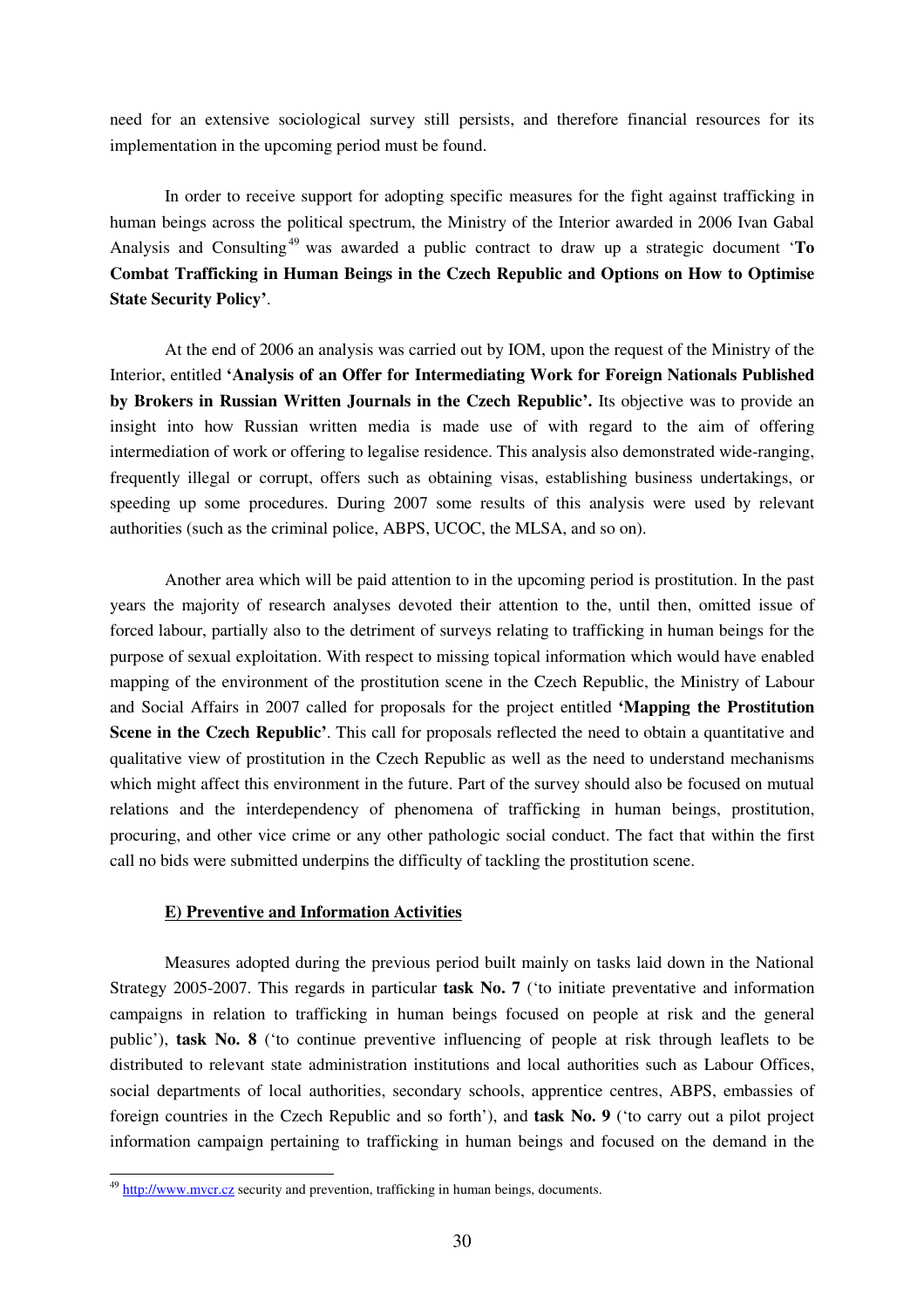market'). The former preparation and implementation of preventive events pertaining to the area of trafficking in human beings in previous individual periods missed having a single approach. Therefore a framework strategy aimed at all relevant ministries and all possible target groups was developed. This framework strategy, along with the task to regularly evaluate and update the strategy, is elaborated in full detail in part B) Draft Measures for 2008 - 2011.

Another relatively wide-ranging task of preventive nature arising from the National Strategy 2005-2007 was assignment **No. 7** ('to initiate preventative and information campaigns in relation to trafficking in human beings focused on people at risk and the general public'). A number of **preventive and information campaigns** were carried out in previous periods. One such campaign was held in 2006. It responded to the **World Football Championship in Germany** and focused on the increased risk of occurrence of trafficking in human beings within the Championship. Fans could find on the websites of the Ministry of the Interior<sup>50</sup>, in addition to rules on how to behave during the Championship itself, information on how to recognise victims of trafficking and how to react proactively. During some preventive and information campaigns **different types of leaflets** determined for victims as well as potential victims of trafficking in human beings were produced and published in compliance with **task No. 13** ('to ensure, on an ongoing basis, sufficient distribution of information materials for victims in the offices of the Police of the Czech Republic and in Labour Offices').

Another **campaign was carried out in cooperation between the Ministry of the Interior, the Ministry of Education, Youth and Sports, and the Ministry of Labour and Social Affairs**. It consisted of the production and distribution of the leaflets **'Working Abroad' 51** and **'Lost Property Office<sup>,52</sup>** and it was implemented at the end of the academic year 2005-2006. Target groups were both students of secondary schools and higher educational institutions, as well as unemployed people from the Czech Republic. It was the reason why leaflets were distributed at schools and Labour and Social Security Offices, meaning those places where persons attempting to earn money as quickly as possible may be expected and as a result to accept any security risks. The aim of such leaflets was to point out the different risks of working abroad. Leaflets were distributed with attached cards containing contact details for Czech embassies and consulates abroad. In the case of the leaflet entitled 'Working Abroad', a sentence, translated into the most common foreign languages, for how to express a call for help in an emergency was included. Furthermore a reprint of orange leaflets (folded leaflets)<sup>53</sup> aimed at female foreign national victims was prepared. This leaflet was interesting mainly because of its unusual format and multilingual text. These and similar leaflets must be printed in the future a well. At the same time the distribution of leaflets to victims to be delivered to all relevant Czech police offices and Labour Offices must be ensured.

Other **leaflets** were produced within the trilateral Czech-German-Polish Working Group (two projects for municipalities of Cheb and Karlovy Vary). These leaflets warned against sexual tourism. The Ministry of Health distributed a leaflet 'Assistance to Victims of Trafficking in Human Beings' to

<sup>50</sup> www.mvcr.cz/zpravy/2006/obchod.html

<sup>&</sup>lt;sup>51</sup> http://www.mvcr.cz security and prevention, trafficking in human beings, documents.

<sup>&</sup>lt;sup>52</sup> http://www.mvcr.cz security and prevention, trafficking in human beings, documents.

<sup>&</sup>lt;sup>53</sup> http://www.mvcr.cz security and prevention, trafficking in human beings, documents.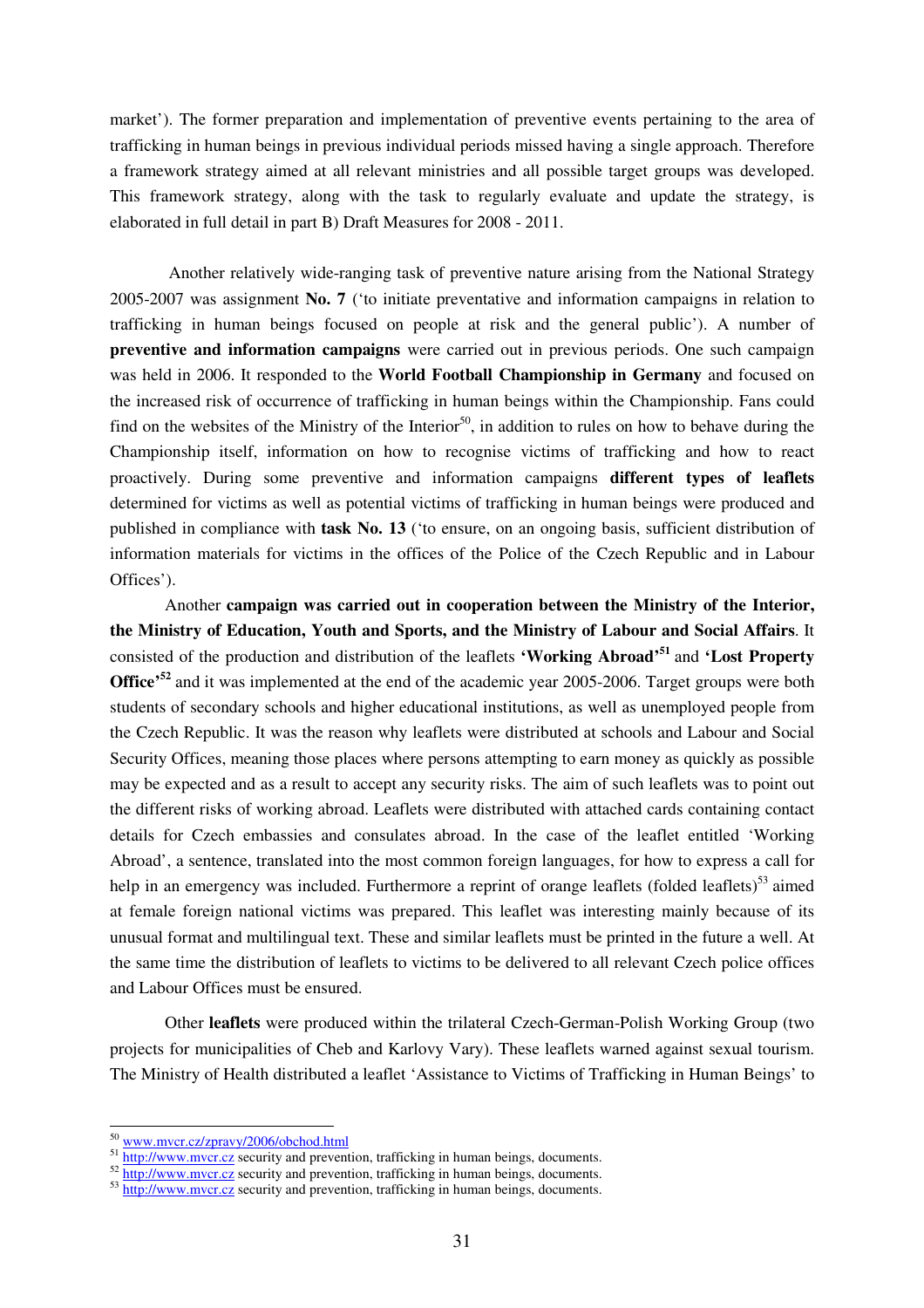health care facilities. Publication of this leaflet was financially subsidised by the Ministry of the Interior.

**Regional round tables** should also be included among important preventive educational events. An obligation to hold such round tables was assigned through **task No. 5** of the National Strategy 2005-2007 ('to organise round tables with participation of parties involved in the Programme for Supporting and Protecting of the Victims of Trafficking in Human Beings in the regions of the Czech Republic according to the current need'). The principal objective of such events was to develop networking, meaning to gather round one table the most important entities engaged in the issue of trafficking in human beings in the relevant region (or those which could be involved in the issues in question in the future) and to identify areas of possible cooperation in the region. In the previous period round tables were held in Liberec (15 September 2005), Litomerice (12 January 2006), Ostrava (12 April 2006), Ceske Budejovice (14 September 2006), Znojmo (26 October 2006), and in Olomouc (18 January 2007). Round tables are organised in cooperation with regional and local authorities and their structure is very similar. In the course of debates participants are informed about the context of the fight against trafficking in human beings and the Programme, including its individual actors, is introduced. At the same time representatives of UCOC provide information on the frequency and nature of the occurrence of trafficking in human beings in the respective region. Selected films are projected during the course of the round table (for example Inhuman Traffic, Sex Slaves, Lilya-4- Ever). The organisation of such events proved to be beneficial, and therefore this format of meetings will be used in the upcoming period as well.

Another beneficial activity was represented by **a survey carried out by IOM concerning the reasons why clients of commercial sexual services seek prostitutes 54** . The birth of this activity was inspired by the fact that clients personally meet victims of trafficking in human beings the most frequently, however, although they are not aware of this, they may to a large degree contribute to the identification of victims. A pilot campaign focusing on the clients concerned immediately followed up the survey. The campaign was carried out from April to August 2006 in two borderland areas of the Czech Republic, namely in the Pilsen Region and the South Moravian Region, and it concentrated on describing indications of trafficking in human beings and involuntary prostitution. Simultaneously, the campaign offered to clients of commercial sexual services the option to, in a safe and anonymous manner, report crimes of trafficking in human beings and how to become better informed on this issue. The IOM submitted in November 2006 a final report concerning the campaign<sup>55</sup>. The campaign called for a positive response among the target group, professionals as well as media, and consequently it contributed to the perception of both the general public and the target group of trafficking in human beings. Whilst the purpose of this preventive and informative campaign was fulfilled, only several telephone calls and e-mail messages were recorded. This means that the campaign did not succeed to motivate, to a larger degree, its target group to report on suspicions that a crime of trafficking in human beings was being committed. A number of conclusions and recommendations may be derived from this campaign which could be used for other, similarly focused, preventive activities. One of the key recommendations was to repeat the campaign, to extend its length, and to organise it as a republic-

<sup>&</sup>lt;sup>54</sup> http://www.mvcr.cz security and prevention, trafficking in human beings, documents.

<sup>&</sup>lt;sup>55</sup> http://www.mvcr.cz security and prevention, trafficking in human beings, documents.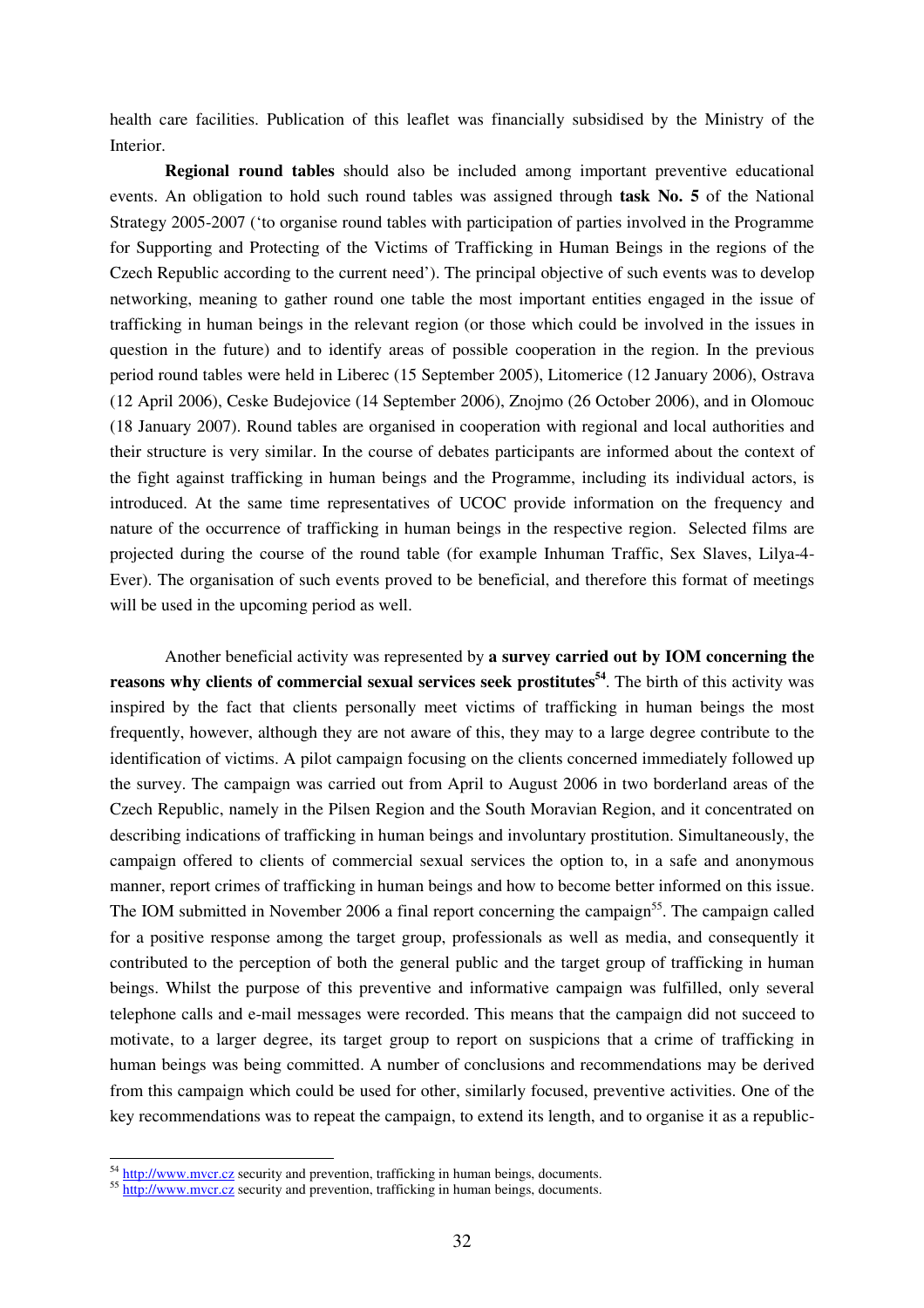wide campaign.

It was decided, on the basis of positive evaluation of the campaign, to **continue the campaign focused on clients at the republic level,** again under the coordination of IOM Prague and in cooperation with the NGOs La Strada Czech Republic and Arcidiecézní charita Praha (Archdiocese Charity Prague) – Magdala Project. The campaign was commenced in August 2007 and will be completed in January 2008. Partner organisations established, for the purpose of this campaign, a platform called **'Don't Be Afraid to Say It on Her Behalf**'. Operators of partner NGOs respond to telephone calls received on advertised numbers, and websites (www.rekni-to.cz, www.sage-es.cz a www.say-it.cz) including more detailed information on trafficking in human beings also offer the possibility to send an e-mail message or to be involved in a discussion forum. Material for the campaign – posters, picture postcards, advertisement in leaflets for tourists and so on – is presented in Czech, German and English so that they cover potential clients of prostitution arriving in the Czech Republic from abroad. Visuals are presented in means of transports in Prague, at border crossing points with Germany and Austria, as well as in bars and clubs in Prague, Brno, Ostrava, Pilsen, Teplice, Karlovy Vary, and Ceske Budejovice. It appears to be desirable to address the side of demand for prostitution, and this manner should become a standard preventive means used in the Czech Republic.

**Preventive and informative activities on risks relating to vice crime (procuring and trafficking in human beings) and related risk behaviour (prostitution) and also on risks connected with seeking jobs abroad focused on students of secondary schools, post-secondary vocational schools, and higher education institutions (universities)** are very important.

Apart from distribution of the aforementioned leaflets (consultancy before a journey abroad, principles for a secure stay abroad and contacts in the case of a emergency) the Ministry of Education, Youth and Sports in cooperation with the Ministry of the Interior used the offer of IOM Prague and addresses, through regional authorities, secondary schools with the offer of a **pilot implementation of ten discussions with students of selected secondary schools.** Such discussions were held within lessons at the end of the second term of the academic year 2006-2007, when students try to find work or temporary work abroad. Schools showed great interest in the discussions (the demand was, in terms of financial support for this pilot project, three times higher than the offer). In comparison with the original objective to organise seminars in the most risk areas (especially in areas displaying higher unemployment rates) it was finally decided to hold such discussions in different regions at different types of schools. Discussions focused not only on providing information on labour migration and general information on trafficking in human beings, but also on overall mapping of knowledge of secondary school students on the issue in question. At the end of the project a report which mapped the knowledge and attitudes of students in this area and contained a range of useful recommendations was submitted<sup>56</sup>.

All current activities of the Ministry of Education, Youth and Sports, predominantly pilot projects, were aimed at school facilities for corrective and protective education and secondary schools. At the same time it may be stated that a number of activities on the basis of which experiences were gathered and documents drawn up (for example seminars held at secondary schools within the Magala project organised in South Moravia, guidelines drawn up by La Strada and approved as part of the

 $56$  www.mvcr.cz, security and prevention, trafficking in human beings, documents.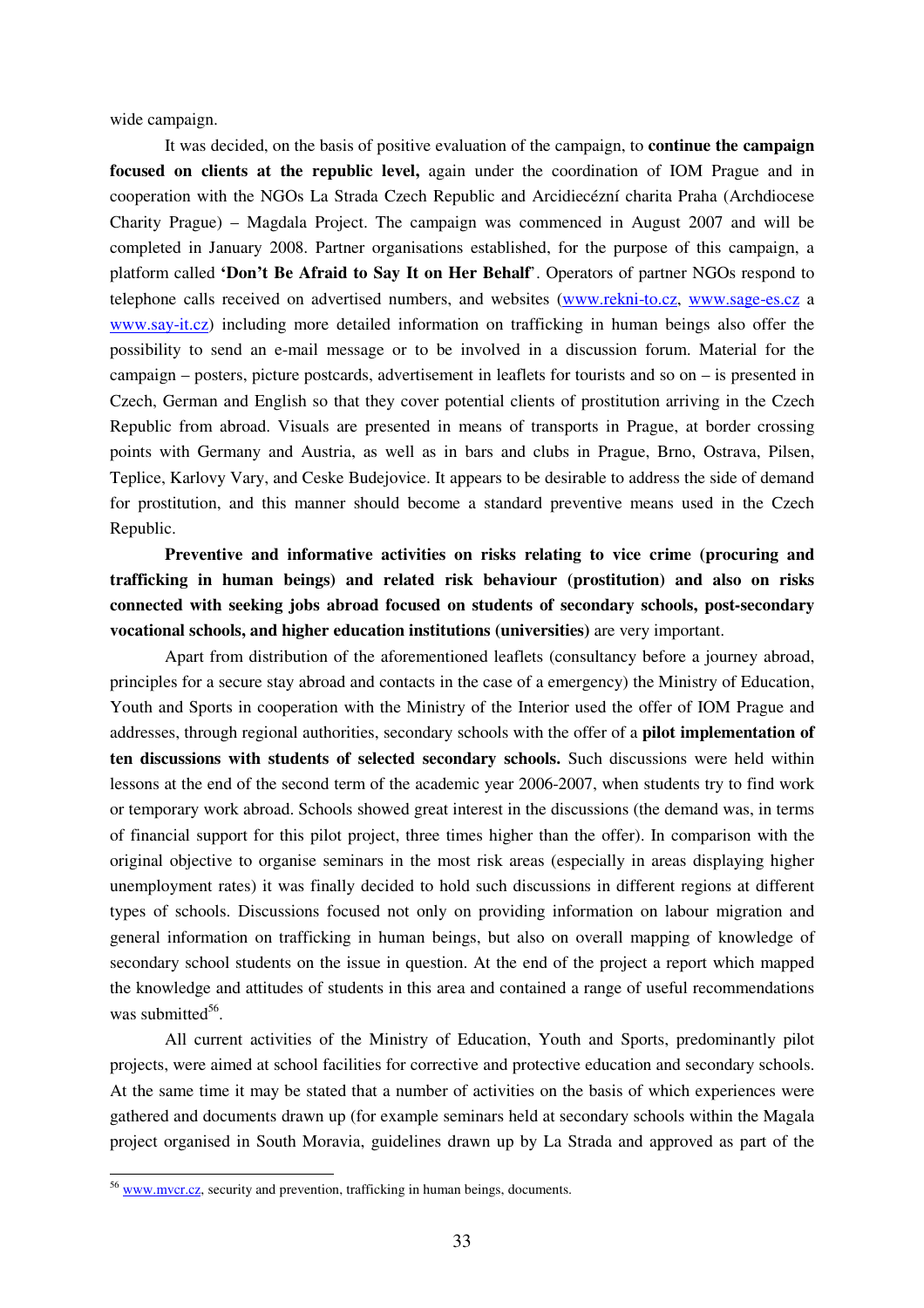framework educational programme, and the above-mentioned project of IOM Prague which, however, despite great interest, could not be carried out at the national level) have been implemented.

At present it must be said that the awareness of the general public about the issue of trafficking in human beings is, when compared to other European states, very low and these criminal offences are not, as a matter of fact, perceived as a problem in the Czech Republic. The level of awareness of the general public then extends to all other areas – the amount of financial resources invested in policing, NGOs and all other entities is reflected in the manner and results of court deliberations regarding individual cases and so forth. First of all it is necessary to draw attention to media presentation of the issue of trafficking in human beings as well as to results of investigations of individual cases. Almost ten years has passed since a very extensive preventive campaign of IOM was implemented in cooperation with La Strada, the Ministry of the Interior, the Ministry of Labour and Social Affairs, and the Ministry of Education, Youth and Sports. It was held in 1999 and 2000 and focused on a target group of girls who had decided to work abroad. Since 2000 no similarly extensive campaign has been organised even though, due to a generation alteration, girls who could not receive information from the previous campaign, are at the risk age. At the same time the Czech Republic has developed from being a predominantly source country, to being a target country. A **new massive republic-wide campaign** should correspond to such changes.

The last large area is **prevention in source countries.** The National Strategy 2005-2007 included **task No. 11** ('to initiate the active involvement of the Czech Republic in international projects aimed at preventing trafficking in human beings in source countries'). Due to limited funds, the Czech Republic was involved only in several preventive projects carried out in source countries. The project of the UN Office for Drugs and Crime in Moldova and cooperation with Slovakia in developing the Slovak programme for victims of trafficking in human beings were among very successful activities.

A related assignment is **task No. 10** ('to incorporate in the projects of International Development Aid aimed at migration also the issue of trafficking in human beings'). The following projects which comprised, inter alia, the issue of trafficking in human beings may be mentioned: Assistance in Stabilising Potential Migrants and Preventing Irregular Migration of Minors in Moldova implemented by IOM (a series of seminars), Stabilising Potential Illegal Migrants through Support of Job Creation in Moldova implemented by the Czech Catholic Charity (a seminar for local coordinators of the Charity), and Promotion of Development of Border Migration Management in Georgia and Moldova implemented IOM (a block of lectures). With regard to **establishing competition with the so-called client system and to prevent labour exploitation of migrants,** two projects, implemented by the Charity of the Czech Republic, are important: Preventing Illegal Migration from Ukraine to the Czech Republic and Preventing Exploitation of Labour Forces in the European Labour Market with a Special Focus on the Czech Republic. In the framework of projects held in Ukraine, the Charity of the Czech Republic operates, *inter alia*, three information centres which provide free assistance in obtaining all required documents for legal residence and work in the Czech Republic and they offer help with journey and accommodation. The aim of the project is to eliminate illegal and exploitative practices of criminal networks of facilitators and brokers of illegal work.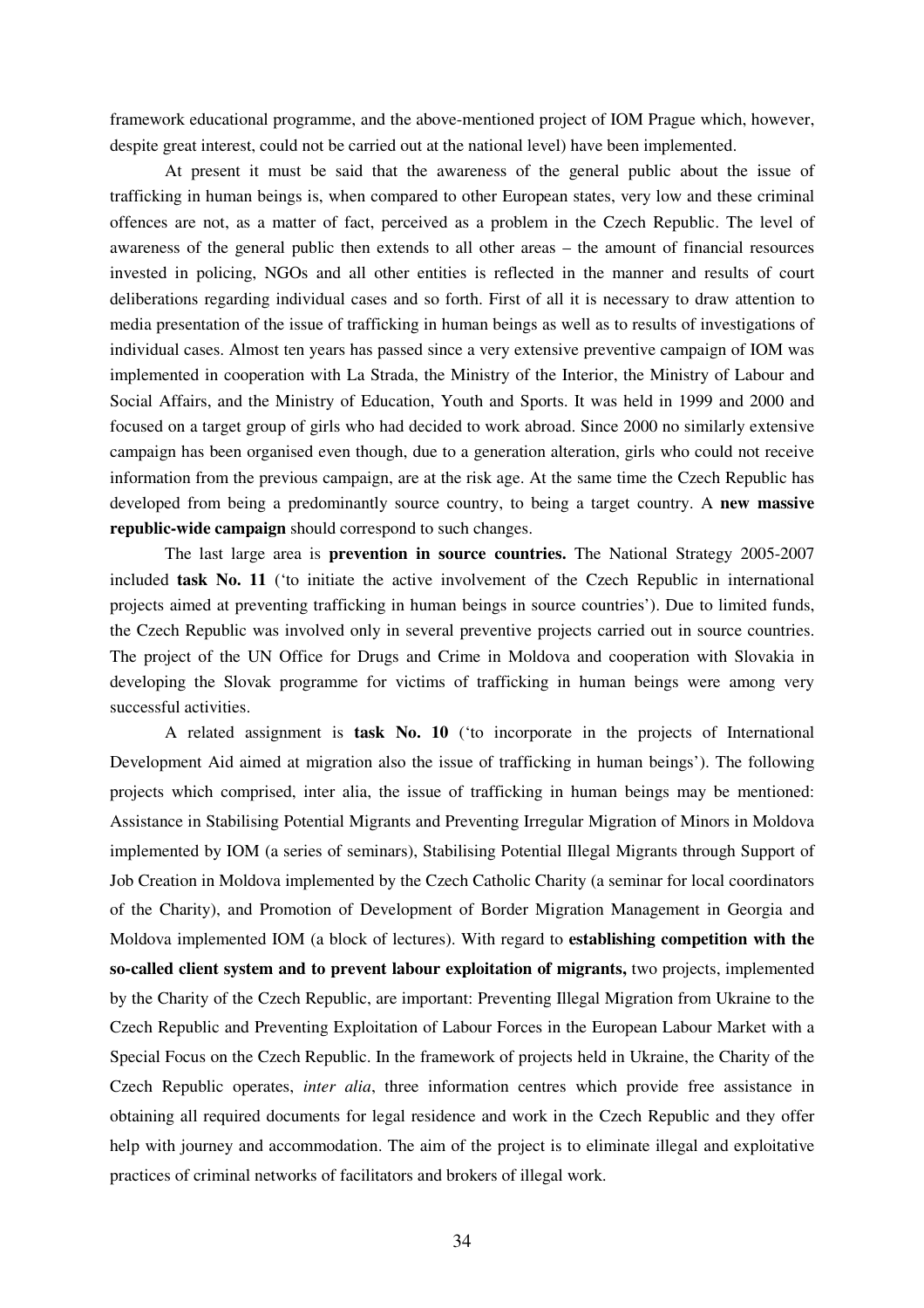#### **F) Support and Protection of Victims**

The system of supporting and protecting victims of trafficking in human beings, which is also to motivate victims to cooperate with law enforcement authorities, **was established in 2003** when a 'Model on Supporting and Protecting Victims of Trafficking in Human beings for the Purpose of Sexual Exploitation' (hereinafter referred to as the 'Model') was proposed. The Model, funded by UN ODG, was tested from March 2003 to December 2004.

In April 2004 the pilot Model was renamed the **Programme Supporting and Preventing Victims of Trafficking in Human Beings in the Czech Republic**. At the same time its financing was guaranteed from the budget chapter General Cash Management determined for the Crime Prevention Strategy 2004 – 2007 and from an annual grant programme 'Prevention of Trafficking in Human Beings and Assistance to its Victims'.

During the year 2005 the Programme was made **official and formalised** 57 and the **National Coordinating Mechanism** was established. In July 2005 for the first time agreements on cooperation on supporting and protecting victims of trafficking in human beings were entered into between the Ministry of the Interior and NGOs. Such agreements were in the following years repeatedly concluded always for a period of one year. By establishing the Programme the Czech Republic followed the examples of other European countries (such as Italy, Belgium, and the Netherlands) which consider help to victims to be an effective tool for the fight against trafficking in human beings. Since 2005 the Programme has covered all forms of trafficking in human beings.

 $57$  In 2005 relevant internal management acts were approved. However, these were, as a result of legislative changes and other application needs, replaced in 2007 by new regulations. Namely it is Instruction of the Minister of the Interior No. 64/2007 of 26 October 2007 which establishes, within the framework of the National Coordinating Mechanism to Support and Protect Victims of Trafficking in Human Beings, an Inter-disciplinary Working Group. Its Annexes consist of the Statutes and the Rules of Procedures. Guidelines of the First Deputy Minister of the Interior was issued to support the functioning of the Programme on Supporting and Protecting Victims of Trafficking in Human Beings and to support its formal side (of 26 October 2007). Both documents were published under No. 99/2007 in the Official Journal of the Ministry of the Interior, Parts I and II.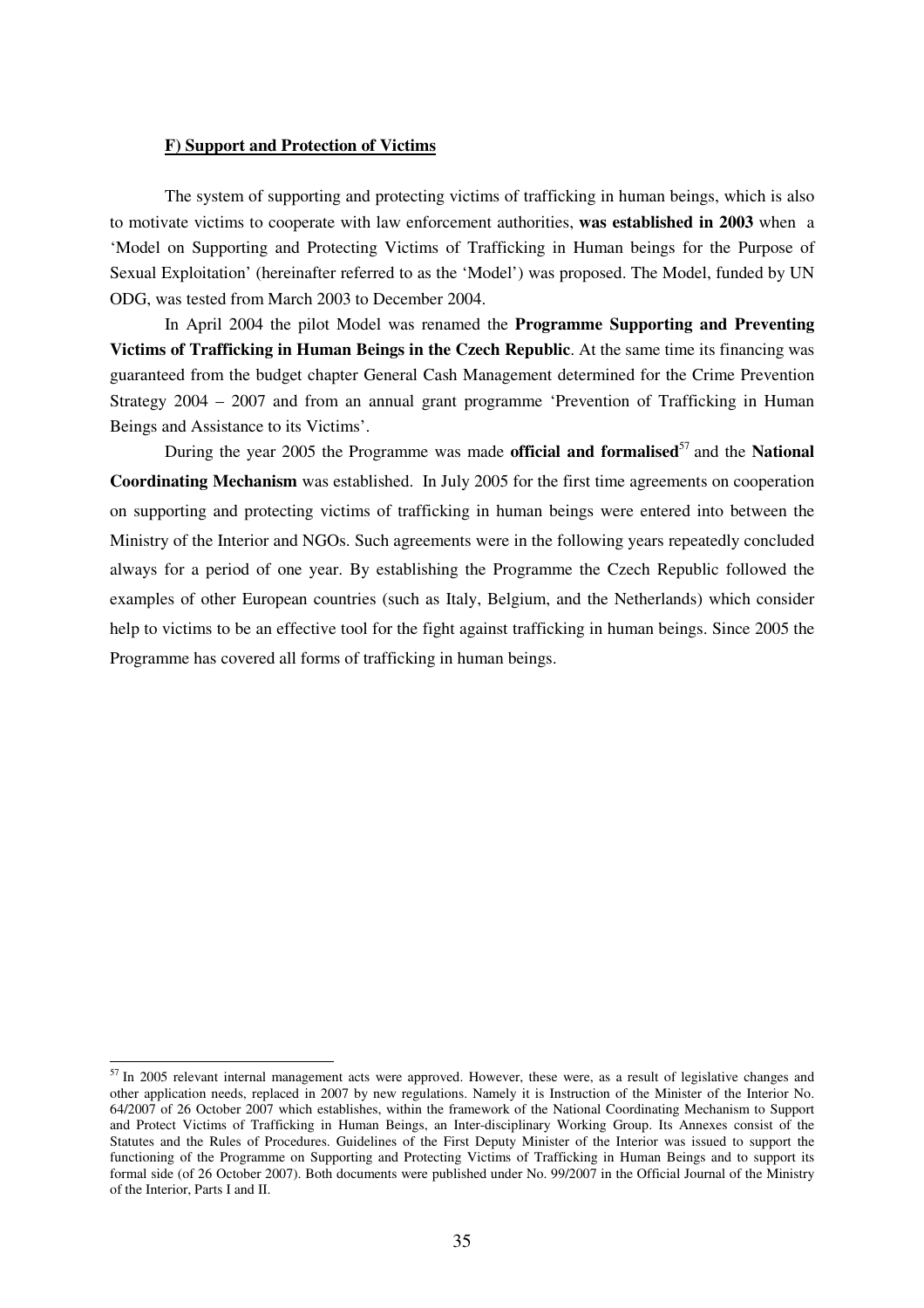Fundamental principles under which the Programme operates are available in Annex 2.

#### **G) Programme Evaluations and Draft New Measures**

**The National Strategy 2005-2007 stipulated task No. 15** ('to evaluate, on an annual basis, the Programme on Supporting and Protecting Victims of Trafficking in Human Beings and to propose respective modifications'), **task No. 16** ('to carry out a study on motivating and demotivating factors on the basis of which victims of trafficking in human beings will decide whether to join the Programme on Supporting and Protecting Victims of Trafficking in Human Beings'), and finally **task**

| Year               | 2003 | 2004           | 2005                     | 2006           | 2007<br>(until 25 | <b>TOTAL</b>   |
|--------------------|------|----------------|--------------------------|----------------|-------------------|----------------|
| <b>Nationality</b> |      |                |                          |                | October)          |                |
| Czech Republic     |      | $\overline{2}$ | 3                        | $\overline{4}$ | $\overline{4}$    | 13             |
| Ukraine            |      | $\mathbf{1}$   | 6                        | 3              | $\overline{2}$    | 12             |
| Vietnam            | 1    |                | 3                        | 3              | 1                 | 8              |
| Bulgaria           |      | $\overline{2}$ | $\overline{4}$           |                |                   | 6              |
| Slovakia           |      | 3              | $\overline{\phantom{a}}$ | $\mathbf{1}$   | 1                 | 5              |
| Russia             | 1    | 1              | $\overline{\phantom{a}}$ |                | 3                 | 5              |
| Romania            |      |                | $\overline{\phantom{0}}$ | 3              |                   | 3              |
| Moldova            | 3    | -              | $\overline{\phantom{a}}$ |                | ۰                 | $\mathbf{3}$   |
| Macedonia          |      |                | $\overline{\phantom{0}}$ |                | $\overline{2}$    | $\overline{2}$ |
| Kyrgyzstan         |      | 1              | $\overline{\phantom{a}}$ |                | 1                 | $\overline{2}$ |
| Lithuania          |      | 1              | $\mathbf{1}$             |                |                   | $\overline{2}$ |
| <b>TOTAL</b>       | 5    | 11             | 17                       | 14             | 14                | 61             |

**No. 18** ('to analyse the system of financial coverage of the Programme on Supporting and Protecting Victims of Trafficking in Human Beings and to propose relevant measures'). In order to acquire data and information necessary to meet the above-mentioned tasks, two studies on the Programme carried out in 2006 were used (see Part C) - Surveys, Analyses and Reports). The below stated information draws on data included in the Report which was, on the basis of these two studies, submitted to the Ministry of the Interior.

As only a limited number of victims have gone through the Programme it is impossible on the basis of collected data to evaluate how the long-term objectives of the Programme have been met. Despite this fact we can draw some general conclusions, especially thanks to the above-mentioned analyses of the Programme.

- Trafficked persons identified by the police are less motivated to cooperate and more frequently violate rules of the Programme, and due to such violations they are often excluded;
- the length of inclusion in the Programme is increased in the case of mothers with children;
- out of 61 persons included in the Programme 38 were identified by the police;
- victims who were identified by NGOs were considerably less successful as regards their inclusion into the Programme;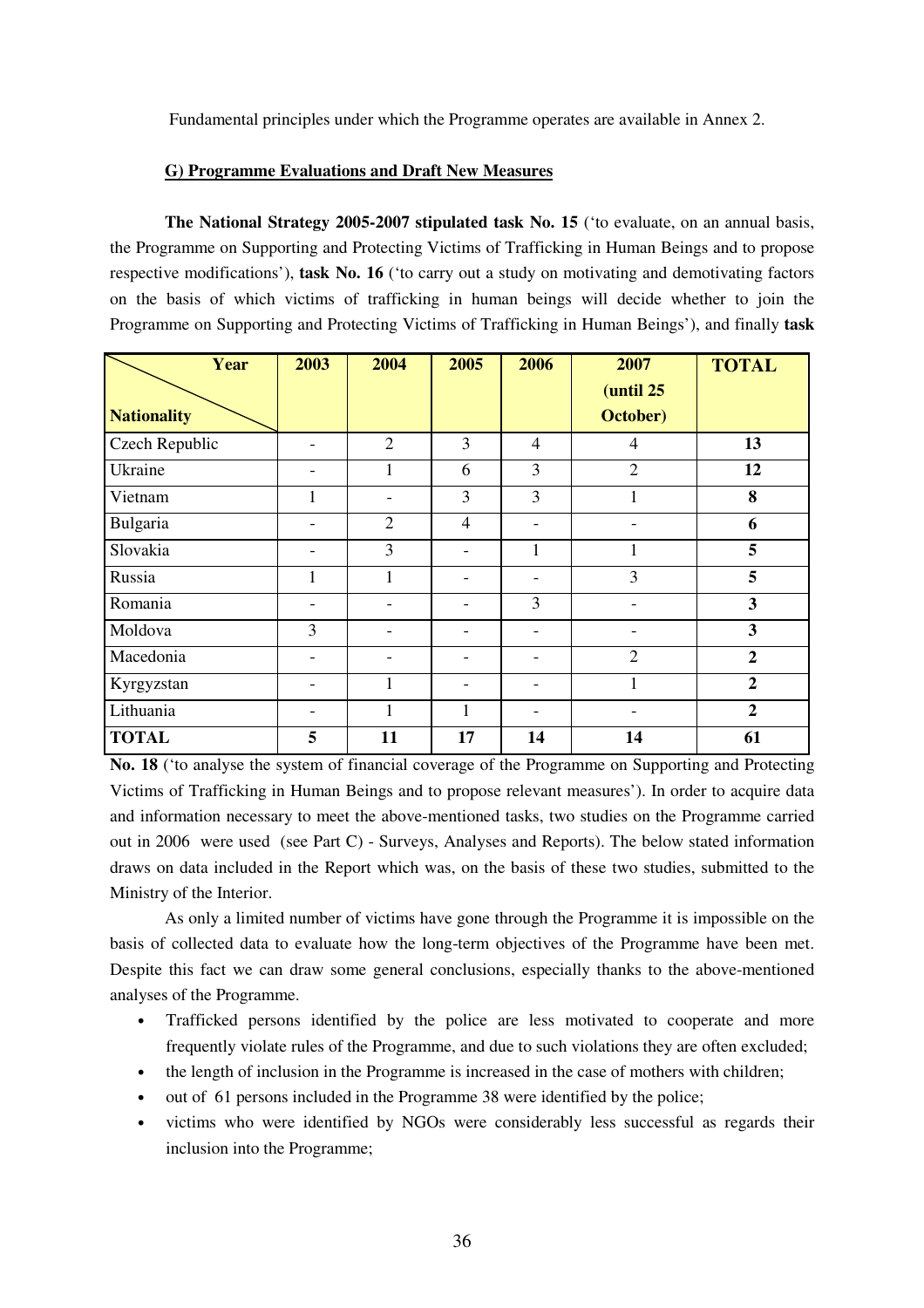- almost half of the trafficked persons included in the Programme until 2005 were under the age of 25, while half were between 25 and 30 years. Since 2006 the age of persons included in the Programme has been getting higher – in 2007 five out of twelve persons were over 30 years of age; 58
- Ukrainian women included in the Programme were usually younger than 25, Bulgarian women were around 25 years old, while Czech and Slovak women were about 30 years old;
- participation in the Programme was in 24 cases terminated by repatriation to the country of origin (of these there were two Czech women repatriated from Spain, two from the United Kingdom, and two from France);
- eight persons (one woman and seven men) were identified as victims of trafficking in human beings for the purpose of forced labour;
- the longer the period a person spent in the Programme, the higher was her/his contribution in terms of information provided;
- entry of trafficked persons into the Programme is not distributed evenly during the whole year but it is usually concentrated during certain periods when larger police interventions are implemented;
- the interest of foreign partners in functioning of the Programme may be indicated as a positive evaluation (the UN Office for Drugs and Crime, OSCE, Slovakia, Ukraine, Moldova, and so on).

Complete **social re-integration of foreign national victims** was successful as regards several people from Ukraine and Vietnam, however only fragmentary or no information exists regarding persons who returned to their countries of origin. It is also difficult to assess to what extent individuals contributed to exposing, prosecuting, and proving the crime and punishing offenders.

On the basis of lessons learnt from the previous two studies **a number of recommendations on how to make Programme more effective and more attractive to victims** and how to improve support for and protection of victims of trafficking in human beings and enhance the efficiency of preventing trafficking in human beings were developed. A key moment for helping victims is their early identification.

Legal standards pertaining to the area of human rights recommend providing assistance to each identified victim of trafficking in human beings regardless of his/her willingness or unwillingness to cooperate with law enforcement bodies. The Czech Republic is able to satisfy this requirement with regard to newly adopted Act No. 108/2006 Coll. on Social Services, as amended, since under this Act registered organisations may provide to victims of trafficking in human beings necessary social services.<sup>59</sup> The range of eligible persons, however, did not include victims residing in the Czech Republic illegally who must first have their residence status regulated within the Programme.

<sup>&</sup>lt;sup>58</sup> The average age of persons included in the Programme is higher especially due to the fact that victims of forced labour are included.

<sup>&</sup>lt;sup>59</sup> The range of eligible persons who may be provided social services and financial assistance is regulated by Sec. 4 of Act No. 108/2006 Coll., on Social Services, as amended.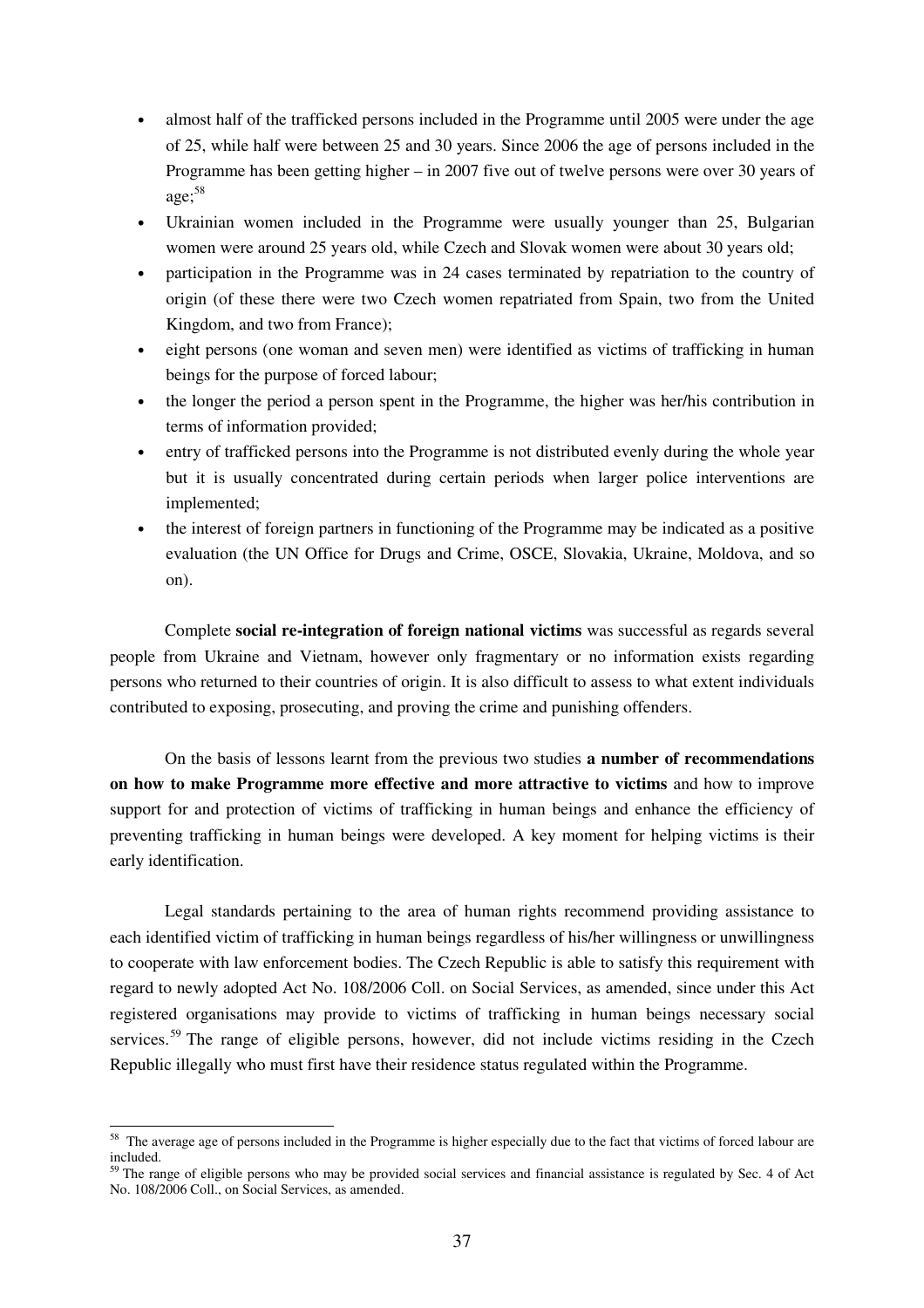The National Strategy 2005-2007 laid down **task No. 17** ('to increase the capacity of the Programme on Supporting and Protecting Victims of Trafficking in Human Beings'). This task, aimed at extending the Programme, was proposed mainly on the basis of the two aforementioned studies which demonstrated that the Programme could be extended, to a certain degree, in terms of its capacity (for example by establishing crisis plans for the case of a high number of victims) as well as in terms of extension of services offered within the assistance to victims, by means of the wider involvement of NGOs which would participate in providing services.

**With the view to taking into account humanitarian aspects,** in particular as regards the serious violation by trafficking of fundamental rights and freedoms of its victims, principles of the Programme were adjusted accordingly. According to original rules victims had a 30-day reflection period<sup>60</sup> so as to decide whether they want to cooperate with law enforcement authorities.

New internal acts effective of 6 November 2007 **prolonged the reflection period from 30 to 60 days**. Such extension has been proposed in compliance with the recommendation of, for example, the study 'Stolen smiles – the physical and psychological health consequences of women and adolescents trafficked in Europe'<sup>61</sup>, The London School of Hygiene and Tropical Medicine, 2006. It may be also assumed that if victims are provided with a longer period for recovery and their situation will be stabilised for a longer period time they will be more inclined to cooperate with law enforcement authorities<sup>62</sup>.

After the Guidelines of the First Deputy Minister of the Interior came into force (see above) the Programme started to newly function so that it was possible in **cases requiring special consideration to ensure care and assistance to victims in situations where the victim is not able to provide information important with respect to the needs of criminal proceedings** (for example low intellect, a high degree of psychological damage and so on) but at the same time **other important circumstances may occur reasoning the need** for inclusion in the Programme (for example the demonstrated will of the victim to cooperate with law enforcement authorities together with confirmation of an NGO or the Czech police that the person concerned is an alleged victim who also showed an effort to leave the criminal environment). As regards a human rights legal view, it is

 $<sup>60</sup>$  A reflection period serves for victims to leave the criminal environment, to be able to stabilise physically and mentally and</sup> to decide how to continue their lives. During this period of time victims are provided with crisis intervention.

<sup>&</sup>lt;sup>61</sup> The study included 207 female victims from 14 countries (in the vast majority non-EU countries). Women were interviewed about their life experience, violence or their health condition. The study, *inter alia*, monitors age, the length of sexual exploitation, both physical and psychological consequences and distortion of victims when they are freed from the pathological environment. The number of visible symptoms dependant upon time are summarised on pages 2 and 3. Page 11 of 'Stolen smiles: a summary report on the physical and psychological health consequences of women and adolescents trafficked in Europe', The London School of Hygiene and Tropical Medicine, 2006 contains charts describing the development of occurrence of the number of symptoms of psychological and physical health within three monitored periods (0-14 days, 28-56 days, and over 90 days since victims had been included in assistance programmes or special care programmes for victims of trafficking in human beings). The improvement after 90 days of inclusion in the programme is obvious from the diagram (during the first period 57% of women identified twelve and more symptoms which caused pain, moderate pain or unpleasant health condition, whilst after 90 days these symptoms were felt only by 6% of women monitored. Similar experience showing that the reflection period of 30 or 45 day is not sufficient stems also from an Italian model – presentation of Mr. G. Battaglio, Major, held on 2 August 2006 in Prague, Spiritka.

<sup>&</sup>lt;sup>62</sup> The experience of Ms. M. G. Giamarinnaro, Criminal Court of Justice judge in Rome, relates to the functioning of a similar programme in Italy. Care for victims is not conditional there upon their cooperation with law enforcement agencies, the police only verify the degree of probability of information that the certain person is a victim of trafficking in human beings. Despite this fact, the majority of victims are able, after a certain period of time, to provide the police with relevant information. Seminar 'Trafficking in Human Beings in Italy' held in Prague on 2 August 2006.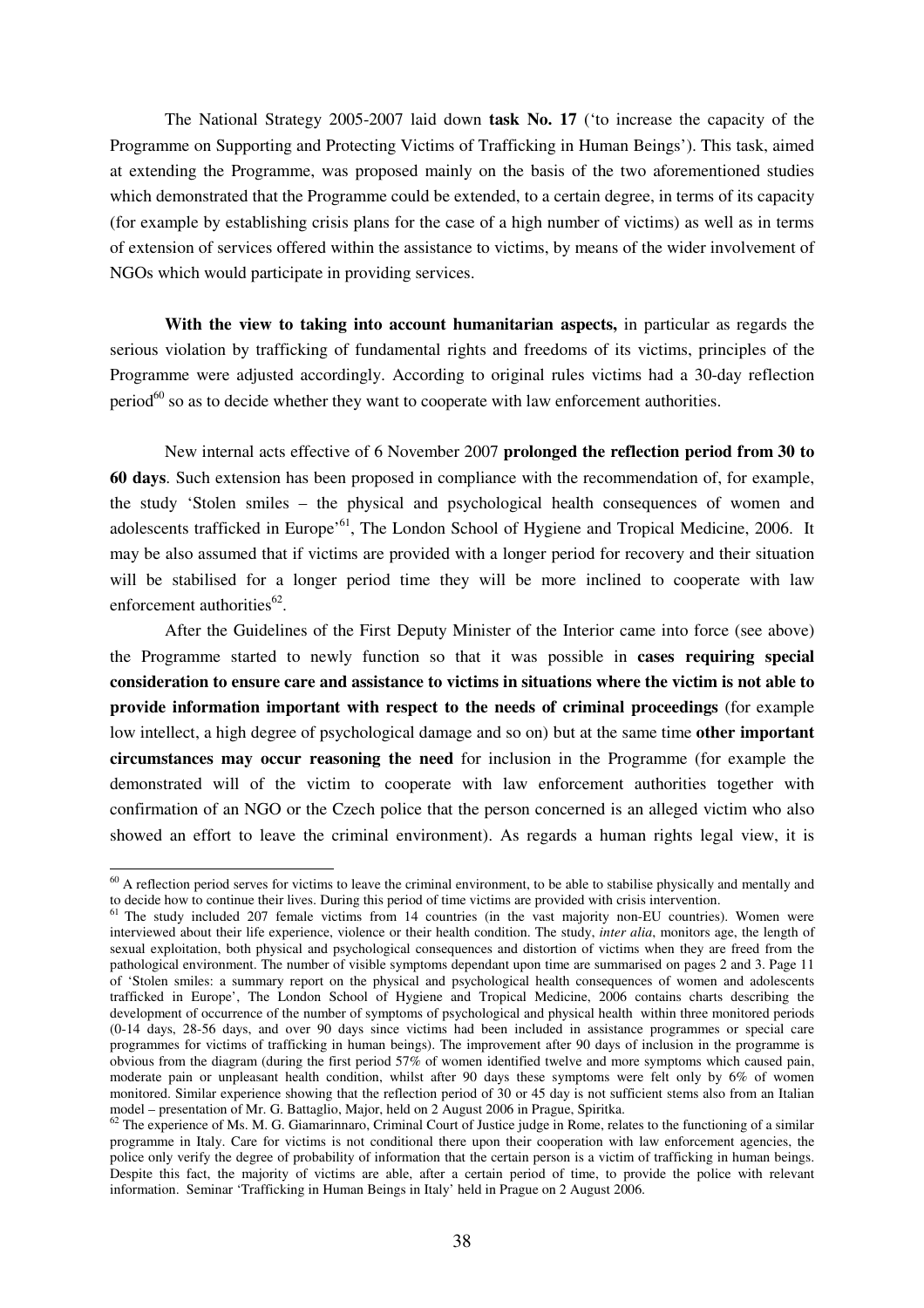desirable that a humanitarian view prevails.

It will be necessary to follow up the above-described changes, as in the previous period (**task No. 1** of the National Strategy 2005-2007 – 'to incorporate internal management acts of the Ministry of the Interior for operation of the National Coordinating Mechanism in the area of support and protection of victims of trafficking in human beings into a new internal management act of the Police Presidium of the Czech Republic') by amending internal management acts of the Police Presidium of the Czech Republic. It will be in particular Binding Instruction of the Police Presidium No. 61/2006 regulating activities of police officers of the Czech police in the area of the fight against trafficking in human beings and vice crime.

In the context of some new parameters of the Programme, another related issue comes into the fore – currently there is **very limited possibility for the Ministry of the Interior to maintain records of victims of trafficking in human beings included in the MV Programme**. The need to keep records relates to the necessity to evaluate the Programme, the need to monitor to what degree the objectives of the Programme are met as well as to requirements for funding care and assistance provided to individuals. The current unsatisfactory situation whereby there is no legal framework within which the Ministry of the Interior would be empowered to keep such records of victims is solved by the Ministry through requiring written consent from all victims included in the Programme. At present this means that such a person, after he/she is warned of the possible consequences, expresses, through his/her signature, his/her consent to use his/her data for the purpose of the Programme's objectives. Warning the victim and obtaining qualified consent of the victim is often, with regard to the circumstances of individual cases, a very complex process (poor health and psychological condition, low intellect, language barrier and some other obstacles). **Therefore it is necessary, in the upcoming period, to analyse ways of defining legal provisions so that the Ministry of the Interior will be able to maintain and use records of victims of trafficking in human beings.**

A further persisting problem seems to be the **identification of persons trafficked for the purpose of forced labour**. Even though a number of documents and other supporting tools 63 , which are to facilitate their identification, are available the border between economic exploitation and forced labour is not always obvious. The situation is also complicated by the fact that persons finding themselves in conditions of forced labour are frequently agreeable to their given status since their situation is for them, in many cases, more favourable than the reality in their country of origin. When identifying the difference, uncertainty relates, without any doubt, to the lack of a clear definition of forced labour both at the national and international level.

The option to **legalise residence** in the Czech Republic is one of the most motivating factors in the decision of foreign national victims as regards whether to join the Programme. A welcomed change to the residence of victims of trafficking of human beings was brought about by the aforementioned amendment to the Act on the Residence of Aliens (long-term residence for the

<sup>&</sup>lt;sup>63</sup> For example ILO Convention No.29 on Forced or Compulsory Labour.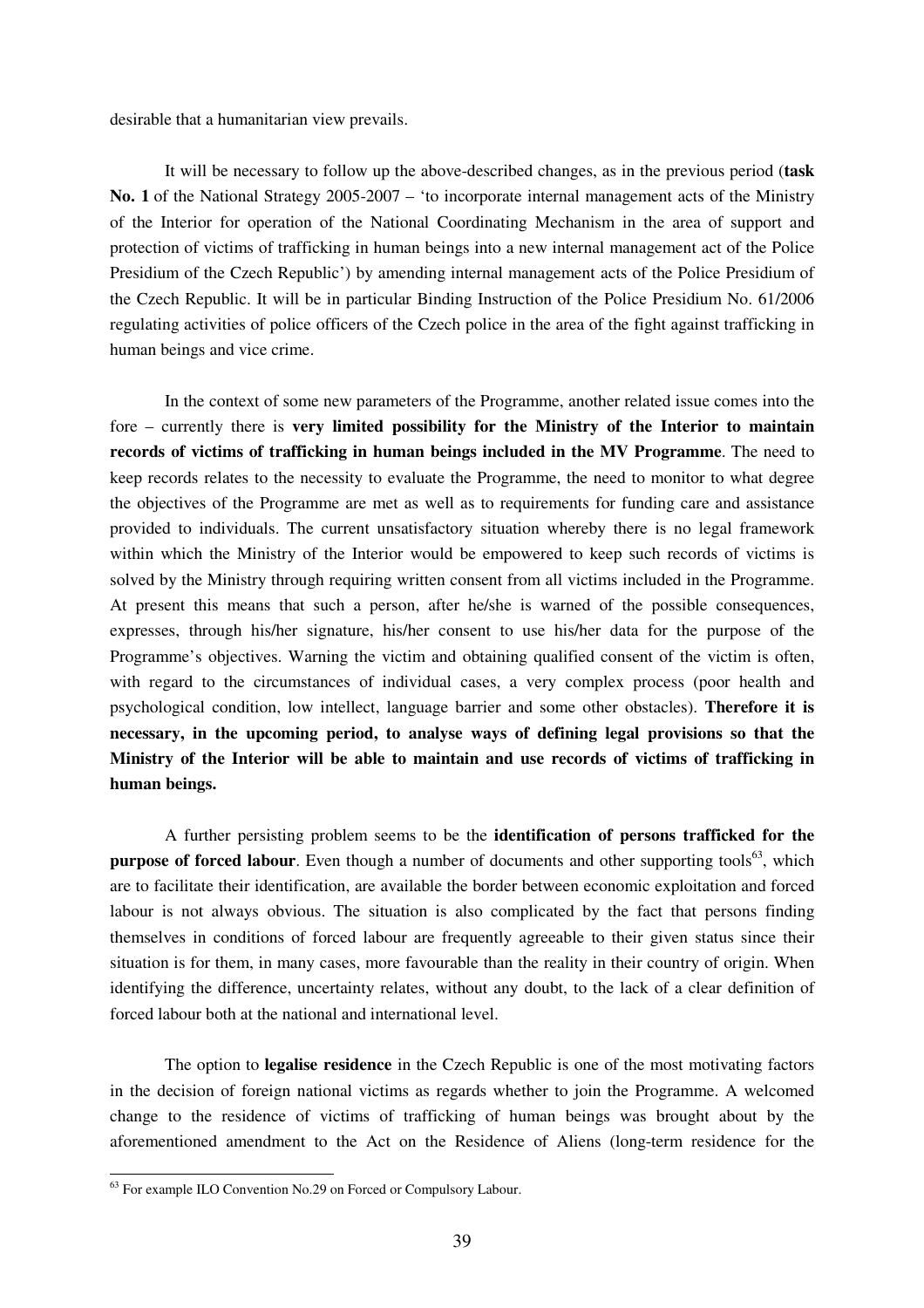purpose of protection in the Czech Republic). A victim who resides in the Czech Republic under a long-term residence permit for the purpose of the protection in the Czech Republic and whose cooperation with law enforcement bodies in criminal proceedings contributed to proving a criminal offence of trafficking in human beings, or to proving a criminal offence of organised and illegal crossing of the national border, may be issued **a permanent residence permit for other reasons to be taken into special consideration** (Sec 66 (1) (b) in conjunction with Sec. 69 (2) (c) of the Act on the Residence of Aliens). Voluntary returns of persons to their countries of origin are organised by IOM Prague. Follow up care for victims in their country of origin is an effective form of prevention against their repeated exploitation. During the recent period an increased **number of Czech female nationals trafficked abroad for the purpose of sexual exploitation 64** have been returned to the Czech Republic through IOM Prague. They are lured to the environment of prostitution by offenders who usually sell them in countries of Western Europe. These women are frequently identified by the police in the country concerned, or else they approach an embassy or consulate of the Czech Republic themselves, or they seek the assistance of a specialised organisation. However, only some of them enter, after their return, the Programme since currently the Programme is predominantly attractive to foreign nationals who may be offered legalised residence in the Czech Republic. Some persons **stay outside the Programme** although they cooperate with law enforcement authorities and thus the Ministry of the Interior does not have any information about them. Therefore it is necessary in the upcoming period to develop a **centralised system of data collection on all victims of trafficking in human beings and to analyse, on an ongoing basis and using the data collected, the needs of such persons and to extend an offer of services rendered** in the framework of the Programme. As was described above, at the time of this document's being drawn up **a change in the concept of the whole Programme was emerging.** At its very beginning the ambition of the Programme was to ensure and finance care for all victims of trafficking in human beings, however, on the basis of a political decision, the scope of the Programme was limited only to victims cooperating with law enforcement authorities.

Nevertheless, since then options of funding care provided to victims (provision of social care to victims of trafficking in human beings under the Act on Social Services or through financing by means of EU funds) has extended and NGOs can meet the objectives of the Programme without their clients being included in the Programme which is, as a consequence, narrowed down to legalisation of residence and voluntary returns. Preventive activities and implementation of some measures linked to the Programme and care for victims of trafficking human beings are not, however, limited only to the current target group of the Programme (meaning female foreign nationals residing in the Czech Republic illegally or Czech nationals trafficked abroad) but cover a whole range of people endangered by trafficking in human beings or already trafficked.

Therefore, today a fundamental task is not only to seek new advantages or offers which would 'attract' victims of trafficking in human beings to enter into the Programme but also to ensure the consistency of the Programme with the current system of social care in the Czech Republic and enabling effective utilisation of information on trafficked persons resulting from the Programme to effectively evaluate the situation and the fight against trafficking in human beings.

<sup>&</sup>lt;sup>64</sup> In 2006 in total six women were returned to the Czech Republic - two from France, two from Spain, and two from the United Kingdom.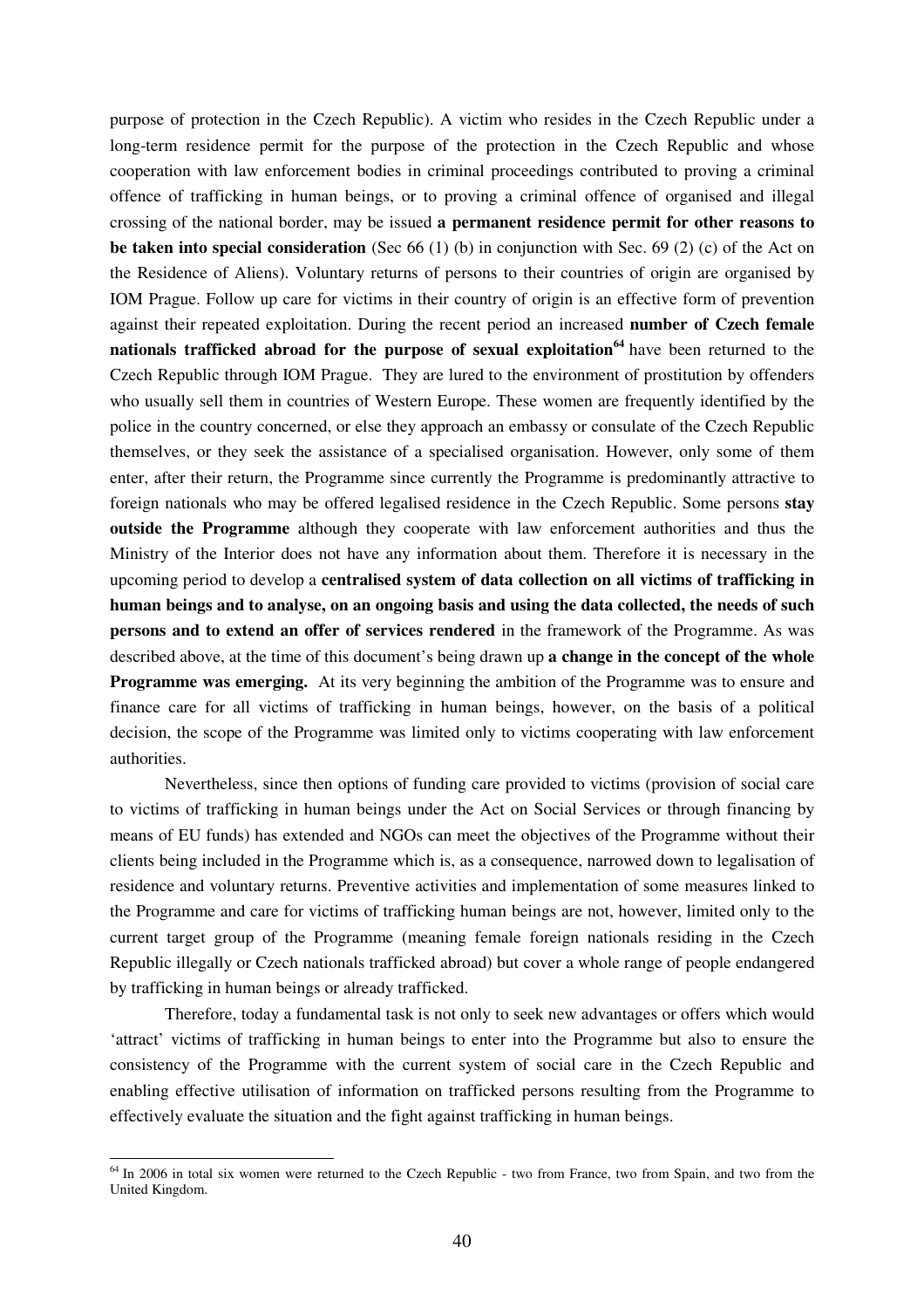There is also another group of victims of trafficking in human beings who either did not satisfy conditions for being included in the Programme or who were not interested in joining the Programme. Despite this, information on such persons is important, in particular, for evaluating the effectiveness of adopted measures and drafting new measures. The Ministry of the Interior has, so far, used especially data available in databases of public administration bodies – for example collecting and providing information on the number and structure of victims of trafficking in human beings took usually into account only data on victims included in the Programme. However, NGOs provide care also for **other victims of trafficking in human beings who were not, regardless of the reason, included in the Programme** (for example they were not interested in joining the Programme, were not willing to cooperate with law enforcement authorities in criminal proceedings, or they wanted to cooperate but however could not provide any specific information important for criminal proceedings, or they were not trustworthy enough, and so on). In order to monitor current trends the Ministry of the Interior will gather and analyse statistical data on such persons and will establish a structure and system for collecting such data, including the method of collection and a time limit for publication.

In the following period it will be necessary to seek **new options regarding how to extend the current capacity of the Programme**. Possibilities to extend both current capacities of NGOs within the Programme (accommodation as well as personnel capacities) and the number of NGOs involved in the Programme must be found. Due to the increased involvement of NGOs it is possible to enrich the Programme by a more diversified offer of services, for example more effective inclusion of victims of trafficking in human beings into society, their involvement in the labour market, and gradual independence of victims, in compliance with one of the principal aims of the Programme, which is the reintegration of victims of trafficking in human beings into society. The reintegration process is not simple because many victims have for example neither required qualifications requirements nor necessary working habits. The issue of employment is important since victims being taken care of by NGOs often do not know what to do in their spare time. Access to the labour market for foreign national victims is, in terms of legislation, completely guaranteed (Sec. 97 (f) of Act No. 435/2004 Coll., on Employment, as amended and Sec. 48a (3) of the Act on the Residence of Aliens). It is mainly **cooperation with various NGOs and non-profit making associations which appears to be important when looking for a job.**

If more NGOs are involved and the quality of service provided is to be maintained it shall be necessary to **develop minimum standards for providing relevant services**. It will be possible to consider, in the future, establishment of the **system of accreditation of NGOs taking care of victims of trafficking in human beings.** In this regard, it is, however, important to consider the relation of respective accreditation to, in particular, Act No. 108/2006 Coll., on Social Services and definitions of social service providers encompassed in the Act. With respect to of the fact that the Act concerned has been in force only for a short period of time respective establishment of accreditation will be the subject of discussion in the future.

**Another specific area relating mainly to victims included in the Programme is their status within court proceedings, in particular criminal court proceedings.**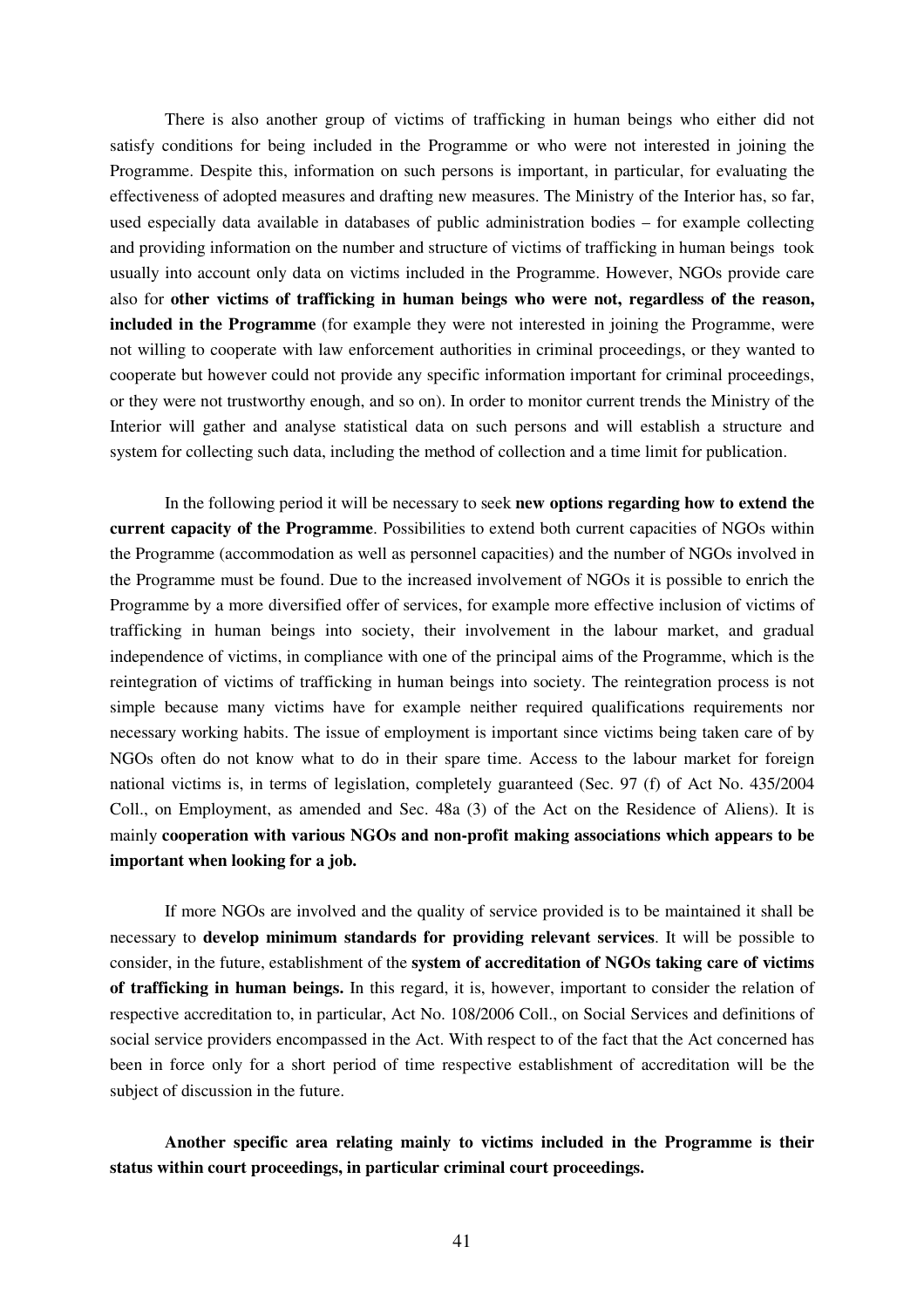**Frequent intimidation of witnesses by the persons charged is perceived as a serious problem.** According to NGOs the police should, to a larger extent, protect witnesses as **undisclosed witnesses** pursuant to Sect. 55 (2) of the RoCP, also in such cases where there is a single witness and it is particularly difficult to conceal his/her identity since the offender or his/her defending counsel may easily guess at it. According to Binding Instruction of the Police President No. 138 of 11 December 2001 regulating the concealment of identity and faces of witnesses, the police shall adopt measures to conceal the witness if the circumstances suggest that the health of the person in question is endangered or he/she is otherwise at risk, or if there is a danger that their fundamental rights will be violated and that protection cannot be guaranteed by any other reliable manner. Under this Instruction each police body is obliged to accept a request for concealment of identity or a face. If the police do not find that the witness is eligible to be concealed, although the person is requesting so, the police will record facts stated by the person and findings which have led to the decision taken by the police and will submit the case to a relevant public prosecutor who will examine whether the procedure taken by the police was appropriate. Also Article 23 of the Instruction of the Supreme Public Prosecutor's Office of 19 December 2003 concerns the protection of witnesses. The Article, *inter alia*, defines the obligations of a police body with respect to concealment of a person providing explanation or testimony. The range of such options is very wide and it is necessary for the police to use them, to the largest possible extent, in the case of victims of trafficking in human beings. Experience of the Czech police demonstrates that the eligibility of a person to be concealed is denied mainly during the main trial by courts since they insist on applying a principle which excludes the option of anonymous testimony in cases where evidence is determinative for the sentencing of the offender. This principle is based, *inter alia*, on case-law of the European Court for Human Rights in compliance with Article 6 (3) of the Convention for the Protection of Human Rights and Fundamental Freedoms. As a result it is obvious that **training activities of law enforcement bodies aimed to work with victims must pay special attention to this issue**.

Until now victims only minimally took advantage of the option to claim **damages within criminal or civil proceedings**. <sup>65</sup> Victims are, according to Sec. 43 (3) of the RoCP, entitled to propose to the court that the defendant pay damages for any crime committed against them. However, the victim is obliged to claim such damages within the main proceedings prior to the course of evidence and the proposal must clearly show the grounds for and amount of claimed damages. Victims of trafficking in human beings have problems specifying the amount of property damages caused to the injured by the respective offence. Nevertheless, the greatest problem seems to be the fact that any victim who exercises his/her rights as an injured party and who is at the same time an undisclosed witness under Sec. 55 (2) of the RoCP, in such a case where the victim is referred by the court to civil proceedings then he/she is obliged to reveal his/her identity.

Another possibility for solving the financially difficult situation of victims of trafficking in human beings is to file an **application for financial assistance** at the Ministry of Justice. In accordance with Act No. 209/1997 Coll. on Financial Assistance to Victims of Criminal Offences and

<sup>65</sup> If a court in accordance with the reasons stipulated in Sec. 229 of RoCP does not adjudicate to the injured partial or whole damages the court will refer the case to civil law proceedings.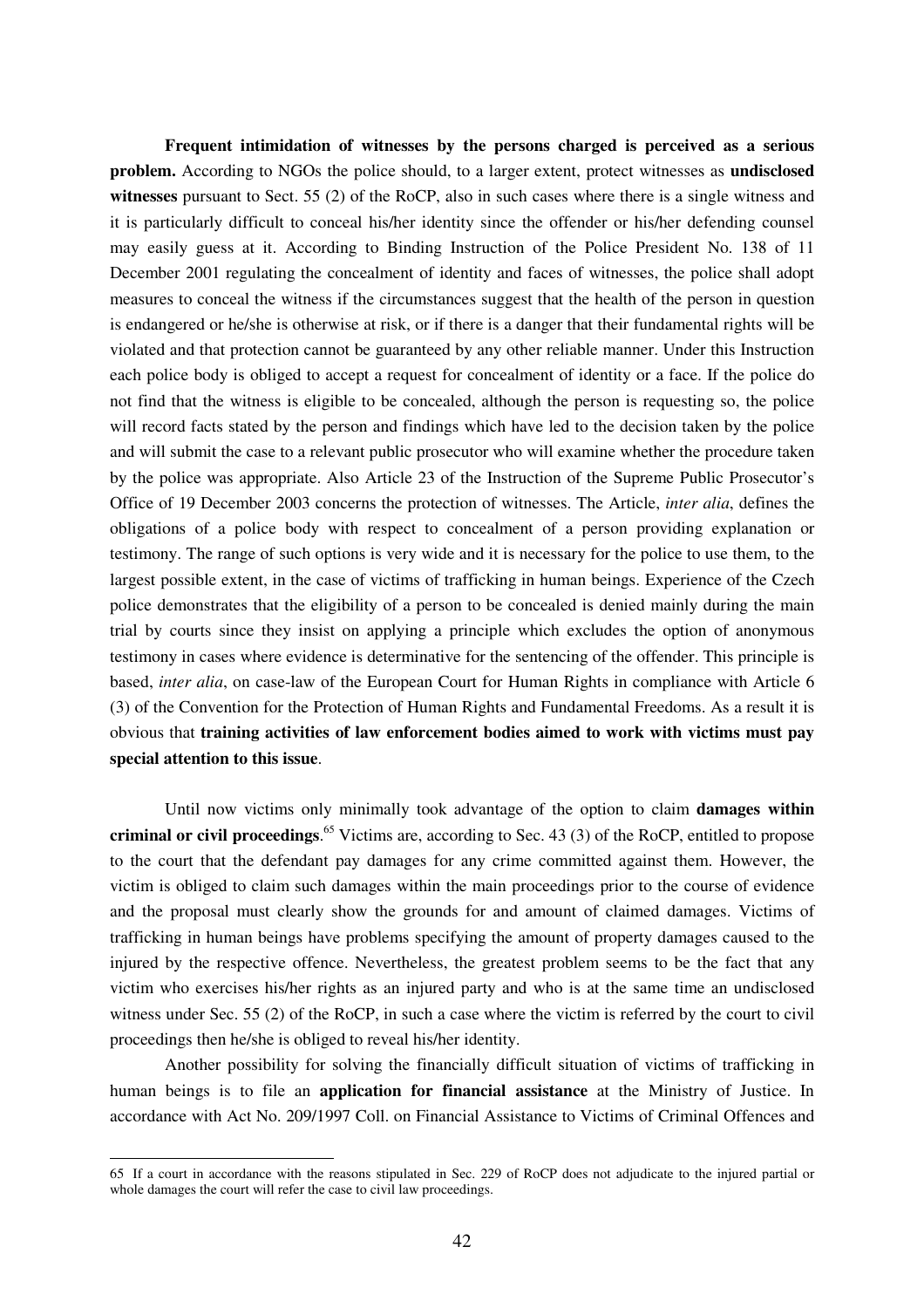on the Amendment to Some Other Acts, as amended, such financial assistance may be provided to a victim whose health was damaged as a consequence of a criminal act. Cash is provided only to a Czech national or a stateless person who is, in the Czech Republic, in possession of long-term or permanent residence permit under the conditions and scope stipulated by an international agreement by which the Czech Republic is legally bound. However, no victims have yet made use of such option.

Another task is to develop a '**crisis plan'** for identification of cases of large numbers of trafficked victims or if social workers of partner NGOs and clients included in the Programme are endangered. The need to develop such a plan arose especially after the definition of trafficking in human beings was extended to cases of forced labour. A crisis may occur for example during a police intervention when several tens of victims are freed at the same time from exploitative conditions. Experience from abroad shows that the development of such a crisis plan is absolutely necessary in terms of rapid response to a given situation<sup>66</sup>. The current capacity of NGOs involved in the Programme does not enable the provision of accommodation and follow up care for such high numbers of people, male and female together. At the same time it is impossible, due to financial constraints, to create financial reserves for those organisations. The crisis plan should regulate options to accommodate high numbers of trafficked persons as well as competences and responsibilities of individual entities involved in the implementation of the crisis plan concerned.

<sup>&</sup>lt;sup>66</sup> For example operation 'Terra Promessa' during which Italian carabinieri directly freed more than 100 victims of forced labour of Polish origin. All victims were provided help within assistance programmes of the Polish embassy or Italian NGOs. See presentation on: http://www.mvcr.cz security and prevention, trafficking in human beings, related activities.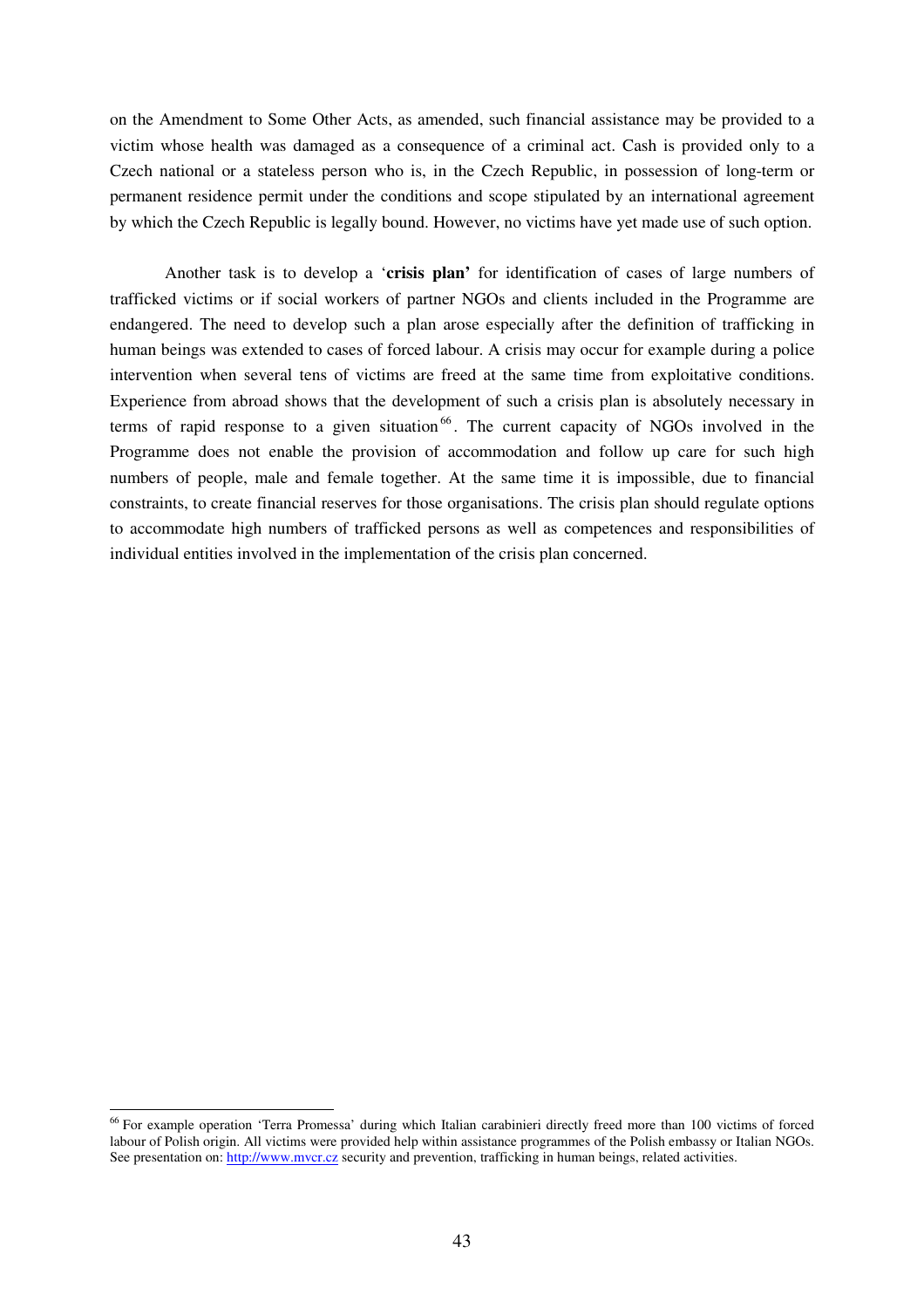# **3. Evaluation– 'Schedule of Tasks to Be Implemented within the National Strategy of the Fight against Trafficking in Human Beings (2005 - 2007)'**

|     | <b>Measure</b>                                                                                                                                                                                                                                                                                                                                                             | Resp.<br>party                    | <b>Deadline</b>                                  | <b>Status</b>                                   |
|-----|----------------------------------------------------------------------------------------------------------------------------------------------------------------------------------------------------------------------------------------------------------------------------------------------------------------------------------------------------------------------------|-----------------------------------|--------------------------------------------------|-------------------------------------------------|
| 1.  | To develop internal acts of the Ministry of the Interior for the operation<br>of the national coordinating mechanism in the area of support and<br>protection of the victims of trafficking in human beings in the new<br>internal regulation act of the Police Presidium of the Czech Republic.                                                                           | MoI                               | 30 Oct 2005                                      | Met<br>(p. 18)                                  |
| 2.  | To update the 'Police Manual for Executing Duties Pertaining to the<br>Area of Trafficking in Human Beings' and ensure its printed and<br>electronic distribution within the Police of the Czech Republic.                                                                                                                                                                 | MoI                               | 30 April<br>2007                                 | Met<br>(p. 22)                                  |
| 3.  | To innovate the curriculum of the police education and training<br>programmes - initial, ongoing and specialised - in accordance with the<br>new internal management acts of the Ministry of the Interior.                                                                                                                                                                 | MoI                               | 31 Dec 2005                                      | Met.<br>(p. 20)                                 |
| 4.  | To increase the number of staff in the Human Trafficking Department of<br>the Organised Crime Unit of the Criminal Police and Investigation<br>Service Office of the Police of the Czech Republic.                                                                                                                                                                         | MoI                               | 30 Nov 2005                                      | Met<br>(p. 18)                                  |
| 5.  | To organise round tables with the participation of parties involved in the<br>Programme for Supporting and Protecting of the Victims of Trafficking<br>in Human Beings in the regions of the Czech Republic according to the<br>current need.                                                                                                                              | MoI                               | On an<br>ongoing<br>basis as of:<br>30 June 2006 | Met on an<br>ongoing<br><b>basis</b><br>(p. 28) |
| 6.  | To implement a system of long-term education and training of public<br>prosecutors and judges in the area of trafficking in human beings, with<br>an emphasis put on the need to impose proportionate sanctions and to<br>establish cooperation with non-governmental organisations).                                                                                      | MoJ                               | 31 Dec 2006                                      | <b>Being met</b><br>(p. 23)                     |
| 7.  | To initiate preventive and information campaigns in relation to<br>trafficking in human beings focused on people at risk and the general<br>public.                                                                                                                                                                                                                        | MoI                               | On an<br>ongoing<br>basis as of<br>31.5.2006     | Met on an<br>ongoing<br><b>basis</b><br>(p. 26) |
| 8.  | To continue preventive influencing of people at risk by means of<br>producing leaflets to be distributed to relevant state administration<br>institutions and local authorities such as Labour Offices, social<br>departments of local authorities, secondary schools, apprentice centres,<br>ABPS, embassies of foreign countries in the Czech Republic, and so<br>forth. | <b>MLSA</b><br><b>MEYS</b><br>MoI | On an<br>ongoing<br>basis:<br>31 Dec 2005        | Met on an<br>ongoing<br>basis<br>(p. 27)        |
| 9.  | To carry out a pilot project of an information campaign pertaining to<br>trafficking in human beings and focused on the demand in the market.                                                                                                                                                                                                                              | MoI                               | 31.12.2005                                       | Met<br>(p. 26)                                  |
| 10. | To incorporate in the projects of International Development Aid aimed at<br>the migration also the element of trafficking in human beings.                                                                                                                                                                                                                                 | MoFA,<br>MoI                      | On an<br>ongoing<br>basis:<br>30 June<br>2006    | Met on an<br>ongoing<br>basis<br>(p. 30)        |
| 11. | To initiate active involvement of the Czech Republic in international<br>projects aimed at preventing trafficking in human beings in the source<br>countries.                                                                                                                                                                                                              | MoI                               | On an<br>ongoing<br>basis as of<br>30.6.2006     | <b>Partially</b><br>met<br>(p. 30)              |
| 12. | To carry out ongoing sociological surveys on the environment of<br>trafficking in human beings in the Czech Republic.                                                                                                                                                                                                                                                      | MLSA,<br>MoI                      | 28 Feb 2007                                      | <b>Partially</b><br>met<br>(p. 26)              |
| 13. | To ensure, on an ongoing basis, sufficient distribution of information<br>materials for victims in the offices of the Police of the Czech Republic<br>and Labour Offices.                                                                                                                                                                                                  | MPSV,<br>MV                       | On an<br>ongoing<br>basis as of<br>30 June 2006  | Met on an<br>ongoing<br>basis.<br>(p. 27)       |
| 14. | To include the topic of trafficking in human beings in educational and<br>training systems of employees of social departments of local authorities<br>and Labour Offices.                                                                                                                                                                                                  | MLSA,<br>MoI                      | 31.3.2006                                        | <b>Partially</b><br>met<br>(p. 24)              |
| 15. | To evaluate, on an annual basis, the Programme on Supporting and<br>Protecting Victims of Trafficking in Human Beings and to propose<br>respective modifications.                                                                                                                                                                                                          | MoI                               | On an<br>ongoing<br>basis as of<br>31 Jan 2006   | Met<br>(p. 31)                                  |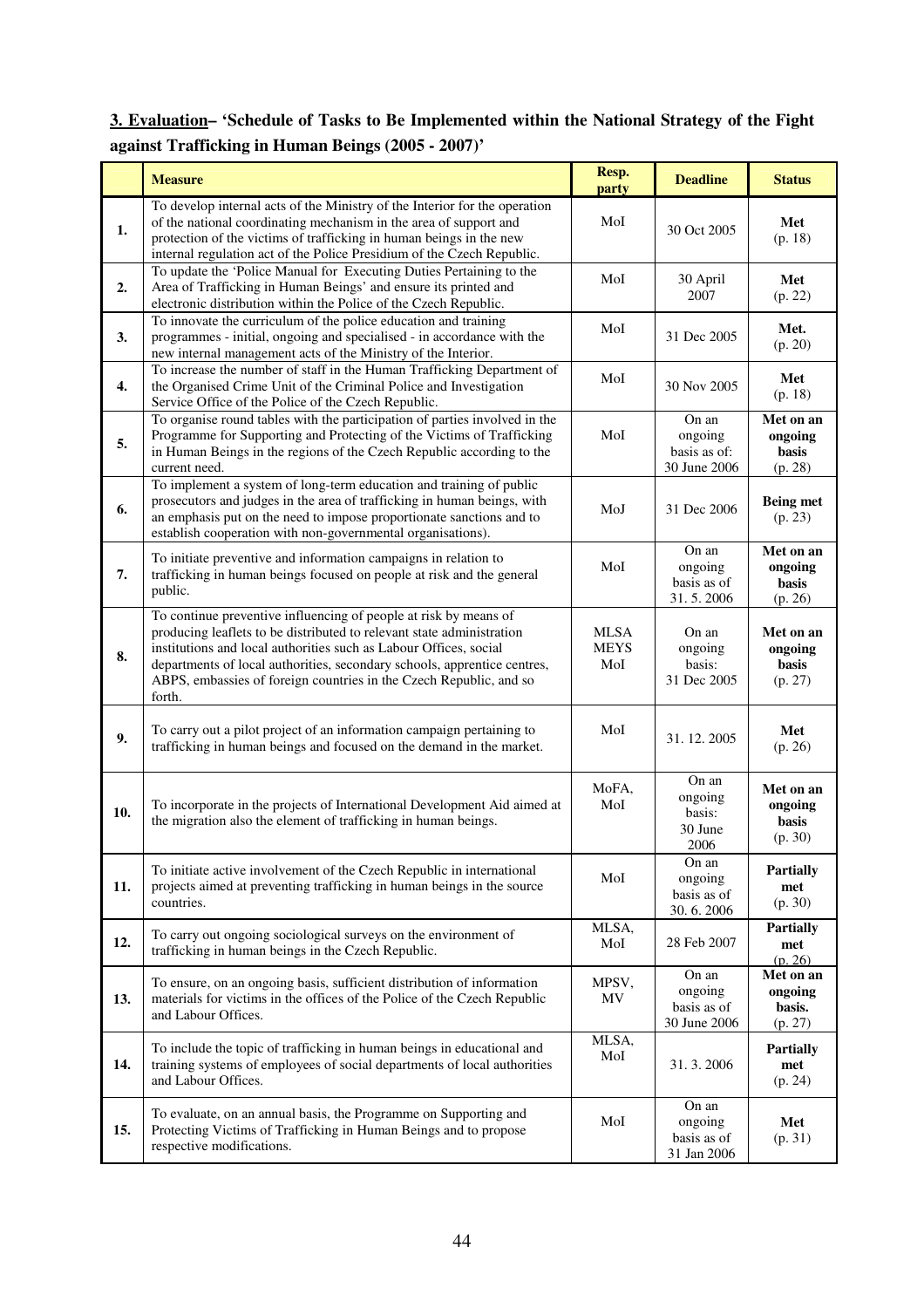| 16. | To carry out a study on motivating and demotivating factors significant<br>to the decision-making of victims of trafficking in human beings<br>regarding whether to join the Programme on Supporting and Protecting<br>Victims of Trafficking in Human Beings.      | MoI          | 30 June 2006                                       | Met<br>(p. 31)                                  |
|-----|---------------------------------------------------------------------------------------------------------------------------------------------------------------------------------------------------------------------------------------------------------------------|--------------|----------------------------------------------------|-------------------------------------------------|
| 17. | To increase the capacity of the Programme on Supporting and Protecting<br>Victims of Trafficking in Human Beings.                                                                                                                                                   | MoI          | On an<br>ongoing<br>basis as of<br>30 June<br>2006 | Met on an<br>ongoing<br><b>basis</b><br>(p. 33) |
| 18. | To analyse the system of financial coverage of the Programme on<br>Supporting and Protecting Victims of Trafficking in Human Beings and<br>to propose relevant measures.                                                                                            | MoI          | 30 May<br>2006                                     | Met<br>(p. 31)                                  |
| 19. | To analyse options on protecting family members of victims of<br>trafficking in human beings who are foreign nationals in the Czech<br>Republic and to propose corresponding measures.                                                                              | MoI          | 28 Feb 2006                                        | Met<br>(p. 11)                                  |
| 20. | To utilise the results of surveys concerning the environment of labour<br>exploitation of migrants and trafficking in human beings in order to<br>propose measures to eliminate the activities of organised crime operating<br>in the sphere of illegal employment. | MLSA,<br>MoI | 31 Dec 2006                                        | Met<br>(p. 25)                                  |

# **B. Measures Proposed for 2008-2011**

### **1) New Draft Measures**

#### **Draft Measures Pertaining to Four Areas**

# **A) Coordination of Activities and Collection of Data Relating to Trafficking in Human Beings**

The issue of coordination of activities relating to trafficking in human beings is crucial for a further three areas of newly drafted measures.

The system of coordination described below was established in the past. From 2003 the National Strategy was evaluated and updated regularly at two-year intervals. During the two-year period the Ministry of the Interior organised **round tables** (usually twice a year) participated in by representatives of individual ministries and relevant NGOs, with the aim for them to be able to exchange information on **meeting individual tasks and other activities linked to trafficking in human beings**.

In addition to such round tables **the Interdisciplinary Working Group to Support and Protect Victims** was established and regularly met. Its composition is almost identical to the staffing of round tables (establishment and functions of the Working Group are regulated by Instruction of the Minister of the Interior No. 64/2007 of 26 October 2007). The objective of the Interdisciplinary Working Group is, in compliance with its Statute which is annexed to the aforementioned Instruction, to meet tasks relating to the support and protection of victims of trafficking in human beings arising from the Action Plan developed to implement the National Strategy to Combat Trafficking in Human Beings and current needs resulting from the analysis of the situation. The Interdisciplinary Working Group is an advisory body to the Minister of the Interior and meets twice a year. The Working Group creates conditions for effective functioning of the institutional framework for supporting and protecting victims of trafficking in human beings. It also deals with all aspects of support of protection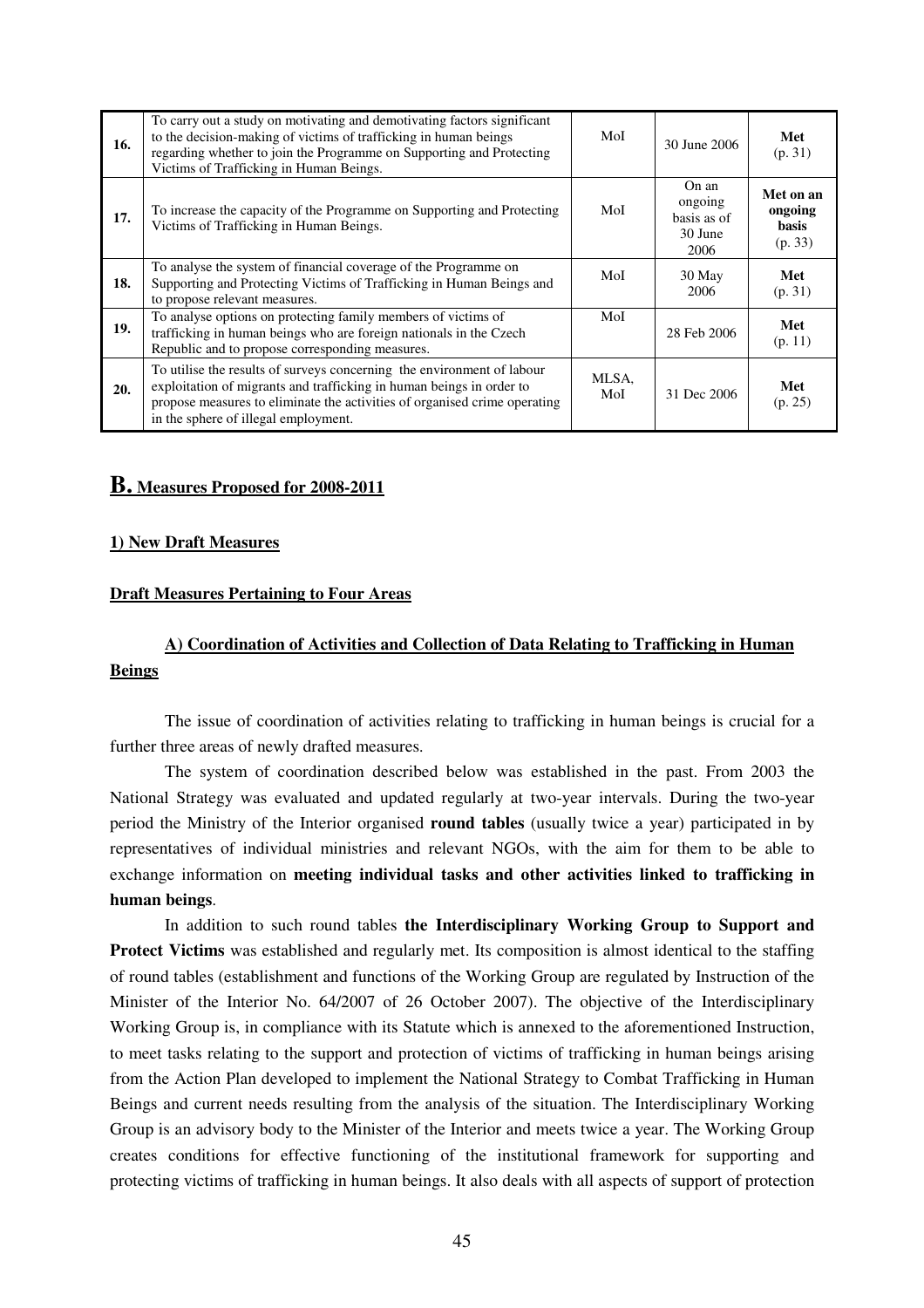of victims of trafficking in human beings and similar related issues, and it analyses obtained findings and experience and drafts corresponding measures.

Activities in the area of prevention and protection of victims are an integral part of a wideranging framework for combating trafficking in human beings. At the same time a range of assignments concerning the prevention of trafficking in human beings resulted from the tasks assigned by the National Strategy. Therefore there were and still exist cases **where the agenda of round tables organised to implement the National Strategy and activities of the Interdisciplinary Working Group overlap.**

It may, however, be stated that on the basis of previous national strategies as well as recommendations arising in the course of both above-mentioned working groups, a range of fundamental measures have been adopted.

The current situation requires continuing in a comprehensive approach with the participation of current actors but there is also a clear-cut need to be more flexible and to immediately respond to problems which may occur. It may be also said that in the majority of cases individual steps or measures do not require a decision to be taken by the Government of the Czech Republic.

Due to the aforementioned reasons it is proposed **to set up one Inter-ministerial Coordinating Group (hereinafter referred to as the 'Coordinating Group')** whose members will be appointed by individual ministers. Further, the Coordinating Group will consist of representatives of NGOs engaged in activities in the framework of the Programme (in fact members of the current group for implementing the National Strategy will meet).

The Coordinating Group will be made up of two current platforms - round tables organised to implement the National Strategy and the Interdisciplinary Working Group for Supporting and Protecting Victims of Trafficking in Human Beings - and it will **unify the agenda** of assigning and evaluating tasks arising from the Strategy to Combat Trafficking in Human Beings and the agenda relating to the prevention of trafficking in human beings and the Programme 67 , while **the National Coordinating Mechanism** will be maintained within the scope specified by the Instruction of the Minister of the Interior No. 64/2007. **The statute of the Coordinating Group will be submitted to the Government of the Czech Republic for its approval, whereby activities will be regulated by Rules of Procedure published in the form of an internal management act of the Ministry of the Interior.** The Coordinating Group will be chaired by the First Deputy Minister of the Interior and its activities will be ensured by a National Rapporteur in cooperation with other members of the Coordinating Group. The principal task of the Coordinating Group will be the mutual exchange of information among its members on the situation of trafficking in human beings and the development of recommendations for adopting appropriate measures, and it will also carry out tasks relating to functions of the National Coordinating Mechanism. At the same time the Coordinating Group will draw up **an annual Status Report on Trafficking in Human Beings in the Czech Republic** (see below) on adopting measures, including the description of the situation and measures pertaining to prevention and the Programme. The Report will be submitted to the Minister of the Interior for his/her

 $67$  Informal coordinating meetings relating to the Programme will be maintained due to their irreplaceable role when solving specific cases and problems.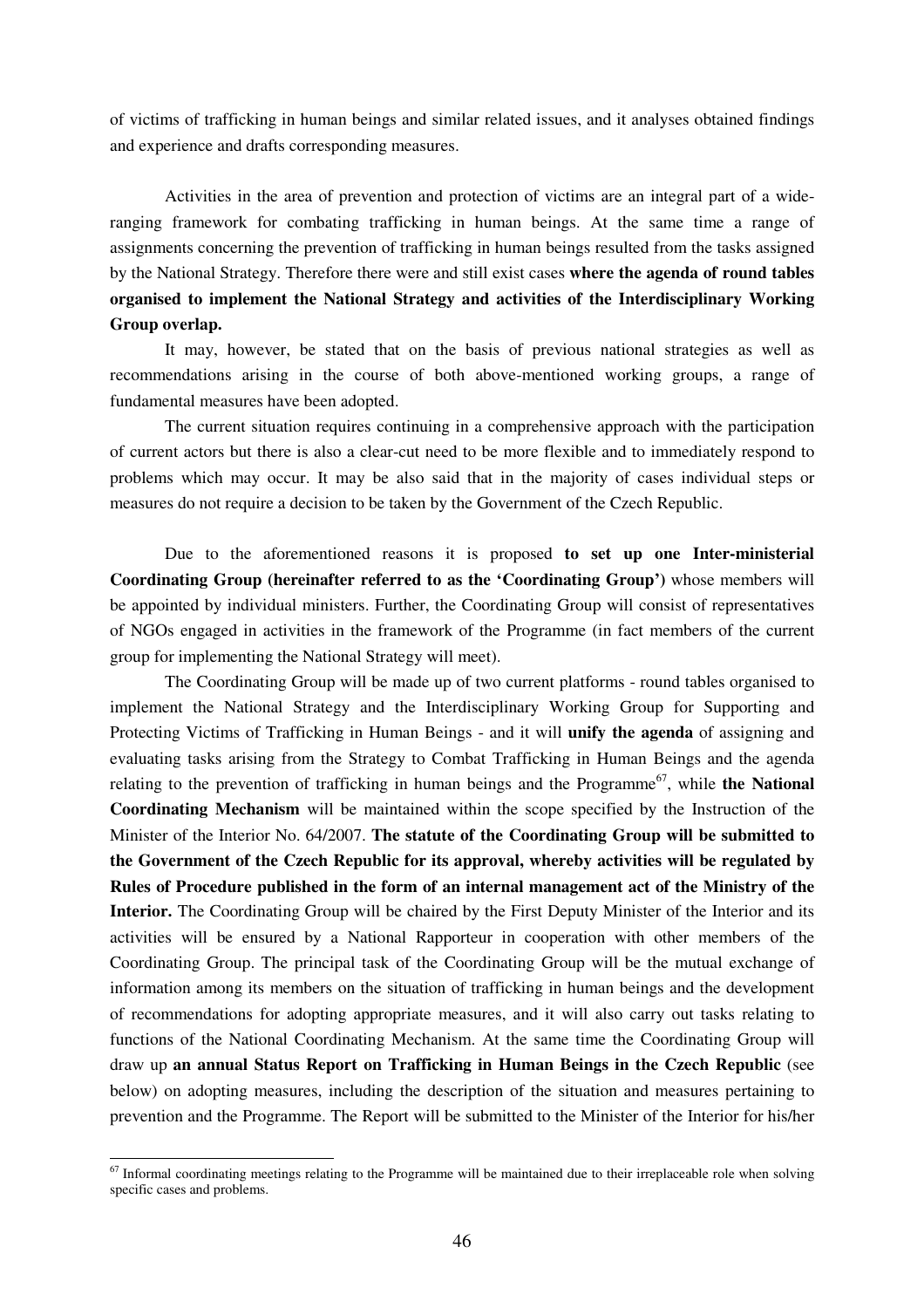approval not later than on 30 April of the following year. Contrary to national strategies the Report should always evaluate the situation in the past calendar year. The approved Report should be disclosed as a public report.

By drawing up the Annual Report requirements stemming from international documents<sup>68</sup> will be satisfied. At the same time the Annual Report of the Coordinating Group will serve as a basis for proposed measures. **The Minister of the Interior will submit to the Government of the Czech Republic a Summary Status Report on Trafficking in Human Beings by 31 December 2011, including proposals for adopting new measures**. In case an **urgent need** arises, nothing will prevent the Minister of the Interior from submitting a new measure any time during the period specified above.

It is also necessary to solve cases where **members of the Group do not agree on** the necessity to adopt a certain draft measure. In such cases where there is no consensus in the Group as regards the scope and nature of the measure the draft measure will be submitted to the Minister of the Interior, who will then decide whether to reject it or whether to commence **negotiations at interministerial level. S**etting a new process of formulating, submitting, and approving individual tasks will prevent assignments from being met only formally.

Further, the situation whereby the National Strategy assigns a range of partial tasks to individual ministries for a relatively long, two-year, period will be avoided. A two-year period in connection with the fact that tasks are assigned through the annexed Government Resolution does not sufficiently guarantee that the needs for respective changes are adequately responded to. With respect to the dynamics of the development of the issue in question and the considerable influence of good international practice it seems to be necessary to set in place more operative links. Establishment of the Coordinating Group is also supported by the fact that in the past measures which were not of a substantial or inter-ministerial nature were proposed, and thus it was possible to adopt them at the level of one ministry or in cooperation between two ministries. Enhancement in operability is supported also by the fact that trafficking in human beings is one of the priority issues proposed for the Czech EU Presidency in the first half of 2009 and therefore it is important to intensify current links between cooperating entities.

As it is necessary to unify coordinating platforms for solving issues of trafficking in human beings the **need to unify and formalise data collection** on trafficking in human beings arose as well. During the year 2004 a **National Rapporteur** was established that has been, in compliance with international recommendations, responsible for analysing, on an ongoing basis, the situation of trafficking in human beings and to draft measures which are then submitted to the Government of the Czech Republic. The Security Policy Department was authorised to execute the office of the National Rapporteur, in other words the department was responsible for drawing up and submitting the National Strategy to Combat Trafficking in Human Beings (encompassing both analytical and strategic parts) to the Government of the Czech Republic at two-year intervals. The situation was also described at oneyear intervals within the Reports on Public Order and Internal Security in the Czech Republic, although its scope was substantially shorter.

As the current manner and scope of the data analysis appears to be insufficient and from 2004

<sup>&</sup>lt;sup>68</sup> The Council of Europe Convention against Trafficking in Human Beings, The Hague Ministerial Declaration of 1997, the Brussels Declaration of 2002, the OSCE Action Plan to Combat Trafficking in Human Beings, and so forth.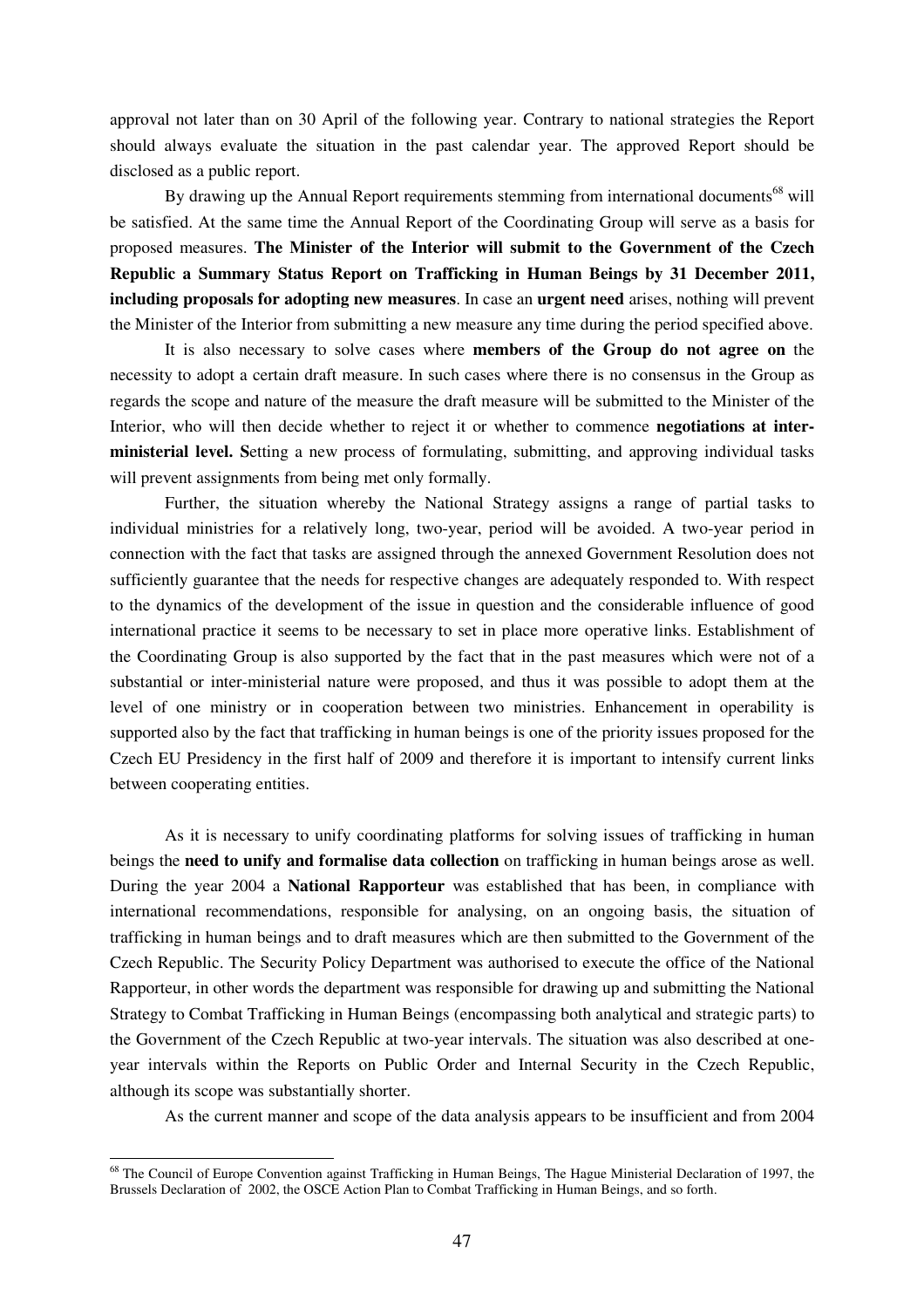data has not been structured, it is necessary to better implement the **information analysis** of trafficking in human beings. The lack of comparable information is considered, within trafficking in human beings, to be a pan-European problem and one of the priorities to tackle. The need to formalise the information analysis is specified in international documents, in particular the OSCE Action Plan to Combat Trafficking in Human Beings and the EU Action Plan.

Alongside the aforementioned change in coordination and implementation of measures, the **analytical function of the National Rapporteur will be extended and formalised.** Together with the Annual Report for the Minister of the Interior on evaluating and proposing measures, a summary analytical study on trends in trafficking in human beings within the given period will be submitted. The objective of strengthening the analytical function is both more consistent utilisation of data sources on detected cases and victims of trafficking in human beings, and an effort to actively describe a latent substance of offences in question which is, due to the nature of trafficking in human beings, prevailing and as a matter of fact more important for the description of the situation and trends. The purpose of analytical activities will be not only to submit analytical reports within prescribed time limits but also to monitor the situation, on an ongoing basis, which will enable immediate reaction to the given trends both within the Inter-ministerial Working Group and in the framework of other platforms. Such platforms can be in 2007 the newly established Analytical Centre for National Border Protection and Migration Management or the Inter-ministerial Body for Combating Illegal Employment of Foreign Nationals.

As regards cases of trafficking in human beings which are detected by the Czech police, statistical police records are at a very good level, however it will be important to thoroughly monitor the development of individual cases within further phases of criminal proceedings, which will be enabled mainly after judicial records begin to be maintained in an electronic manner. The potential for improving can be seen in consistent reporting of the numbers of victims as statistical reports of the Czech police, the Ministry of the Interior (victims included in the Programme), and reports drawn up by NGOs, which are also used, but are not fully compatible with police reports. A common structure for acquiring data on victims including socio-demographic characteristics of victims and selected information on the form and manner of trafficking will be established within the Programme and will be consistently used by the Ministry of the Interior and NGOs. NGOs provide services also to victims who do not join the Programme, thus NGOs can provide the National Rapporteur with selected anonymous data which enables including such victims into the joint analysis. This will contain the total number of victims detected in the Czech Republic either by state institutions or by NGOs.

**In addition to 'traditional' sources of information, meaning criminal statistical records and reports on the numbers of victims, the upcoming period will also use other information sources of those institutions which may, during the course of their activities, encounter cases of trafficking in human beings** (Labour Offices, embassies and consulates, data of IOM international missions, NGOs not participating in the Programme, and so forth). Such data could have a limited information value, is not unified and is comparable only with difficulties, but nevertheless it can help to describe the latent part of trafficking in human beings.

With regard to the high latency of trafficking in human beings where it is difficult to describe the situation only with help of statistics on detected cases, the priority in the upcoming period will be cooperation with academic, non-governmental and other institutions involved in researching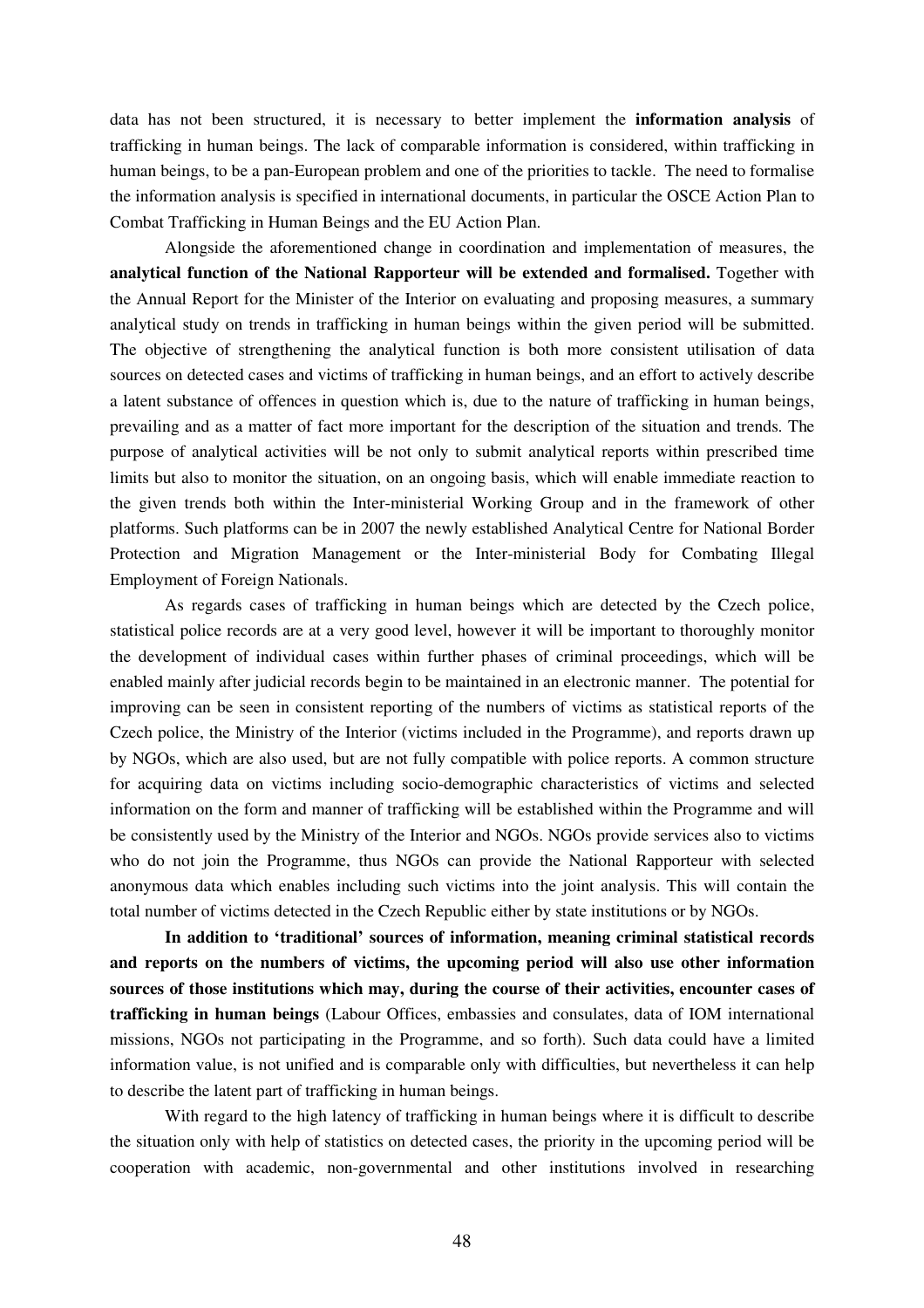trafficking in human beings, which has been so far one of the most valuable sources of information. In comparison with the previous period, it will be important to award grants in order to fund surveys more flexibly so that the function of the National Rapporteur in terms of immediate response to an actual problematic trend, where a rapid survey may represent the only information available for state administration, is met<sup>69</sup>.

| I. | To formalise the Inter-ministerial Coordinating Group in          | MoI in      | 30 June         |
|----|-------------------------------------------------------------------|-------------|-----------------|
|    | order to coordinate activities within the issue of trafficking in | cooperation | 2008            |
|    | human beings (representatives of individual ministries and        | with other  |                 |
|    | relevant NGO and intergovernmental organisations) whose           | ministries  |                 |
|    | responsibility will be to guarantee the functioning of the        |             |                 |
|    | current National Coordinating Mechanism. To submit to the         |             |                 |
|    | Government of the Czech Republic to approve the statute of        |             |                 |
|    | the Coordinating Group and to regulate its Rules of               |             |                 |
|    | Procedure through the internal management act of the              |             |                 |
|    | <b>Minister of the Interior.</b>                                  |             |                 |
|    | To draw up and annually update the Report for the Minister        | MoI in      | <b>Annually</b> |
|    | of the Interior on the Situation of Trafficking in Human          | cooperation | as of 30        |
|    | Beings in the Czech Republic, including the description of the    | with other  | <b>March</b>    |
|    | situation and measures pertaining to the prevention and the       | ministries  |                 |
|    | <b>Programme. To disclose this Report.</b>                        |             |                 |
|    | To establish the system of collection of data on trafficking in   | MoI in      | 30 June         |
|    | human beings.                                                     | cooperation | 2008            |
|    |                                                                   | with other  |                 |
|    |                                                                   | ministries  |                 |

#### **B) Draft Amendments to Acts and Related Legal Provisions**

A difficult situation relating to the partial **overlapping of constituent elements of the criminal offences of procuring under the provisions of Sec. 204 and trafficking in human beings under Sec. 232a of the Criminal Code** was mentioned above**.** The problem came into existence after a new definition of a constituent element of the crime of trafficking of human beings was included in the CC TZ by Act. No. 537/2004 Coll. which came into effect in October 2004. It is a problem which considerably annoys law enforcement authorities – the police and public prosecutors.<sup>70</sup>.

With respect to the differing severity of both criminal offences, problems arise, for example if taking into account utilisation of operative means (in particular the provision of the Sec. 88 of RoCP –

<sup>&</sup>lt;sup>69</sup> For example indications on possible exploitation of labour migrants from Mongolia in the municipality of Blansko and its

surroundings which the Ministry of the Interior was notified of in mid-2007. 70 It results, *inter alia*, from the 2005 Report on Activities of Public Prosecutors. The 2006 Report on Activities of Public Prosecutors states, *inter alia*, the following: "With respect to offences of trafficking in human beings application problems concerning overlapping relations of constituent elements of such offences under Sections 232a and 204 of the CC, mentioned in previous Reports, persist".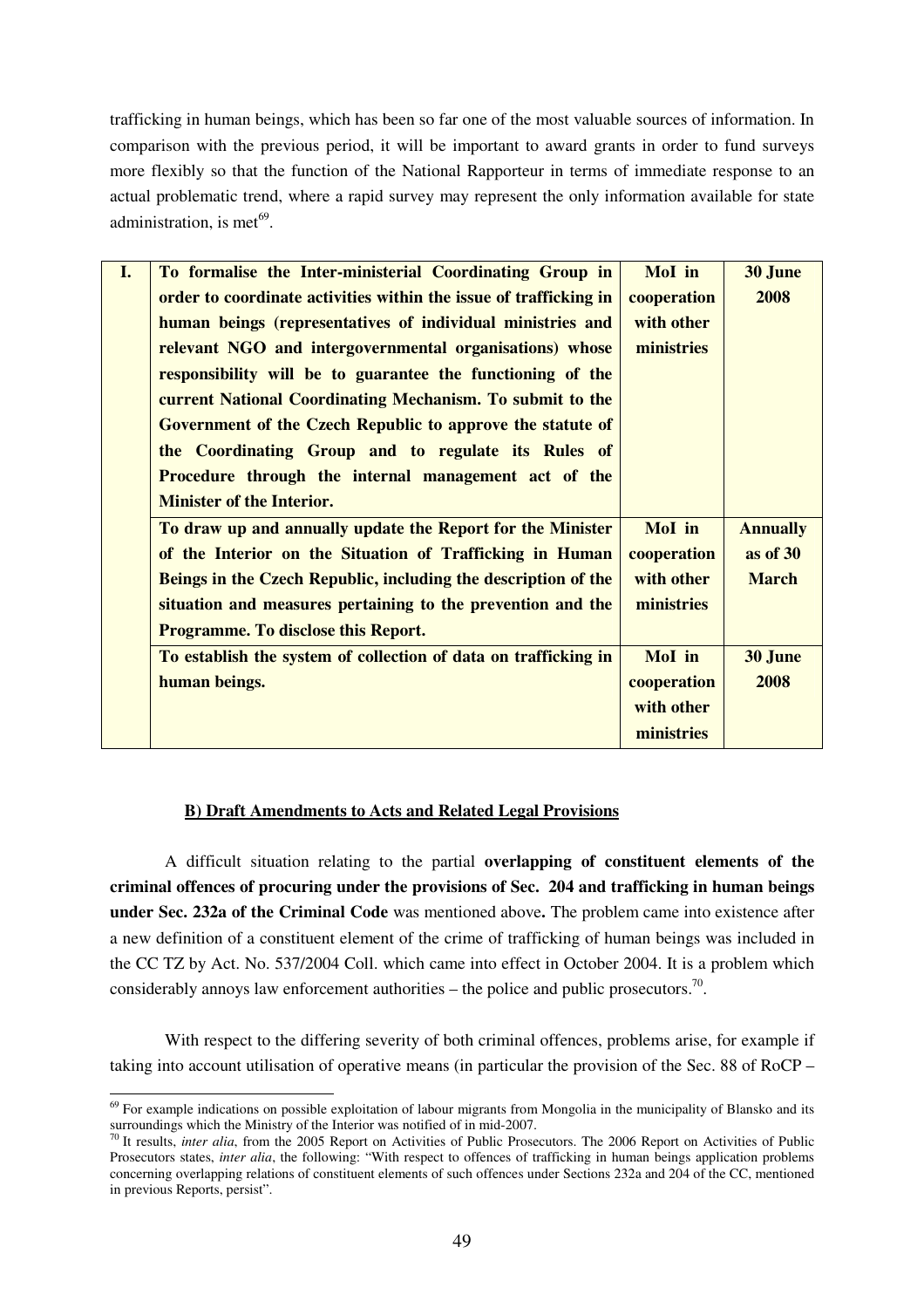eavesdropping and records of telecommunication operations, Sec. 158e - use of provocateurs) or when determining a relevant supervising public prosecutor or determining which of the aforementioned criminal offences will be taken into account. Such problems occurred repeatedly in the past period.

Although characteristic features of both offences overlap, the crime of trafficking in human beings is considered under Sec.232a (1) (a) or (2) (a) or (3) (d) of the CC to be a special provision in comparison with procuring under Sec. 204 (1) of the CC and thus it is impossible to consider both crimes simultaneously. When applied, these features cause large classification problems<sup>71</sup>. A draft solution has been drawn up both in the new re-codification of the Criminal Code – Sec. 140 on trafficking in human beings and Sec. 160 on procuring. This should come into effect in January 2009. If this deadline for a recodified Criminal Code is postponed then a partial amendment to the current Criminal Code in order to remove the partial overlapping of Sections 232a and 204 must be submitted. Until such amendment is adopted and comes into effect it will be necessary especially for supervising public prosecutors and training sessions to pay sufficient attention to this problem. The unifying opinion of the Supreme Court can be also considered (pursuant to Sec. 14 (3) and Sec. 21 of Act No. 6/2002 Coll., on Courts and Judges, as amended).

Another problem which also relates to the new definition of trafficking in human beings under Sec. 232a of the CC, is a missing **binding interpretation or missing interpreting guidelines of the term 'forced labour and other forms of exploitation'**. Many European states which implemented the UN Convention on Transnational Organised Crime and Its Supplementing Protocols cope with the same problems.

Therefore some states, such as Italy, decided to incorporate a legislative definition – a certain amount of minimum wage, under which work is considered to be exploitation, and recognition of the criminal law definition of forced labour or other similar forms of serious labour exploitation (exploitation of the work of another person under the use of coercion, a position of vulnerability or otherwise disadvantaged position of an exploited person). It was also stipulated that when investigating and prosecuting the aforementioned conduct the similar provisions of procedural criminal law may be used as for cases of trafficking in human beings for the purpose of sexual

 $71$  The Regional Public Prosecutor's Office (hereinafter referred to as 'RPPO') in Hradec Kralove in relation to the described issue states that after Sec. 232a of the CC was implemented through the amendment to Act No. 537/2004 Coll. effective of 22 October 2004 the tendency of the police was to assess the conduct so far investigated as procuring under Sec. 204 of the CC pursuant to the stricter provisions of Sec. 232a of the CC.

For example if offenders hired women under 18 years to provide sexual services for consideration in a night club or a rented flat the police assessed such conduct as being a crime of trafficking in human beings under Sec. 232a (1) (a) and (3) (d) of the CC.

It is obvious that constituent elements of the criminal offence of procuring under 204 (1) and (3) (c) of the CC and the criminal offence of trafficking in human beings under Sec. 232a (1) (a) and (3) (d) of the CC regulate similar conduct of offenders and interpretation of these provisions in new explanatory guidelines to the Criminal Code do not provide a sufficient basis for which provision to apply, although in the case of the crime of procuring under 204 (1) and (3) (c) of the CC district public prosecutors carry out relevant supervision while crimes pursuant to Sec.  $\overline{2}32a(1)$  (a) and (3) (d) of the CC are supervised by regional public prosecutors.

When solving a particular case (at RPPO in Hradec Karlove recorded under No. KZN 783/2005) the fact that Sec. 232a of the CC (trafficking in human beings) regulates the conduct of an offender who forces, hires, lures, transports, hides, restricts the freedom or provides a person under 18 years of age to be used for sexual intercourse or other forms of sexual harassment of exploitation shall commit an intentional criminal offence of using a person for prostitution was taken into account. Interpretation of this provision drew the conclusion that an offender must treat a person in a certain manner (i.e. he/she must have trafficked her/him) so that such person is used by somebody else for sexual intercourse or prostitution. On the other hand a procurer within the meaning of Sec 204 of the CC directly arranges, forces or lures to prostitution other persons and benefits from prostitution carried out by somebody else.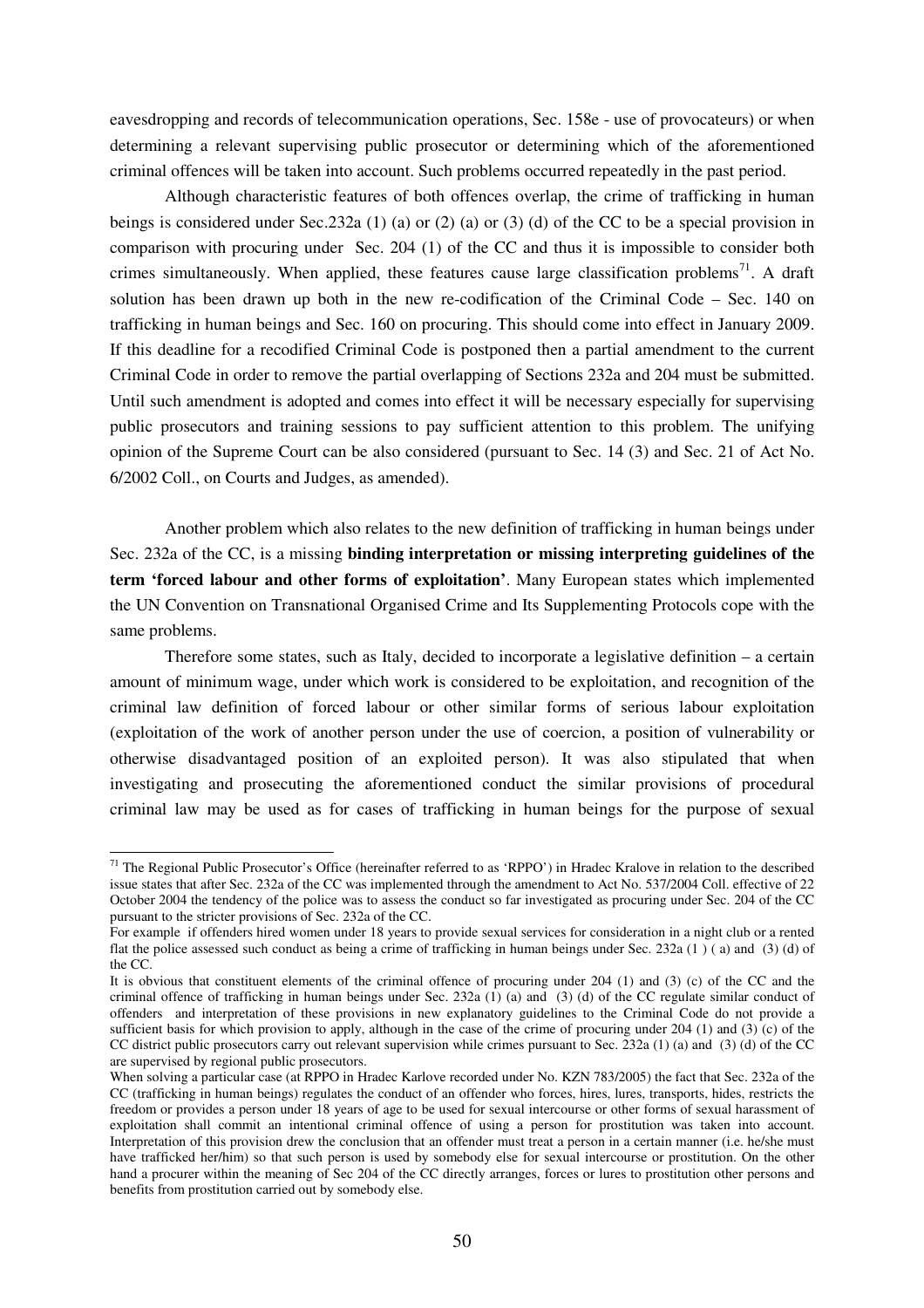exploitation. Sentences imposed are similar as well. The relevant provisions protect against serious labour exploitation of nationals of Italy, EU nationals as well as third-country nationals. Another relating and follow up provision is the sanction to be imposed on an employer who seriously breaches labour law regulations or provisions of labour safety regulating work shifts and breaks during work (for example the Italian Penal Code defines new constituent elements of a crime of 'serious breaches of labour law regulations<sup>'72</sup>). The objective of such provisions is to guarantee the maximum protection of labourers, in particular those with low qualifications or those working manually, and at the same time such provisions represent an obstacle to distortion of competition since for example an employer who does not provide to workers protective clothes and equipment can offer cheaper work than an employer who invests quite large financial amounts in such prescribed protective clothes or equipment.

The last area relates to the implementation of some provisions concerning illegal labour migration. The Chamber of Deputies of the Parliament of the Czech Republic approved, at the time when this document was being drawn up, new provisions of the Criminal Code which cover illegal migration. This is in particular **Sec. 171d of the CC on assisting illegal residence in the Czech Republic**. The draft provision is also encompassed in a new draft Criminal Code (Sec. 317), however due to harmonisation of the Czech legal framework with EU law (in particular with Directive 2002/90/EC of 28 February 2002 and Council Framework Decision 2002/946/JHA of the same date), a partial amendment was submitted.

It is not clear from the explanatory report concerning the provision in question whether it will be possible under this provision to punish persons who 'employ' a foreign national illegally residing in the Czech Republic and who, as a matter of fact, provide him/her with financial resources for facilitating his/her residence in the Czech Republic. It holds true that this provision does not apply to foreign nationals who reside in the Czech Republic legally but they are employed contrary to the relevant legal regulations. This reference to the provisions of Sec. 171d of the CC and the relating explanatory report is important in particular with regard to the fact that the original provisions of the new Criminal Code proposed as **Sec**. **318 of the CC - illegal employment of foreign nationals -** were left out. Both above-mentioned provisions should have enabled prosecution of the offenders who are members of organised criminal groups through which foreign nationals arrive in the Czech Republic illegally or legally, but then they are illegally employed again through such organised criminal structures. Because of their illegal status such foreigners can end up in the situation where they can be abused and exploited. This concerns both sexual, labour and other forms of illegal exploitation. On the other hand some business undertakings can arrive at, thanks to organised groups, a more advantageous position within the market. The state is also damaged by tax evasions and unpaid health and social insurance

There is no reason to draw differences between illegal employment of foreign nationals (thirdcountry nationals) and Czech or EU nationals. However, it seems to be beneficial to take into account higher sentences for illegal employment if such employment results from a disadvantaged position, for example in the case of illegally residing foreigners, as the reason why they are exploited is just the

 $72$  The Ministry of the Interior in cooperation with TAIEX organised a conference the topic of which was 'Trafficking in Human Beings for the Purpose of Forced Labour and the Client System in Italy', Prague, April 2007.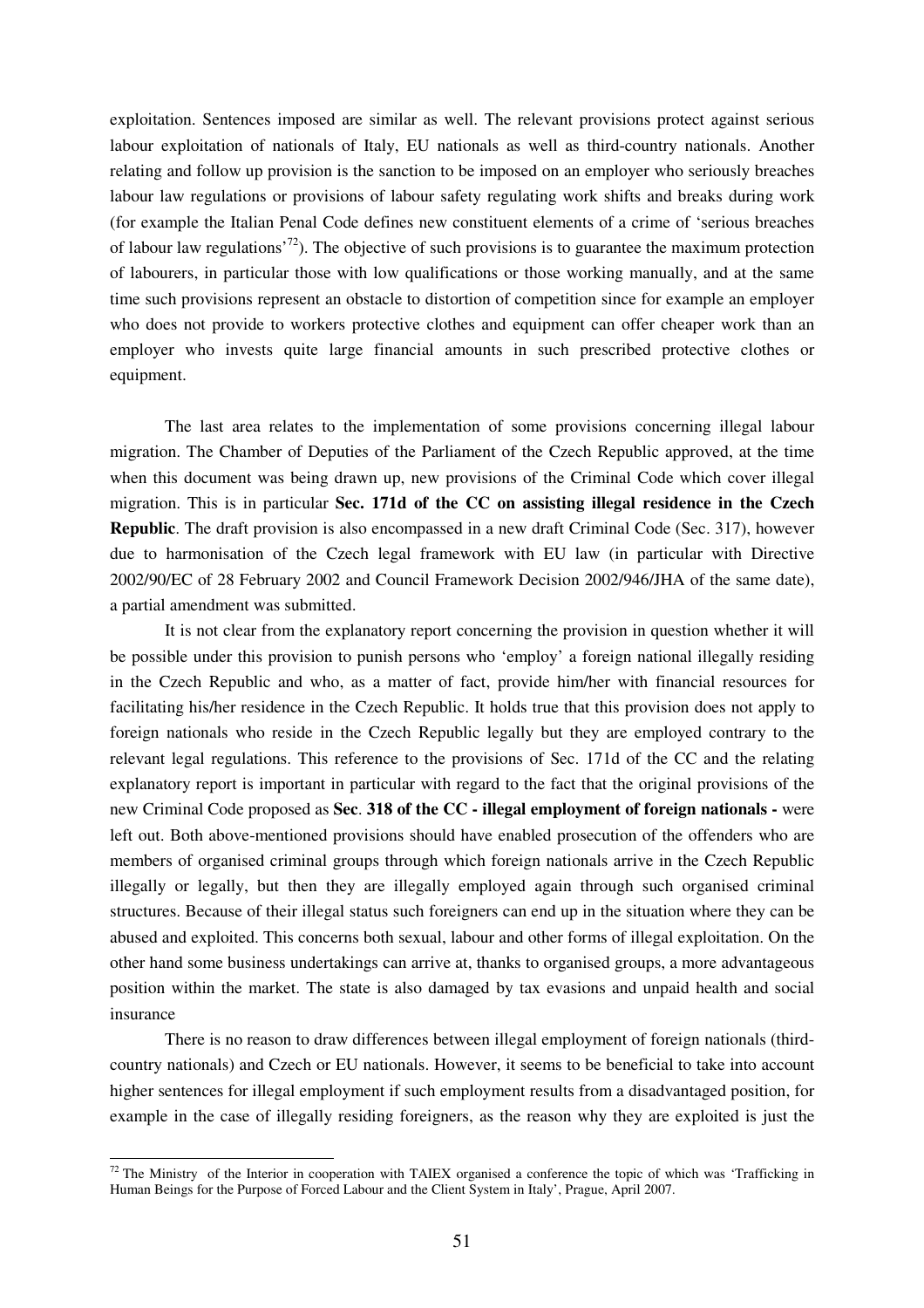unequal relationship between a labourer and an employer.

**Due to the fact that any cases classified as criminal offences of trafficking in human** beings for the purpose of forced labour have not yet been finally and conclusively decided on it is **impossible for the purpose of the definition of the term of forced labour or other forms of exploitation to adopt the opinion of the Supreme Court. The need to elaborate a better definition of forced labour, to stipulate sanctions for serious forms of labour exploitation, and serious forms of violations of labour law regulations and illegal employment, was applied when comments from other ministries were requested as regards the new draft Criminal Code.**

| II. | To analyse the situation and to submit a minimum legal          | MoI in      | 31July |
|-----|-----------------------------------------------------------------|-------------|--------|
|     | definition of forced labour or new constituent elements of      | cooperation | 2008   |
|     | criminal offences of 'serious forms of labour exploitation' and | with MLSA   |        |
|     | 'serious forms of violations of labour law regulations'. The    | and MoJ     |        |
|     | definition of new constituent elements should be to stipulate   |             |        |
|     | sanctions for 'illegal employment' including a higher sentence  |             |        |
|     | according to the severity of exploitation of a labourer by      |             |        |
|     | his/her employer.                                               |             |        |

#### **C) Approach towards a Solution to Prostitution**

Solving the issue of prostitution remains one of the priorities of the Ministry of the Interior. It was in 2006 when the **draft act on regulation of prostitution** was submitted to the Chamber of Deputies (Bill No. 1073 of the Chamber of Deputies – election period 2002 – 2006) together with the proposed 'withdrawal from the Convention for the Suppression of the Trafficking in Persons and of the Exploitation of the Prostitution of Others (UN, New York, 2 December 1949; the Czechoslovak Republic accessed to the Convention on 14 March 1958, sometimes called the New York Convention<sup>73</sup>). The Chamber of Deputies rejected in spring 2006 withdrawal from the Convention in question and therefore the Chamber did not deal with the Draft Act itself as it contradicted the Convention. The question of how the Czech Republic is bound by the Convention was discussed and the Constitutional Court of the Czech Republic devoted attention to this issue in its decision of 8 March 2007 (Pl. US 69/07)74. A number of representatives of municipalities which suffer from street

<sup>&</sup>lt;sup>73</sup> It binds contracting states to adopt measures aimed at eliminating prostitution and trafficking in human beings. Contracting states' objective is to completely eliminate this phenomenon, which is not compliant with the dignity of human beings and endangers both individuals and society, in particular by adopting restrictive measures.

 $74$  Pursuant to Article 10 of the Constitution promulgated international agreements, the ratification of which has been approved by the Parliament and which are binding on the Czech Republic, shall constitute a part of the legal framework; should an international agreement make a provision contrary to a law, the international agreement shall be applied. Although this international agreement was not published in the Collection of International Agreements and thus it is not an international agreement under Article 10 of the Constitution which constitutes a part of the legal framework, it cannot be omitted when interpreting simple law with regard to Article 1 (3) of the Constitution and simple law which admits several interpretations needs to be interpreted in a manner which is in compliance with international legal obligations of the Czech Republic. As was stated above, Sec. 10 of Act No128/2000 Coll. on Municipalities, as amended, does not cover the issue of whether a municipality may forbid prostitution in all its public places. An interpretation under which a municipality may forbid prostitution not only at some but at all public places is more compatible with obligations of the Czech Republic resulting from the New York Convention. The restriction of prostitution only in certain public places in a municipality is essentially a regulation which the New York Convention aims to prevent.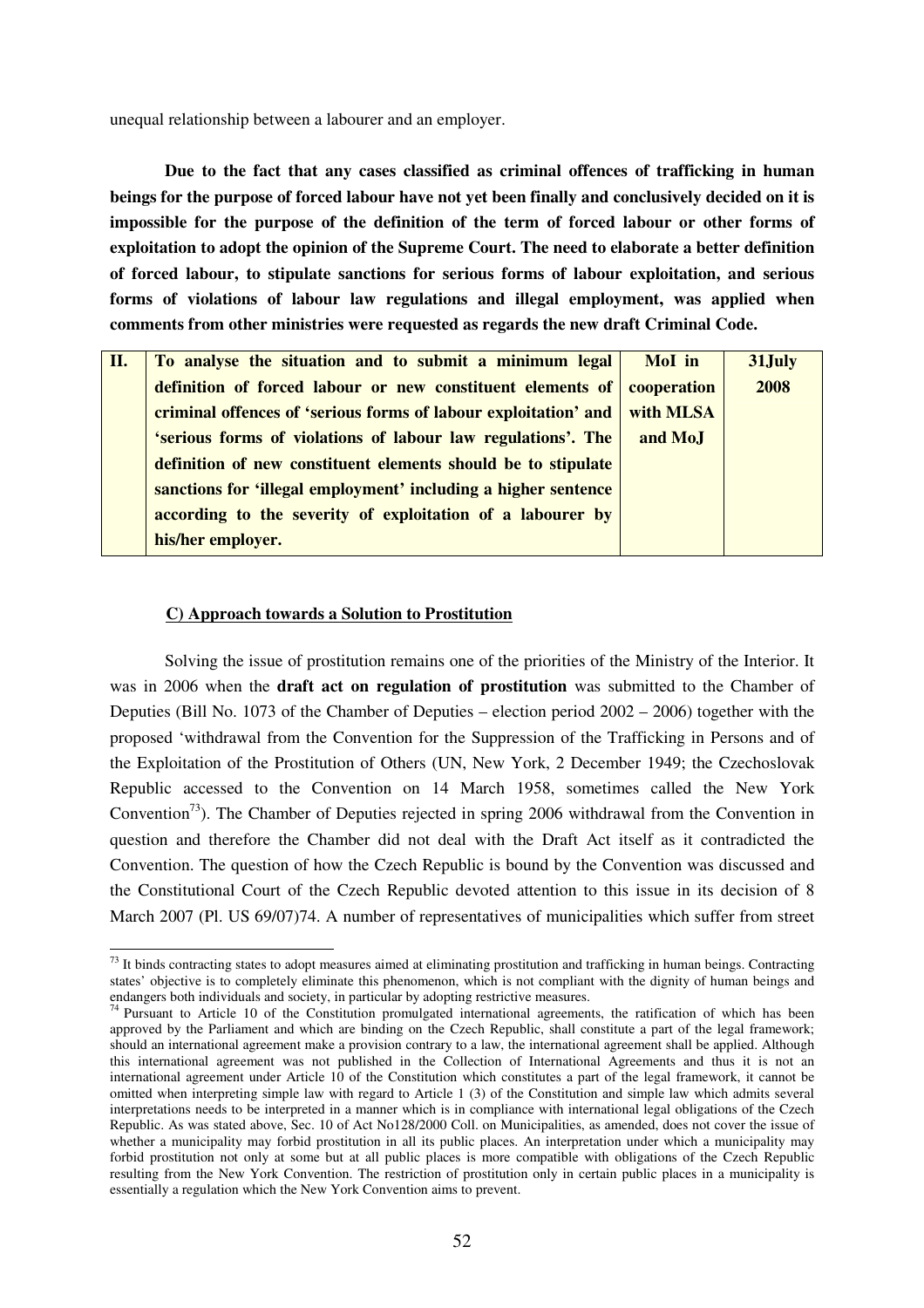prostitution called for adoption of the act on regulation of prostitution. In some cases there is in municipalities, to a certain extent, insufficient knowledge of the issue since a range of provisions which may be used for combating prostitution, not only street prostitution but also so-called club prostitution already exists. Current legal instruments, however, are not sufficiently used and their effectiveness is considered by different actors to be disputable. It is clear that this is a long lasting unsolved problem which may be demonstrated by documents such as the 'Analysis of Problems Relating to Prostitution and the Definition of Conditions of Systematic Solution of this Issue' approved by Government Resolution No. 331 of 14 April 1999, and the 'Draft Measures to Solve a Problem concerning Prostitution' approved by Government Resolution No. 1145 of 15 November 2000.

From 1922 the issue of prostitution has been solved under Act No. 241/1922 Coll. on Combating Veneral Diseases as amended by Act No. 158/1949 Coll. and Act No. 88/1950 Coll. As a consequence of later amendments only some parts remained from this Act which originally comprehensively covered the whole issue of prostitution. Currently the Act encompasses only those provisions prohibiting the establishment and maintenance of brothels (with reference to punishability under the provisions on procuring) and defines an obligation of the state administration to establish facilities, if needed, which will provide 'professional prostitutes' with a temporary shelter and an opportunity to change their lives. Thus the Czech legal framework lost any provisions regulating offences directly relating to prostitution.<sup>75</sup>

As regards forms of prostitution **offered publicly**, in recent years a number of municipalities have adopted municipal ordinances<sup>76</sup> which prohibit prostitution (in some cases even searching for or the use of prostitution) whilst such conduct is made punishable as a **minor offence**. The lawfulness of such municipal ordinances forbidding prostitution offered at the public places of a municipality and covering the whole municipality was supported by the aforementioned ruling of the Constitutional Court of the Czech Republic.

In autumn 2006 the Ministry of the Interior requested the Ministry of Justice to draw up a partial amendment to the Criminal Code, namely to Sec. 202 of CC on hooliganism, so that under this provision offering, searching for, providing or using prostitution in public places could be made punishable. The decision of the Ministry of Justice was to dismiss such request, because according to their opinion such conduct is also punishable today under the provisions of Sec. 202 of CC.

<sup>&</sup>lt;sup>75</sup> For example the provisions of Sec. 17 of Act No. 128/1922 Coll. which describe sanctions prescribed for committing a minor offence – violation of the Act itself or implementing measures - 'if they are not punishable by courts they shall be punished by political bodies – in Slovakia and in Sub-Carpathian Ukraine by administrative police authorities - (Sec. 23) by the amount from CZK 50 to CZK 10,000 or by imprisonment from one to thirty days'.

<sup>&</sup>lt;sup>76</sup>It is currently the most used instrument – Sec.10 (a) of Act No. 128/2000 Coll. on Municipalities, as amended. On the basis of this Section a municipality can regulate prostitution by means of generally binding ordinances in order to safeguard local public order, so that local public order is not disturbed, the morale of children and youth are not endangered, and moral feelings of the general public are not offended. The provisions of such ordinances can cover not only persons providing sexual services but also, for example, a client. Persons can commit some other minor offences for example against public order (disturbing peace and quiet at night, public nuisance) or a minor offence against civil co-existence (rude conduct, harming the reputation of another person). Minor offences against safe and smooth traffic are not excluded either. The aforementioned minor offences are solved by both the Czech police and relevant municipal police.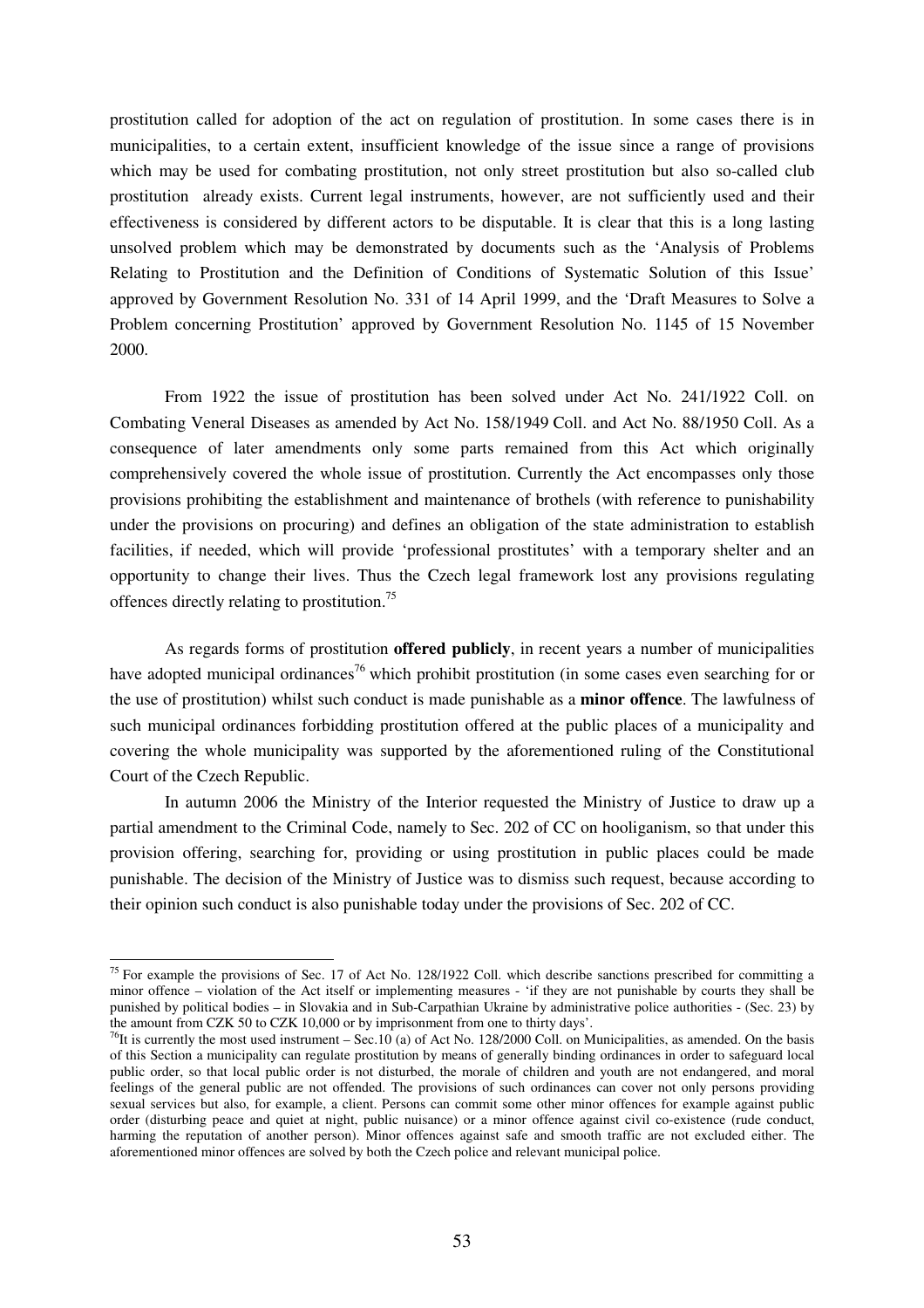Also some other **unlawful conduct** directly relating to prostitution can be sanctioned under criminal law. These are both criminal offences committed against persons providing prostitution (Sec. 232a of the CC – trafficking in human beings and Sec. 204 of the CC - procuring), and criminal offences committed by these persons (Sec.247 of the CC - theft). The Criminal Code covers also conduct which may endanger the healthy development of children (for example Sec.217a - soliciting to sexual intercourse, Sec. 217 - endangering the moral education of youth, Sec. 216a - trafficking in children). Despite a relatively large number of criminal offences which may relate to prostitution the number of solved criminal acts is quite low. It relates to high latency and difficulties in proving vice crime in general.

A relatively separate chapter is **'club prostitution'**. As regards law, such clubs do not exist, however their existence is obvious. Nevertheless, it is impossible to inspect something which does not exist. But due to the fact that owners hide under the 'heading' of a restaurant or a rented apartment, a number of legal regulations can be applied against them (construction regulations, sanitary regulations, fire protection regulations and so on). Supervisory authorities possess wide inspection authorities including the right to enter all rooms of a facility (including hotel rooms). In order to increase the effectiveness of inspections in night clubs their actions should be coordinated. Employees of inspection authorities can establish working groups and carry out joint checks of relevant premises. However such measures can be under no circumstances used for prostitution provided in private flats.

Other options of inspection **activities are offered by the Ministry of Finance**. All taxable entities have the same procedural rights and obligations, *inter alia*, thus it holds true that all income is subject to taxes. For a tax collector it is relatively unimportant whether the activity for which taxes are paid is an activity in compliance with legal regulation or whether it is an activity not regulated by law – such as, currently, prostitution. However, the problem is to prove the amount of income resulting from prostitution. In accordance with Act No. 337/1992 Coll. on Tax and Fee Administration, as amended, a tax collector is entitled to tax a real activity but not the activity by which prostitution is concealed (for example restaurants, hotels or artistic activities). Checks are not systematic enough, income from prostitution cannot be proven, and even less so its amount.

The last option to carry out checks is to check payment of mandatory contributions under Act No. 589/1992 Coll. on Social Security and State Employment Policy Contributions, as amended. Both employees and self-employed persons, meaning also persons providing prostitution, are obliged to pay contributions to social security and state employment policy. As prostitutes are usually recorded at Labour Offices and receive unemployment and social benefits they do not pay any contributions. To this end it is necessary to make control mechanisms stricter and to intensify checks.

The new draft Criminal Code encompasses the provisions of **Sec. 161 on prostitution endangering the moral development of children.** Under these provisions it will be possible to punish persons who provide, organise, guard or otherwise enable prostitution near schools, educational or similar facilities or places which are reserved or determined for the stay of or visits by children. The above-mentioned conduct can be penalised by a sentence of imprisonment, prohibition of activities, and confiscation of assets. In the case that an offender commits such a criminal offence at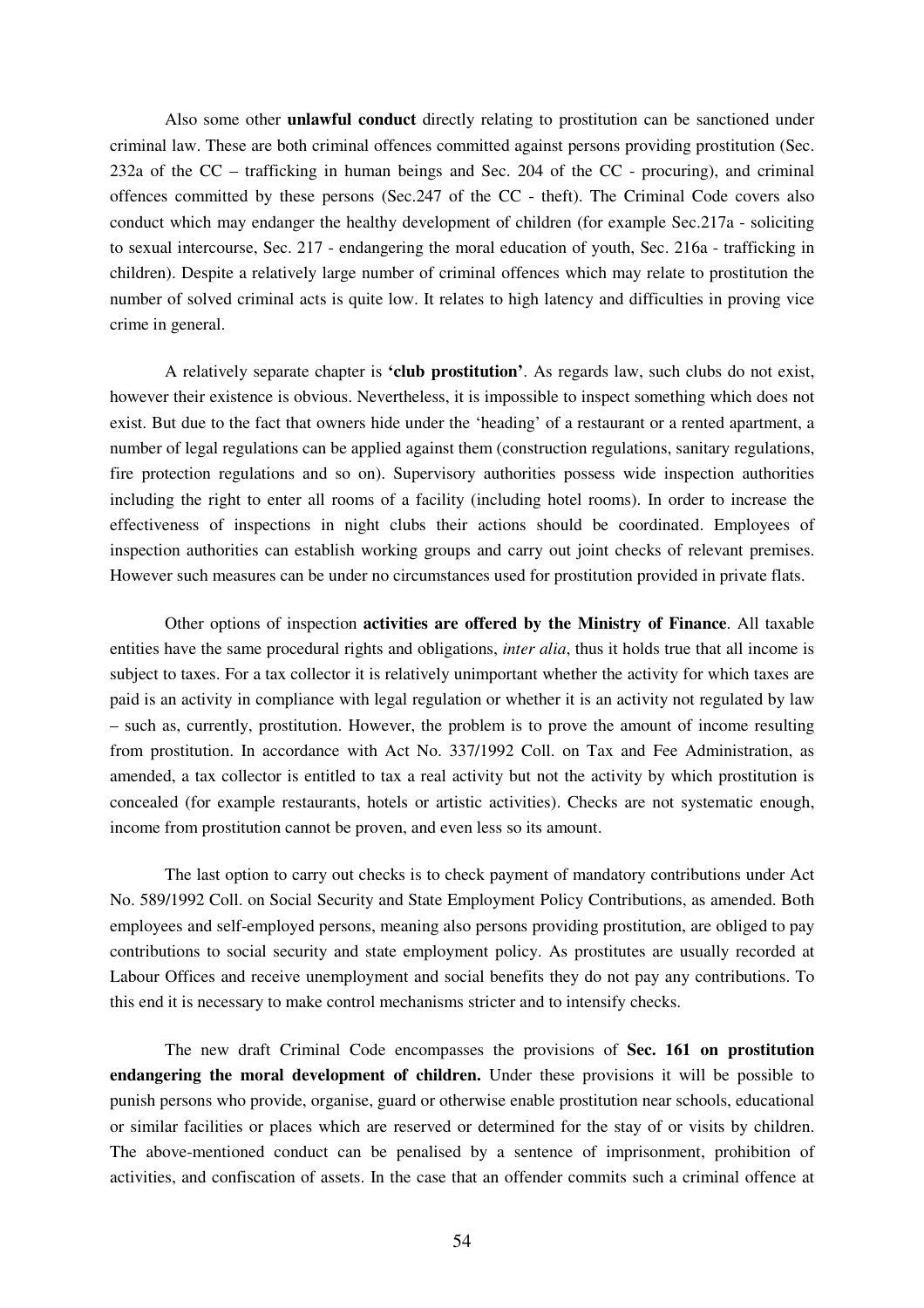two such places he/she may be punished by a sentence of imprisonment of up to five years or the confiscation of assets.

The draft provisions will enable punishing not only prostitution offered publicly but also the owners of club prostitution. Punishment for such conduct will be so strict and will have such a dissuasive effect that prostitution in specific localities will be no longer profitable. On the other hand there is a danger of **secondary victimisation of persons who are convicted for a criminal offence explicitly entitled 'prostitution'.** Secondary victimisation may lie with the fact that prostitutes will not be able to leave the environment of prostitution due to their officially (by court) confirmed status of being a prostitute. As regards support to be provided to persons who want to leave the prostitution scene it seems to be more beneficial to include the provisions of draft Sec. 161 (1) of the CC under the current structure of Sec. 202 of the CC on hooliganism.

**On the basis of the aforementioned overview it is obvious that legal regulations provide state administration as well as self-governing bodies even today with wide-ranging powers and competences of state as well as self-governing bodies to combat prostitution. However, clear specification of the competences and responsibilities of individual actors seems to be crucial. It is necessary to distinguish two lines of combating prostitution.**

The first one is a **criminal law line** for which law enforcement authorities are responsible. In this context it is absolutely necessary for law enforcement authorities to actively search for and investigate in particular criminal offences under Sec. 232a of the CC – trafficking in human beings, Sec. 204 of the CC - procuring, Sec. 202 of the CC – hooliganism, and Sec. 217 of the CC – endangering morals of youth, and also after the new Criminal Code comes into effect, under Sec. 161 – prostitution endangering the moral development of children. The objective of the Ministry of the Interior or the Czech police is to concentrate financial and human resources to combat vice crime in regions or districts displaying a higher level of demand and supply of sexual services.

The second line is a **line of administrative minor offences**. Therefore the Government of the Czech Republic has assigned all relevant ministries with an obligation to pay attention to prostitution and to provide sufficient personnel and financial capacity in this regard since current tools have not been sufficiently made use of. It is a problem which has not been solved for a long time and it requires a comprehensive approach and the joint action of all institutions involved. The Government of the Czech Republic, due to the fact that prostitution will not be regulated by separate law, owes certain help especially to municipalities. To that effect the aforementioned recodified Criminal Code should help, to a certain degree, municipalities.

|      | To consistently use all legal instruments to eliminate adverse | All        | <b>Annually</b> |
|------|----------------------------------------------------------------|------------|-----------------|
| III. | consequences of prostitution. To draw up, on an annual basis,  | ministries | as of           |
|      | for the Ministry of the Interior information on measures       |            | <b>28 Feb</b>   |
|      | adopted and their outcomes.                                    |            | 2009            |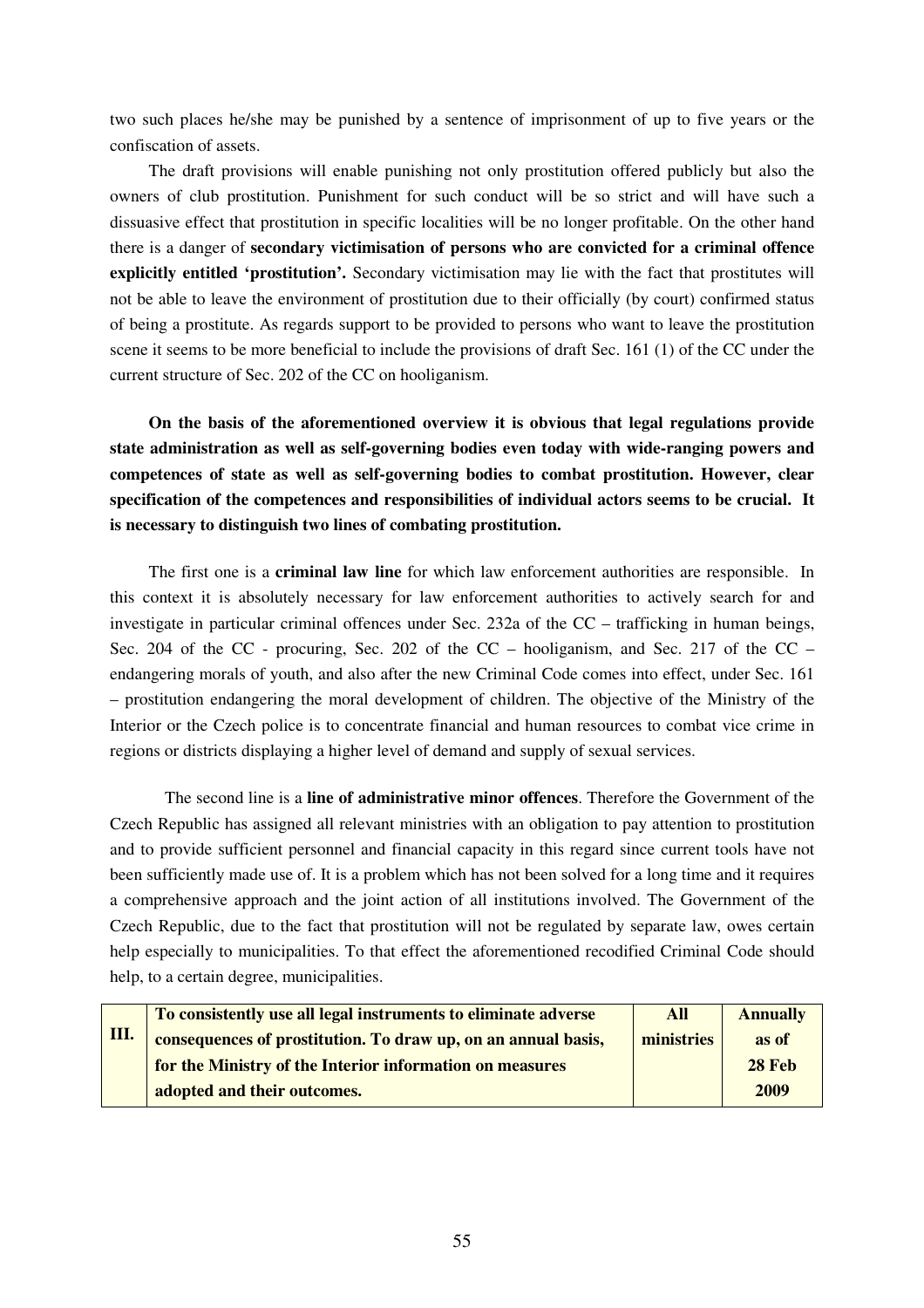#### **D) To Define a Framework Strategy to Prevent Trafficking in Human Beings**

Primary and secondary prevention of trafficking in human beings in the Czech Republic includes a whole range of activities, from research and programmes aimed at combating poverty and social exclusion of groups at risk, operations of telephone lines and training programmes for different target groups, to information campaigns and round tables held in regions. **State institutions (in particular the Ministry of the Interior, the Ministry of Labour and Social Affairs, and the Ministry of Health) participate along with NGOs and inter-governmental organisations in preventive activities.**

Measures adopted in the previous period built especially on tasks specified in the National Strategy 2005-2007, in particular in its **task No. 7** ('to initiate preventive and information campaigns in relation to trafficking in human beings focused on people at risk and the general public'), **task No. 8** ('to continue preventive influencing of people at risk by means leaflets to be distributed to relevant state administration institutions and local authorities such as Labour Offices, social departments of local authorities, secondary schools, apprentice centres, ABPS, embassies of foreign countries in the Czech Republic and so forth') and **task No. 9** ('to carry out a pilot project of an information campaign pertaining to trafficking in human beings and focused on the demand in the market').

# **It must be said, however, that preparation and implementation of preventive activities aimed against trafficking in human beings did not have, during previous periods, one single concept.**

All activities were carried out almost exclusively on the basis of partial tasks encompassed in previous National Strategies. As a result it was not possible to assess expected benefits especially in relation to further planned activities. Therefore, a single **framework strategy to prevent trafficking in human beings (see Annex 1)** was developed for the upcoming period. Prevention of trafficking in human beings will implemented within the scope provided for in the framework strategy. At the same time the benefits of partial activities as well as of all adopted preventative measures arising from this strategy will be evaluated annually. Thus it will be possible, to a certain degree, not only to prevent overlapping of but also to ensure that such activities will have a common aim outlined in the framework strategy. The framework strategy will be **in future updated always in cooperation with permanent members of the Coordinating Group aimed against trafficking in human beings and submitted to the Minister of the Interior for his/her approval together with an annual evaluating status report** on trafficking in human beings in the Czech Republic, including specification of prevention priorities for the upcoming year.

#### **2) Financial Measures**

In addition to **measures included in the Plan of Tasks** annexed to the National Strategy which do not require funds beyond the budget of entities involved, the submitted National strategy identifies also **problematic areas and resulting tasks for the upcoming period**. Such tasks, however, will not be assigned by a Government Resolution but – in compliance with a newly introduced mechanism for coordinating policies (see part A) above – will be assigned by the Inter-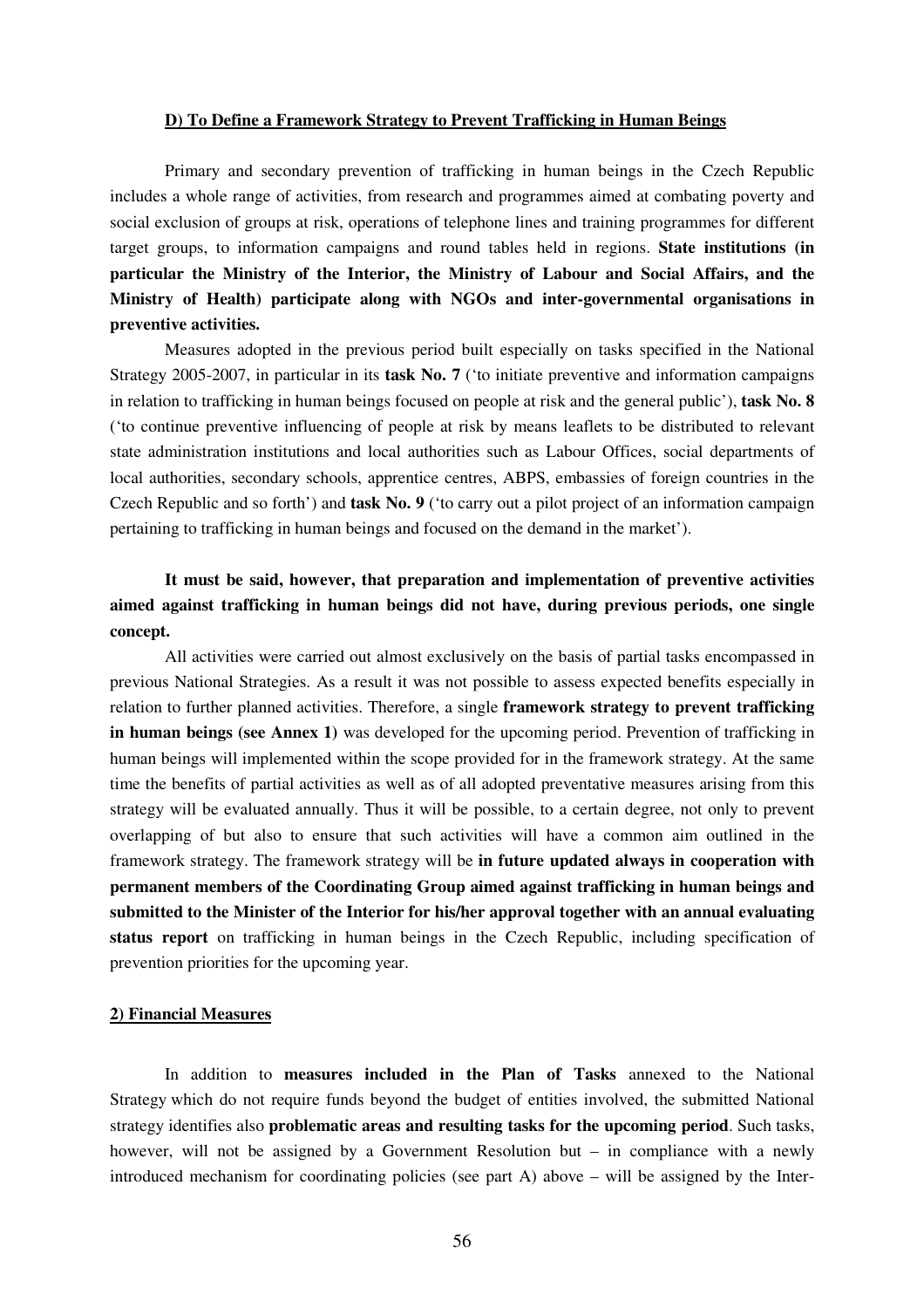Ministerial Coordinating Group. In addition to imposing tasks the Coordinating Group will approve their financial coverage and manner of funding, if appropriate. An important aspect of activities of the Coordinating Group will be to prevent situations typical of recent years, where problems with implementing some tasks occurred since funds for their implementation were not found (for example task No. 12 – 'to carry out ongoing sociological surveys on the environment of trafficking in human beings in the Czech Republic' or 'to initiate active involvement of the Czech Republic in international projects aimed at preventing trafficking in human beings in the source countries' – task No. 11).

In order to successfully implement effective measures against trafficking in human beings as a whole it is therefore necessary to earmark specific financial amounts. At the same time it must be borne in mind that resources needed to implement some measures can be found in various funds, projects and grants at the EU level. The EU's Financial Perspective for 2007-2013 again enables the drawing of financial resources from EU funds and the situation is facilitated by the fact that trafficking in human beings has been one of the EU priorities for a long period of time. The AGIS financial instrument used in the past was in 2007 replaced by new programmes. As regards funding of measures aimed against trafficking in human beings, two specific programmes can be considered: 'Criminal Justice' and 'Prevention of and Fight against Crime'. One of the tasks of the members of the Coordinating Group will be to actively submit draft projects and to inform other stakeholders of the activities being carried out.

Some measures which must be implemented and whose purposes do not comply with EU fund objectives will be covered from the state budget of the Czech Republic, namely from the General Cash Management Chapter (items' Social and Crime Prevention Programme' and 'International Development Aid'), and also from internal budgets of parties responsible for individual tasks. It might be necessary to change priorities in the budget chapters of some ministries to cover identified needs to combat trafficking in human beings.

#### **3) Conclusion**

After evaluating tasks arising from the 'Plan of Tasks to Implement the National Strategy to Combat Trafficking in Human Beings (2005-2007)' it is obvious that the Czech Republic pays great attention to the issues of trafficking in human beings. Such attention is not devoted only to trafficking in human beings for the purpose of sexual exploitation but also to other, relatively new, forms of trafficking in human beings, such as trafficking in human beings for the purpose of forced labour. At the same time, fully in compliance with international recommendations and with good practice, considerable attention is paid to care and assistance provided to victims of trafficking in human beings.

Despite all efforts, trafficking in human beings remains a problem which must be solved continuously and consistently in cooperation with all relevant actors. However, related phenomena, such as prostitution, also require attention and the adoption of adequate measures. In the past the Czech Republic has adopted a range of important measures and good practice was used mainly in cooperation with the non-governmental sector. That such measures were successful can be supported by the fact that the experiences of the Czech Republic in adopting and applying some measures have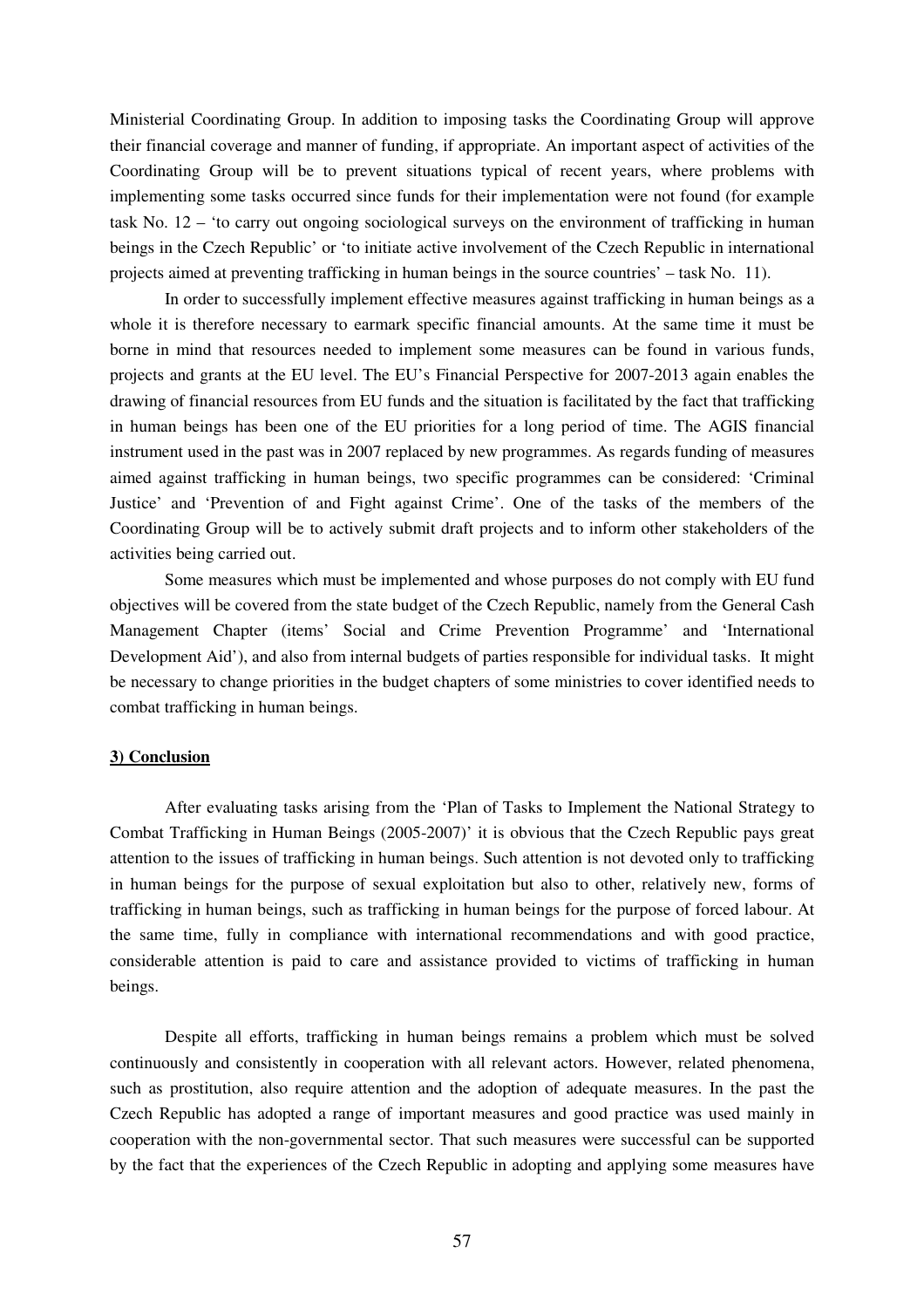been used by other countries (for example Slovakia, Moldova, Georgia, and Ukraine showed their interest to use experiences arising from the Programme in the Czech Republic). Thus it is not required to repeatedly assign the same tasks or to continue the current practice in the form of Government Resolutions. To this end the Strategy has set a new system of coordination through the Working Group consisting of representatives of individual ministries and relevant NGOs.

In spite of the above-mentioned success some areas in relation to which the Czech Republic has been repeatedly criticised (low, sometimes only conditional sentences, the low number of sentenced persons, and missing ratification of some key documents) must be mentioned.

Training on the issue of trafficking in human beings, both of police members and members of judicial bodies as well as other relevant persons such as employees of embassies and consulates, social offices, soldiers and police officers in peace military missions, employees of Labour Offices, doctors, teachers, and so forth, has remained a priority. Other issues to be tackled are how to prevent trafficking in human beings both in the Czech Republic and in principal source countries from where victims arrive in the Czech Republic. Preventive activities must be focused on groups at risks (deprived regions, socially excluded groups of people, illegal migrants, and so on) as well as on the general public. If the general public is made to be more sensitive towards this issue the position of victims of trafficking in human beings will not be made light of and pressure on courts and on state administration in general will be strengthened. Mass media should be involved in this process as much as possible.

A relatively new subject for preventive influence is the demand side, meaning clients. A pilot project focused on clients of sexual services was carried out in the Czech Republic in 2006. Apart from repeating and extending such campaign throughout the whole Czech Republic it will be necessary in the future to focus such a campaign on 'customers' of exploited forced labour.

The Programme, which takes into account both a humanitarian view of care for and protection of victims and which significantly assists law enforcement authorities in obtaining information and evidence against offenders, forms an important part of a comprehensive approach. In the upcoming period it is, therefore, important to develop and promote services provided under the Programme and to extend the network of NGOs participating in the Programme.

International cooperation represents the last large area. Trafficking in human beings is most frequently committed by international organised groups across more than one country and thus international cooperation is a fundamental prerequisite for successful prosecution and sentencing of offenders. Preventive and informative activities carried out in source countries are a unique opportunity for different forms of international cooperation. Last but not least, activities of international communities and organisations targeting the unification of definitions, data collection and analyses, care for victims, and mapping best practices used for investigating and prosecuting of offenders, must be mentioned.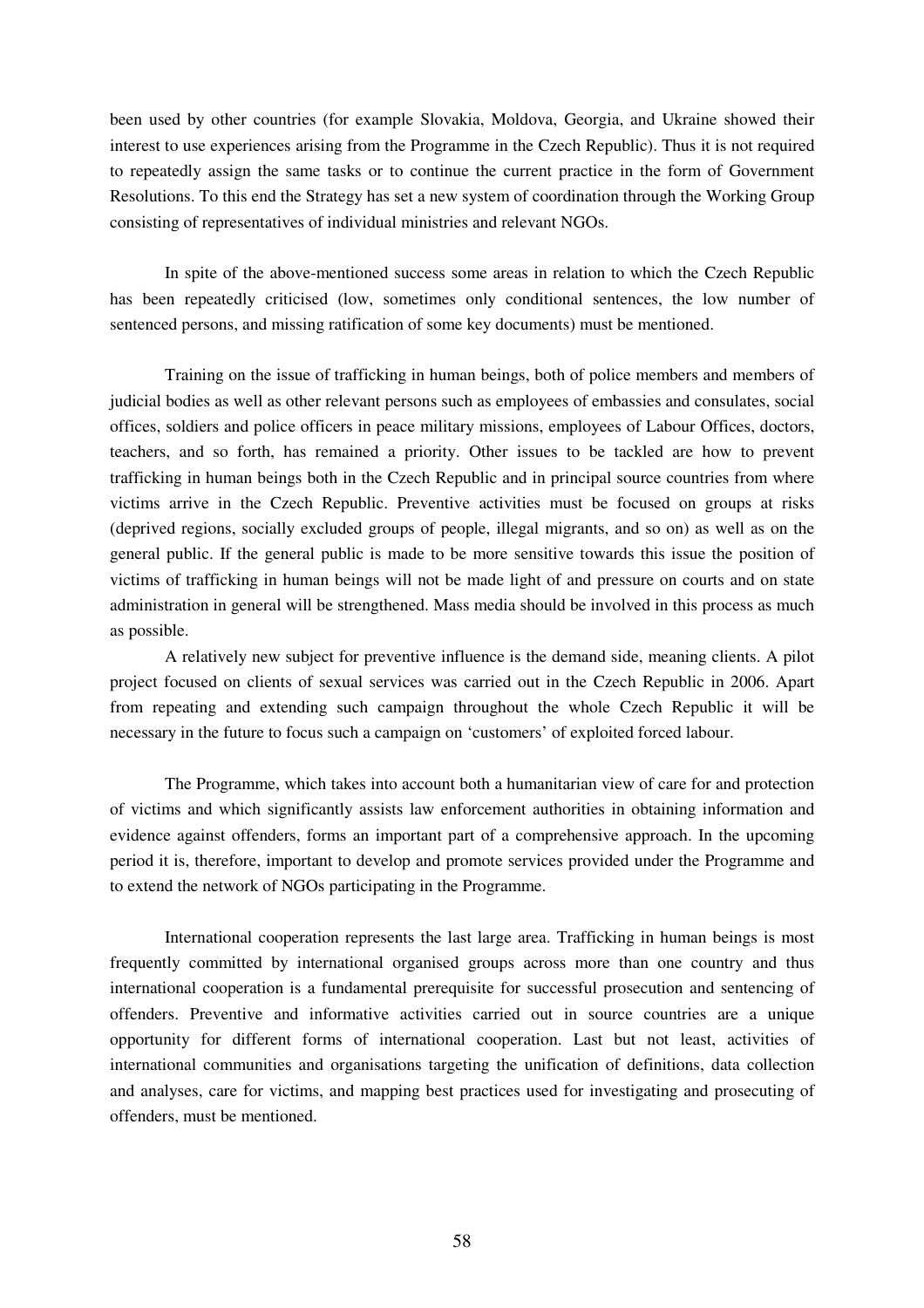# **Annex 1 Framework Strategy to Prevent Trafficking in Human Beings**

A prerequisite for developing a strategy to prevent trafficking in human beings is to have available a multidisciplinary and practical knowledge of the phenomenon of trafficking in human beings and its causes as well as verified good practices for combating trafficking in human beings.

Primary responsibility for prevention is borne by the state at the international, national and local levels. Cooperation and coordination between different sectors of the society – governmental and local authorities, international organisations, NGOs, citizens, and so on, appears to be necessary.

The strategy should take into account the need for personal safety which affects the prosperity of the individual<sup>77</sup>.

# **Prevention Objectives**:

- To decrease the risk of criminal offences of trafficking in human beings and procuring and their possible adverse impact on individuals and society as a whole:

- to adopt measures aimed at removing circumstances causing individuals to incline towards trafficking in human beings (i.e. to eliminate discrimination, marginalisation, and social exclusion);
- to increase the preparedness of institutions, organisations, groups or individuals to solve the problems of trafficking in human beings;
- to prevent repeated trafficking to ensure sufficient protection of the rights of trafficked persons, their inclusion in society and for that purpose to ensure sufficient financial resources for taking care of victims;
- to use effective transnational, border and inland checks to be able to early-on identify victims and potential victims of trafficking in human beings;
- to increase awareness of risks of trafficking in human beings in sectors other than the 'sex industry'.

### **The priority for the upcoming period should be prevention focused on:**

- 1. education of children and youth and on schools as the closest environment of an individual;
- 2. training of relevant occupational groups;
- 3. cooperation and preventive influence aimed at source countries;
- 4. local authorities which must paid attention to children requiring such increased attention when spending their spare time.

 $77$  It must be mentioned how complicated it is to define factors which largely affect the occurrence of trafficking in human beings (the criminal risk changes quite often, individuals assess their situation subjectively, and so forth). As a result it is also difficult to evaluate the effectiveness of adopted preventive measures.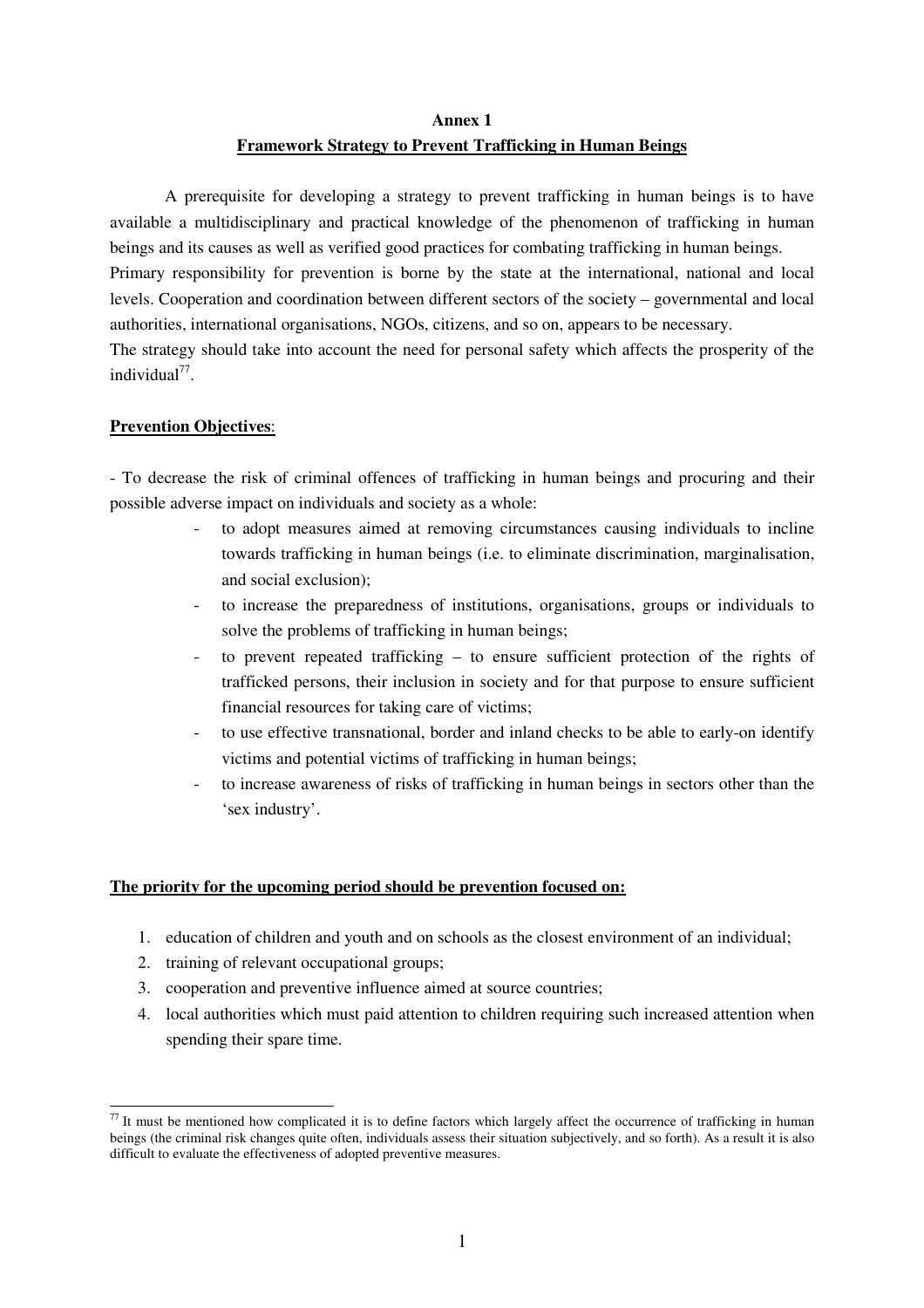### **Target Groups of Prevention**

# **A. Entities of Prevention**

### *1. International Cooperation of the Czech Republic:*

- $\rightarrow$  cooperation with partners of the police, state administration bodies, as well as NGOs in both source and target countries;
- $\rightarrow$  support to international networks against trafficking in human beings with the view of disseminating information and exchanging good practice.

### *2. Czech Republic - National Level:*

### **Occupational Groups:**

- **Teachers**
	- Aim: pupils of basic and secondary schools are provided information on human rights, bottlenecks of work abroad, and on prostitution:
	- $\rightarrow$  inclusion of the issue of trafficking in human beings in the curricula of the last grades of basic school, apprenticeship centres and secondary schools (in case a larger interest arises, for example, to use specialised lectures).
	- Aim: specialised secondary schools and universities dealing with social issues inform their students on the issue of trafficking in human beings and possible interventions against it:
	- $\rightarrow$  inclusion of the issue of trafficking in human beings in respective curricula;
	- $\rightarrow$  participation of experts in lectures;
	- $\rightarrow$  satisfying requests of NGOS to accept students for a practice period.

### • **Physicians, psychologists**

- Aim: physicians, psychologists and related professions have at their disposal theoretical knowledge and up-to date findings concerning the phenomenon of trafficking in human beings and can contribute to identification of victims:
- $\rightarrow$  to early diagnose the phenomenon of trafficking in human beings and to provide due care to victims of trafficking in human beings; to disseminate information on assistance programmes and services for trafficked persons (leaflets, other types of publications, and so on)

### • **Employees of consular offices and diplomats**

- Aim: employees of consular offices and diplomats use their knowledge on trafficking in human beings when they come into contact with potential victims:
- $\rightarrow$  inclusion of the issue of trafficking in human beings and options to combat it in the curricula of an academy for future diplomats;
- $\rightarrow$  to provide information on trafficking in human beings at consular meetings of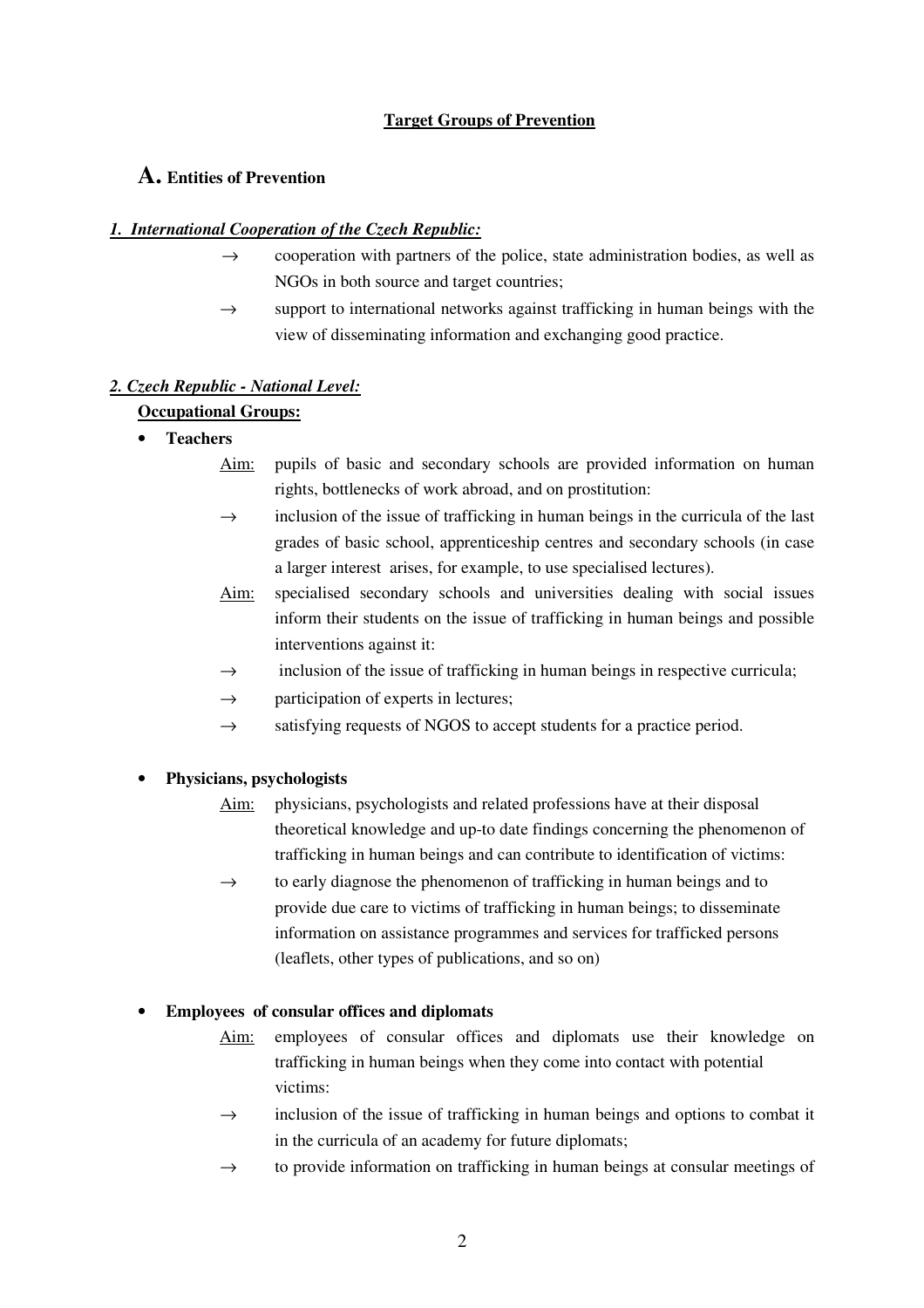the Ministry of Foreign Affairs.

- Aim: national embassies spread important information on national legislation and migration risks (legal regulations concerning labour, migration, and family) among potential migrants in countries of origin:
- $\rightarrow$  distribution of available printed information leaflets to representatives of consulates who are in a position to deliver these to potential victims;
- $\rightarrow$  drawing up an 'address book' of liaisons at consulates of problematic countries where up-to-date information relating to the fight against trafficking in human beings in the Czech Republic can be sent.

### • **Social workers of NGOs and state administration authorities**

- Aim: social workers of NGOs and state administration authorities are able to identify potential as well as real victims, they are aware of a basic reference system how to help victims in the Czech Republic, and they know who to contact in an emergency:
- $\rightarrow$  to organise training courses and seminars on the nature and forms of trafficking in human beings, possibilities of identification, rights of trafficked persons and existing assistance programmes both in the Czech Republic and abroad (regional round tables, training of social workers on the issue in question);
- $\rightarrow$  to distribute relevant printed materials through managers of crime prevention at the regional level.

### • **Law enforcement authorities**

- o Non-specialised police
	- Aim: better identification of victims and collection of basic information, better assistance to specialised bodies, cooperation with NGOs:
	- $\rightarrow$  the issue of trafficking in human beings, identification of victims, special investigating methods, and so forth are part of initial and ongoing training of police officers;
	- $\rightarrow$  to organise seminars in regions (for example round tables).
- o Specialised police
	- Aim development of capabilities and investigating skills, knowledge of the Programme to Support and Protect Victims of Trafficking in Human Beings, strengthening cooperation with foreign partners:
	- $\rightarrow$  the issue of trafficking in human beings is part of initial and ongoing training;
	- $\rightarrow$  to provide information, on an ongoing basis, on the current status of the Programme through police management, meetings of the Inter-Ministerial Working Group and so on.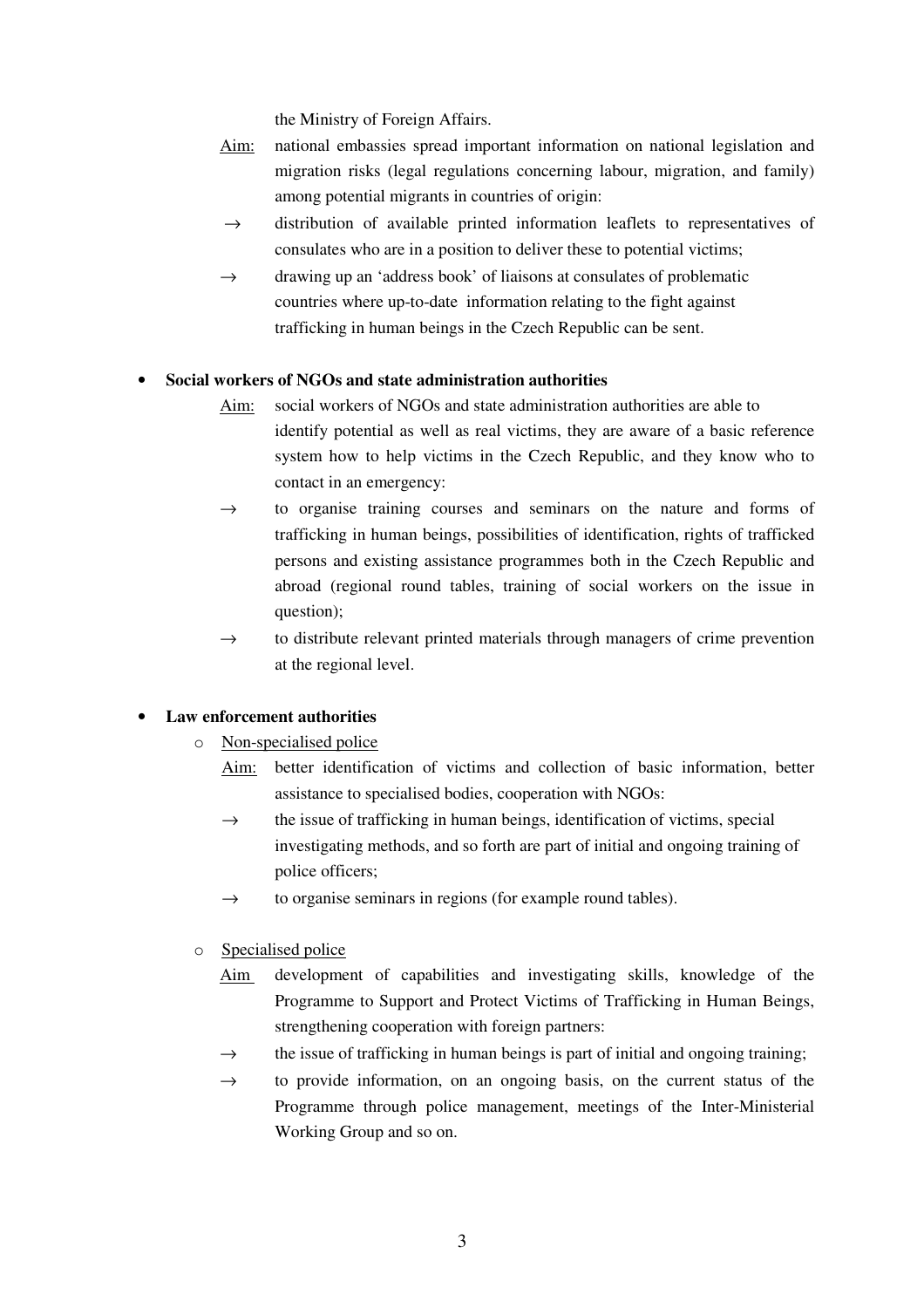- o Judges and public prosecutors
	- Aim: good knowledge of judges and public prosecutors of the phenomenon of trafficking in human beings will improve the imposing of sanctions and will contribute to discouraging potential offenders and the better protection of human rights and dignity of victims:
		- $\rightarrow$  inclusion in or revision of the curricula of higher education institutions of the Academy of Justice;
		- $\rightarrow$  ongoing training through specialised seminars;
		- $\rightarrow$  acceptance of a sensitive approach towards victims of trafficking in human beings.

# • **Members of military and police peace corps**

- Aim: members of the military and police peace corps are provided with information on the phenomenon of trafficking in human beings and know how to proceed when detecting it:
- $\rightarrow$  within training of these corps to organise a seminar on the phenomenon of trafficking in human beings as a significant violation of human rights, however when doing so to take into account regional specificities and international law; to provide information on programmes aimed against trafficking in human beings and possibilities to restrict demand for trafficked persons.

# *3. Regional Level:*

- Aim: functioning system of prevention of trafficking in human beings able to rapidly respond to the occurrence of trafficking in human beings; provision of a comprehensive range of services for groups of children and youth at risk and meetings of experts with victims of trafficking in human beings:
- $\rightarrow$  to extend information campaigns down to the level of smaller towns and villages where people specifically at risk may live (support of regional projects focused on the fight against trafficking in human beings);
- $\rightarrow$  to identify regional organisations able to concentrate on identifying victims of trafficking in human beings in their region (in particular in highly affected borderland areas and areas suffering from social exclusion).

# **B. Subjects of Prevention**

### *1. Children and Youth:*

- Aim: children grow up in a stable family environment which provides them sufficient background without being forced to take recourse to the sex industry:
- $\rightarrow$  to decrease the number of children left by their families and to use forms of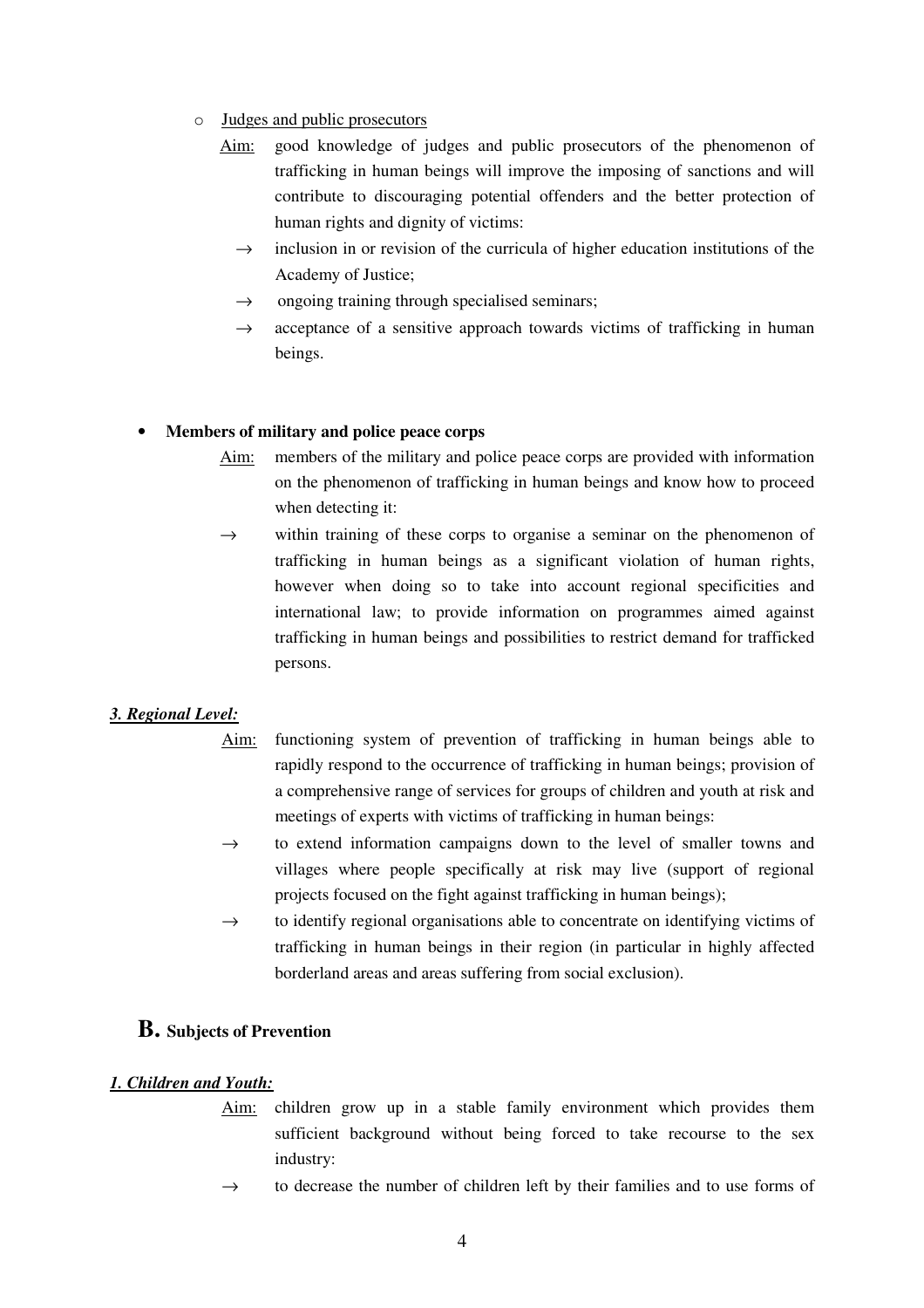care other than institutional forms of care.

- Aim: parents are sufficiently informed on safe migration and risks of trafficking in human beings:
- $\rightarrow$  to organise lectures at schools (parental meetings), information leaflets.
- Aim: children and youth, especially vulnerable groups without sufficient access to education, children from streets, abandoned children and children from orphanages houses do not become victims of trafficking in human beings:
- $\rightarrow$  activities of low threshold clubs, films, support of regional projects within Partnership.
- Aim: border checks focus on unaccompanied minors or persons who are not family members and who are not in possession of valid documents, in such cases special protective and investigative measures are applied. Immigration, border and other police bodies refer such children to special social care authorities:
- $\rightarrow$  to include the issue of trafficking in human beings, identification of potential and real victims of trafficking in human beings and interviews with children in initial training of ABPS.
- Aim: youth going to work abroad are informed on dangers of trafficking in human beings and know who to contact in an emergency:
- $\rightarrow$  to analyse the knowledge of young people in this area, to draw up basic recommendations and security information for journeys abroad;
- $\rightarrow$  to address, with an offer to cooperate in dissemination of relevant information, the most important agencies dealing with the intermediation of work for youth (for example the Student Agency).

#### *2. Victims of Trafficking in Human Beings:*

- Aim: victims of trafficking in human beings do not return to their original environment and are not trafficked again:
- $\rightarrow$  active protection of rights of victims, support of their fundamental needs and facilitation of their return into society (re-qualification), safe protection of witnesses, legal assistance in claiming damages.

### *3. General Public:*

- Aim: to increase awareness about the phenomenon of trafficking in human beings and to strengthen attitudes opposed to such phenomenon:
- $\rightarrow$  to promote zero tolerance towards all forms of trafficking in human beings;
- $\rightarrow$  to provide information on differences between prostitution/trafficking; trafficking/smuggling/illegal migration; and disadvantaged labour conditions/forced labour/exploitation;
- $\rightarrow$  to provide information on risks and impacts of trafficking, methods used by offenders, and on protection focused especially on vulnerable groups (through mass media).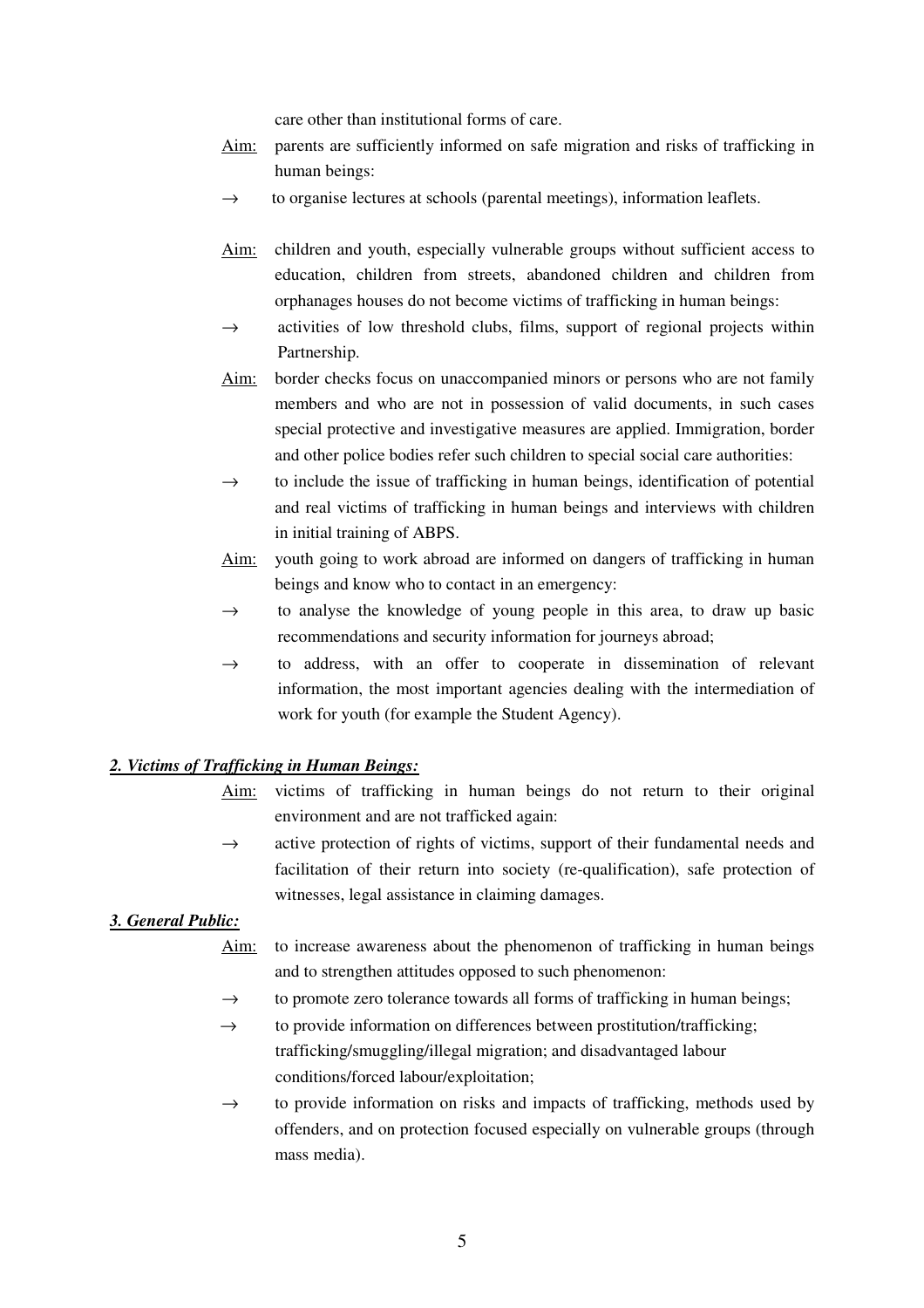### *4. Media / journalists:*

- Aim: media objectively inform on forms of trafficking in human beings, they do not use stereotypes, but take into account privacy and safety of trafficked persons:
- $\rightarrow$  seminar for journalists on the nature of trafficking in human beings in the Czech Republic, on how to inform on the issue in question (to include this issue in the training of journalists, to teach them how to inform on the commercial sexual exploitation of children).
- Aim: media provide information on the decreasing demand for activities carried out by persons trafficked for the purpose of sexual exploitation and forced labour and promote zero tolerance towards trafficking in human beings:
- $\rightarrow$  cooperation with journalists who will systematically and in an ethical manner inform the general public on existing and tolerated forms of trafficking in human beings (mainly printed media and radio broadcasting).

### *5. Clients of Prostitution:*

- Aim: clients of prostitution do not use services provided by persons forced to prostitution:
- $\rightarrow$  to provide information to the general public through public campaigns which will emphasise the exploitative nature of the sex industry.
- Aim: clients of prostitution deliver information about potential victims of trafficking in human beings; implementation of a telephone line with a single national number through which clients can anonymously inform of their suspicion of trafficking in human beings:
- $\rightarrow$  to continue producing websites providing information on trafficking in human beings where suspected trafficking in human beings can be reported.

### *6. Employers Providing work in those Areas Inclining towards Force Labour:*

- Aim: reduction of the offer of forced labour and services; employers are aware of the violation of fundamental human rights in the case that they create exploitative conditions for their employees and are informed of serious breaches of law:
- $\rightarrow$  to increase awareness of the occurrence and nature of forced labour among employers through special institutions (trade unions and so on);
- $\rightarrow$  to strongly support zero tolerance towards forced labour among employers if they register such conduct in their environment.

### *7. Employees Taking Up Jobs under Exploitative Conditions:*

Aim: demand for forced labour and service is reduced:

- $\rightarrow$  to establish and promote a focal point for foreign labourers where they can obtain information on their rights;
- $\rightarrow$  to closely cooperate with organisations involved in the integration of foreign nationals (Advisory Centre for Refugees, Organisation for the Protection of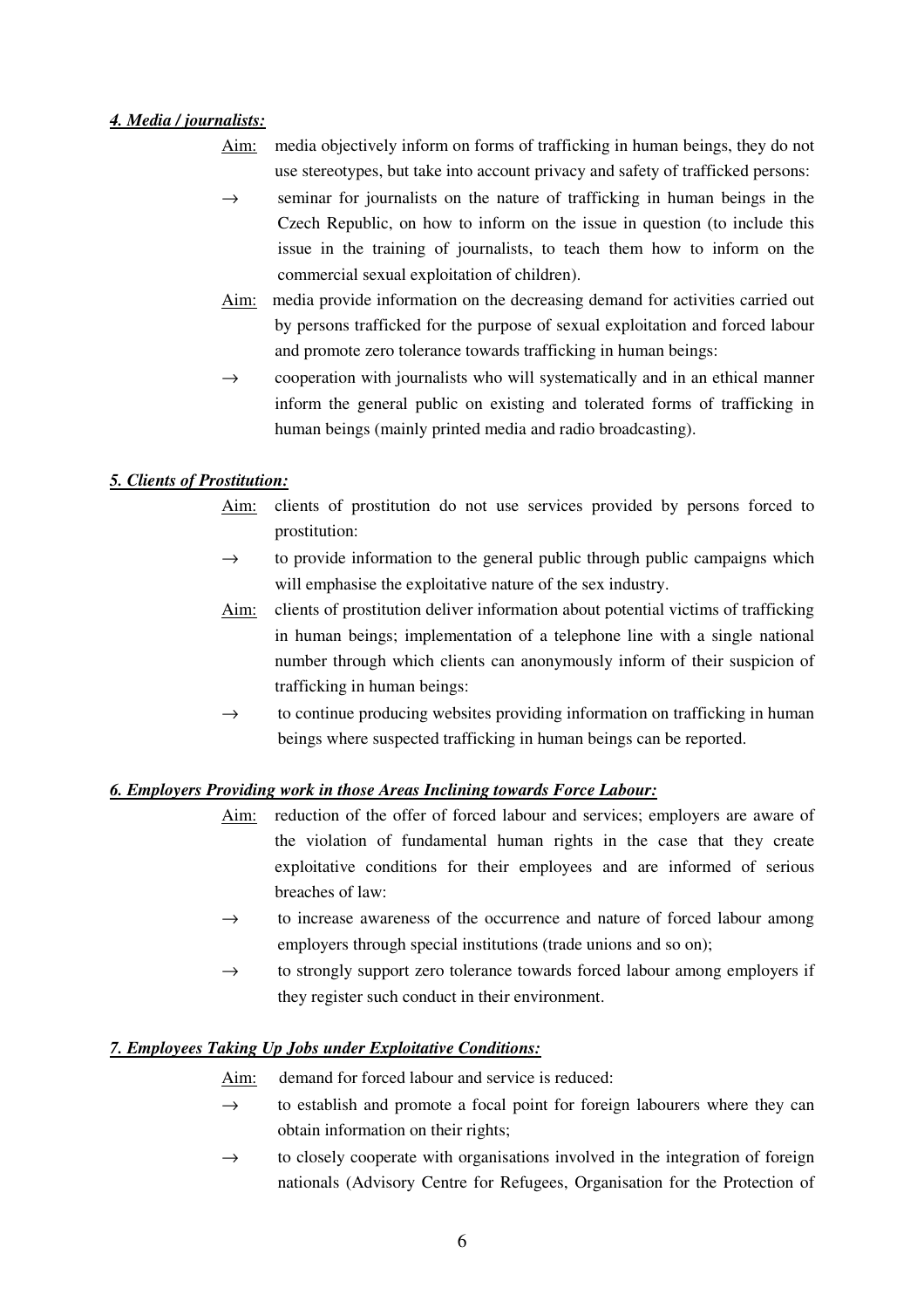Refugees and some others), so that they notify their clients of the risks inherent to trafficking in human beings.

# *8. Potential Migrants in Their Countries of Origin:*

- Aim: potential migrants can obtain basic information on safe migration and work opportunities in the target country, on relevant laws and rights of migrants in destination countries:
- $\rightarrow$  cooperation with local NGOs which can deliver information by means of leaflets and other printed materials;
- $\rightarrow$  to find out possibilities to use/link the issue of trafficking in human beings to existing grant programmes of the Asylum and Migration Policy Department and IOM in order to reduce migration from those countries where people are inclined to migrate to the Czech Republic.

# **C. Instruments of Prevention**

- i. A combination of methods and activities from the prevention of trafficking in human beings, identification of victims, prosecution of offenders, assistance and protection to victims who return to their country of origin, or social integration of trafficked persons.
	- Instrument: economic and social policies focusing on the roots of trafficking in human beings:
		- $\rightarrow$  to adopt measures aimed at the elimination of 'invisibility of exploitation': monitoring, administrative inspections of the labour market (including prostitution).

Instrument: educational and information activities (campaigns) focusing on precisely defined target groups, interactive activities:

Instrument: education and training:

 $\rightarrow$  to strengthen mutual cooperation of the network of actors and their understanding of trafficking in human beings as a criminal offence and a violation of human rights (governmental authorities, judges, public prosecutors, police investigators, border police, employees of immigration offices, journalists, psychologists, doctors, schools and university teachers, NGOs, social workers, consular employees and civil servants).

Instrument: data collection:

- $\rightarrow$  resulting from surveys (roots of trafficking in human beings, factors of demand and supply, mechanisms used by offenders);
- $\rightarrow$  nation-wide collection of data relating to women, men and children as victims of trafficking in human beings (the nature and scope of trafficking in human beings).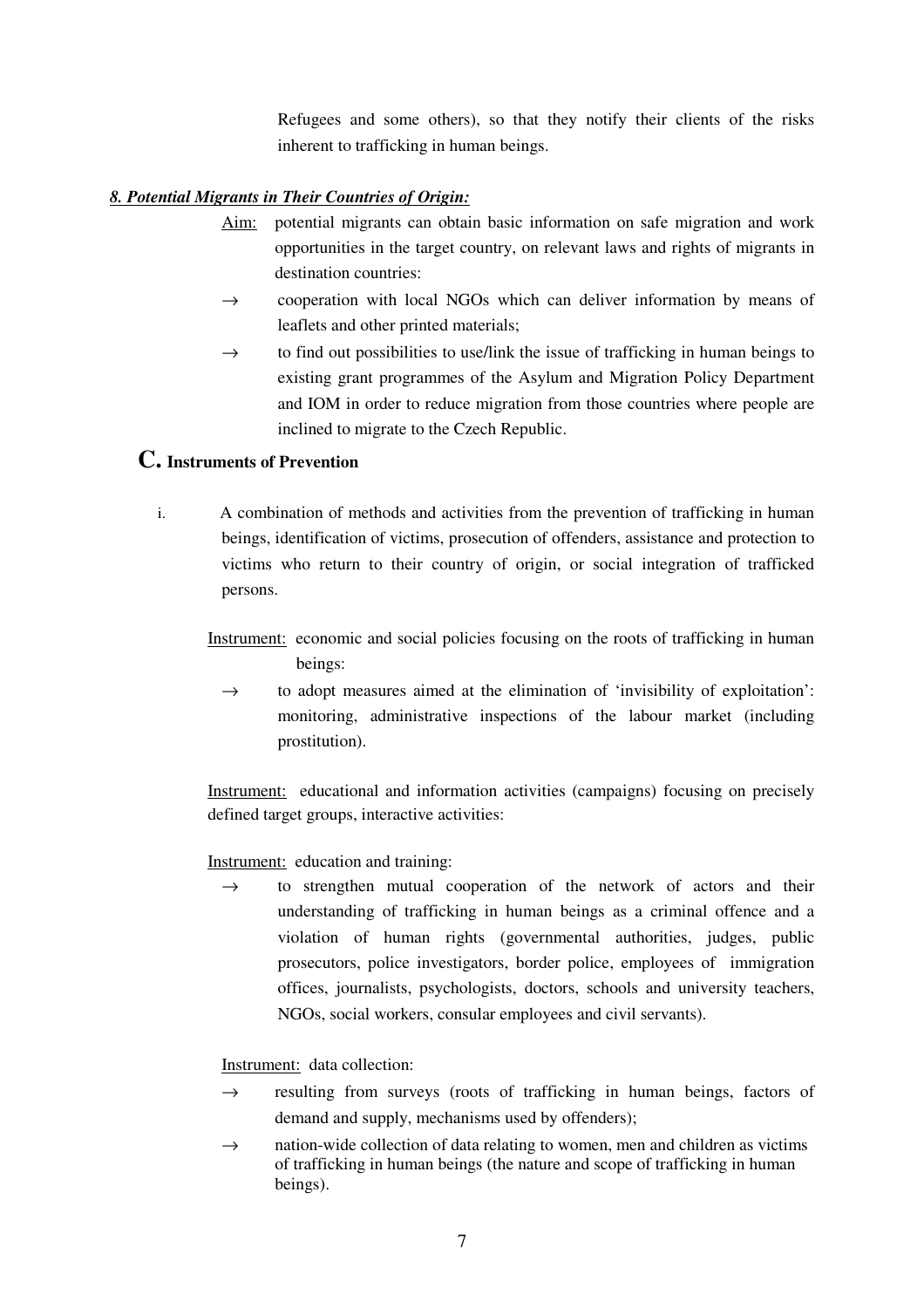

# **Target Groups of Preventive Actions**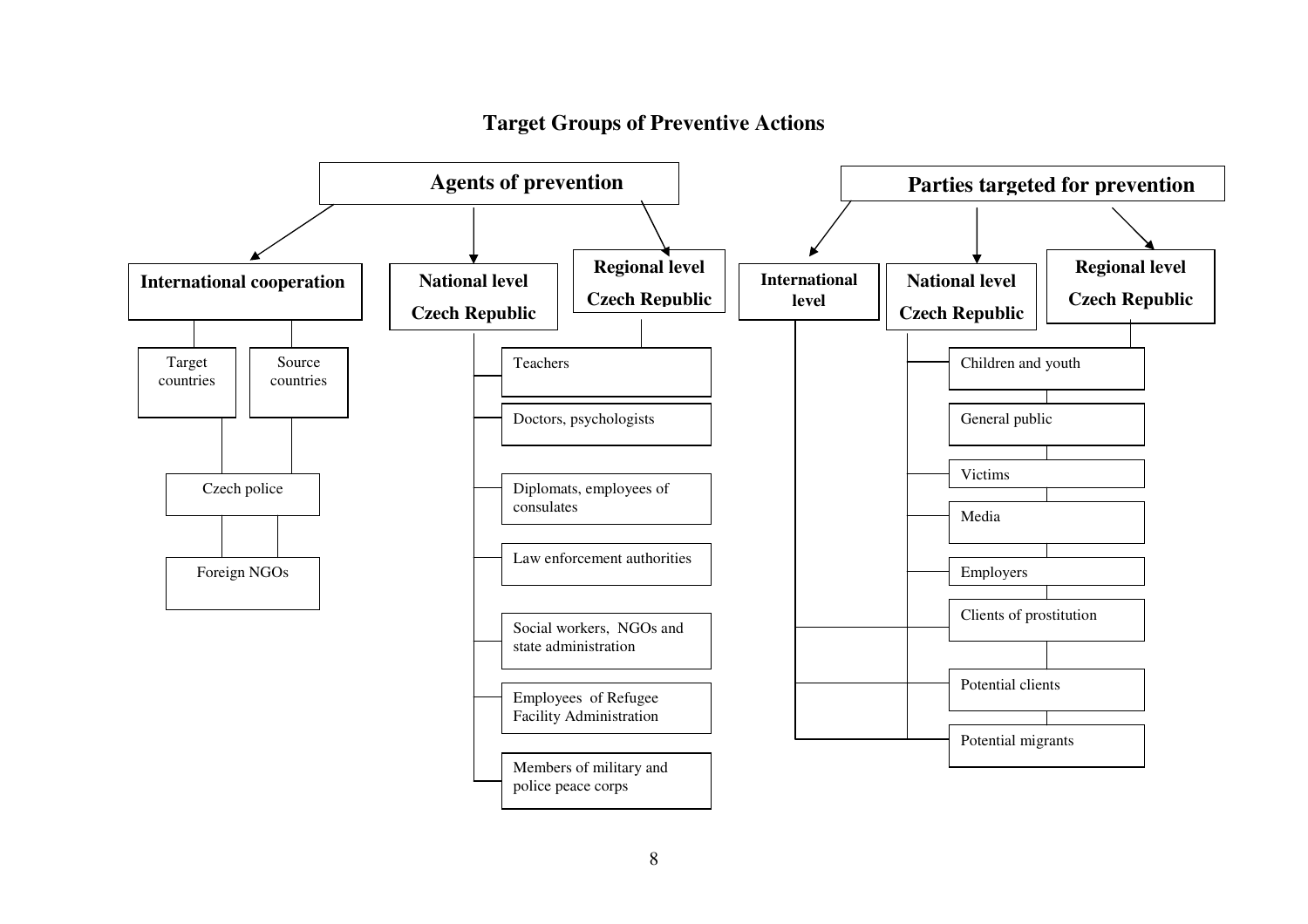#### **Annex 2**

# **Basic Principles of the Functioning of the Programme to Support and Protect Victims of Trafficking in Human Beings**

Trafficking in human beings is a profound criminal phenomenon which represents serious violation of the fundamental rights of its victims. Efforts to eliminate this phenomenon must be addressed comprehensively by means of preventive and repressive measures, and systematic support provided to the victims of such criminal offences. From the human point of view, support to and protection of victims is a priority which must be dealt with immediately.

Effective assistance is conditional upon the coordination of activities of all entities which may contribute to solving the complex situation of victims. It is the state which is primarily responsible for solving the problem – predominantly it is necessary to establish an effective system of assistance to victims of trafficking in human beings for the purpose of sexual exploitation and forced labour, and to ensure funding of the system. At the same time the state should coordinate, monitor, and on an ongoing basis evaluate activities and propose steps leading to improvement of the situation.

This responsibility is multiplied where a state is a signatory country of the Protocol to Prevent, Suppress and Punish Trafficking in Persons, especially Women and Children, which supplements the UN Convention against Transnational Organised Crime, and other international legal or political documents.

The Czech Republic established (under Government Resolution No. 849 of 3 September 2003 by which the first National Strategy to Combat Trafficking in Human Beings was adopted) a functioning system of cooperation between entities involved in caring for victims of trafficking in human beings, and it created basic conditions for protecting and helping with the recovery of victims. Cooperation of the state (in particular of the Ministry of the Interior, but also the Ministry of Labour and Social Affairs, the Ministry of Education, Youth and Sports, the Ministry of Foreign Affairs, the Ministry of Health, and the Czech police) with NGOs and inter-governmental organisations establishes the National Coordinating Mechanism.

Police officers working for specialised police bodies are trained to be competent, during police intervention, to identify victims and to offer them services provided by NGOs. Selected NGOs then offer to victims crisis intervention, asylum accommodation, necessary health care, social recovery, requalification, advisory services, and so on. The same procedure is utilised if a non-governmental organisation contacts a victim or the victim's relatives itself (only in exceptional cases is a victim contacted by a client or a health care facility). The situation is often solved by voluntary return to the victim's country of origin through the IOM.

The number of victims who are taken care of by NGOs has so far been quite low. For example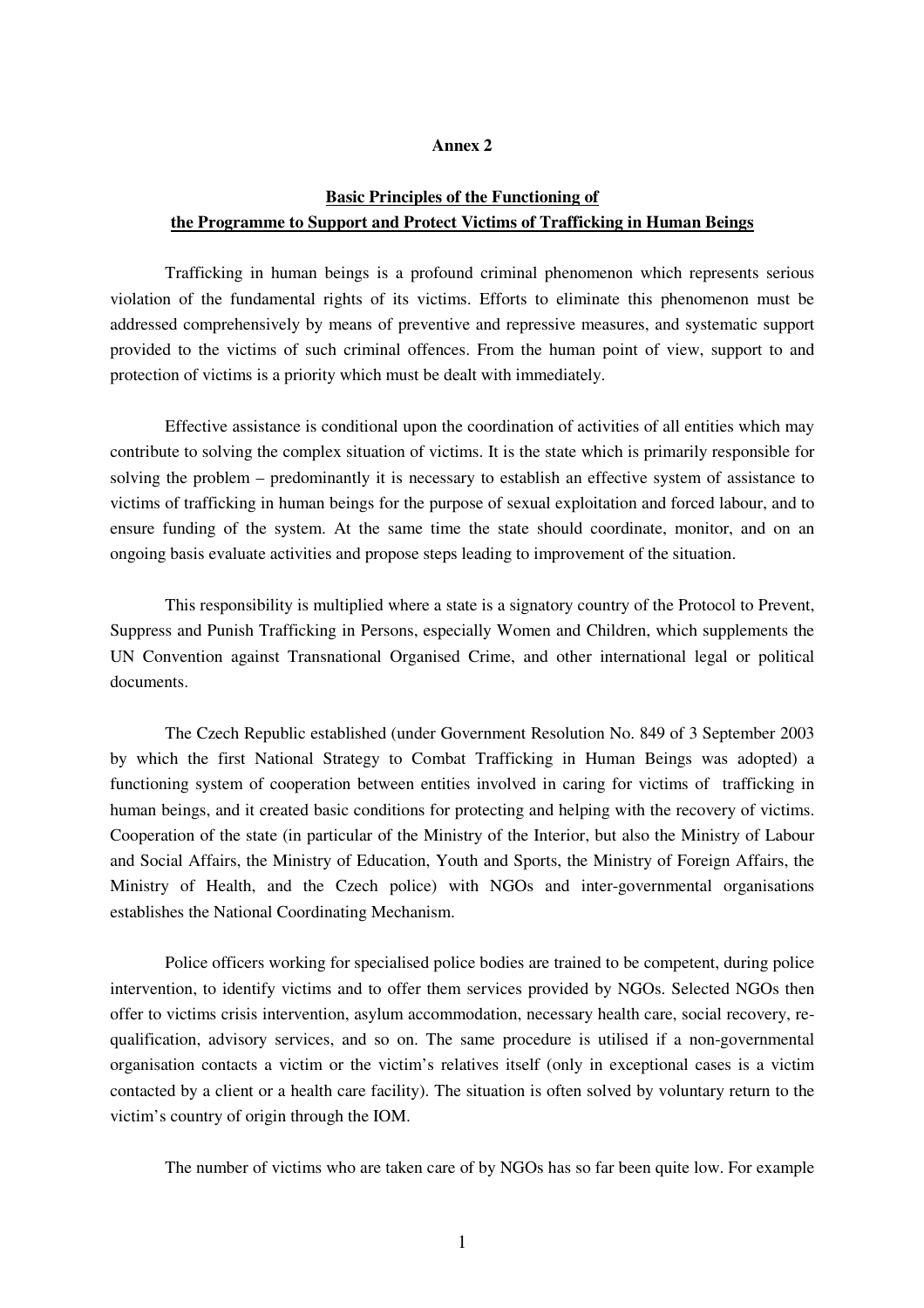victims who do not trust the police due to bad experience with the police in their country of origin (corruption, cooperation with smugglers and traffickers) frequently refuse help and rather return to the sex industry where they know how to live and which provides them with a kind of certainty.

Taking into account the investigation of cases of trafficking in human beings and the prosecution of offenders, it is desirable to persuade victims to cooperate because the testimony of a victim can significantly contribute to proving the guilt of and punishing offenders. However this can be achieved only if a victim is offered a tempting alternative because of which a victim will be willing to leave the exploitative but for him/her a known world of the sex industry, and to begin to trust police officers and NGO staff. Victims must be provided with safe accommodation, their fundamental needs must be guaranteed, and in particular they must find a new live perspective. Such services are provided mainly by NGOs under financial support of the state.

Primarily **crisis intervention** linked to a reflection period during which a victim must decide whether he/she wants to cooperate with the police must be mentioned. The reflection period originally lasted for one month. Such a time limit appeared, on the basis of international research as well as Czech experience, to be insufficient. Therefore from **November 2007 the reflection period was extended to two months**. As a result of this, victims who show interest in cooperating with law enforcement authorities and who assist them with investigations, may be provided with longer help.

Inclusion in the Programme to Support and Protect Victims of Trafficking in Human Beings is based on a voluntary principle and on the assumption that the victim cuts off all contact with the criminal environment. Information provided by a victim to law enforcement bodies within criminal proceedings should be at least reasonably relevant. Exceptions in this case are victims of trafficking in human beings who are mentally retarded or who suffer from psychological problems, and such persons can be allowed to join the Programme without any requirement for cooperation with law enforcement authorities.

The objective of the Programme to Support and Protect Victims of Trafficking in Human Beings is to provide victims of trafficking in human beings with support and to protect their dignity and human rights and to motivate them to testify. To do so the system (the National Coordinating Mechanism) must be enhanced so that each institution involved in providing assistance to victims knows its place and is aware of activities to be carried out in the given moment and whom to contact. All institutions should act in the best interest of victims – which, of course, does not exclude any organisation requesting victims to adhere to specified rules. The Programme is established in such a way as to minimise its respective abuse by victims and offenders of trafficking in human beings.

### **Programme Objectives**

• To provide victims of trafficking in human beings with support and to safeguard the protection of their dignity and human rights;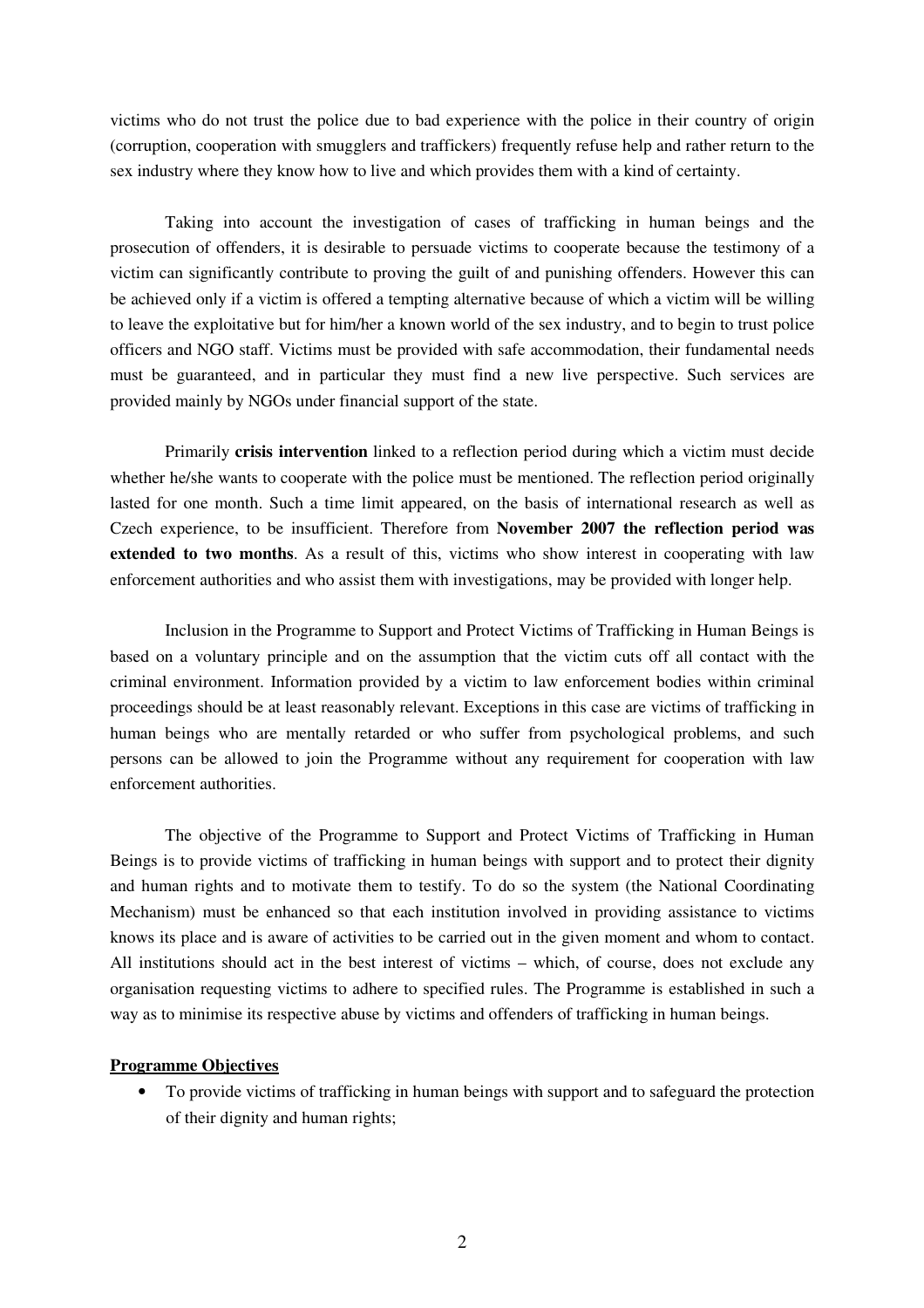- to motivate victims to provide testimony and to assist law enforcement authorities in criminal proceedings in exposing, prosecuting, proving crime and punishing offenders of criminal offences concerning trafficking in human beings;
- to implement a programme of voluntary return to intermediate the return of Czech victims of trafficking in human beings to the Czech Republic who may decide, after they are back in the Czech Republic, to join the Programme.

### **Programme Target Group**

• All female and male nationals of the Czech Republic as well as female and male foreign nationals who reasonably document that they have become victims of trafficking in human beings either in the Czech Republic or abroad.

# **Programme Entities**

- National Coordinator First Deputy Minister of the Interior,
- Crime Prevention Department Secretariat of the National Coordinator;
- Police of the Czech Republic
- Non-governmental organisations (La Strada Czech Republic, Charity of the Czech Republic);
- International Organisation for Migration, Prague

### **Conditions for Inclusion in the Programme**

- Voluntary and obviously expressed interest, signature of initial statement containing consent with the processing of personal data;
- cutting off of contact with the criminal environment;
- consent to be accommodated in an asylum flat of a NGO for a minimum of two-months' crisis intervention.

### **Services to Be Provided to Identified Victims**

- Immediate liberation from the criminal environment;
- two-month crisis intervention:
- regulation of residence in the Czech Republic for foreign nationals (see below);
- asylum accommodation;
- health care:
- financial assistance:
- additional social care;
- psychological and social advisory services;
- **psychotherapeutical services**
- legal advisory services;
- interpreting:
- assistance with voluntary return to the country of origin and follow up social assistance;
- long-term social integration.
- support in seeking jobs;
- re-qualifying training courses;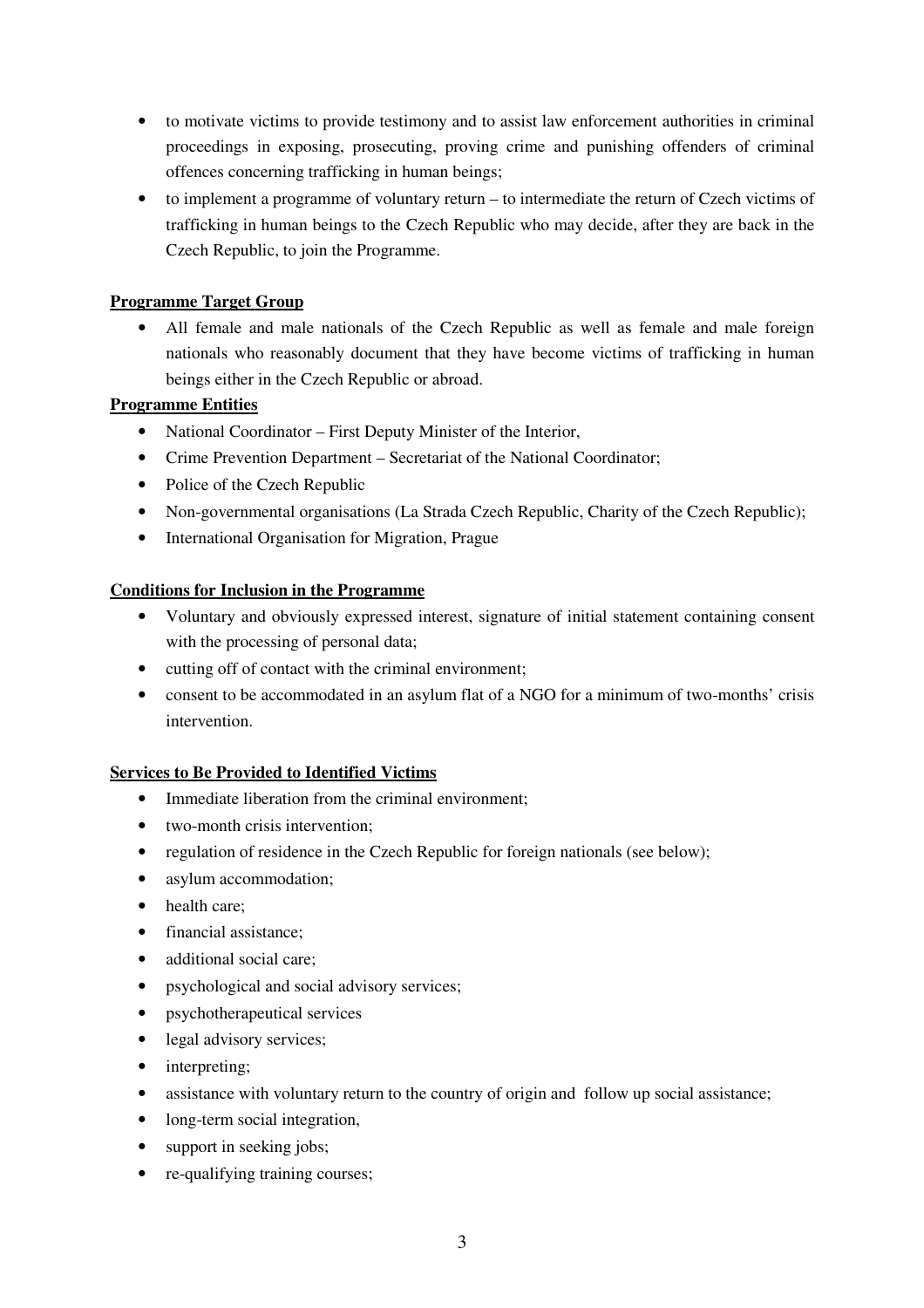• an option to be included in the programme for witness protection.

# **Regulation of Residence for Foreign Nationals in the Czech Republic**

- In the case of a victim either female or male foreign national residing illegally in the Czech Republic - entry into the Programme is followed by an application for an exit order up to 60 days which corresponds to the period of crisis intervention during which a victim must make a decision whether he/she wants to cooperate with law enforcement authorities;
- during the last ten days of the residence permitted on the basis of the exit permit, steps towards leaving the country are taken in the event the victim decides not to cooperate with law enforcement authorities;
- foreign national victims who decides not to cooperate is offered voluntary return to their respective country of origin; if the victim rejects voluntary return, after his/her exit order expires they are deported; voluntary return is possible at any time under a relevant application;
- if a victim shows interest in cooperating with law enforcement bodies then an application for a visa for over 90 days for the purpose of tolerated residence in the Czech Republic is filed – under Sec. 33 (1b) of Act No. 326/1999 Coll. on the Residence of Aliens in the Czech Republic;
- provided that the victim suffers from serious health problems, being for example mentally retarded or suffering from psychological problems, such a person may join the Programme and be part of it without cooperating with law enforcement authorities – in such cases an application for a visa of over 90 days for the purpose of tolerated state in the Czech Republic is lodged under Sec. 33 (1a) of the Act on the Residence of Aliens;
- a victim who was initially contacted by an NGO and who decides to cooperate with law enforcement authorities or who at least agrees on contact with them is issued with a permit for long-term residence for the purpose of the protection in the Czech Republic (under Sec. 42 (e) of the Act on the Residence of Aliens);
- in the case that a victim is initially contacted by the police, the procedure to be used is similar and the victim is instructed under 42 (e) of the Act on the Residence of Aliens;
- after criminal proceedings are ended the foreign national victim is offered voluntary return to the country of origin;
- in cases of special consideration and at the request of the victim the Alien Police may grant the foreign national victim a permanent residence permit for humanitarian reasons – pursuant to Sec. 66 (a) of the Act on the Residence of Aliens.

### **Termination of Participation in the Programme**

- Any time at the request of a victim;
- any time a foreign national decides to return to his/her country of origin;
- on the basis of the final and conclusive conviction of offenders, the termination of criminal proceedings, or if further participation of the victim in criminal proceedings is not necessary.

### **Exclusion from the Programme**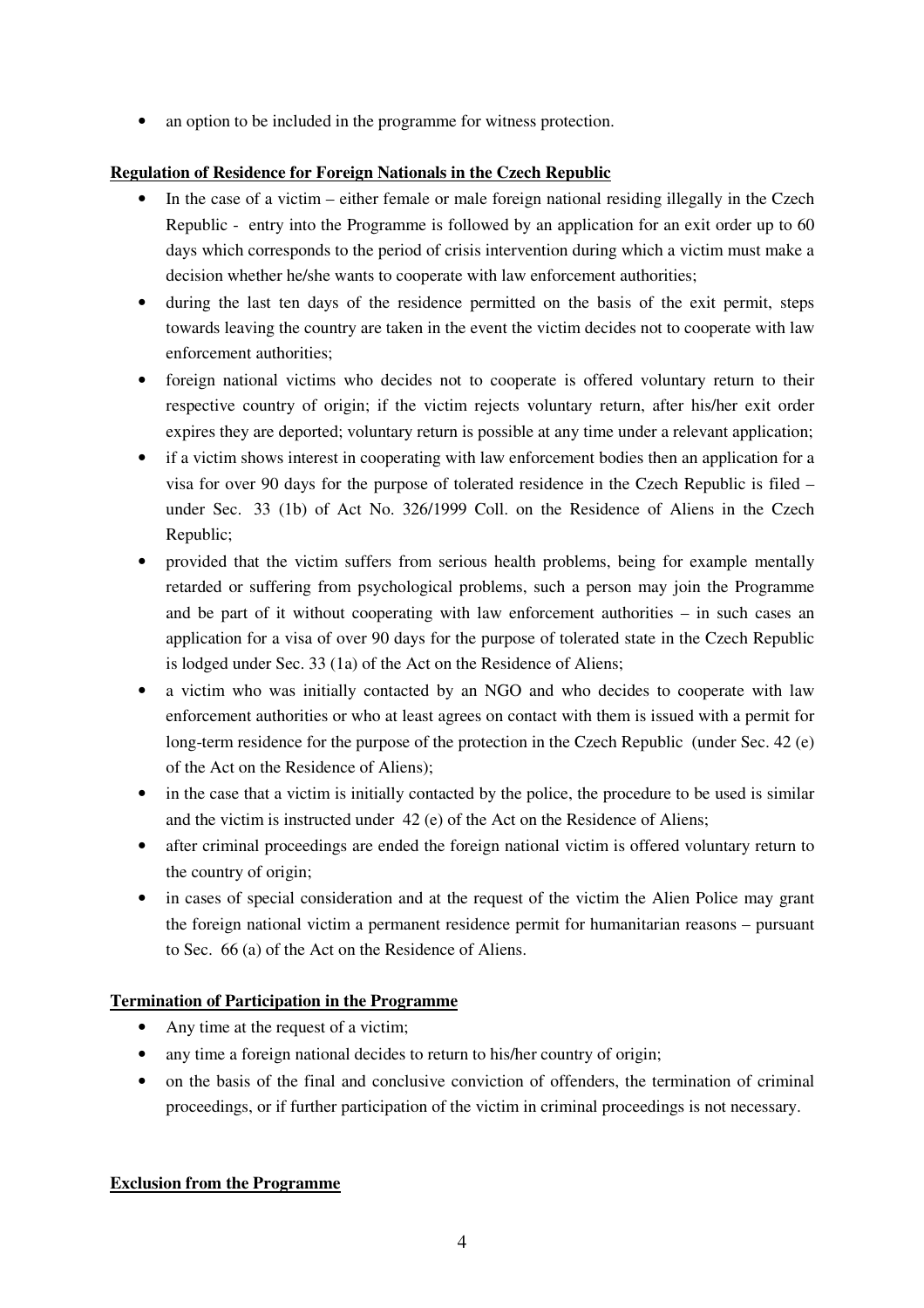- If it is proved that a person has not been a victim of trafficking in human beings;
- if the victim contacts persons from the criminal environment;
- if the victim voluntarily returns to the environment in which they were sexually exploited or were involved in forced labour;
- if the victim commits an intentional criminal offence;
- if the victim breaches rules of asylum accommodation, deliberately leaves the flat or otherwise breaches a contract with an NGO on the provision of social services;
- if the victim refuses further cooperation with law enforcement authorities in criminal proceedings;
- if the victim states false data.